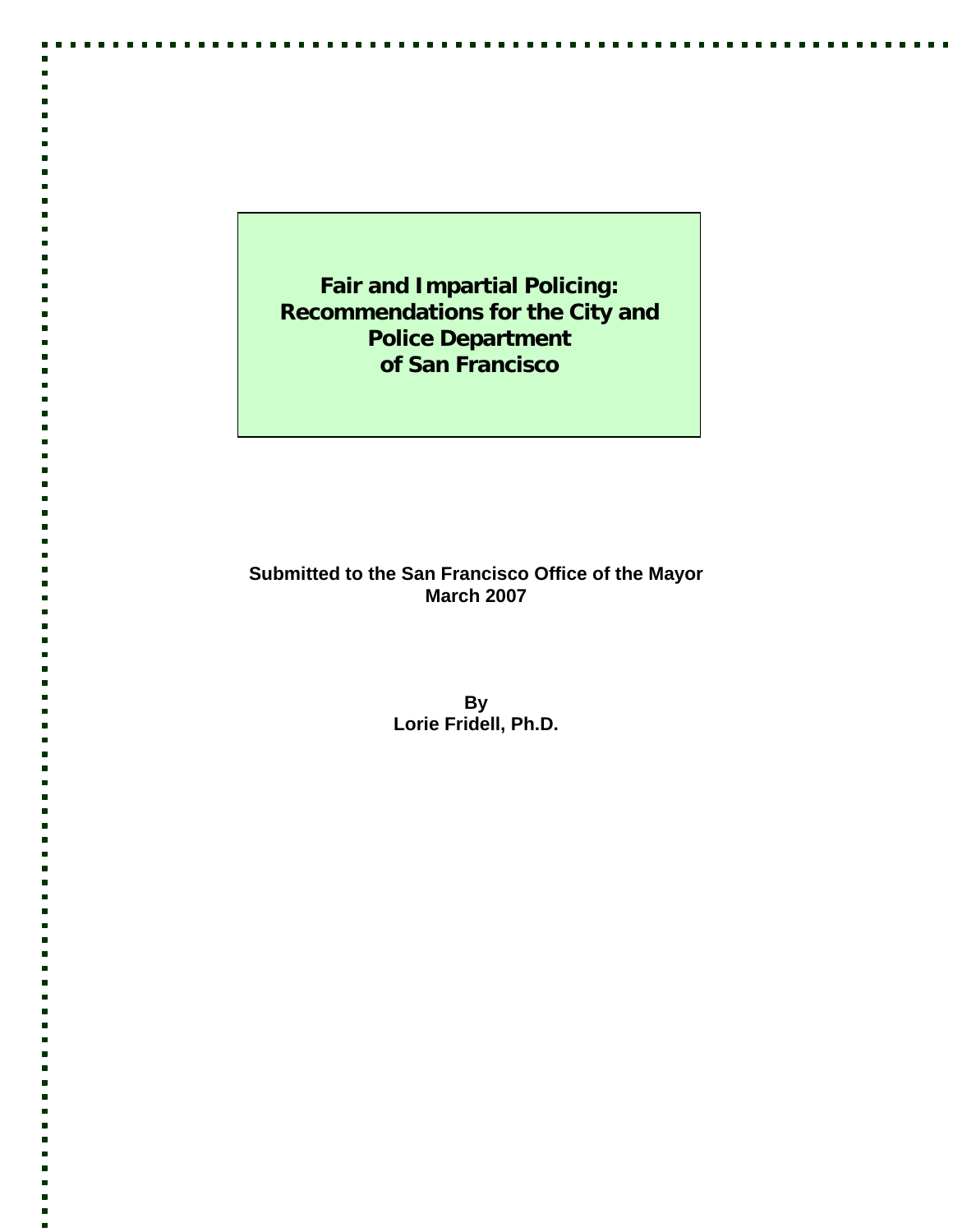## **Table of Contents**

| <b>REPORT</b>                                                                                                                                                                                                                                                                                                                        |
|--------------------------------------------------------------------------------------------------------------------------------------------------------------------------------------------------------------------------------------------------------------------------------------------------------------------------------------|
| Background<br><b>Process and Information Sources</b><br><b>Document Organization</b>                                                                                                                                                                                                                                                 |
| Section II: A Framework for Discussing Fair and Impartial Policing18<br>Ways that Racially Biased Policing Might Manifest<br>Racism, Unconscious Bias and the Nature of the National Discussion<br>The Challenge of Measuring Racially Biased Policing<br>Elements of a Comprehensive Program to Promote Fair and Impartial Policing |
| The San Francisco Chronicle Report on African American Felony Arrests<br>The SFPD Claim that Officers Respond to Behavior, Not Race: The Elusive<br>Denominator<br><b>Consequences Following Arrest</b><br><b>Focused/Aggressive Policing</b>                                                                                        |
| Section IV: The SFPD Vehicle Stop Data, The Issue of Compliance 41<br>Assessing Compliance with Volume Measures<br>Lack of Accountability Mechanisms<br>Data Errors and Unusual Results                                                                                                                                              |
| The Arguments for Implementing State-of-the-Art Practices at SFPD<br>How to Implement a Program to Facilitate Fair and Impartial Policing<br>The Elements of a Comprehensive Program to Promote Fair and Impartial Policing                                                                                                          |
| <b>Anti-Biased Policing Policy</b><br>Training<br>Leadership/Supervision and Accountability<br><b>Recruitment and Hiring</b><br><b>Outreach to Diverse Communities</b><br><b>Institutional Practices and Priorities</b><br>Data Collection on Police Stops                                                                           |
|                                                                                                                                                                                                                                                                                                                                      |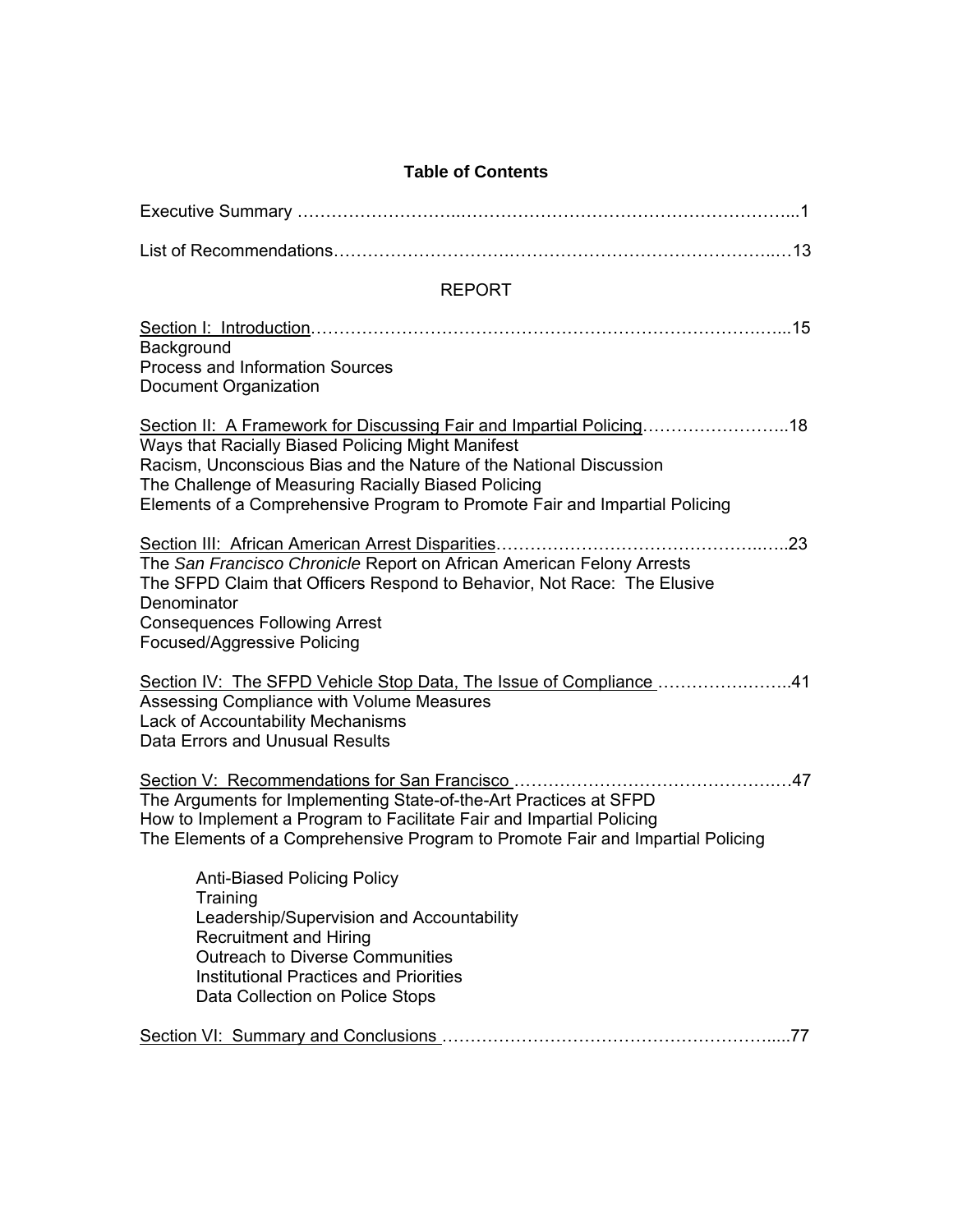# **Table of Contents (Cont.)**

References………………………………………….………………………………………….81

### APPENDICES

- Appendix B Sources of Information: People
- Appendix C Sources of Information: Documents
- Appendix D African American Arrest Rates for 8 Cities: 1986, 2002-2005
- Appendix E Race and Ethnicity: SFPD Personnel and Census Transformation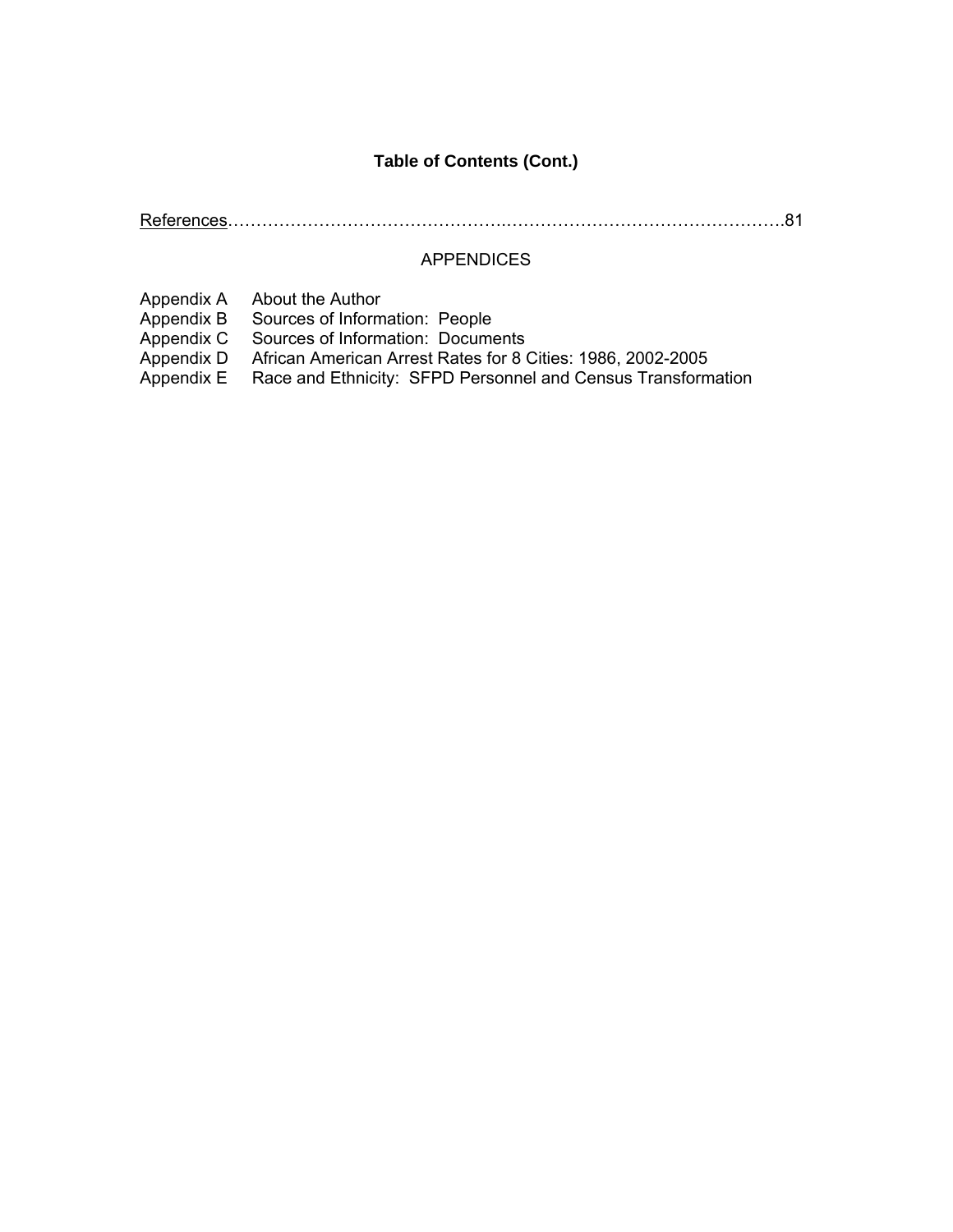# **Fair and Impartial Policing: Recommendations for the City and Police Department of San Francisco**

# **by Lorie Fridell, Ph.D.**

# **EXECUTIVE SUMMARY**

Two articles published by the *San Francisco Chronicle* (*SFC*)–one in December 2006 and another in March 2007–brought the national issue of racially biased policing back to the fore in San Francisco. The Mayor, Police Chief and Police Commission expressed concerns about the *SFC* report that the African American arrest rate in San Francisco was two to four times higher than the corresponding rates in other large California cities (Sward, 2006). I was asked to assist the City by completing the following tasks:

- Conduct briefings with a group of community stakeholders and with a group of police personnel in which I would present a framework for ongoing discussions in the city about fair and impartial policing.
- Review and comment on the information presented in the *SFC* regarding the high African American arrest rate and review and comment on a subsequent article on officer compliance with the vehicle stop data collection program of the San Francisco Police Department (SFPD).
- Conduct a preliminary review of the efforts on the part of the SFPD to promote fair and impartial policing.

These tasks culminate in this report that summarizes my reviews above and sets forth a plan for the city of San Francisco that would facilitate full fair and impartial policing.

Following the introduction of the report, I provide in Section II, a framework for discussing and thinking about fair and impartial policing. I address the various ways that racially biased policing might manifest, the nature of the national discussion, the challenge of measuring racial bias in policing, and the elements of a comprehensive response to achieve fair and impartial policing. In Sections III and IV, I comment on the two articles published by the *San Francisco Chronicle*. Section III discusses the article published on 12/17/2006 that reported that San Francisco had the highest rate of African American arrests (relative to residential population) compared to seven other large California cities. Section IV discusses the article published on 3/7/2007 regarding the vehicle stop data collected by the SFPD in an effort to measure racial bias. Section V contains my recommendations for the City and the Police Department. In that section I provide a rationale for the direction I propose for the City and SFPD, recommend a structure/process for implementation, and then present a series of recommendations using as a framework the elements of a comprehensive program for achieving fair and impartial policing.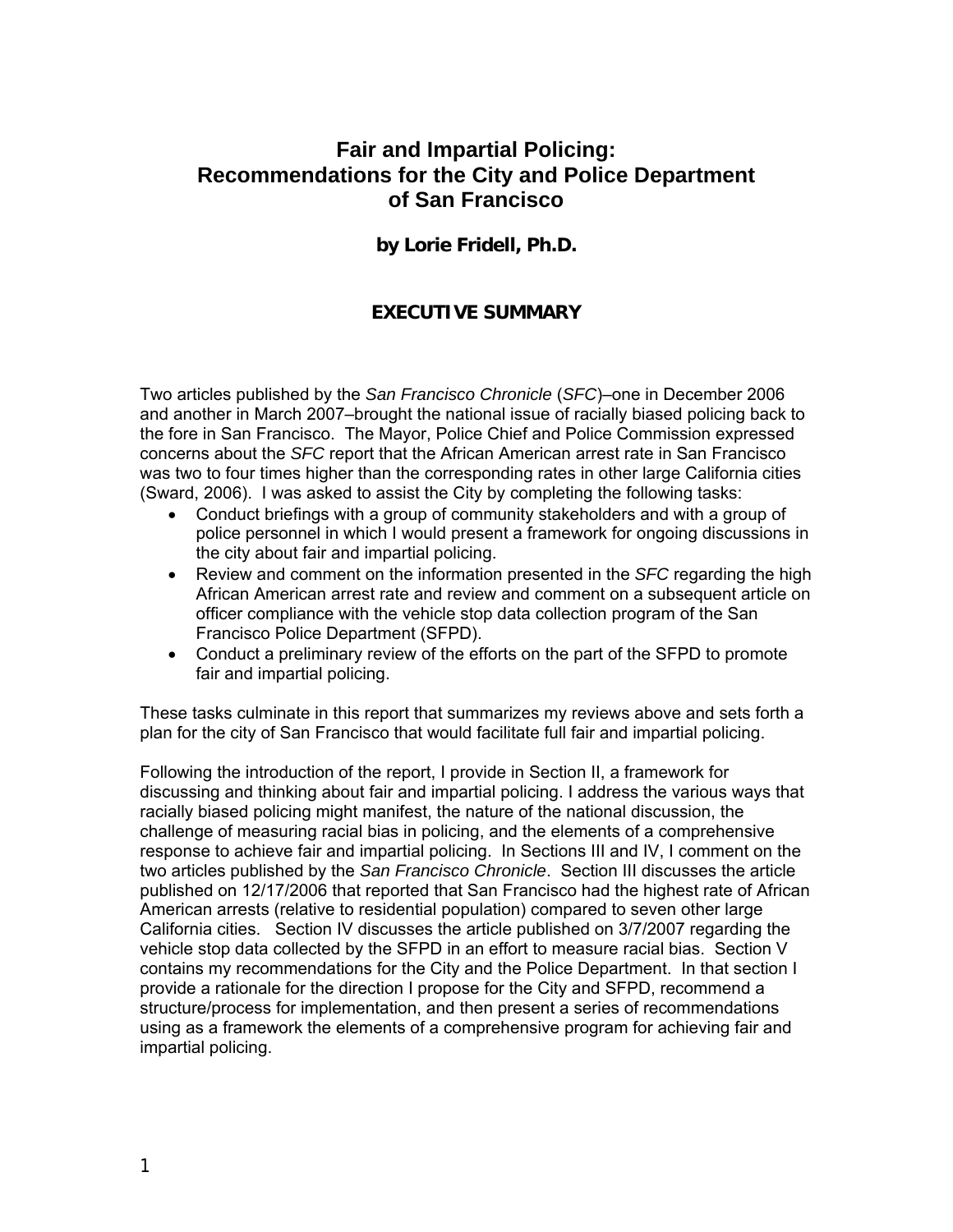#### **A Framework for Discussing Fair and Impartial Policing**

Chiefs and sheriffs need to think about and respond to the various ways that actual and perceived racially biased policing might manifest. Specifically, the law enforcement agency executive needs to think about (1) how to identify and deal with any racist officers, (2) how to guide the overwhelming majority of well-meaning officers who may not be fully cognizant of the extent to which race/ethnicity are used in their decision making, and (3) how to identify and fix institutional practices that contribute to the problems.

Supporting the view that well-meaning people might be biased is a considerable and growing literature on what is variously called "unconscious bias" or "implicit bias." Social psychologists working in this realm point to the "implicit system" of our brain that is designed to be "reactive rather than reasoned." It was designed for, and indeed specializes in, quick generalizations, not subtle distinctions. It produces mental shortcuts that can be very valuable for facilitating human thinking and producing human reactions. Researchers have found that these associations or mental "shortcuts" include "automatic associations between social groups and concepts" and one of these is the automatic or implicit association between minorities (particularly African Americans) and crime. Considerable research has identified this implicit bias linking minorities and crime even in people who test as "non prejudiced" and are otherwise "consciously tolerant." This association, research over six decades shows, impacts on both perceptions and behavior (e.g., in laboratory studies). The research also indicates that people who are aware of their implicit biases can reduce or eliminate their impact on behavior.

The national discussion has not attended to the possibility that well-meaning individuals may act in a biased fashion. Instead and unfortunately, much of the national discussion on racially biased policing has pointed to racist officers as *the* cause. In many jurisdictions the charge on the part of resident stakeholders is that there is "widespread racism" among police. It is hardly surprising that this has led to law enforcement defensiveness.

A broader conceptualization of racially biased policing—one that acknowledges the existence of human (often unconscious) biases—is not only more accurate in conveying causes and consequences, but also can bring what have been "opposing groups" together. Jurisdiction stakeholders and police can come together for purposes of prevention and remediation around the facts that (1) even the best police officers, *because they are human*, might engage in biased policing; and (2) even the best police agencies, because they *hire humans*, will have biased decisions made by their personnel.

It is commendable that the City leaders called for this review upon learning of the high arrest disparities in San Francisco. It is also commendable that the SFPD has been collecting vehicle stop data since 2001. That said, it is critically important that stakeholders understand what crime/census and stop data can and cannot tell us. Using these sources of data in an attempt to determine whether or not police are inappropriately using race/ethnicity in making law enforcement decisions is a challenging endeavor at best. Researchers can tell us if patterns exist, and if those patterns are tied to characteristics such as race, but cannot tell whether racial animus or bias are the reasons for disparate patterns. Conveyed in another way: it is not difficult to measure whether there is *disparity* between racial/ethnic groups in terms of arrests or stops made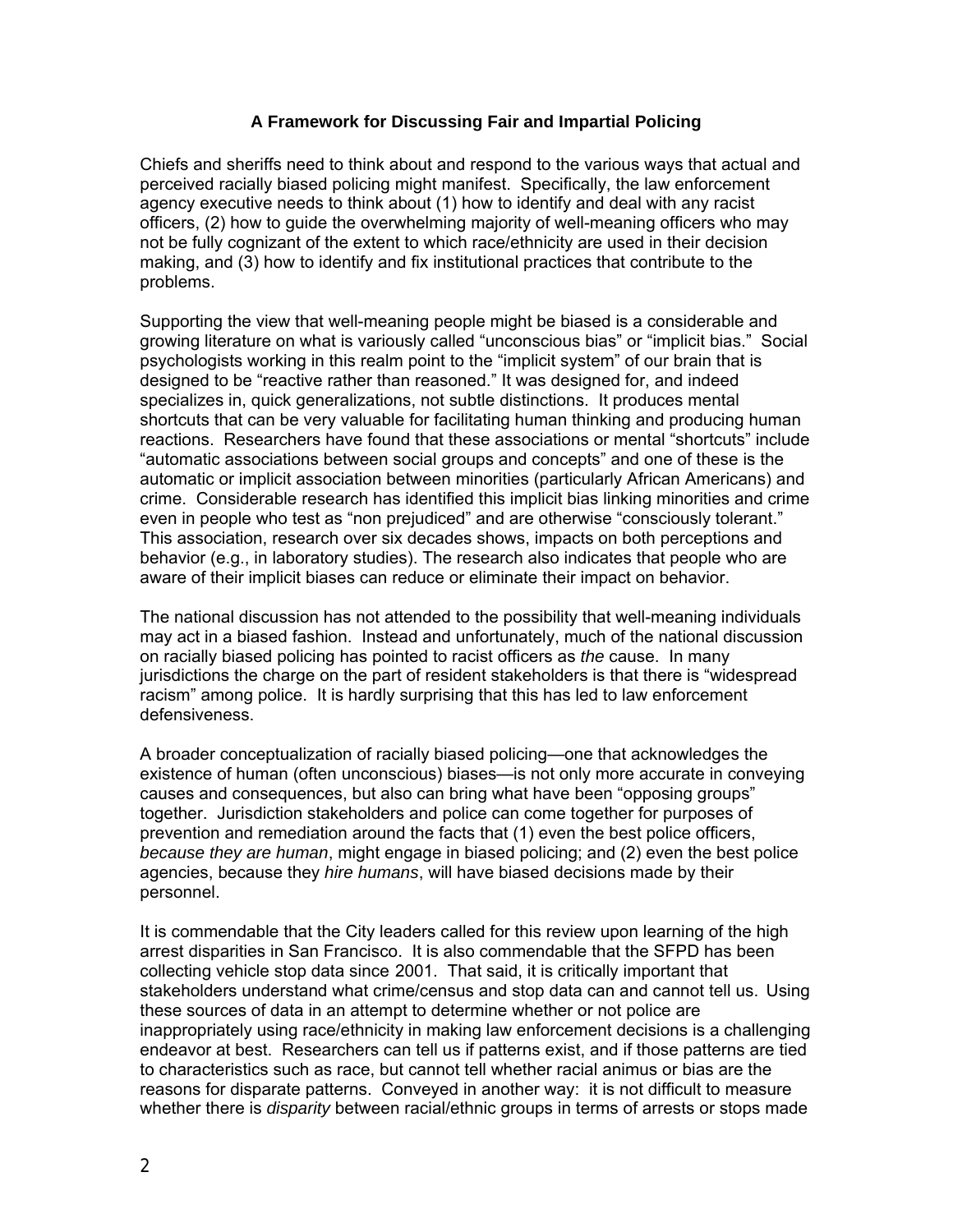by police; the difficulty comes in identifying the *causes* for disparity. Racial disparity (in stops, searches, arrests) could be caused by police racial bias and/or by an array of other legitimate factors. It is inappropriate to assume from these studies that findings of disparity are findings of police racial bias.

Reflecting the social science challenges referenced above, my discussion in the report regarding the African American arrest disparities, does not include any conclusion regarding their meaning. Instead, my coverage highlights the ease with which we can identify disparities and the great challenges associated with disentangling the causes of those disparities, including the cause of police racial bias.

## **African American Arrest Disparities**

On 12/17/2006, the San Francisco Chronicle reported on felony arrest rates of African Americans across eight California cities (Sward, 2006). San Francisco's rate of 145 compares to corresponding rates of between 34 and 81 for the cities of Oakland, San Diego, Los Angeles, San Jose, Fresno, Long Beach and Sacramento. The San Francisco rate is 1.8 times larger then the next highest rate (81)—that of Sacramento. The San Francisco rate is 4.3 times larger than that of Oakland.

One interpretation of this high rate was that police in San Francisco were practicing racially biased policing. Various alternative explanations were set forth by police officials and others. First, the police maintain that their law enforcement actions are based on the *behaviors* of the people with whom they interact. In terms of alternative explanations for the results—that is alternatives to the racial bias explanation—members of the police force and others suggested these reasons for the greater disparities in San Francisco compared to the other cities studied:

- (1) The "lack of consequences" meted out by the San Francisco criminal justice system leads to:
	- (a) an influx of criminals into the city, and
	- (b) a high rate of rearrests because criminals are placed back on the street to commit more crime.
- (2) The SFPD is engaged in aggressive/focused law enforcement in high crime areas, which are disproportionately populated by minorities including African Americans.

The claim that officers respond to behavior and not to race raises an important issue relative to efforts to measure racial bias in policing. In this case, the issue is the "denominator" used in the rates calculated by the *SFC*. The two components of the rates were the number of African American felony arrests during each year (the "numerator") and the number of African American residents of the city (the "denominator"). The rates were calculated by dividing the numerator by the denominator and multiplying by 1,000 to get African American felony arrests per 1,000 population. If one were attempting to assess police racial bias, the ideal denominator for the rates would be African Americans involved in felonious behavior. Unfortunately, while we have lots of data about crime, we have no true measures of who is committing crime; that is, we do not have valid information on the racial characteristics of people who commit crime. Without this information, we can identify disparities in arrests, but we cannot isolate the cause. We can see that African Americans are arrested disproportionate to their representation in the residential population, but not whether they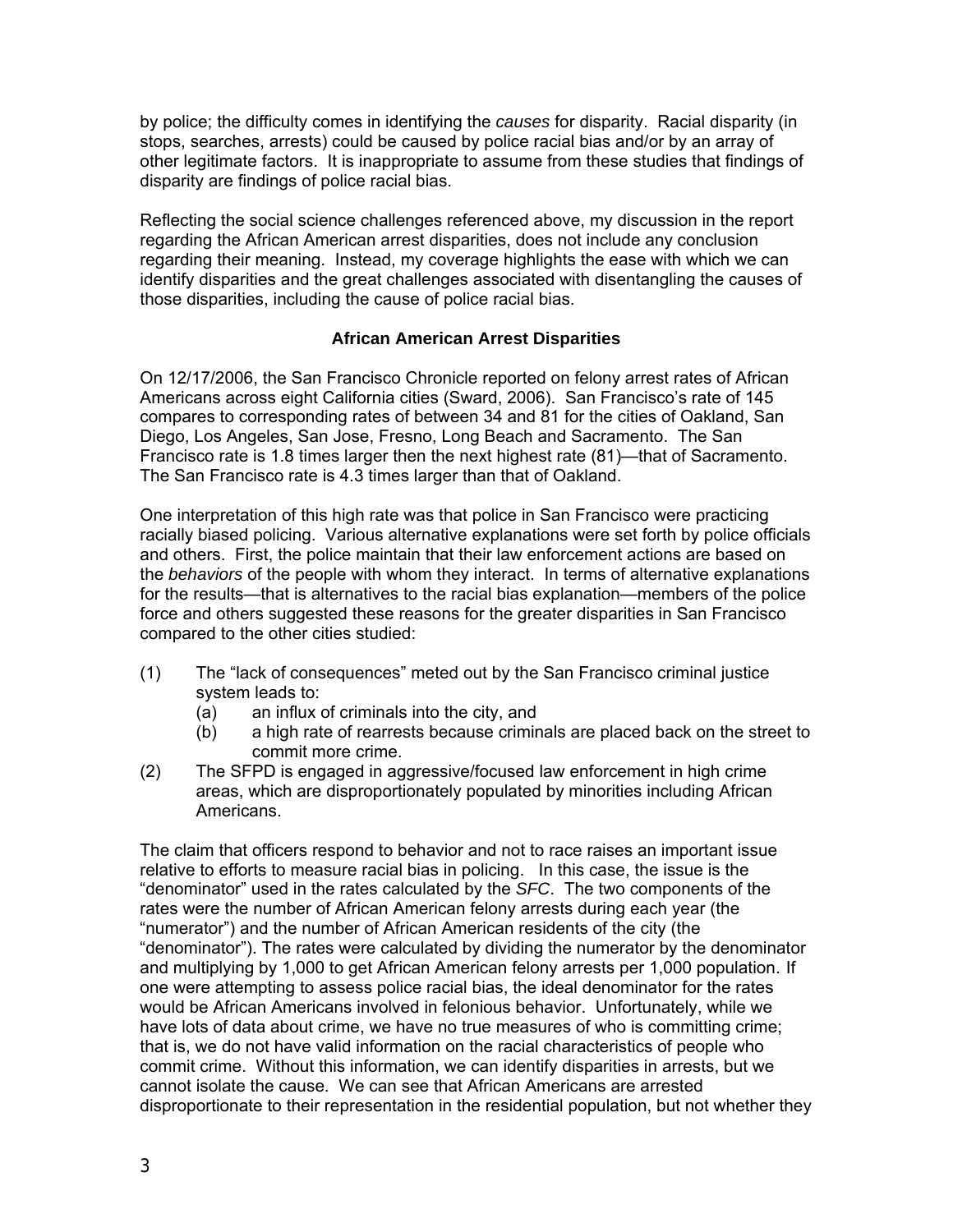are arrested disproportionate to their representation in the population that commits felonies in the city.

Two explanations put forward to explain the high African American arrest disparity in San Francisco compared to the other cities pertains to the workings of the criminal justice system post arrest. The claim is that San Francisco, compared to the other seven cities under study, does not provide consequences to people arrested by police. The purported result is that (1) criminals from outside the city come into it to commit their crime, and (2) the police arrest the same people over and over again because they are back on the streets.

There are data that indicate that the adult felony arrests in San Francisco County are less likely than the adult felony arrests in the other six counties (encompassing the seven cities studied) to result in (a) a complaint, (b) a conviction, and (c) prison. In San Francisco County, the percentage of adult felony arrests that result in complaints is low compared to the other counties. Of the complaints that are filed in San Francisco County, 36 percent are denied compared to between 8 and 21 in the other counties. Of these filed complaints, just over half produce convictions compared to 74 to 94 percent convictions in the other counties. Finally, San Francisco County produced 3.9 felony admissions to the Department of Corrections for every 100 adult felony arrests. This contrasts with, for instance, Los Angeles County and San Diego County, which produced 39 and 41 admissions for every 100 adult felony arrests.

The information above indicates that felony arrestees are less likely than their counterparts in the other jurisdictions to have a complaint filed against them, be convicted, or be sentenced to prison. There are, however, some important caveats associated with making such comparisons. Further, it's important to note that the manner in which adult felons are processed in San Francisco is not necessarily a "weakness" of the system or a sign of "ineffectiveness." Rather, these findings may reflect conscious decisions that are in sync with the values and priorities of the residents of San Francisco served by the criminal justice system.

The issue of "lax criminal justice processing" in San Francisco was linked to two claims relative to the high level of African American arrest disparity: (1) criminals in outside jurisdictions come into San Francisco to commit their crimes aware that the consequences are not as great, and (2) the SFPD is arresting the same people over and over again because they are returned to the streets. With regard to the former, San Francisco is one of the stronger "draw" cities among those referenced in the *SFC* article. It is a city that attracts large populations into it from outside for various purposes including work and tourism. Further, it may be—pending further study—that San Francisco, more than the other jurisdictions under study—may draw in the outside population in a manner that increases the proportion of minority (versus Caucasian) populations on the streets of the city (relative to the residential population)**.** This fact raises again the issue of the denominator used to identify the African American arrest disparities. While the disparity between African American arrests and *residential population* is higher in San Francisco than the other jurisdictions studied; this may not be the case if one were to calculate such a rate based on who is on the streets of San Francisco (residents and people coming in from outside) and available to be arrested.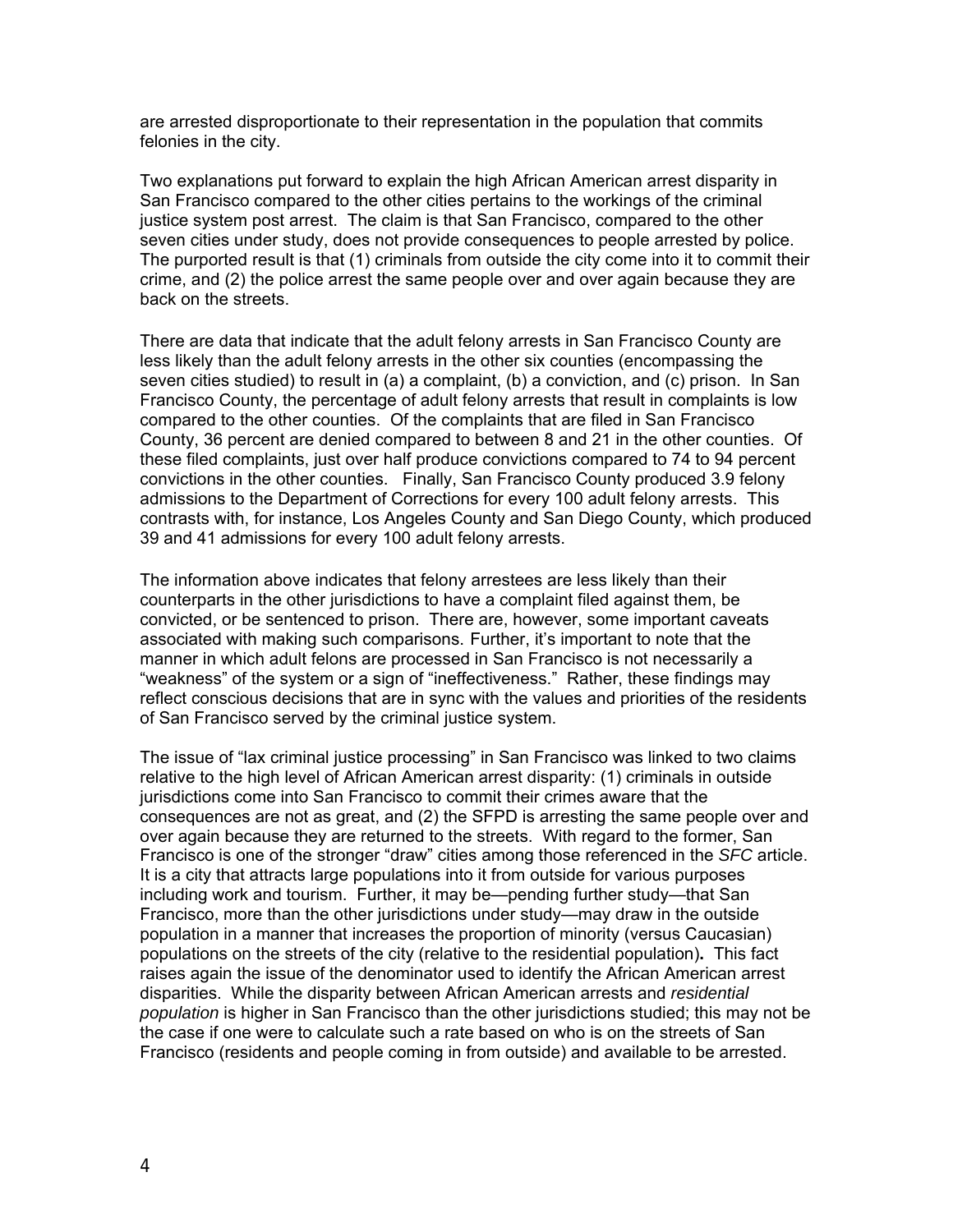The discussion above pertaining to the overall influx of people into the city, does not necessarily tell us about who comes into the city *to commit street crime*. Again, the SFPD offered that criminals come into San Francisco due to the "lax consequences." This proposition is not easy to assess. To support this claim, the SFPD has shared information showing the percentage of defendants who are residents and non-residents; the department's data indicates that, during the period 2000 through 2005, approximately 30 percent of the defendants were non-residents. We do not know, however, whether this figure is different from the other cities to which San Francisco was compared in the *SFC* article and, if it is, whether the difference would impact on San Francisco's level of disparity compared to them.

Similarly, there is no easy way to assess the SFPD claim that the San Francisco rate of African American arrests relative to their representation in the population can be explained in part by the fact that the SFPD is arresting the same people over and over again. Relevant to this claim, however, is the information comparing San Francisco to the other relevant counties with regard to new felony admissions to the Corrections Department. For illustrative purposes, we can compare San Francisco to San Diego County and we find that while 96 of each group of 100 adult felons arrested in San Francisco find themselves on the street (or on the street sooner than they likely would have found themselves given a prison term), the corresponding number in San Diego is 68. If we were to assume comparable recidivism rates across counties, there are more potential reoffenders on the streets of San Francisco to be arrested (again) by the police than are on the streets of San Diego.

The above argument, however, is based on the assumption that incarceration is the only consequence that stops re-offending. A low rate of prison sentences does not necessarily mean "lack of consequences" and, relatedly, putting a person back on the street does not necessarily imply that s/he will recidivate. San Francisco County more than the others utilizes alternatives to incarceration—alternatives that focus not on punishment but on rehabilitation and, importantly, the recidivism rates of the various key programs are quite favorable compared to the recidivism rates for people who were sentenced to prison.

The SFPD points to their focused/aggressive policing programs to explain in part the high rate of minority arrests. The department has initiated a number of crime fighting programs and most of these efforts are focused in high-crime areas, which are mostly low-income, high minority areas. This fact, however, would not necessarily explain the high disparity rate in San Francisco compared to the other jurisdictions as those jurisdictions likely, too, have focused, aggressive efforts underway.

That said, there is one indication of productivity/aggressiveness that may explain in part the relatively high rate of African American arrests in San Francisco compared to the other jurisdictions. A further examination of the arrest rates shows that San Francisco is not only high in the rate at which it arrests African Americans, but also is relatively high in the rate at which the police department arrests non-African Americans. Thus while the *SFC* article pointed out that San Francisco's African American arrest rate was four times the corresponding rate for Oakland, we find that SFPD makes more arrests than Oakland P.D. of *non-African Americans* too. The SFPD makes 1.5 times more arrests overall than Oakland PD.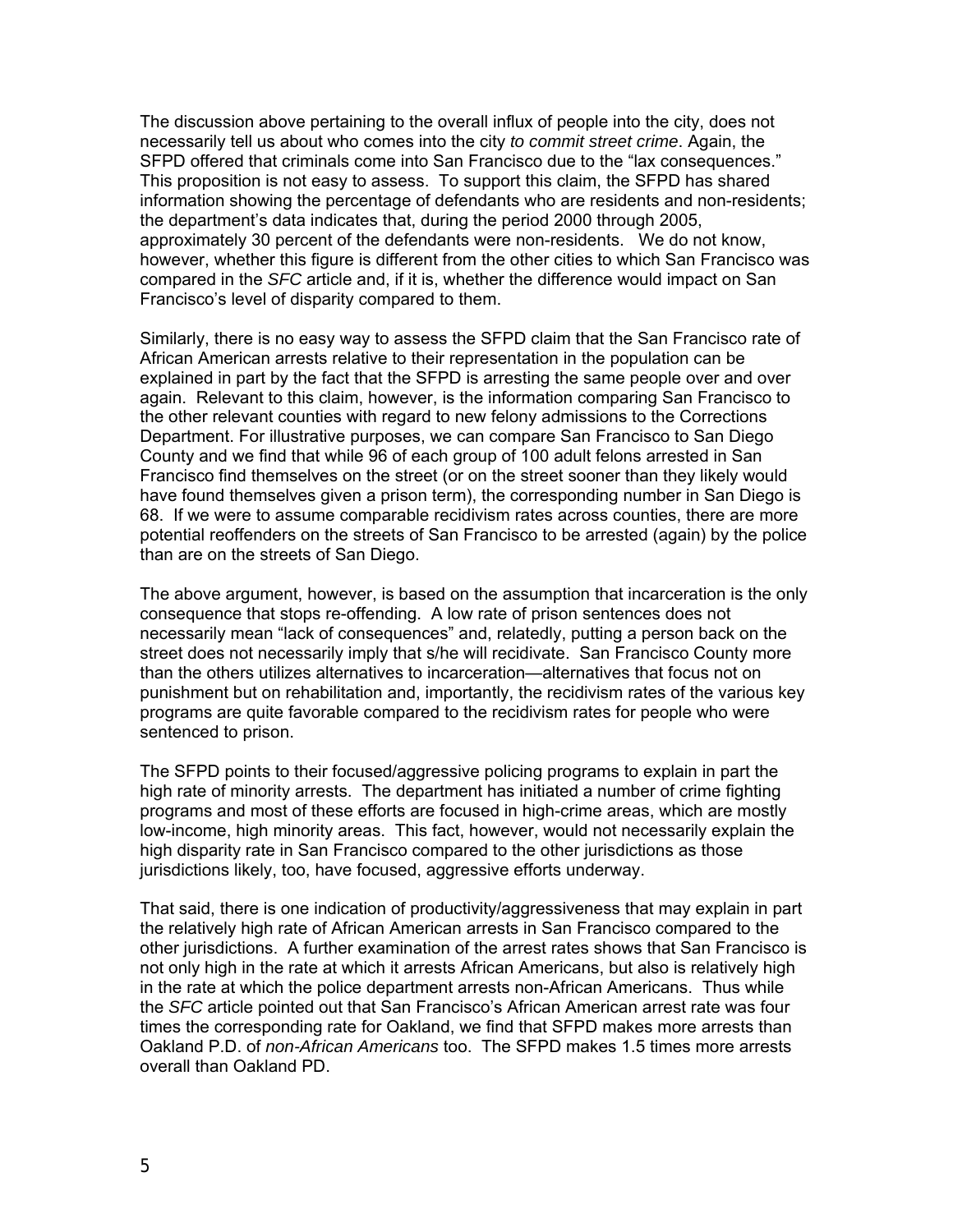#### **The SFPD Vehicle Stop Data: The Issue of Compliance**

The *SFC* article on March 7, 2007 pertained to the vehicle stop data collection program of the SFPD (Sward, 2007). A major focus of this article was the extent to which officers were submitting forms for the designated stops. To assess officer compliance with the data collection mandate, the *SFC* article described comparisons of SFPD stop data to data from the courts on citations issued. First, the *SFC* described a comparison made by the American Civil Liberties of Northern California (ACLUNC) in its report issued in 2002 on the SFPD vehicle stops (Schlosberg, 2002). The ACLUNC reported that 77,000 traffic citations for moving violations were issued by San Francisco police, but that only 50,000 E585 forms were submitted and concluded that "underreporting is astounding" (Schlosberg, 2002, 14). Next the *SFC* reported updated information; the court records indicated 111,000 citations issued for 2005 but only 70,000 traffic stops were reported through E585 forms. Pursuant to the logic of this comparison, there should be more E585 forms than citations because E585 forms are supposed to be submitted for all stops, including (but not limited to) those that result in citations.

The information that tells us most about the quality of the data are the acknowledgements on the part of the command staff of the SFPD that the department needs to improve the data collection process and their reports to me of the efforts used to promote compliance on the part of officers. Within SFPD, there was no consistent system to facilitate officer compliance.

Poor quality is also indicated by errors in the data. And the search data, including search hit rate data, additionally raise some questions regarding the level of officer compliance with the vehicle stop data collection program. (A hit rate is the percent of searches in which the officers find something upon the people being searched.) I believe the unusual findings of 61 percent inventory searches and 77 percent hit rate for searches without consent likely tell us more about form-submitting behavior than about search behavior.

In sum, there are some strong indications that the quality of the SFPD vehicle stop data is poor. Most relevant to this assessment is the fact that procedures have not been consistently in place to facilitate officer compliance. In Section V, I discuss the importance of high quality data and describe the systems that can be put in place to produce it.

## **Recommendations for San Francisco**

I recommend that the SFPD implement state-of-the-art practices geared toward producing fully fair and impartial policing. Some of the arguments for the SFPD adoption of comprehensive actions that produce fair and impartial policing apply to all agencies; others pertain more particularly to SFPD.

Police departments need to implement comprehensive programs to facilitate fair and impartial policing because this issue is a longstanding one of great importance. Police departments need to respond because policing, like other professions, is not bias-free. An additional argument for action is the fairly widespread perceptions of police racial bias nationwide.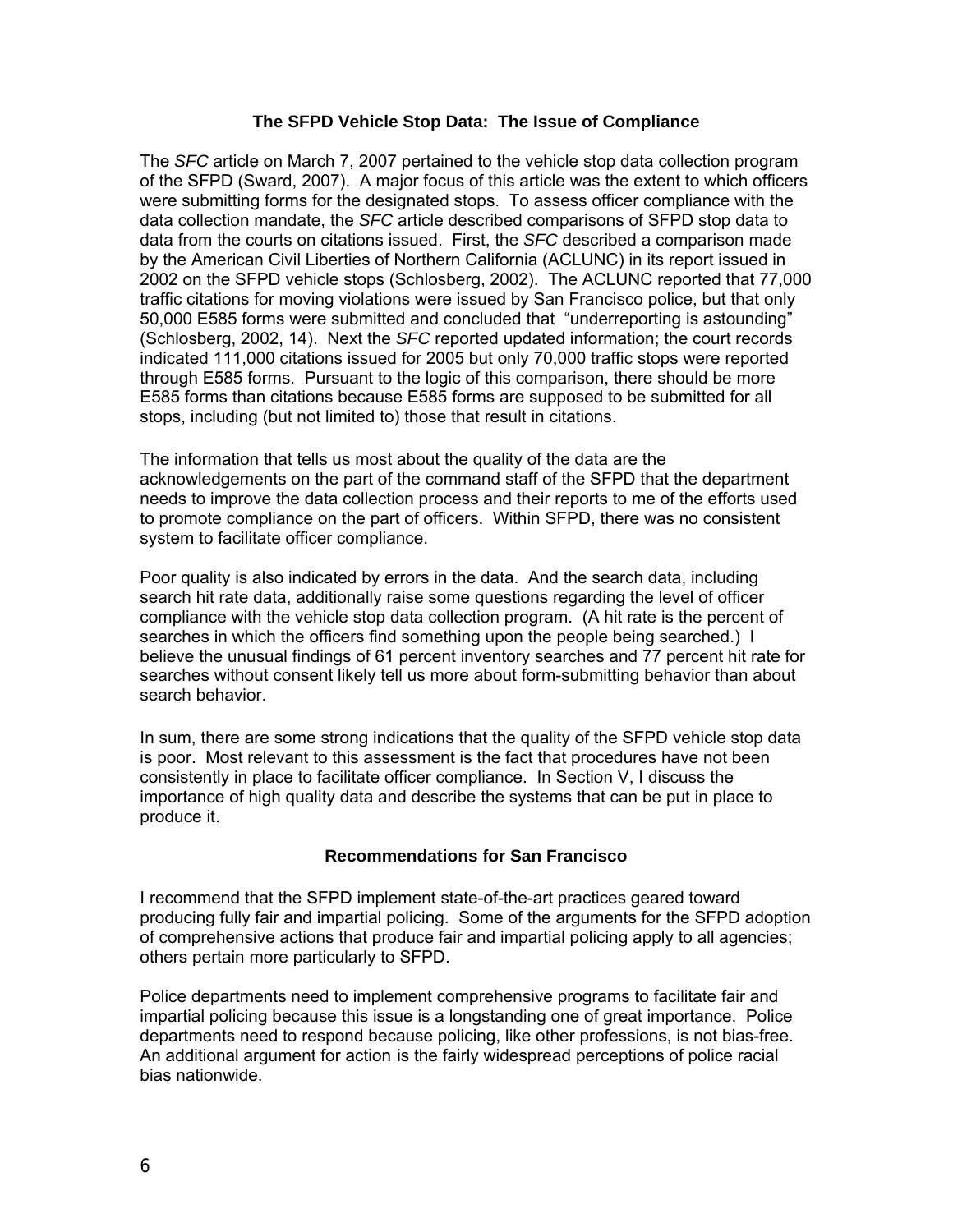The potential of racial bias and the perceptions of it to impact negatively on trust and partnerships has particularly relevance for the SFPD, which has adopted community policing. In San Francisco and elsewhere decades of reform reflected in community policing are threatened by perceptions of racially biased policing and its practice.

San Francisco needs to implement reforms in this realm on its own initiative to reduce the risk of outside intervention, such as an investigation or lawsuit by the Department of Justice. Finally, the Mayor, Chief of Police and Police Commission have committed to implementing state-of-the-art practices in various realms of policing; it is wholly consistent with these aspirations to seek state-of-the-art practices in fair and impartial policing.

To move forward with a program to facilitate fair and impartial policing, I recommend that Chief Fong develop an Advisory Board that will work with her to implement the comprehensive program and otherwise enhance police-community trust. Additionally, the city should obtain the services of an individual or firm (referred to hereafter as "Consultant") who can bring national knowledge of state-of-the-art practices to the project. On a regular basis, the Chief would report to the Police Commission on program progress.

In a comprehensive effort to promote fair and impartial policing and the perceptions of its practice, the key areas are:

- Policies prohibiting racially biased policing,
- Training,
- Leadership/supervision and accountability,
- Recruitment and hiring,
- Outreach to diverse communities,
- Institutional practices and priorities, and
- Data collection and analysis.

## Anti-Biased Policing Policy

Racially biased policing occurs when law enforcement *inappropriately* considers race or ethnicity in deciding with whom and how to intervene in an enforcement capacity (Fridell et al., 2001). There are significant differences of opinions as to when it is and is not "appropriate" to consider race or ethnicity and these views are reflected in the various policies that have been adopted around the nation.

The SFPD adopted General Order 5.17 entitled "Policy Prohibiting Biased Policing" in July of 2003. This policy has a number of strengths; its key strength is the content of the central provision that sets forth parameters on the use of the specified characteristics (race, ethnicity, etc.) for making law enforcement decisions. It is a strong model and one that is very restrictive—meaning that it provides for very narrow uses of race/ethnicity and other characteristics in making law enforcement decisions.

A fuller review of this area by the Chief, Advisory Board and Consultant would involve determining the extent to which personnel at all levels know and understand the content of this policy.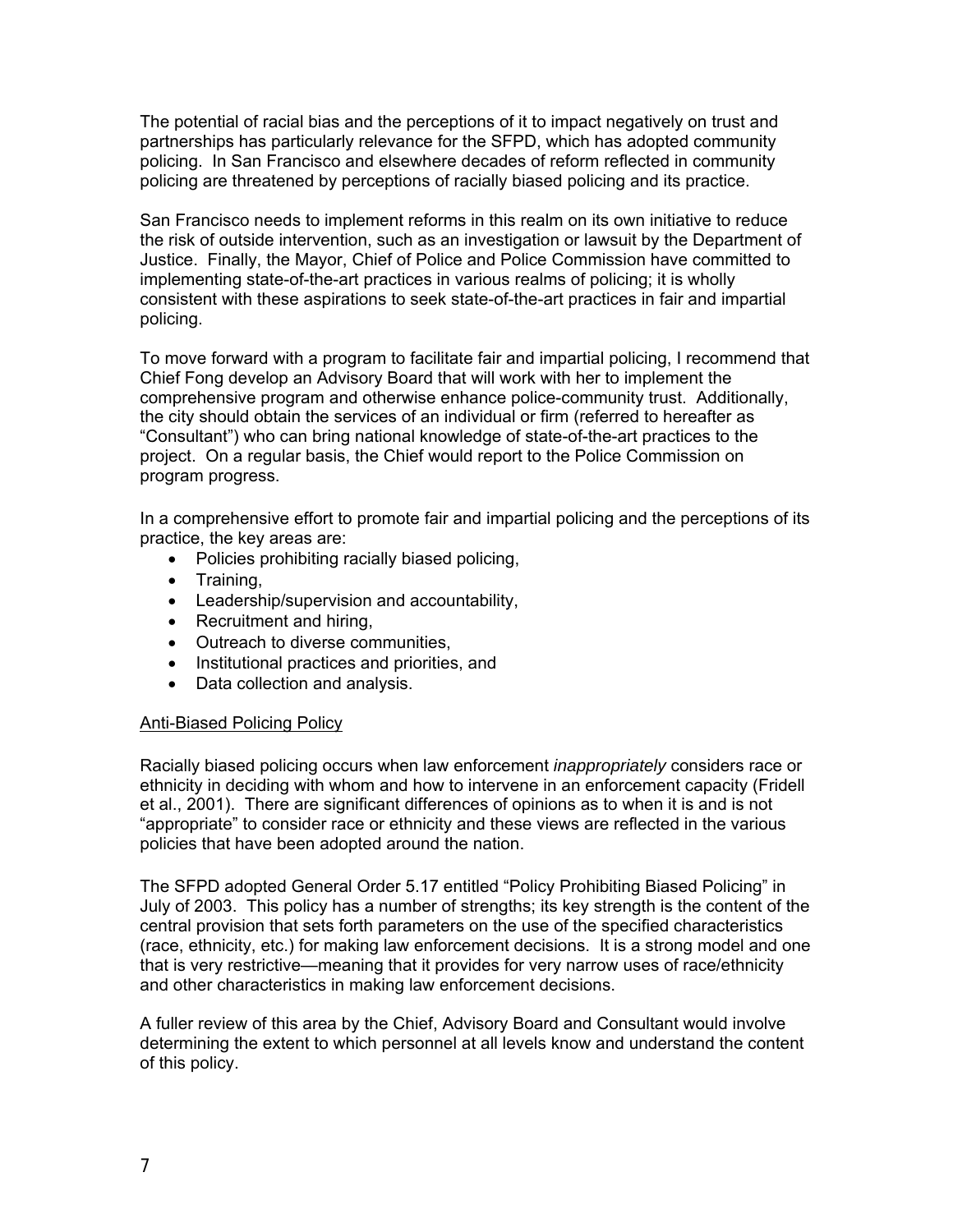## **Training**

Training can play a critical role in reducing actual and perceived racial bias in policing. I distinguish between various categories of training. "Core" training on racially biased policing is provided in the academy and to any in-service officers who went through the academy prior to its adoption. "Focused training" targets specific populations to include supervisors, command staff and community members.

Consistent with statute, all SFPD recruits at the academy receive the POST training entitled "Racial Profiling: Issues and Impact." All in-service officers received this training following its statewide adoption. Sergeants receive 2 hours of training every two years on the combined topics of community policing, cultural competency, and racial profiling.

With regard to training, I recommend that:

- $\checkmark$  Core training be supplemented with material pertaining to unconscious (or "implicit") bias and provide officers with tools for ensuring that their behavior is bias-free.
- 9 The Chief and Advisory Board *consider* incorporating into the academy training some components of the Chicago Academy Training that conveys to officers through role-playing exercises the message that policing based on stereotypes is unjust, unsafe and ineffective.
- $\checkmark$  A training module be developed for FTOs, sergeants and lieutenants that will give them the tools they need to promote fair and impartial policing among those they supervise/train.
- $\checkmark$  Command staff members participate in educational/discussion forums on the topic of racially biased policing.

## Leadership/Supervision and Accountability

Police leadership/supervision and accountability are important for eliminating bias in policing. Both are necessary to ensure that employees at all levels implement the training they have received and, in the same vein, act in accordance with department policies prohibiting racially biased policing. Leadership at the top levels must send a clear message supporting fair and impartial policing. Middle managers and line supervisors must ensure adherence to that message. Accountability mechanisms that are used by agencies to promote productivity/professionalism in many areas of policing should (1) be strong and (2) be used to promote fair and impartial policing.

The SFPD Mission Statement conveys that personnel "…will treat all those we serve in a compassionate, sensitive, courteous and professional manner, regardless of sex, race, lifestyle or reason for police contact," and a number of people within the department and outside of it reported that Chief Fong is committed to diversity, fair and impartial policing, human rights and police-citizen trust. The SFPD has two important external accountability mechanisms—the Police Commission and the Office of Citizen Complaints―and is developing an important internal accountability mechanism, the Early Intervention System (EIS).

I make several recommendations to strengthen leadership/supervision and accountability as pertains to racially biased policing. First of all, a planned review of the SFPD mission should include consideration of how that mission might more directly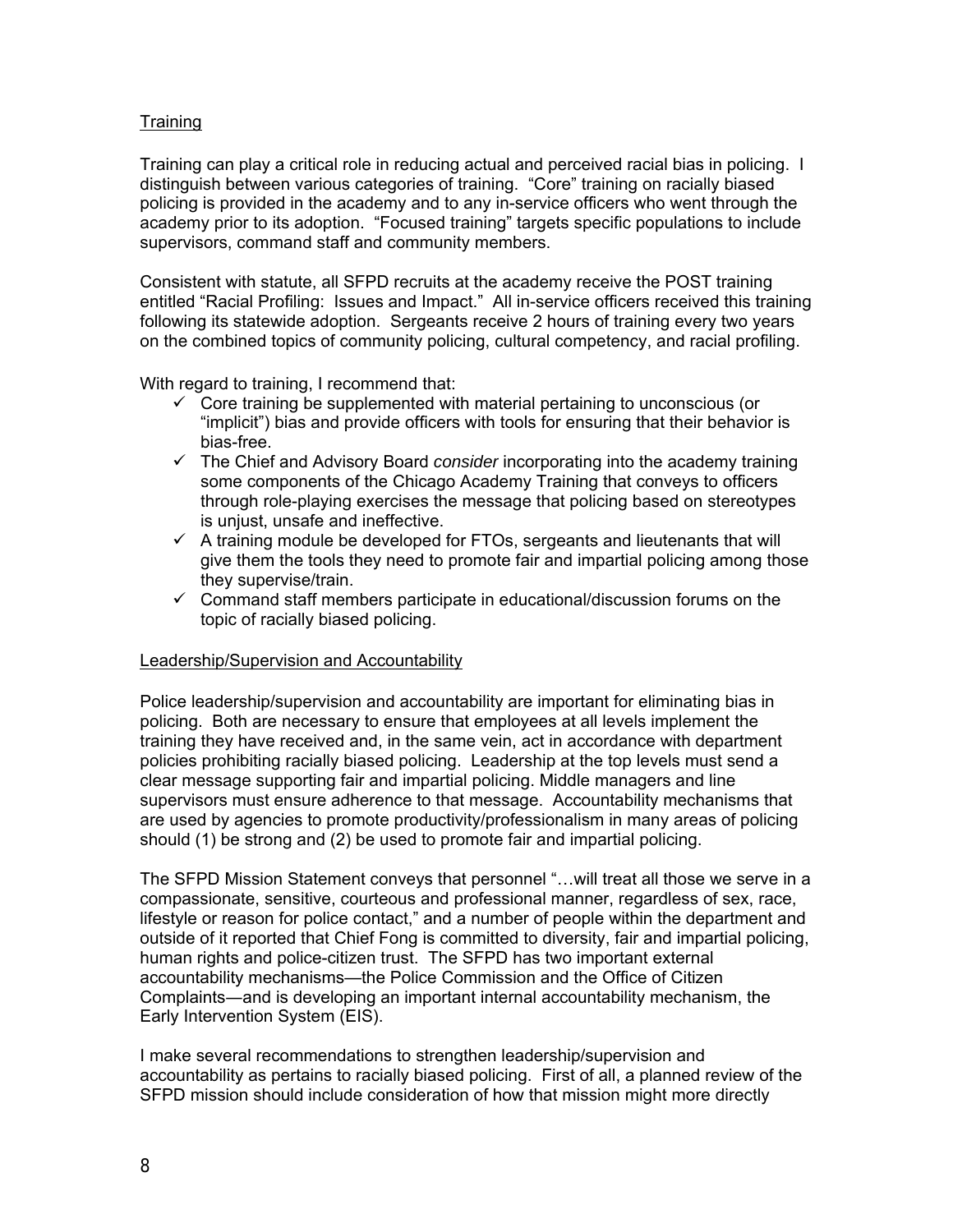convey the agency's commitment to fair and impartial policing. Second, the Chief and the Advisory Board should identify any needed changes to the criteria for selecting FTOs and supervisors that would ensure that people in these important positions have characteristics that support the agency's commitment to fair and impartial policing. Third, the Chief and Advisory Board should identify any needed changes to personnel evaluation procedures that would support and promote fair and impartial policing and perceptions of fair and impartial policing. Finally, I recommend that the EIS be applied to the objective of fair and impartial policing.

#### Recruitment and Hiring

Recruiting and hiring practices have the potential to reduce racially biased policing and citizen perceptions that an agency is biased in two basic ways: (1) by establishing a police workforce that reflects the racial demographics of the community that the agency serves, and (2) by hiring officers who can police in an unbiased manner and in a manner that reduces perceptions of racial bias.

The SFPD is impressive in terms of the diversity of its personnel. This is indicated when the racial/ethnic makeup of sworn personnel is compared to jurisdiction demographics and when the percentage of minorities in the department is compared to other municipal agencies of the same size nationwide. Regarding the latter, 45 percent of the sworn personnel of the SFPD are racial/ethnic minorities compared to 38 percent in its peer agencies nationwide.

In this area, I recommend that:

- $\checkmark$  The background investigation protocol be revised to incorporate exploration of the applicants' attitudes toward and interactions with members of other racial and cultural groups.
- $\checkmark$  A spot check be conducted to ascertain whether the background investigations are consistent in nature and depth across all demographic groups.
- $\checkmark$  Personal interviews include questions that reveal applicants' understanding and attitudes about race relations and police-community relations.
- $\checkmark$  The Chief and Advisory Board build upon current department initiatives whereby the pool of potential SFPD officers is "grown" within the city.

## Outreach to Diverse Communities

Both the incidents and the perceptions of racially biased policing lead to mistrust of police. Relying as they do on resident input, support, and compliance, the police cannot function effectively where tensions are prevalent. Outreach to all residents, but particularly to minority communities, is an important component of any departmental strategy to respond to racially biased policing and the perceptions of its practice. Departments should (1) reach out to minority communities on the specific topic of racially biased policing, and (2) institute methods for building and sustaining, at a more general level, mutually respectful and trusting relationships.

The City of San Francisco is committed to community policing (although there are differing views regarding what community policing is and how it should be implemented). SFPD has a number of programs that facilitate partnerships between the police and community, including the police and the minority communities in the city.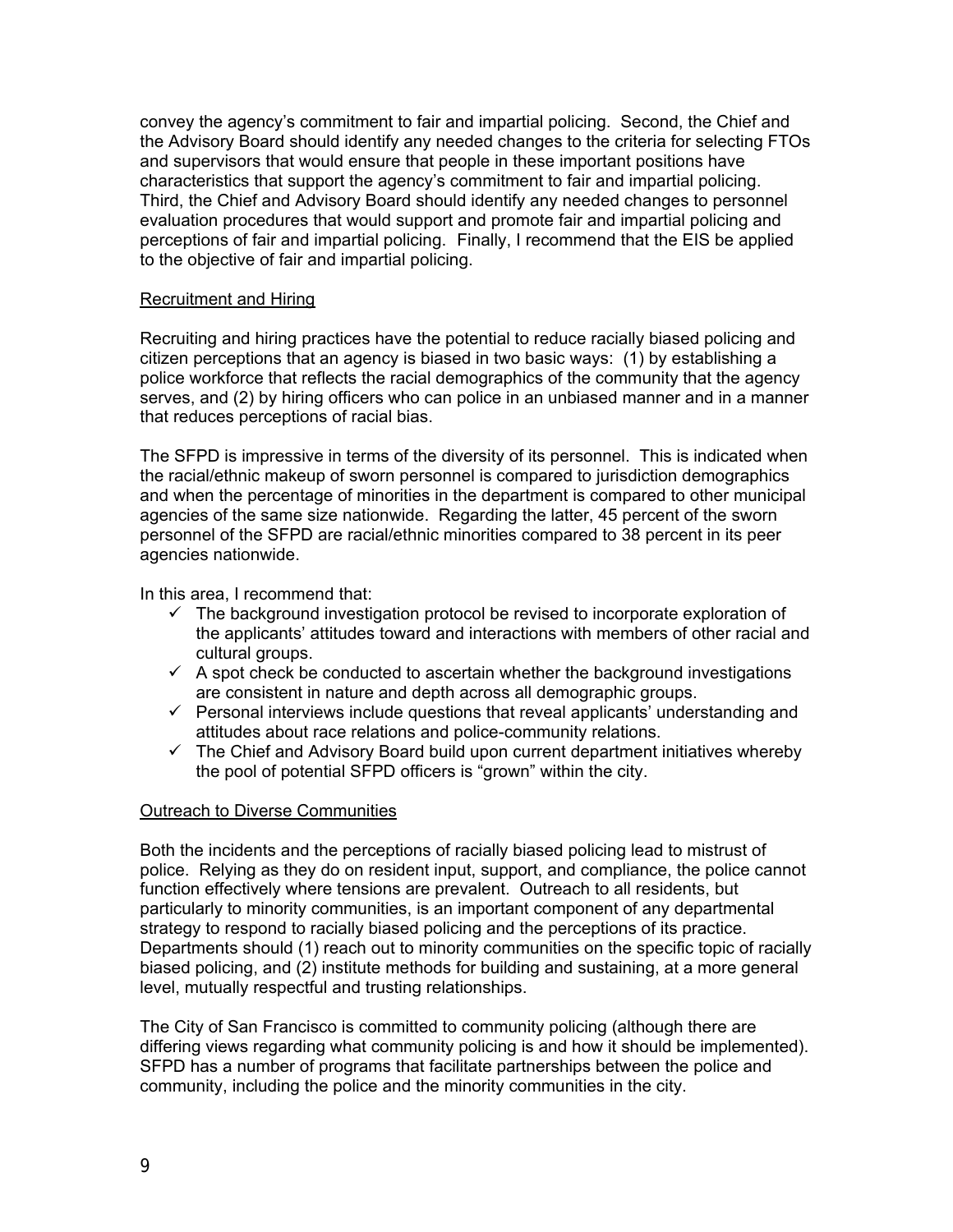The development of the Advisory Board for this project represents one outreach mechanism. I further recommend that the SFPD in conjunction with the Advisory Board:

- $\checkmark$  Hold focus groups with resident stakeholders around the city to discuss various topics of mutual concern including racially biased policing and the perceptions of its practice.
- $\checkmark$  Develop priorities and a plan to provide education to citizens—education that would enhance understanding and trust between police and residents.

#### Institutional Practices and Priorities

Many of the response areas above focus on trying to promote fair and impartial policing at the line officer level; I discuss how to hire diverse personnel who can police in an unbiased fashion, guide officers with policy and training, supervise them and so forth. Biased policing or perceptions of biased policing, however, may occur, not because individuals are working outside of agency parameters but within them. That is, there may be institutional policies and practices that produce biased policing or perceptions of its practice—even unintentionally. As such, an important component of an effort to enhance fully fair and impartial policing should include an "audit" of operational and administrative practices that might result in disproportionate negative impacts on racial/ethnic minorities and that cannot be justified by race-neutral factors.

A challenge to implementing this review of institutional practices and priorities is that it opens up an infinite number of possible avenues for exploration (every policy and practice). I recommend that the policies/practices given initial focus by the SFPD be those identified by stakeholders who participate in the focus groups described above. For instance, they might point to the gang injunction, consent searches, or patrol practices. For each practice identified, the agency with the assistance of the Consultant would use available data to determine if (1) the practice produces disparate impact, (2) the disparate impact can be explained by race-neutral practices, and/or (3) changes are advisable to reduce disparate impact or communication is advisable to reduce perceptions of racial bias.

#### Data Collection on Police Stops

Many agencies around the nation have instituted vehicle (and sometimes pedestrian) stop data collection systems. There are arguments for and against such systems. Data collection conveys important messages to both the community and agency personnel that biased policing will not be tolerated and that officers are accountable to the citizens they serve. Two major arguments—one for data collection and one against—go head to head and center on the ability of social science to turn the data that are collected into valid and meaningful assessments of whether racially biased policing is occurring.

Some advocates of data collection will point out that, even if data collection cannot prove or disprove racially biased policing, it can produce important information that an agency should have regarding the work of their line personnel. Those less enthused about data collection might acknowledge the positive aspects as listed above, but question whether the benefits are worth what can be considerable costs.

The SFPD initiated the collection of vehicle stop data on June 15, 2001. Officers were directed to fill out E585 forms for all vehicles stopped for law enforcement purposes. Officers report on these forms (1) the date and time of the stop; (2) the race, sex and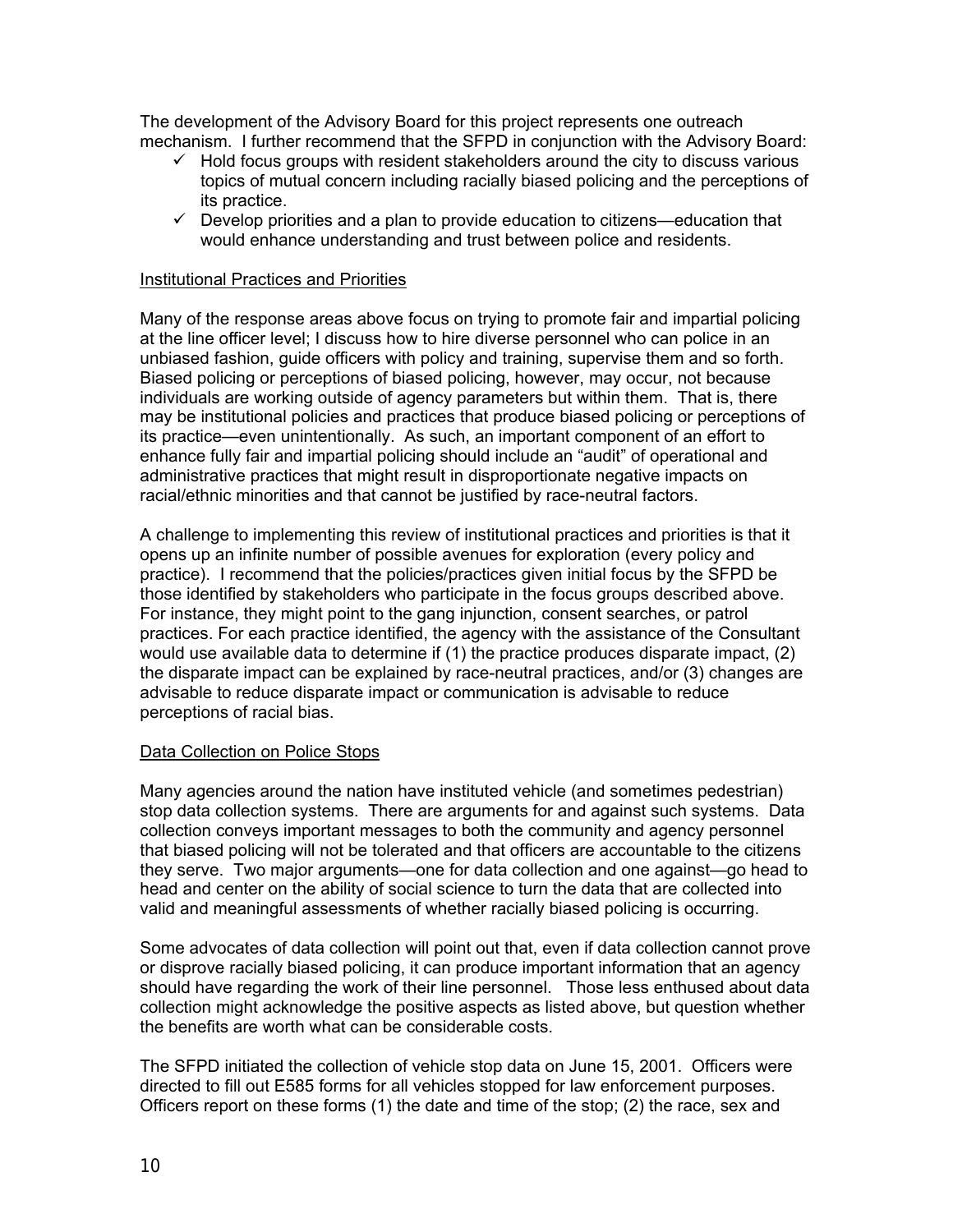age of the driver; (3) the reason for the stop; (4) whether a search was conducted, the basis for the search, and the results of it; (5) the result of the stop; and (6) the location of the stop. The contents of the E585 form represented good practice at the time of its development, but is now dated. Its elements will not support the higher quality methods for analyzing the data.

The SFPD has promoted officer compliance with the data collection requirements through periodic memos reminding officers to fill in the E585 forms and by calling their attention to common errors/issues. There was however, no consistently used mechanism of accountability. Because of deficiencies in the SFPD Information Technology, some officer submissions were never successfully transmitted to their destination.

Agencies should use auditing procedures to ascertain whether line personnel in the police department are submitting data collection forms for each and every targeted stop and filling out the forms fully and accurately. There are some auditing procedures in place in SFPD, or at least there were prior to the retirement of the agency's analyst. These procedures are better than those in many agencies across the country, but they are not strong enough to produce data of sufficient quality for confidence and analysis.

Data "analysis" can range from very simple to very sophisticated. Most departments require supplemental resources to conduct sophisticated analyses and many large cities have "outsourced" these studies. SFPD has not had the resources for sophisticated analysis and, indeed, the reports that the agency has produced reflect that circumstance.

I recommend that that the Chief and Advisory Board research the costs and benefits associated with continued vehicle stop data collection and provide a recommendation to the Police Commission regarding whether to continue the program. If the data collection system is maintained and quality data analysis is contemplated, I recommend that the SFPD:

- $\checkmark$  Revise the E585 form to support the analyses.
- $\checkmark$  Develop a system of supervisory oversight to facilitate officer submission of forms.
- $\checkmark$  Analyze and fix the problems with the IT system that is impacting on data submission.
- $\checkmark$  Develop a system for auditing the incoming data.
- $\checkmark$  Include in its regular reports to the Police Commission information on the auditing results.

I recommend that the Chief and Advisory Board become knowledgeable about the potential and constraints of benchmarking and about the various methods that can be utilized along with their associated costs and convey their conclusions and recommendations to the Police Commission for their consideration.

## **Conclusion**

Racially biased policing and the perceptions of its practice are critical issues facing jurisdictions across the country. The issues involved in "racial profiling" and racially biased policing are not new; they are the latest manifestations of a long history of sometimes tense, and even volatile, relations between police and minorities. The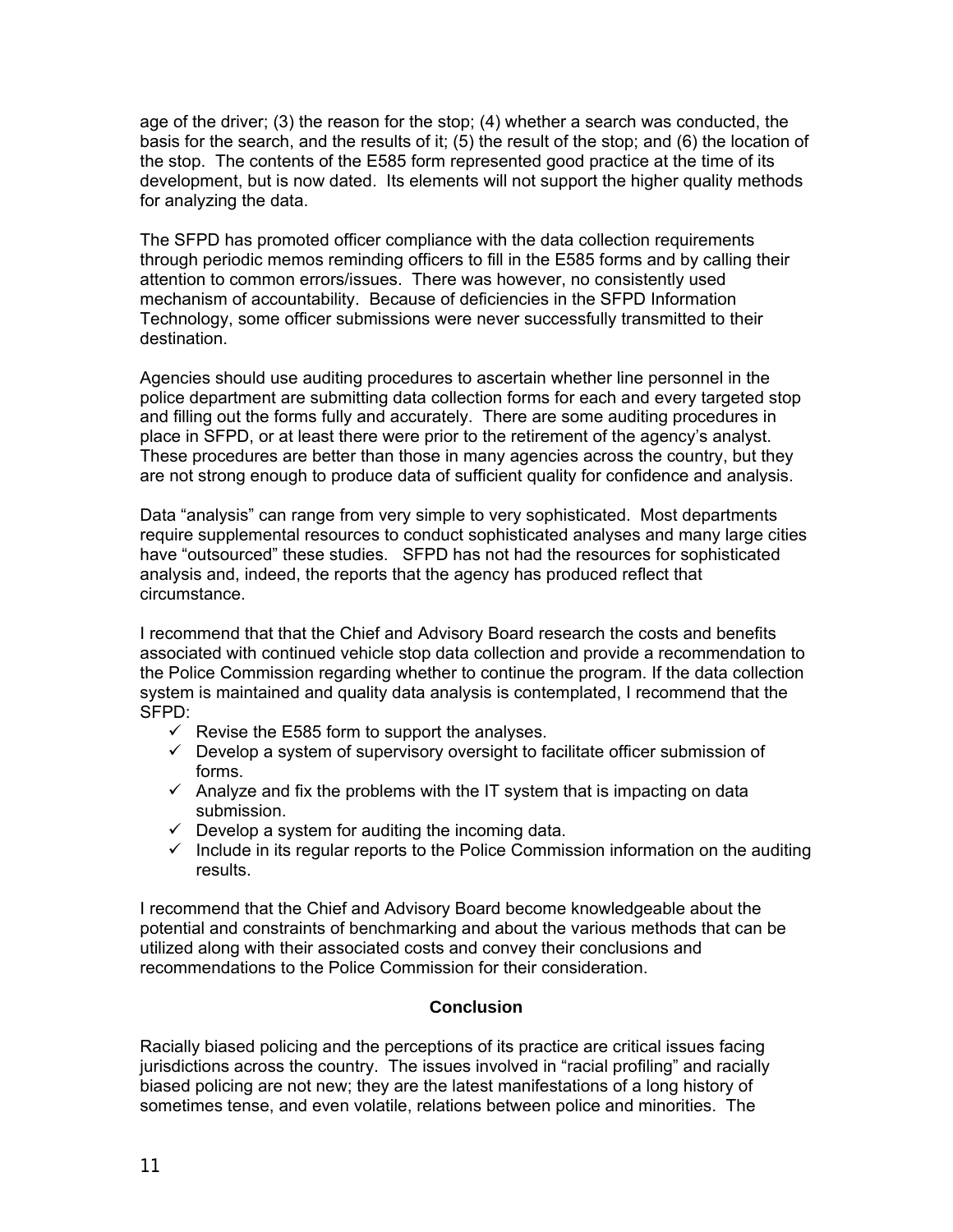longstanding nature of the problem need not, however, be viewed as proof of the problem's intractability. Police are more capable than ever of effectively addressing police racial bias in their ranks. In the past few decades there has been a revolution in the quality and quantity of police training, the standards for hiring officers, procedures and accountability mechanisms, and the widespread adoption of community policing. This is a new era of policing—one characterized by highly qualified personnel and new tools for dealing with complex and highly charged issues.

Reflecting this changed profession, progressive chiefs and sheriffs across the nation are acknowledging the problems of racially biased policing and widespread perceptions of its practice and implementing initiatives to bring about critically needed, constructive change. The SFPD has already taken some important steps to promote and facilitate fair and impartial policing. For example, the department has a solid anti-biased policing policy, the POST training for all recruits is strong, Chief Fong is perceived as committed to fair and impartial policing, the agency has impressive diversity among sworn personnel, the agency and City are committed to community policing principles, and the department has been collecting vehicle stop data since 2001.

This report sets forth a plan for SFPD that will build upon the agency's current initiatives and strengths and give the City of San Francisco an opportunity to become a model jurisdiction with regard to fully fair and impartial policing. The City, the SFPD and concerned resident stakeholders should join together to implement the program outlined in this report.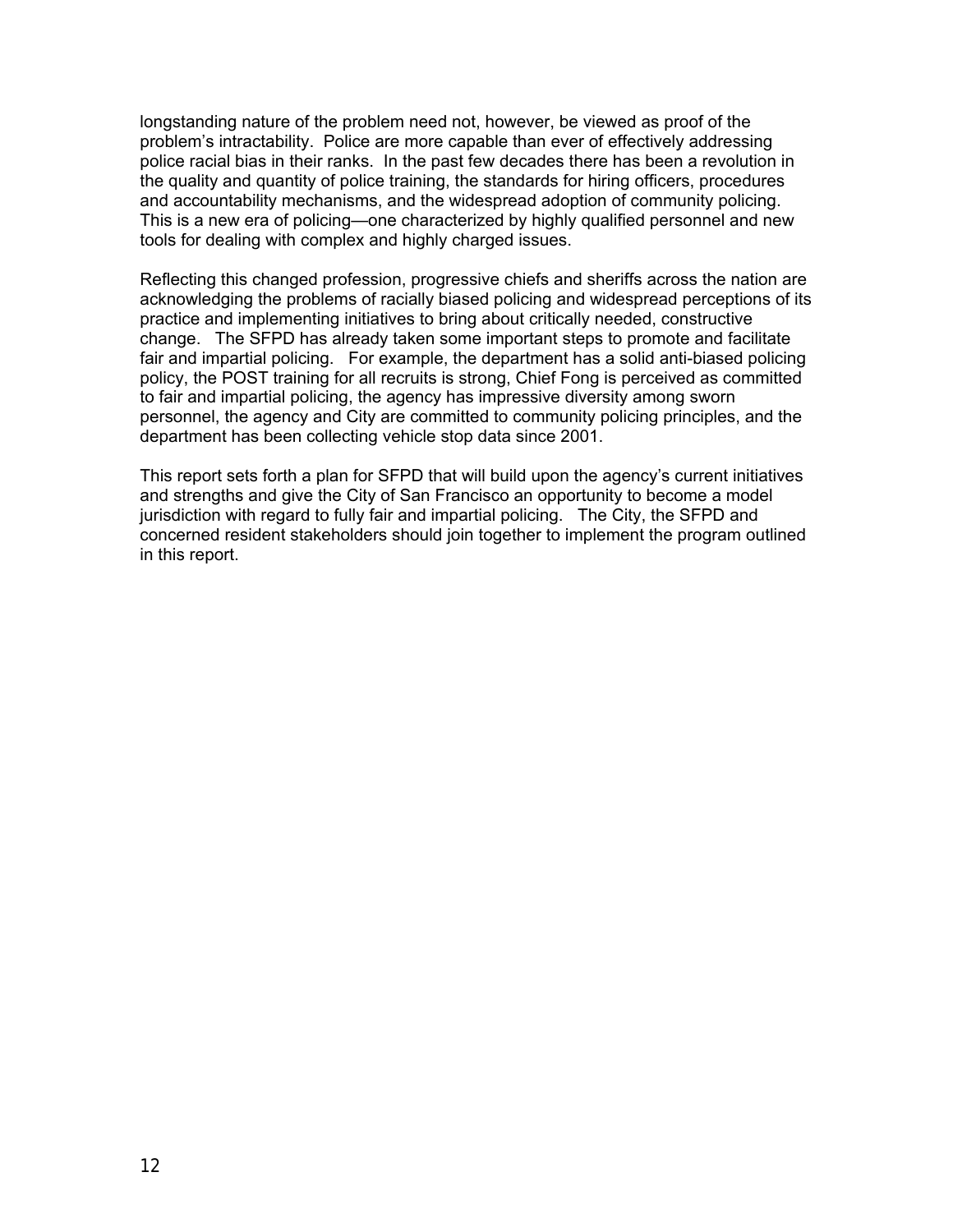## **List of Recommendations**

- 1. The SFPD implement state-of-the-art practices geared toward producing fully fair and impartial policing.
- 2. Chief Fong develop an Advisory Board that will work with her to implement the comprehensive program to enhance fair and impartial policing and otherwise strengthen police-community trust.
- 3. The City obtain the services of an individual or firm who can bring national knowledge of state-of-the-art practices to the project.
- 4. On a regular basis, the Chief report to the Police Commission on program progress.
- 5. The Consultant for this project and the consulting team selected to conduct the "Organizational Review" be required to communicate regularly and join forces on overlapping subject matter.
- 6. The Controller's Office add questions to the semi-annual survey of residents that would measure citizen attitudes toward and perceptions of the SFPD.
- 7. Core training be supplemented with material that will make officers aware of their unconscious (or "implicit") biases and provide officers with tools for ensuring that their behavior is bias-free.
- 8. The Chief and Advisory Board consider incorporating into the academy training some components of the Chicago Academy Training that conveys to officers through role-playing exercises the message that policing based on stereotypes is unjust, unsafe and ineffective.
- 9. A training module be developed for FTOs, sergeants and lieutenants that will give them the tools they need to promote fair and impartial policing among those they supervise/train.
- 10. Educational/discussion forums be held for command staff on the topic of racially biased policing.
- 11. The team selected for the Organizational Review project confer with the Chief and Advisory Board on ways the department's mission might more directly convey its commitment to fair and impartial policing.
- 12. The Chief and Advisory Board identify changes to the criteria for selecting FTOs and supervisors that would ensure that people in these important positions have characteristics that support the agency's commitment to fair and impartial policing.
- 13. The Chief and Advisory Board identify changes to personnel evaluation procedures for line and supervisory staff that would support and promote fair and impartial policing and perceptions of fair and impartial policing.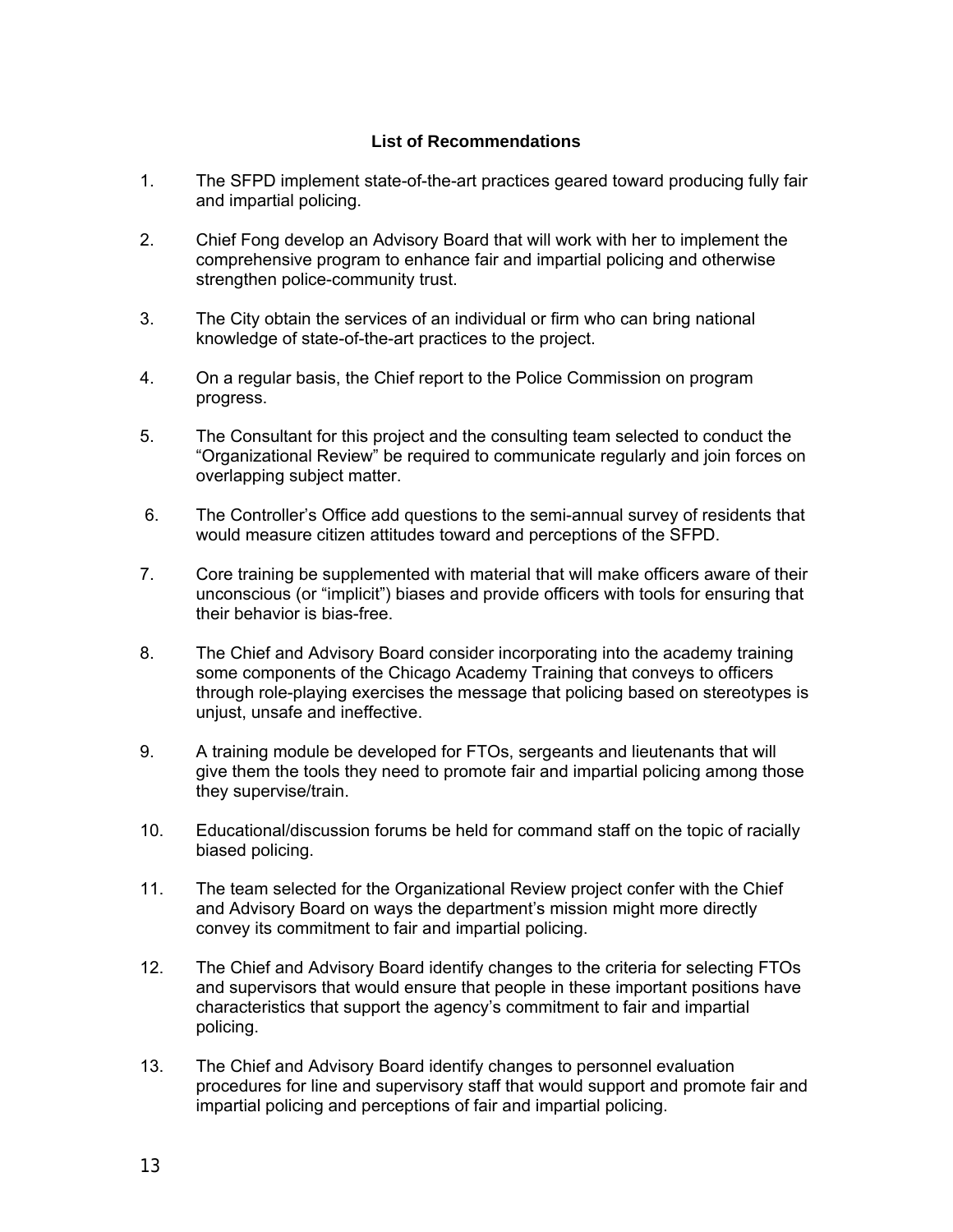- 14. The Early Intervention System be applied to the objective of fair and impartial policing.
- 15. The background investigation protocol be revised to incorporate exploration of the applicants' attitudes toward and interactions with members of other racial and cultural groups.
- 16. A review be conducted to ascertain whether the background investigations are consistent in nature and depth across all demographic groups.
- 17. Applicant personal interviews include questions that reveal applicants' understanding and attitudes about race relations and police-community relations.
- 18. The Chief and Advisory Board build upon current department initiatives that serve to increase the pool of residents of the city who are interested in serving in the SFPD.
- 19. The SFPD hold focus groups around the city with resident stakeholders to discuss various topics of mutual concern including racially biased policing and the perceptions of its practice.
- 20. The Chief and Advisory Board develop priorities and a plan for providing education to citizens that would enhance understanding and trust between police and residents.
- 21. The SFPD assess institutional practices and priorities and give initial attention to practices identified by stakeholders who participate in the focus groups.
- 22. The Chief and Advisory Board research the costs and benefits associated with continued vehicle stop data collection and provide a recommendation to the Police Commission.

If the vehicle stop data collection program is maintained, I recommend that:

- 23. The SFPD revise the E585 form to support quality data analyses.
- 24. The SFPD develop a system of supervisory oversight to facilitate officer submission of forms.
- 25. The SFPD analyze and fix the problems with the IT system that is impacting on data submission.
- 26. The SFPD develop a system for auditing the incoming data.
- 27. The reports submitted by the police department to the Police Commission include information on the auditing results.
- 28. The Chief and Advisory Board become knowledgeable about the potential and constraints of benchmarking and about the various methods that can be utilized along with their associated costs and convey their conclusions and recommendations to the Police Commission.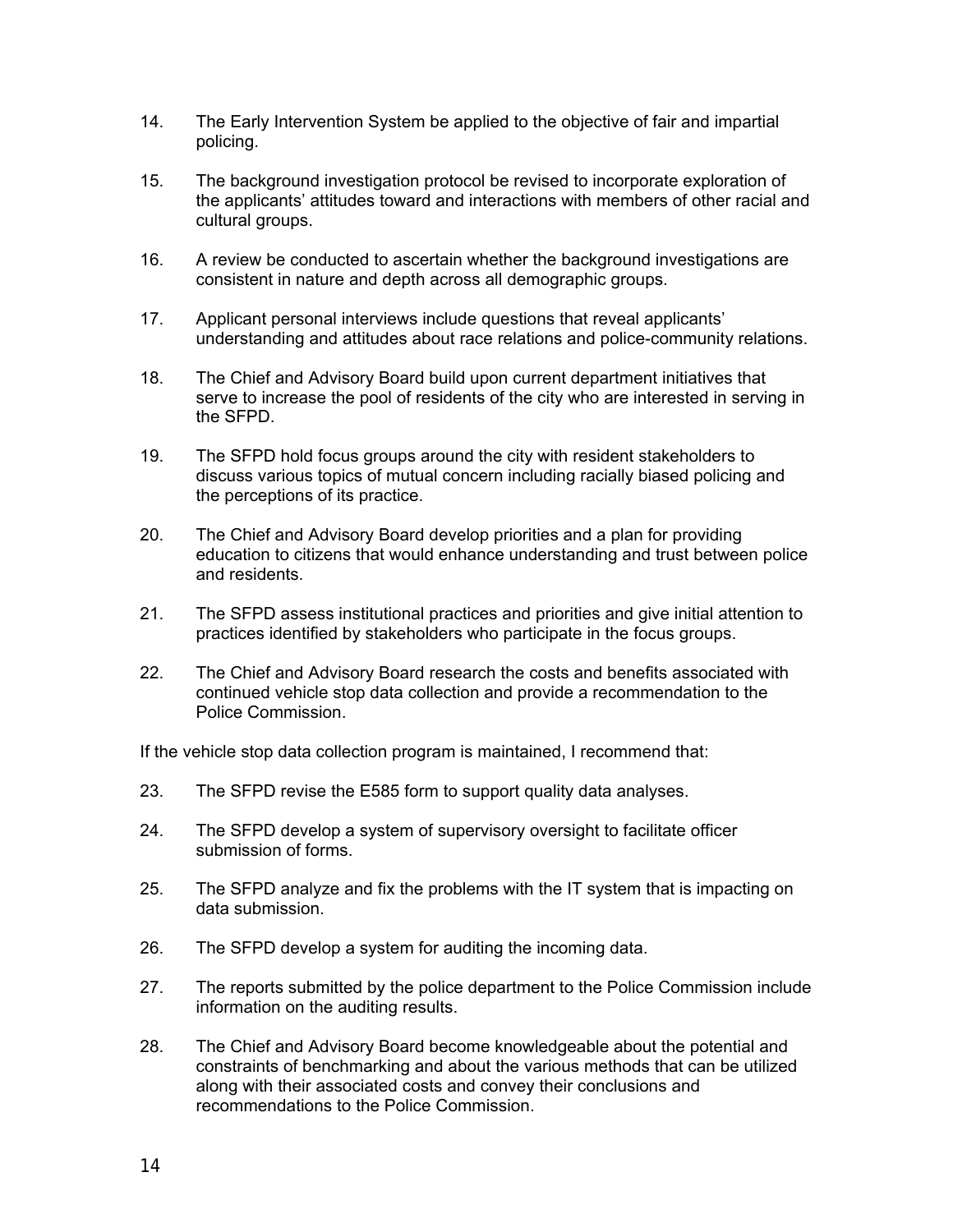# **Fair and Impartial Policing: Recommendations for the City and Police Department of San Francisco**

## **Submitted to the San Francisco Office of the Mayor**

**By Lorie Fridell, Ph.D.[1](#page-17-0)**

# **Section I: Introduction**

## **Background**

On 12/17/2006, the *San Francisco Chronicle* (*SFC*) reported on felony arrest rates of African Americans across eight California cities (Sward, 2006). The African American arrest rate in San Francisco was two to four times higher than the corresponding rates in other large California cities. The Mayor, Police Chief and Police Commission expressed concerns about these numbers and one interpretation of them: that these data revealed racially biased policing on the part of the San Francisco Police Department (SFPD). I was asked to assist the city by completing three tasks that would result in this report:

- Conduct briefings with a group of community stakeholders and with a group of police personnel. In these briefings I was to provide a framework for ongoing discussions in the city about fair and impartial policing.
- Review and comment on the information presented in the *SFC* article about the high African American arrest disparity.
- Conduct a preliminary review of the efforts on the part of the SFPD to promote fair and impartial policing.

Upon learning that the *San Francisco Chronicle* would report in early March on some additional data that pertained to racially biased policing, I was asked by city officials to review and comment on these data as well. The article was published on March 7, 2007 (Sward, 2007).

In the following section, I describe the processes associated with completing the assigned tasks and the sources of information used to inform my review and report.

<span id="page-17-0"></span> $<sup>1</sup>$  My credentials are summarized in Appendix A. Included in that Appendix is a list of my</sup> authored and co-authored publications on this topic. Some portions of this report draw verbatim from those prior writings, particularly from a book entitled *Racially Biased Policing: A Principled Response* that I co-authored with Robert Lunney, Drew Diamond and Bruce Kubu and a chapter, co-authored with Michael Scott, entitled "Law Enforcement Agency Responses to Racially Biased Policing and the Perceptions of its Practice." Additional material is pulled from *By the Numbers: A Guide for Analyzing Race Data from Vehicle Stops.*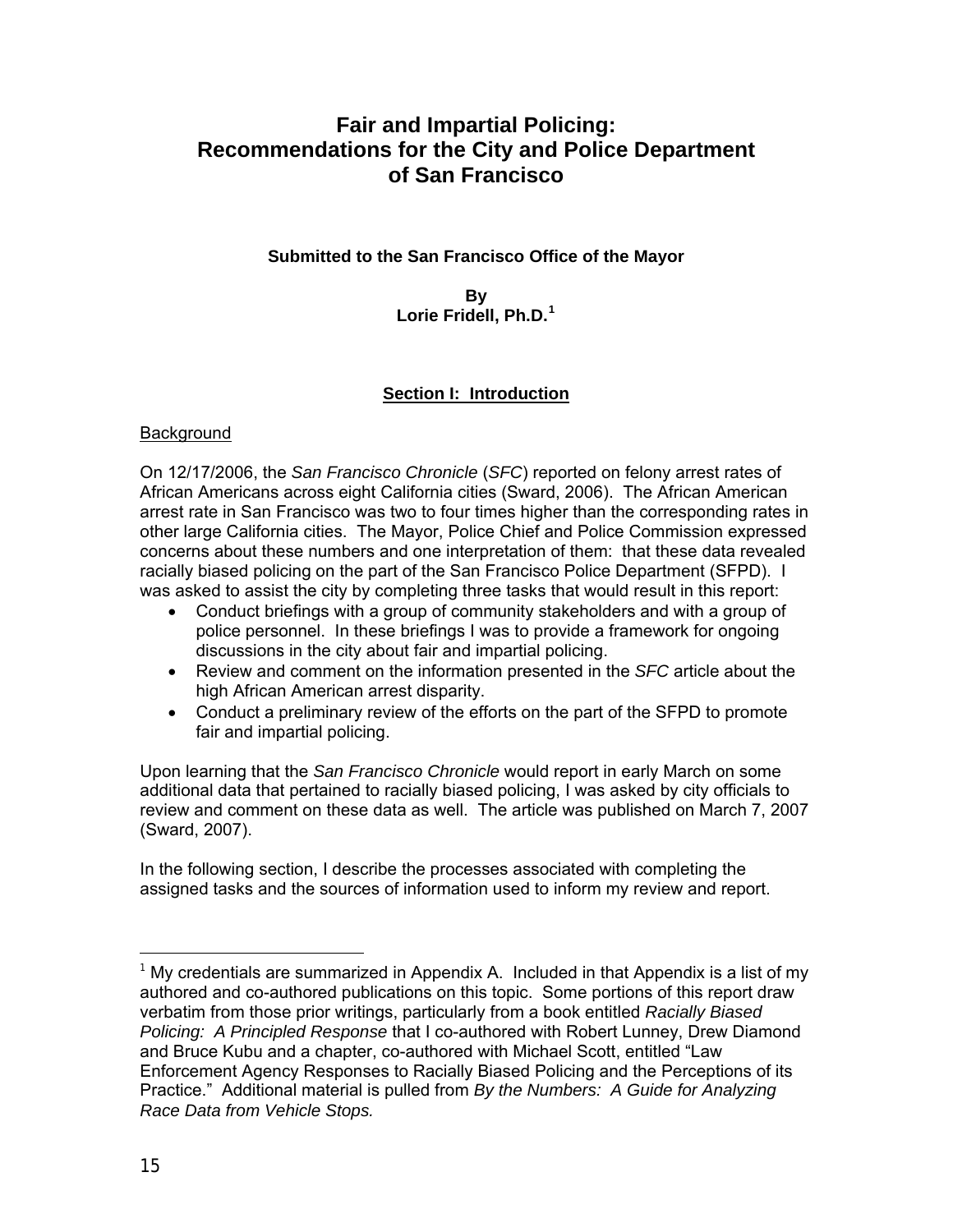#### Process and Information Sources

I met with a group of resident stakeholders for 90 minutes on December  $27<sup>th</sup>$ , 2006. The Mayor's Criminal Justice Office had developed the list of prospective attendees and issued the invitations to them. On the same day, I met with approximately 30 members of the SFPD. Invited to this forum were command staff and representatives of the various employee groups (e.g., representing women, LGBTs and various racial/ethnic groups). Per my charge, I presented to each group a framework for discussing and thinking about racially biased policing. The topics covered during those presentations are addressed in this report; they include: definitions/terminology, how racially biased policing might manifest, the ability of social science to measure racial bias in policing, and the need for and the elements of a comprehensive response to promote fair and impartial policing. (Appendix B lists the people who attended the presentations.)

I reached out to each of the resident stakeholder participants following the forum and this resulted in additional communications with them by phone and email. These individuals also provided me with names of other people with whom they thought I should speak. I communicated with these people by email, through phone interviews or in face-to-face interviews during a subsequent trip to San Francisco on January 22, 2007. A list of people with whom I communicated is included in Appendix B. This list includes formal and informal leaders in the community (e.g., representatives of the African-American Police-Community Relations Board, the Asian Pacific Islanders Community Policing Board, the American Civil Liberties Union of Northern California), members of the Board of Supervisors (e.g., Supervisors Maxwell and Mirkarimi), and Police Commission (e.g., Commissioners Renne, Sparks and Marshall), and representatives from the various components of the criminal justice system (e.g., Jeff Adachi of the Public Defenders' Office, Tim Silard of the District Attorney's Office, Samara Marion of the Office of Citizen Complaints). To ensure frankness, I told all of these people that I would not associate names with comments in my report.

I had face-to-face and phone interviews with a number of members of the police department. These interviews helped me to understand the *SFC* data; understand the achievements to date of the SFPD with regard to policies, practices and training to promote fair and impartial policing; and develop the recommendations for this report. The personnel within the SFPD with whom I communicated are also listed in Appendix B.

I received and reviewed a number of written documents and other materials that were directly or indirectly related to this project. For instance, from the police department, I received various relevant General Orders (e.g., G.O. 5.17 "Policy Prohibiting Biased Policing") and other documents (e.g., "San Francisco Community Policing: A Report on Current Efforts"). I received and reviewed the Instructor's Resources for the POST Racial Profiling training. I obtained additional reports from other sources such as the "Community Policing Plan" of the African American Community-Police Relations Board (AACPRB) and the "Roadmap to Reform: Strengthening the Accountability Mechanisms of the San Francisco Police Department" written by the American Civil Liberties Union of Northern California (ACLUNC). The reports/documents that were obtained and reviewed are listed in the references and/or Appendix C.

So that I could explore the issues raised in the March 7, 2007 article, I received from the SFPD the raw data on over 423,000 vehicle stops for the period June 2001 through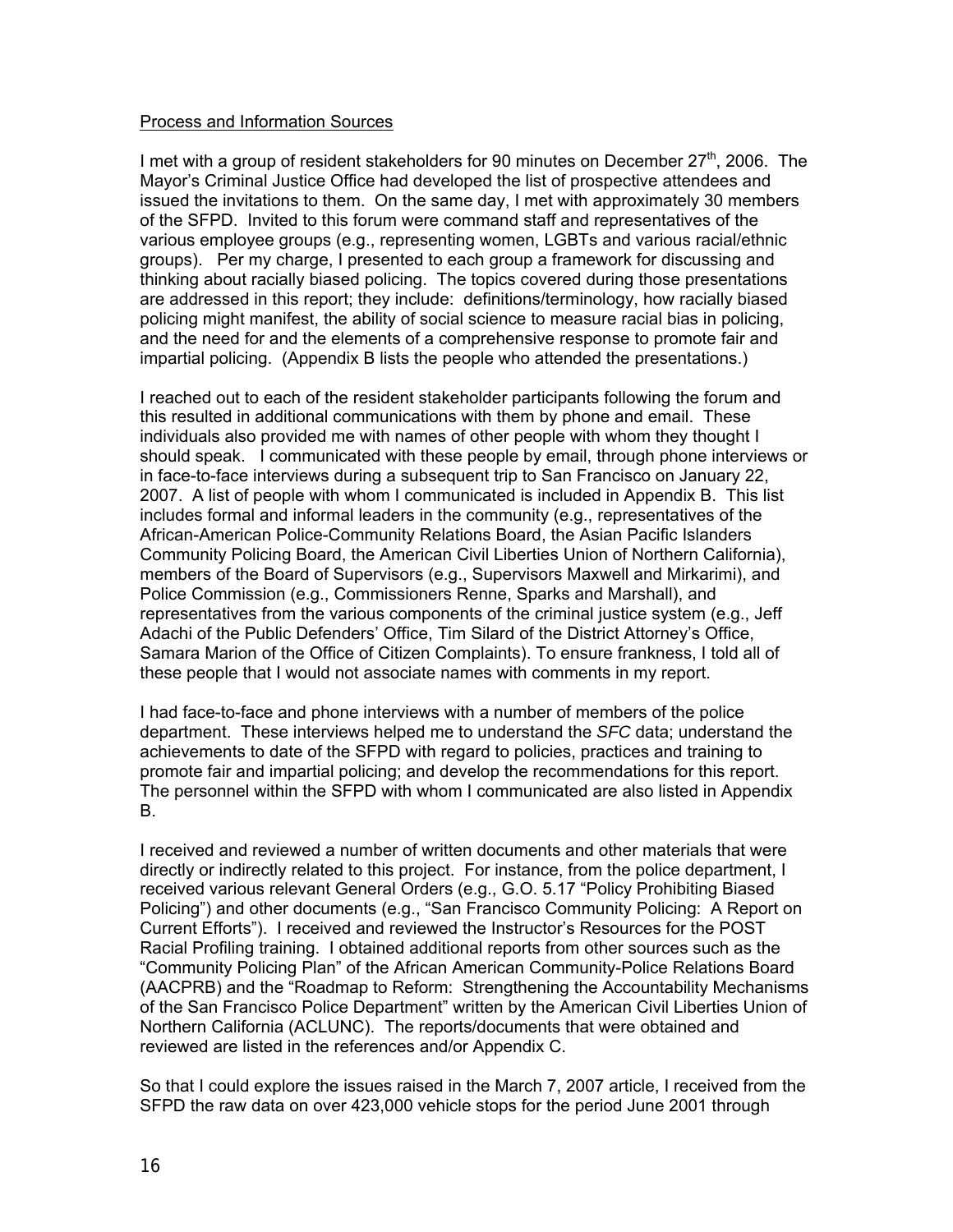February 2007. I received copies of monthly reports, internal department memos, and Police Commission meeting minutes related to the vehicle stop reporting program.

#### Document Organization

In the next section (Section II), I provide a framework for discussing and thinking about fair and impartial policing. I address the various ways that racially biased policing might manifest, the nature of the national discussion, the challenge of measuring racial bias in policing, and the elements of a comprehensive response to achieve fair and impartial policing. In Sections III and IV, I comment on the two articles published by the *San Francisco Chronicle*. Section III discusses the article published on 12/17/2006 that reported that San Francisco had the highest rate of African American arrests (relative to residential population) compared to seven other large California cities. Section IV discusses the article published on 3/7/2007 regarding the vehicle stop data collected by the SFPD in an effort to measure racial bias. Section V contains my recommendations for the City and the Police Department. In that section I provide a rationale for the direction I propose for the City and SFPD, recommend a structure/process for implementation, and then present a series of recommendations for the City using as a framework the elements of a comprehensive program for achieving fair and impartial policing.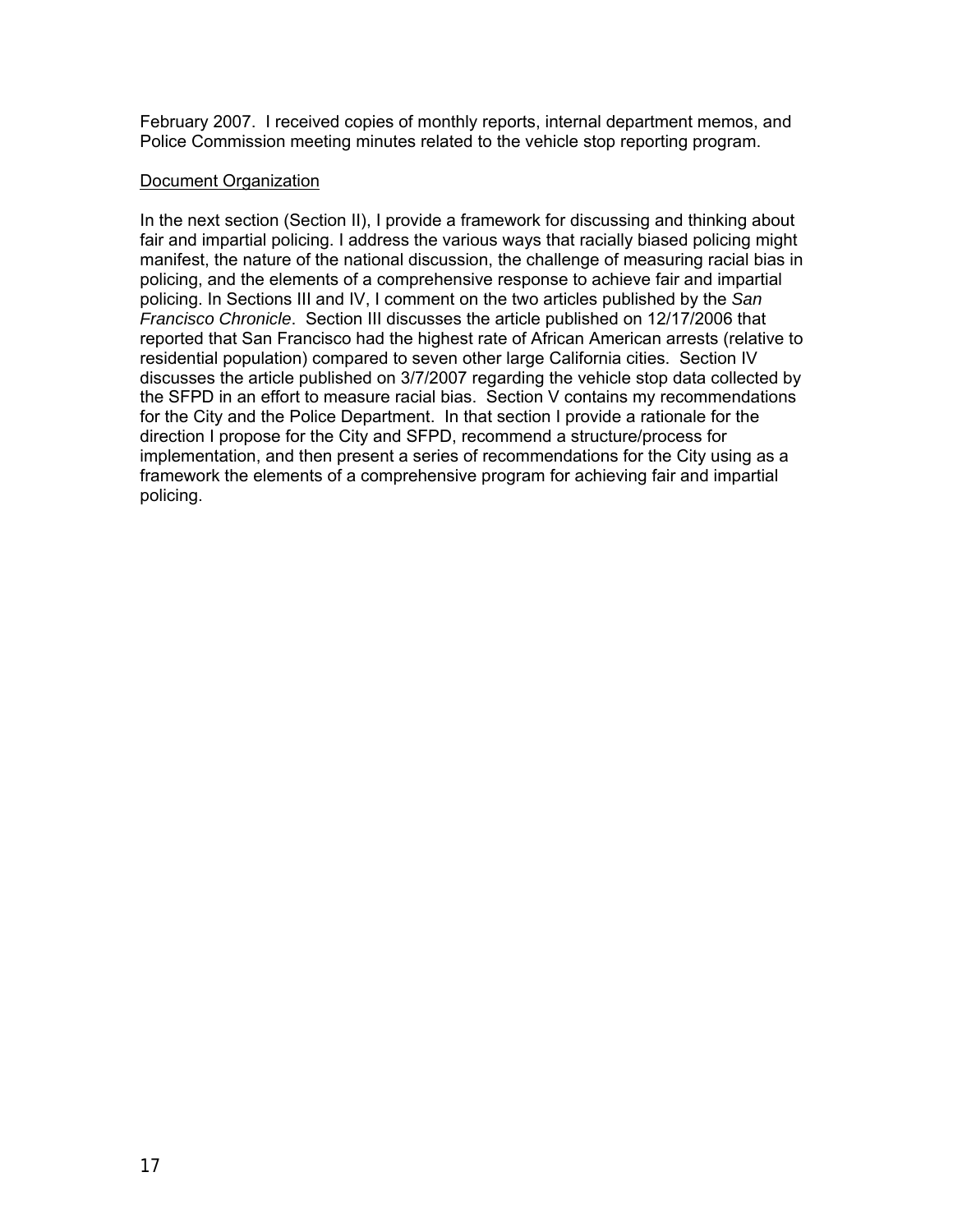#### **Section II: A Framework for Discussing Fair and Impartial Policing**

Racially biased policing is defined in this report as the inappropriate consideration by law enforcement of race or ethnicity in deciding with whom and how to intervene in an enforcement capacity.<sup>[2](#page-20-0)</sup>

### Ways that Racially Biased Policing Might Manifest

Chiefs and sheriffs need to think about and respond to the various ways that actual and perceived racially biased policing might manifest. Specifically, the law enforcement agency executive needs to think about (1) how to identify and deal with any racist officers, (2) how to guide well-meaning officers who may not be fully cognizant of the extent to which race/ethnicity impacts on their decisions, and (3) how to identify and fix institutional practices that contribute to the problems. That is, an executive needs to attend to the possibility of current or future problems of biased policing that result from the actions of a few "bad apples" among his/her personnel, the unintentional biased activities on the part of well-meaning officers, and/or department policies and practices that inadvertently (we hope, anyway) reflect bias or result in biased enforcement decisions.

Executives need to identify and deal with any racist officers who act on their racists beliefs during the course of their work. These personnel, a small minority in the police profession, usually manifest other problem behaviors as well and are a great challenge to executives. Policy and training are not likely to impact on these officers; for the most part, their actions are already contrary to the existing policies of the agency and the training they have received. The greatest hopes for changing the behavior of these practitioners are close and effective supervision, an early warning system to identify problem officers, and accountability through discipline or dismissal. There may be additional problem officers that, while they may not be conducting racially biased policing, treat citizens in such a negative and disrespectful manner as to give rise to the perceptions of biased behavior. Again, this calls upon measures in the form of effective supervision, early warning, and accountability.

In stark contrast to these bad apples, the vast majority of police personnel are wellmeaning individuals who are dedicated to serving all citizens with fairness and dignity. Despite their good intentions, however, their behaviors may still manifest racially biased policing or give rise to the perceptions of it. It is likely that many of these officers, like humans in every profession, are not fully cognizant of the extent to which race/ethnicity are used in their decision making or fully cognizant of the behaviors that may give rise to citizen perceptions of bias.

<span id="page-20-0"></span> $2$  This definition was originally set forth in Fridell et al., 2001, p. 5. The key word in this definition—inappropriate—acquires its substance from the specific policies that agencies adopt. There are several policy models that convey when it is and is not "appropriate" to use race/ethnicity to make law enforcement decisions. I discuss the SFPD policy in Section V.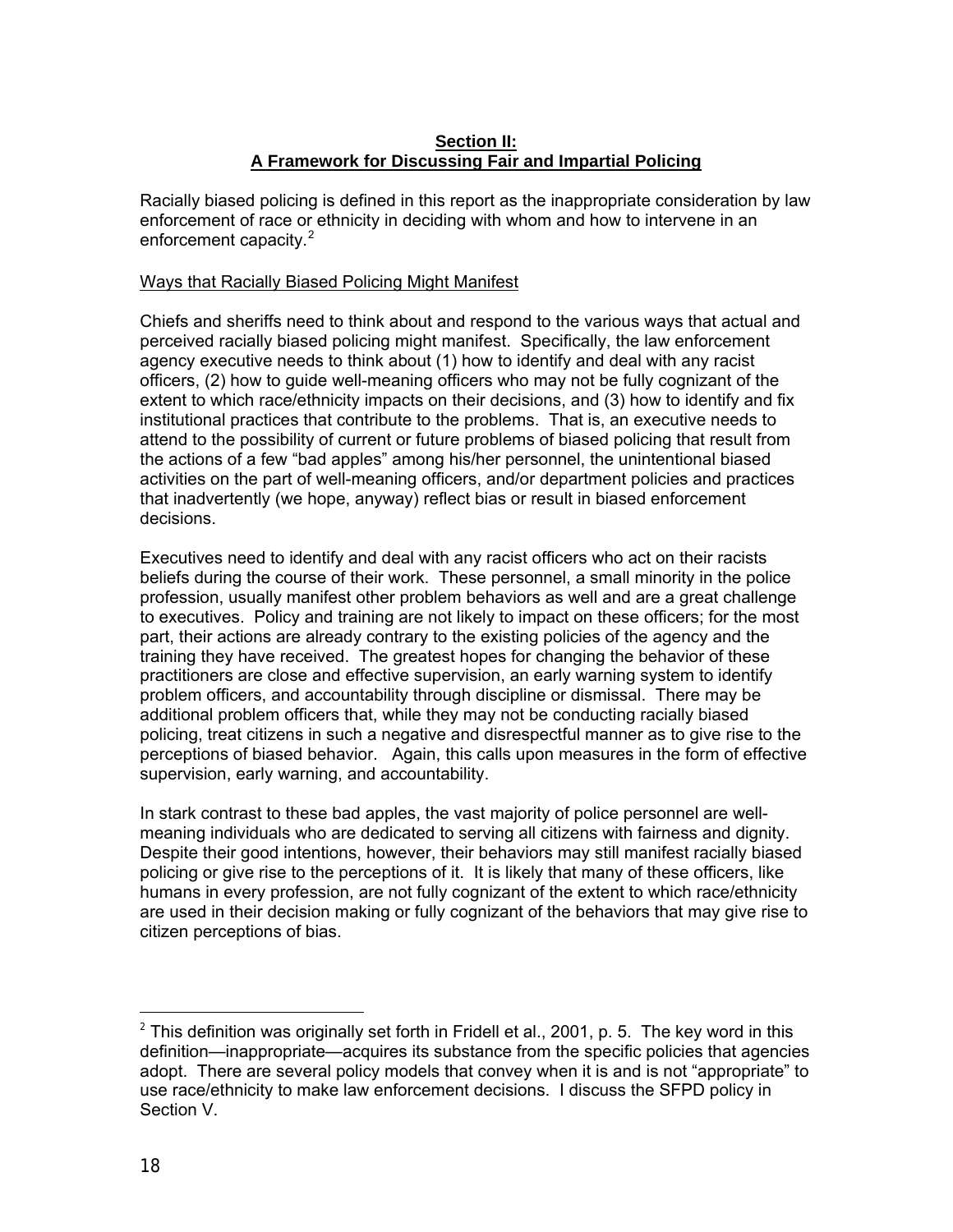Supporting this view that well-meaning people might be biased is a considerable and growing literature on what is variously called "unconscious bias" or "implicit bias." Social psychologists working in this realm point to the "implicit system" of our brain that is designed to be "reactive rather than reasoned." It was designed for, and indeed specializes in, quick generalizations, not subtle distinctions. It produces mental shortcuts that can be very valuable for facilitating human thinking and producing human reactions. Researchers have found that these associations or mental "shortcuts" include "automatic associations between social groups and concepts" and one of these is the automatic or implicit association between minorities (particularly African Americans) and crime. Considerable research has identified this implicit bias linking minorities and crime even in people who test as "non prejudiced" and are otherwise "consciously tolerant." This association, research over six decades shows, impacts on both perceptions and behavior (e.g., in laboratory studies).<sup>[3](#page-21-0)</sup> The research also indicates that people who are aware of their implicit biases can reduce or eliminate their impact on behavior (Dovidio, Kawakami, Gaertner, 2000).

These well meaning officers—who share the biases that many of us have—need information to facilitate their understand of these unconscious human processes and policy to tell them the circumstances in which race/ethnicity are and are not appropriate factors in the decisions they make. They need to be informed about their actions that citizens perceive as biased. Also important are effective supervision and an agency reward structure that reinforces behaviors consistent with the executive's commitment to impartial law enforcement and the dignified treatment of all citizens.

Racially biased policing might manifest at the policy making, not just individual, level. It is possible in any agency that there are longstanding or recently adopted policies and/or priorities that are not fully race neutral. These may be in place because they were developed at a time when prejudices were particularly strong in this country or just because they were developed by humans who, as above, may not be fully aware when biases impact on perceptions and behavior. Additionally, some policies and/or practices that are fully race-neutral may be perceived by a community as racially biased. Executives need to review policies, enforcement strategies, deployment, reward structures, and other operational practices to ensure that they do not reflect biases, and communicate openly and constructively with residents who express concern about the disparate impact of police policies.

#### Racism, Unconscious Bias and the Nature of the National Discussion

Much of the national discussion on racially biased policing has pointed to racist officers as the cause. While I do not downplay the importance and challenge of addressing this source of racially biased policing, I believe that the attention to this source of bias has been at the expense of acknowledging other sources of police racial bias and sometimes detrimental to reform efforts. Police-stakeholder discussions of "racial profiling" that involve finger-pointing by residents and defensiveness by police are not helpful. Resident stakeholder accusations of "widespread racism" among police and that police

<span id="page-21-0"></span> $3$ Allport and Postman, 1947; Correll, Park, Judd and Wittenbrink, 2002; Devine, 1989; Duncan, 1976; Greenwald, Oakes and Hoffman, 2003; Payne, 2001; Sugar and Schofeld, 1980; Eberhardt, Dasgupta and Banaszynski, 2003.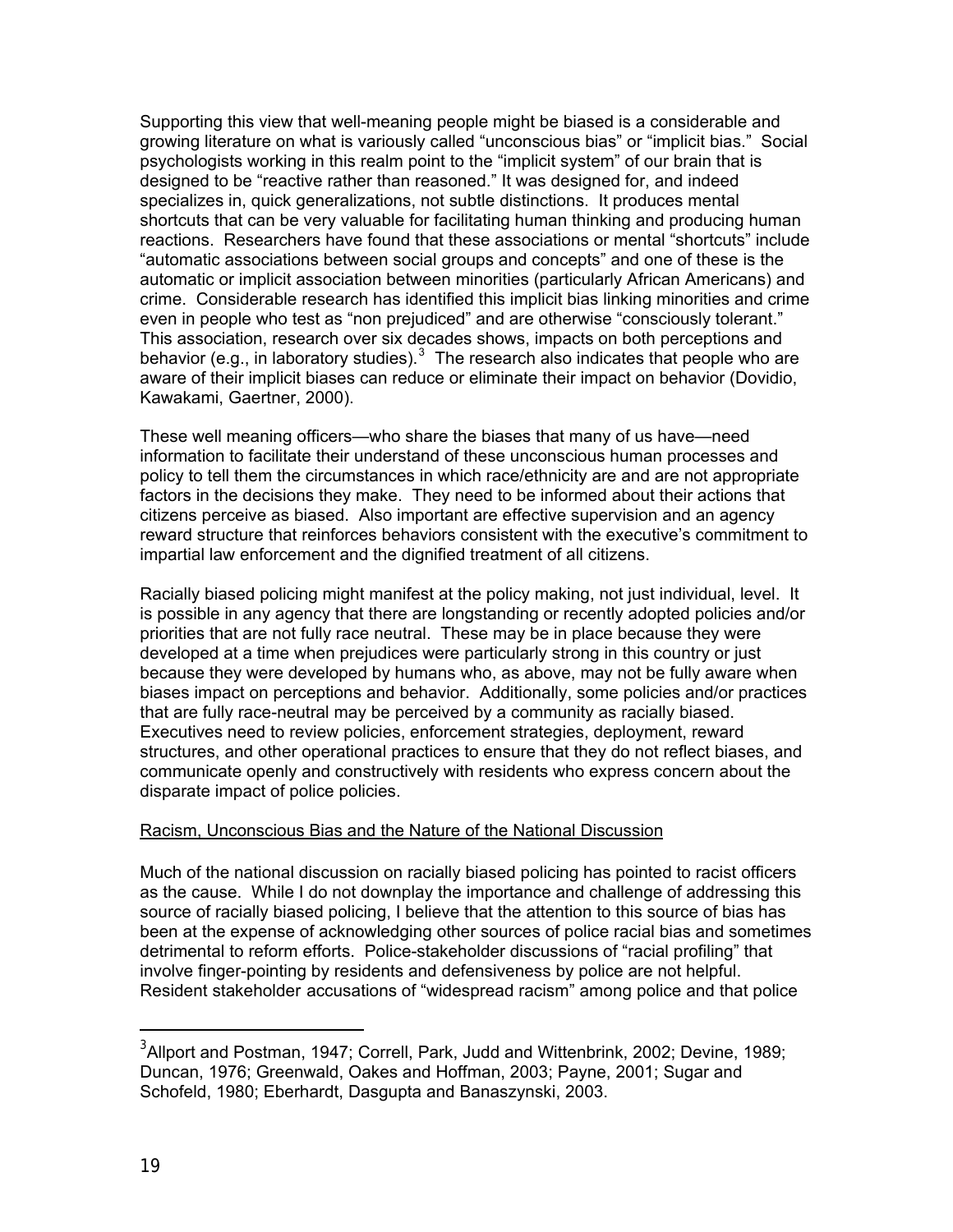frequently "stop people solely on the basis of race" are not constructive and likely not accurate. These types of accusations inevitably lead to defensive responses on the part of police. Officers and department leaders who have listened to the discussion and been told that "racial profiling" results from widespread racism on the part of police are disinclined to acknowledge a problem and therefore disinclined to initiate reforms. The law enforcement response to the "racist-police" characterization of racial profiling was starkly conveyed by a command-level officer in a northeastern city in response to my calls for his department to implement positive action to prevent and respond to racially biased policing. He said, "If we implement these recommendations, we'll be admitting we are racist." This statement conveys poignantly the negative impact of a narrow conceptualization of the causes of racially biased policing.

The broader conceptualization of racially biased policing—one that acknowledges the existence of human biases—is not only more accurate in conveying causes and consequences, but also can bring what have been "opposing groups" together. Jurisdiction stakeholders and police can come together for purposes of prevention and remediation around the facts that (1) even the best police officers, because they are human, might engage in biased policing, and (2) even the best police agencies, because they hire humans, will have biased decisions made by their personnel.

#### The Challenge of Measuring Racially Biased Policing

A major impetus for the review that culminates in this report was the article published by the *San Francisco Chronicle* on 12/17/2006 regarding the disproportionate rate at which African Americans are arrested for felonies in San Francisco relative to their representation in the residential population. Again, the African American arrest rate in San Francisco was greater than the corresponding rates in seven large California cities. The "discussion" in the article among those interviewed focused on whether or not this disparity indicated police racial bias. The second *SFC* article focused on the vehicle stop data that the SFPD has collected since 2001. Vehicle stop data have been collected by a number of jurisdictions around the country; a major purpose of these programs is to try to measure the existence of racial bias in policing.

It is very important for stakeholders to understand what crime/census and stop data can and cannot tell us. $<sup>4</sup>$  $<sup>4</sup>$  $<sup>4</sup>$  As I think this report will convey, using these sources of data in an</sup> attempt to determine whether or not police are biased is a challenging endeavor at best. Researchers can tell us if patterns exist, and if those patterns are tied to characteristics such as race, but cannot tell whether racial animus or bias are the reasons for disparate patterns.<sup>[5](#page-22-1)</sup> Conveyed in another way: it is not difficult to measure whether there is *disparity* between racial/ethnic groups in terms of arrests or stops made by police; the difficulty comes in identifying the *causes* for disparity. Racial disparity (in stops, searches, arrests) could be caused by police racial bias and/or by an array of other

<span id="page-22-0"></span><sup>&</sup>lt;sup>4</sup> I use stakeholders broadly to reference all people in a community who are concerned with the issue of racially biased policing. This would include (but is not limited to) members of the police department, jurisdiction policy makers, formal and informal leaders, and residents.

<span id="page-22-1"></span> $<sup>5</sup>$  I discuss the challenges of measuring racial bias in the context of vehicle stop studies</sup> in Chapter 2 of *By the Numbers*.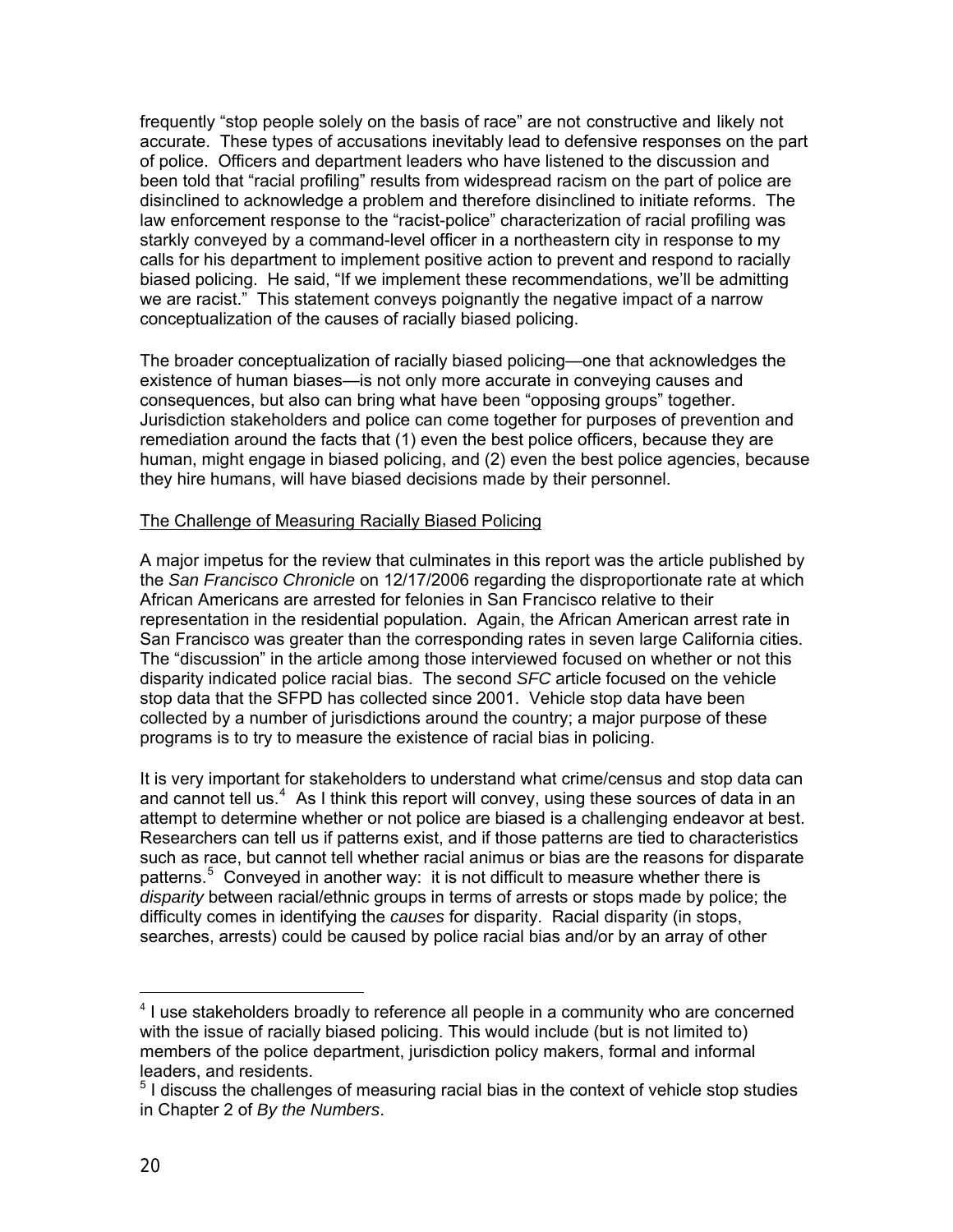legitimate factors. It is inappropriate to assume from these studies that findings of disparity are findings of police racial bias.

It is with the greatest of intentions that stakeholders in jurisdictions across the country have engaged in efforts to measure racial bias. If these studies were effective in measuring racial bias, this would indeed be the logical first step. The jurisdiction would determine whether or not police racial bias exists or not, and then implement reforms if disparity is shown and move on to other issues if it is not. That efforts to promote fair and impartial policing have resulted from findings of disparity, is a positive result.<sup>[6](#page-23-0)</sup> The negative outcomes are the findings of disparity that produce only a debate on methods and the "true meaning" of the results.<sup>[7](#page-23-1)</sup> Also unfortunate is the "no disparity" finding that a chief/sheriff uses to deny the need for comprehensive policies and practices to promote fair and impartial policing. Finally, a negative result of this national focus on stop studies is that, in some jurisdictions, efforts to *measure* racially biased policing have displaced or otherwise impeded efforts to *respond* to the national problem of racially biased policing and the perceptions of its practice.

I do not think the direction for San Francisco in the realm of fair and impartial policing comes from analyzing crime/census or vehicle stop data. My belief is based on my view that social science cannot use these data to determine what factors are impacting on the decisions that officers make. I also note, however, that the numbers are often not constructive as a force for change. I think that change is most effective when the various stakeholder groups can come together around the need and direction for change. This aspiration can be thwarted when numbers are placed center stage. I have yet to see a finding of "no disparity" that has convinced minority stakeholders that racial bias does not exist in their jurisdiction. Neither can I identify a study where police personnel were truly convinced of their "guilt" (characterized as police racism) based on a finding of "disparity."

As above, I will in this report comment on the disparities identified by the *SFC* in the article published on 12/17/2006 and I believe it is quite constructive for the stakeholders in San Francisco to examine and discuss these findings. As above, I do not believe, however, that the disparity results produced by the *SFC,* the additional data I provide herein that support alternative explanations, nor the vehicle stop data collected by SFPD is where the City of San Francisco should look to determine whether and how it will respond to the issues of racially biased policing and perceptions of its practice.

In Section V, I will make the case for why the SFPD should implement state-of-the-art practices to facilitate fair and impartial policing. Some of my arguments will pertain specifically to San Francisco. The other arguments I would make for *any jurisdiction* in the United States. With regard to the latter, I believe that *every* agency should have meaningful policy that tells officers when they can and cannot use race and ethnicity to make law enforcement decisions. *Every* agency needs to have effective academy and in-service training directed to the ways that racial bias might manifest in even the best

<span id="page-23-0"></span> $6$  Importantly, in San Francisco, the report of the ACLU of Northern California resulted in the department's strong policy prohibiting biased policing.

<span id="page-23-1"></span> $<sup>7</sup>$  The Metropolitan Police Department in Washington, D.C. recently released the results</sup> of a vehicle/pedestrian stop study. Two press releases–one from the police department and one from the Office of Police Complaints–characterized the results *very* differently.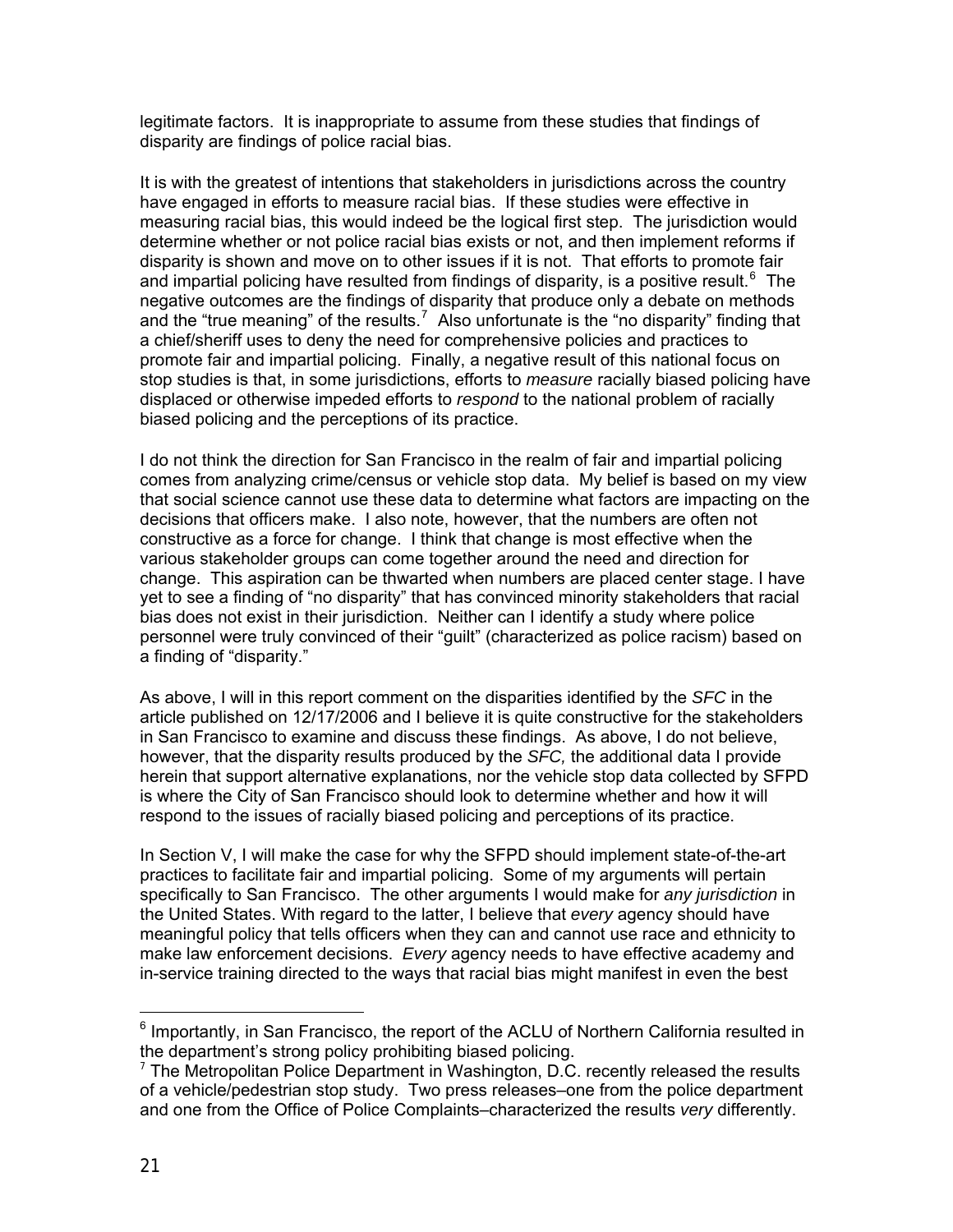departments. *Every* agency should have strong accountability mechanisms in place to promote professional behavior and those mechanisms ought to be directed, as well, to promoting fair and impartial policing. *Every* agency should attempt to hire diverse personnel and people who can police in an unbiased fashion. *Every* agency should have ongoing efforts to strengthen the relationships between the department and the diverse communities that it serves. These policies and practices are all components of a comprehensive program to promote fair and impartial policing that is introduced in the next section.

#### Elements of a Comprehensive Program to Promote Fair and Impartial Policing

The issue of racially biased policing actually breaks down into two challenges for the executives of law enforcement agencies: (1) personnel's racially biased conduct, and (2) residents' perceptions of racially biased policing. We are unable in some contexts or within individual incidents to determine whether racially biased policing is real or perceived. The executive should commit to address both even if they cannot be fully disentangled. While racially biased policing is the misuses of race/ethnicity to make law enforcement decisions, the counterpart is the perception on the part of citizens that race/ethnicity is being used inappropriately in police decision-making.

In a comprehensive effort to promote fair and impartial policing and the perceptions of its practice, the key areas are:

- Policies prohibiting racially biased policing,
- Training,
- Leadership/supervision and accountability,
- Recruitment and hiring.
- Outreach to diverse communities,
- Institutional practices and priorities, and
- Data collection and analysis.

Each of these elements is described in Section V.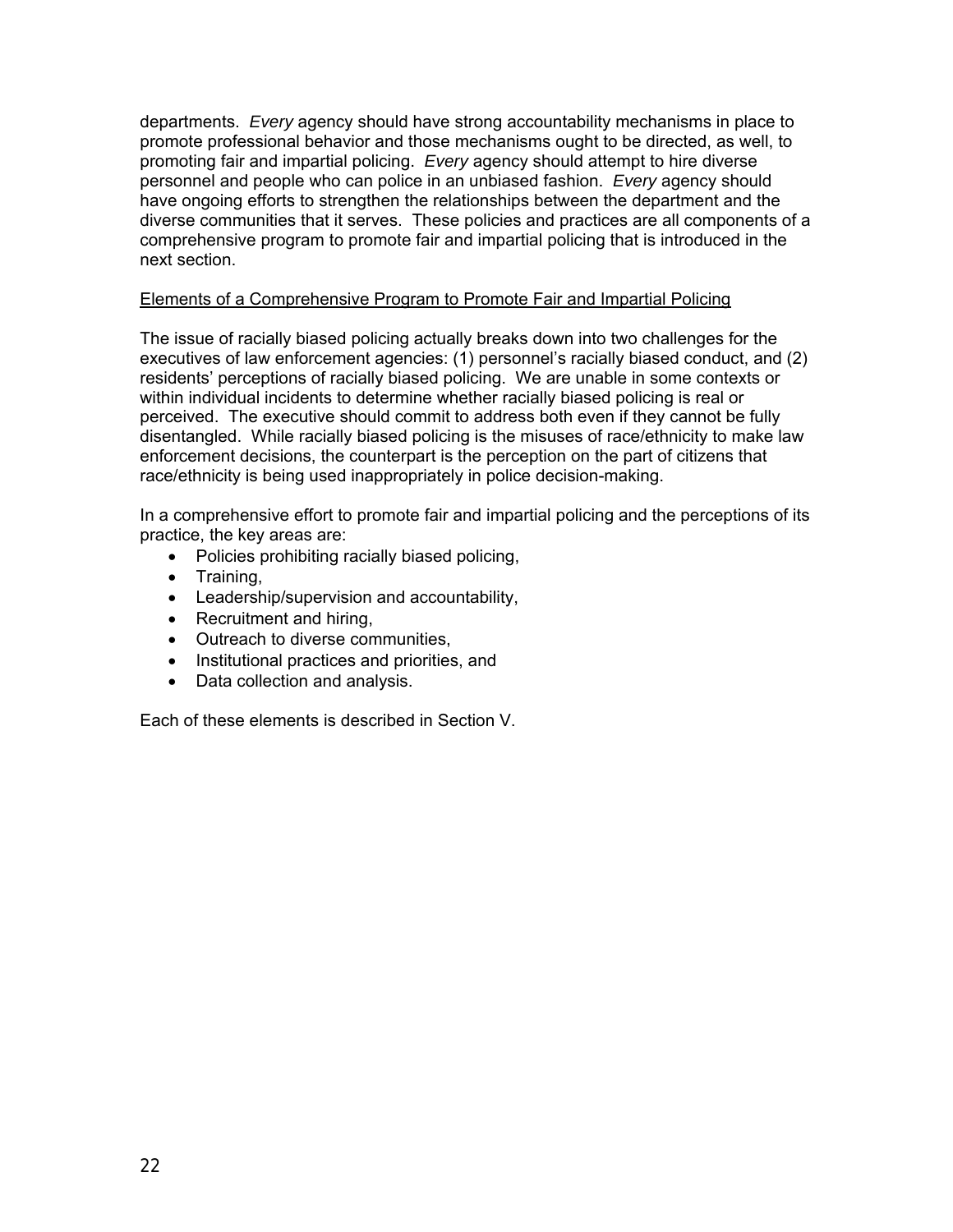#### **Section III: African American Arrest Disparities**

As above, I have been asked to examine the numbers produced by the *San Francisco Chronicle* (*SFC*). It is commendable that the Mayor, Police Chief and Police Commission called for this review and, indeed, it is constructive to identify disparities and deliberate upon their meaning. While such information will not, I believe, tell us whether or not disparities, if they exist, are caused by police racial bias, this information might still be useful as a basis for dialogue among concerned stakeholders and may direct attention toward disparities that cause concern even if their causes are not clear.

## The *San Francisco Chronicle* Report on African American Felony Arrests

The key results reported by the *SFC* are displayed in Figure 1. This figure presents the 2005 rates for eight California cities with the bars representing the rate of African American felony arrests per 1,000 African Americans in the residential population per the U.S. Census. <sup>[8](#page-25-0)</sup> San Francisco's rate of 145 compares to corresponding rates of between 34 and 81 for the cities of Oakland, San Diego, Los Angeles, San Jose, Fresno, Long Beach and Sacramento. The San Francisco rate is 1.8 times larger then the next highest rate (81)—that of Sacramento. The San Francisco rate is 4.3 times larger than that of Oakland.

Figure 1. Rate of African American Felony Arrests per 1,000 Residential Population for 2005 for Eight California Cities (*San Francisco Chronicle*, 12/17/06)



<span id="page-25-0"></span> $\overline{a}$ <sup>8</sup> The *SFC* presented data for the years 1986 and 2002 through 2005. These data are provided in Appendix D.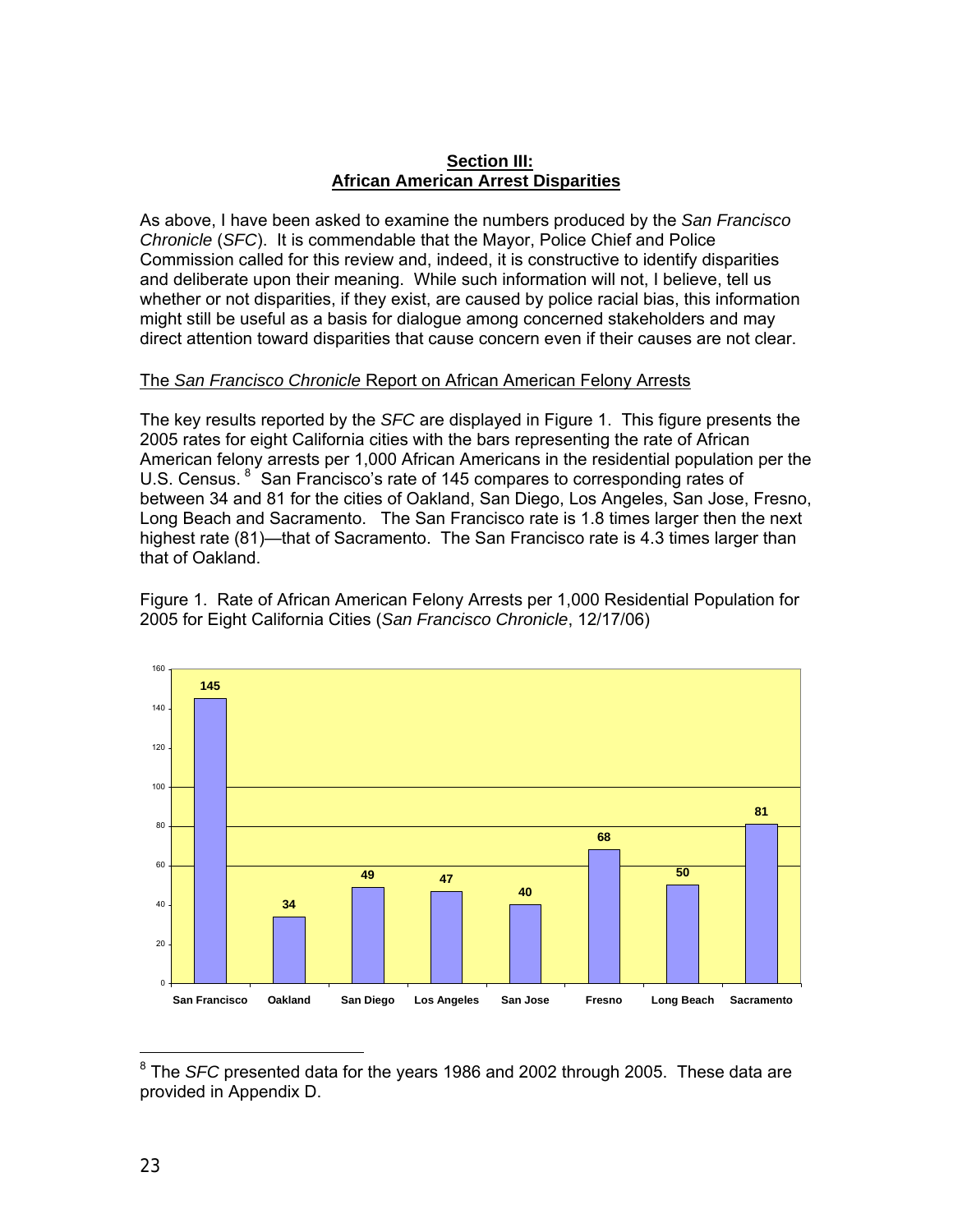In examining the data reported by the *SFC,* the question is not why African Americans are disproportionately represented in arrest rates, but rather why the rate in San Francisco is so much greater than that in the other cities. The first question is certainly an important societal and justice issue; the latter is most relevant to the questions raised by the article. The focus in the *SFC* article was on whether or not these data indicate racially biased policing or can be explained by other causes.

In the article and in my interviews with police and other city stakeholders, various responses to, including alternative explanations for, the disparities were set forth. First, the police maintain that their law enforcement actions are based on the *behaviors* of the people with whom they interact. In terms of alternative explanations for the results—that is alternatives to the racial bias explanation—members of the police force and others suggested these reasons for the greater rates in San Francisco compared to the other cities studied:

- (1) The "lack of consequences" meted out by the San Francisco criminal justice system leads to:
	- (a) an influx of criminals into the city, and
	- (b) a high rate of rearrests because criminals are placed back on the street to commit more crime.
- (2) The SFPD is engaged in aggressive/focused law enforcement in high crime areas, which are disproportionately populated by minorities including African Americans.

In the first section below, I discuss the claim that law enforcement actions are based, not on race, but on behavior. As a preview, this discussion focuses on the inability of social science to assess this claim because of our inability to measure with precision who is committing crime. This discussion pertains to the "ideal" denominator that one would use to assess racial bias versus the one that is frequently used to make assessments such as these and, indeed, was used to identify the arrest disparities reported by the *SFC*.

In subsequent sections I share information pertaining to the claim that the San Francisco Criminal Justice system does not provide "consequences" to alleged offenders. I then (1) discuss the caveats associated with using the data (from the Attorney General's Office) to compare jurisdictions, and (2) link the "consequences" information to the arguments regarding the influx of criminals and the rearrests of recidivists. Finally, I will discuss the claim by the police that their aggressive/targeted law enforcement is one explanation for the high rate of African American arrest disparity.

As previewed above, this section does not culminate in conclusions about whether racially biased policing exists in San Francisco. Instead, I think the discussion will make clear my contention that social science is challenged in its ability to measure racial bias with crime/census data and, as such, the direction for the city of San Francisco does not come from the numbers contained in the *SFC* article nor the additional statistics and analyses provided herein.

That said, I reiterate that this examination and maybe even further examination may produce benefits. Data such as that provided in the *SFC* article and this report—even if they cannot prove or disprove racial bias—can indicate where disparities exist and can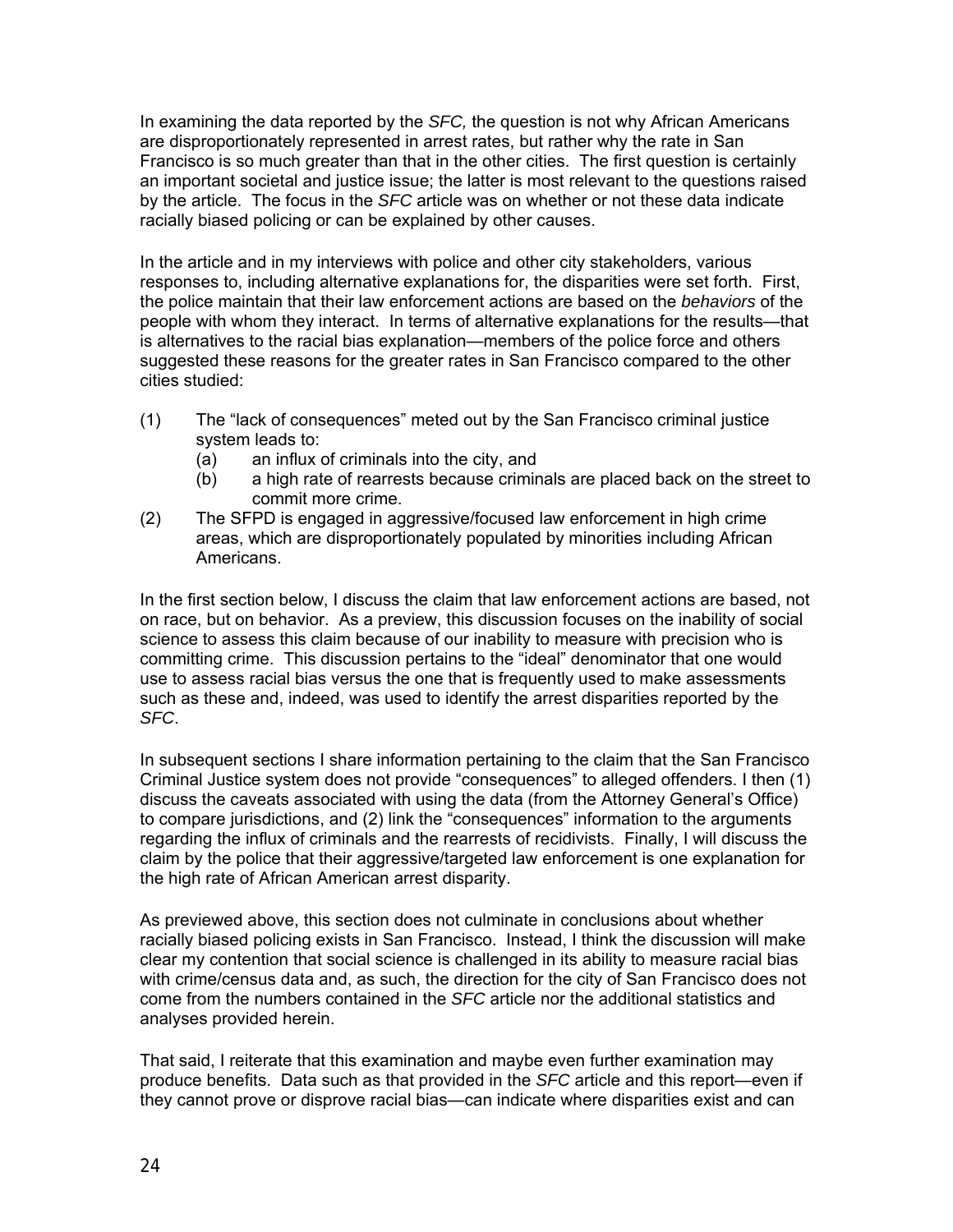raise important questions about the workings of the law enforcement, courts and corrections components of the criminal justice system. Because the city may wan t to pursue additional examination, I will at various points indicate how the city, if it chose to pursue these issues further, might investigate them with additional data collection and study.<sup>9</sup> The City should not, however, prioritize further research above efforts geared toward facilitating fair and impartial policing.

### The SFPD Claim that Officers Respond to Behavior, Not Race: The Elusive **Denominator**

The SFPD claims that officers respond to behavior, not race. This claim raises the important issue of the "denominator." The two components of the rates calculated by the *SFC* were the number of African American felony arrests during each year (the "numerator") and the number of African American residents of the city (the "denominator"). The rates were calculated by dividing the numerator by the denominator and multiplying by 1,000 to get African American felony arrests per 1,000 population.

This calculation tells us that African Americans are arrested disproportionate to their representation in the residential population. It does not tell us whether they are arrested disproportionate to their representation among people who commit felonies. If one were African Americans involved in felonious behavior.<sup>10</sup> Such a denominator would be preferable for this purpose because the use of residential population as the denominator implies that all demographic groups in the population commit crime at the same rates. In groups (e.g., based on gender, age, socio economic status, race) do not commit crime at attempting to assess police racial bias, the ideal denominator for the rates would be terms of the general categories of crime that come to the attention of local law enforcement, we find nationally (albeit with imperfect measures) that demographic the same rates.

calculating rates. A finding that males are arrested for felonies at levels disproportionate to their representation in the residential population provides us with a measure of people committing felonious behavior, then we could legitimate raise the issue of gender bias. I use an example based on gender to explain the importance of the denominator in "disparity," but does not tell us about police bias. Police gender bias could be one explanation, but another likely explanation is that males in the population are committing felonious behavior at a rate greater than females. To assess whether police are biased in their arrest of males for felonies, we would want to know the number of arrests of males and the number of incidents in which males commit felonies. If we find that police arrest males for felonies at a level that exceeds their representation in the population of

Whether examining arrests by gender or race, we would want to calculate these rates based on the demographics of the people exhibiting behaviors that make them subject to felony arrest (simply speaking, demographics of the people committing crimes). The

 $\overline{a}$ 9 Importantly, the *SFC* data and thus the additional data presented in this report all pertain to African Americans. One additional line of inquiry would be to replicate key analyses focusing on other racial/ethnic populations in the city of San Francisco.

 $10$  Arguably, it would be African Americans involved in felonious behavior that is brought to the attention of police.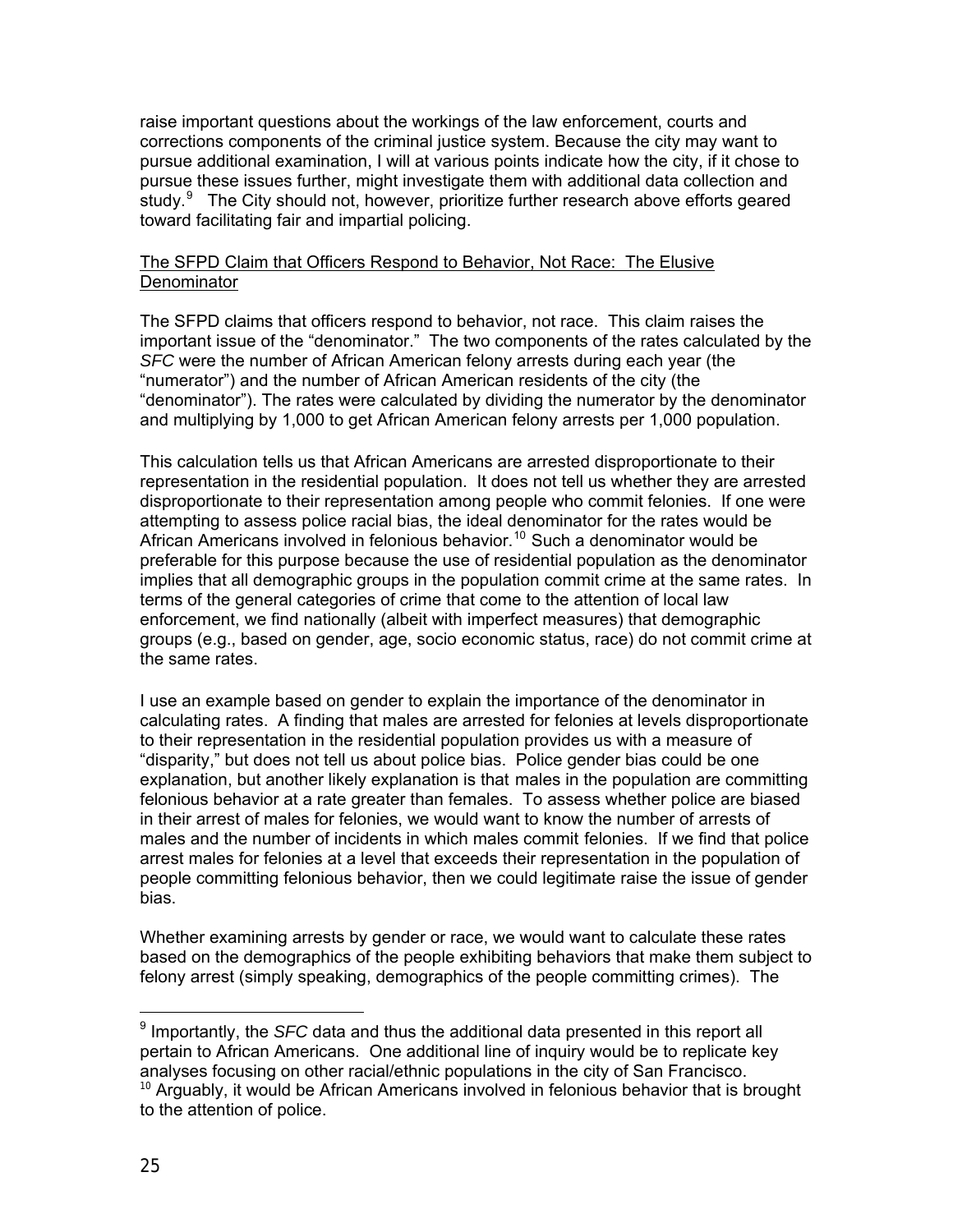ideal denominator in the example above is the number of incidents in which males commit felonies; to examine African American arrests, the ideal denominator is the number of incidents in which African American commit felonies. Unfortunately, these ideal denominators are unavailable. While we have lots of data about crime, we have no true measures of who is committing crime; that is, we do not have valid information on the racial characteristics of people who commit crime. The most commonly used measure of crime is the Uniform Crime Reports. From this program we can get considerable data on crime including information on crime reported to police and arrests by police. The former does not necessarily include information on the demographics .g., race) of the perpetrator because, for a significant portion of reported crime, no (e such information is available (e.g., because the victim did not see the perpetrator and information (including race) on arrestees, but arrest data are imperfect measures of who commits crime. The demographic profile of people arrested in a particular jurisdiction for arrest could be affected by racial bias. Thus, if a jurisdiction is arresting more therefore cannot report his/her race, gender and so forth). We *do* have demographic reflects two factors: (1) who commits crime and (2) whom the police identify and target for arrest. Regarding the latter, the decisions made by police regarding whom to target minority criminals than Caucasian criminals due to police bias, the denominator data used to assess racial bias in arrests *will itself* reflect that racial bias.

committing crime, although they have their own limitations. To assess the demographics There are other measures that can be used in an attempt to assess the race of people of people who commit crime, one might use (1) information from victims and witnesses regarding the race/ethnicity of the perpetrators for crimes involving face-to-face contact, and/or (2) information regarding arrestees of crimes for which police have minimal discretion to arrest or not.

two categories. For instance, regarding the first category, they report to me that in 3,158 of the of 4,430 robberies (71%) reported in 2006, the victim reported that at least one of For instance, police in California have little, arguably no, discretion to make an arrest for The San Francisco Police Department has developed some information reflecting these the perpetrators was African American. The SFPD also has information on the race of people arrested for crimes in which police have very little discretion to make an arrest. domestic violence. SFPD reports that 34 percent of arrests for domestic violence are of African Americans. Another low-discretion-to-arrest crime is felon in possession of a firearm. In 2005, SFPD arrested 236 for this crime and 66 percent (155) of the arrestees were black.

representation in the population. These figures indicate that African Americans, who The above figures indicate a disproportionate involvement of African Americans in three crimes (robbery, domestic violence and felon in possession of a firearm) relative to their represent 7.8 percent of the residential population, are involved in 71 percent of the reported robberies and comprise 34 percent and 66 percent of the arrestees for domestic violence and felony in possession of a firearm, respectively.

These figures, albeit imperfect measures, lend support to the argument that African Americans are disproportionately represented among the people who commit crime in necessarily explain why the rate of arrests of African Americans in San Francisco is so the city of San Francisco. This disproportionate representation, however, does not much greater than the disparity elsewhere. To use the disproportionate-involvement-incrime argument to explain the *SFC* data, one is implying that the rate of criminal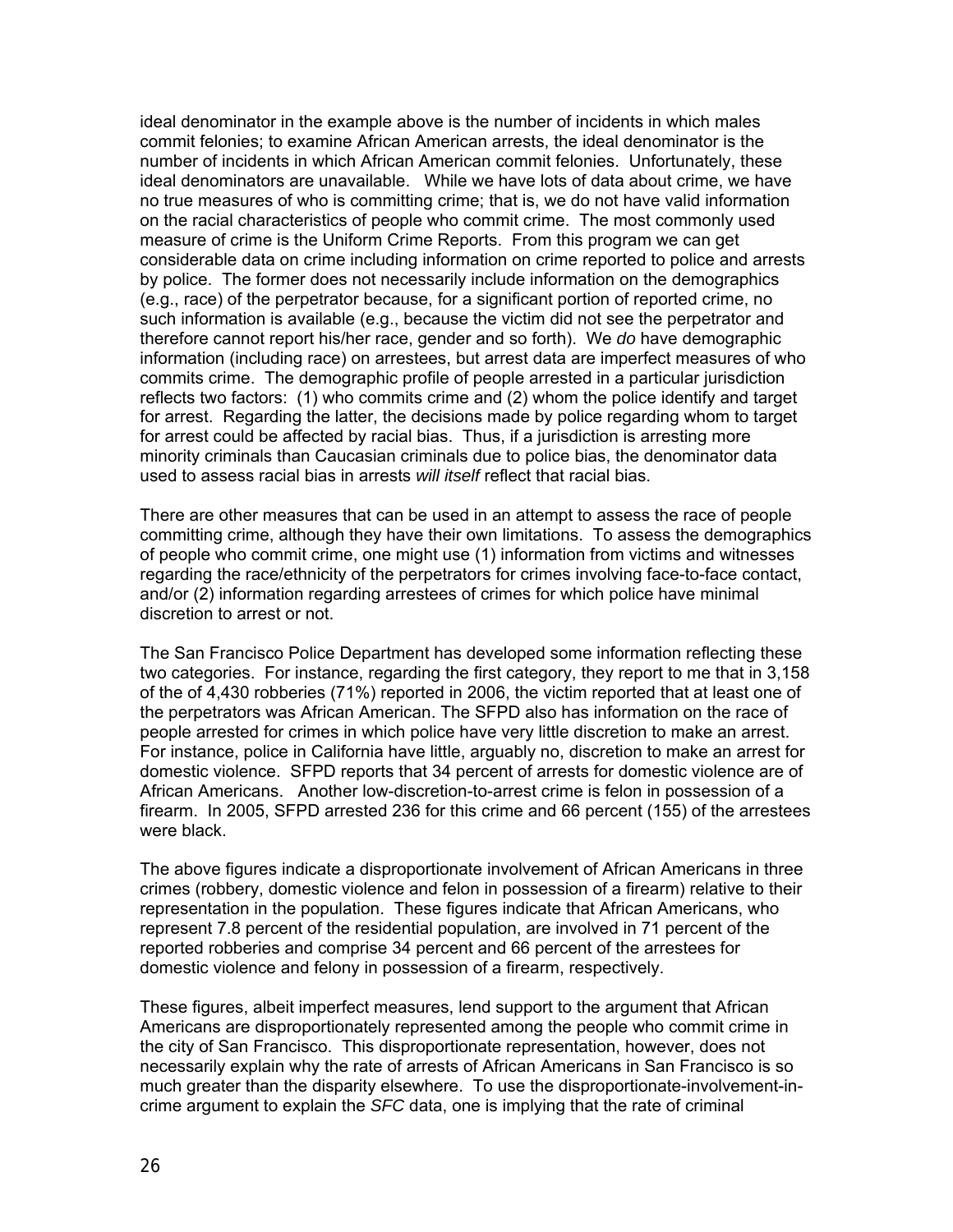behavior on the part of African Americans in San Francisco is greater than the corresponding rates in the other cities included in the *SFC* article. If the City wanted to explore this argument further, it could collect information such as that presented above for the other cities in the study.

#### "Consequences" Following Arrest

Two explanations put forward to explain the high African American arrest rate in San Francisco compared to the other cities pertains to the workings of the criminal justice system post arrest. The claim, by police and some others, is that San Francisco, compared to the other seven cities under study, does not provide "consequences" to people arrested by police. The purported result is that (1) criminals from outside the c ity come into it to commit their crime, and (2) the police arrest the same people over and over again because they are back on the streets. In the next section, I present comparative data on the disposition of felony arrests across the seven counties in which the eight cities are located. I then (1) discuss the caveats associated with using the data (from the Attorney General's Office) to compare jurisdictions, and (2) link the "consequences" information to the arguments regarding the influx of criminals and the rearrests of recidivists.

Data on Adult Felony Arrest Dispositions in the Seven Counties

 in San Francisco County get "lesser consequences" than arrestees in the other counties. As a preview, there are data that indicate that the adult felony arrests in San Francisco County are less likely than the adult felony arrests in the other six counties to result in (a) a complaint, (b) a conviction, and (c) prison. In this section, I provide some information to address the question of whether arrestees

To make this preliminary assessment, I focus on adult felony arrests and rely upon the information contained on the web site of the Office of the Attorney General (see Publications, Criminal Justice Profiles, 2005). For the assessment, I combine information for each county from the years 2002 to 2004.<sup>11</sup>

 $11$  I selected the years 2002 through 2004 after reviewing the several caveats published for San Francisco is incomplete." I kept the 2004 data in my analyses because they are proportions provided in Table 6A for 2004 are not materially different from prior years. Since the numbers contained in Table 6 for San Francisco County for 2005 were dramatically different from prior years (e.g., Total Felony Arrests for San Francisco reports that "Alameda County reported a programming problem in 2002 which resulted in prior and subsequent, I decided the 2002 data were sufficiently valid for my purposes. with the data reports. A footnote for Tables 6 and 6A for the 2005 Report indicates that the data for criminal justice processing in San Francisco County in 2004 "may contain material errors as a result of data coding practices…. The 2005 disposition information consistent with the prior years (indicating, I believe, sufficient validity). That is, the County as reported in Table 6 for the years 2004 and 2005 were 14,322 and 2,385 respectively), 2005 was excluded from the analyses. A footnote for Tables 6 and 6A the under-reporting of final dispositions for 1998 through 2002. However, since the proportions (from Table 6A) for Alameda for 2002 are consistent with those for years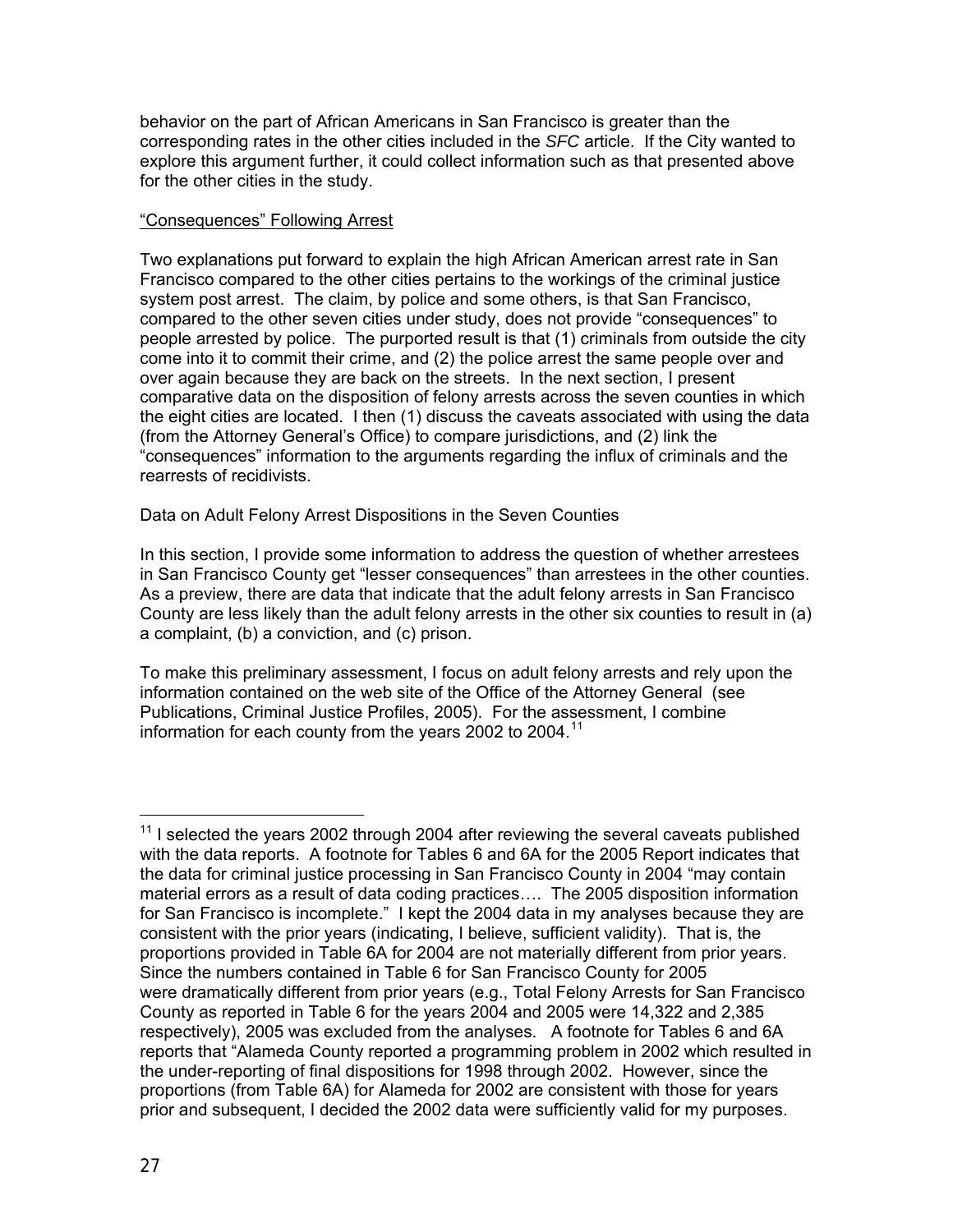Adult felony arrests (AFAs) can result in law enforcement releases, complaints d enied, and complaints filed. Figure 2 compares the seven counties in terms of the percent of adult felony arrests that result in the filing of complaints. In San Francisco County just 64 percent of the adult felony arrests result in complaints, compared to corresponding figures of between 66 and 92 percent in the other counties. Sacramento, Fresno, and Santa Clara Counties have the highest percentages of AFAs resulting in the filing of omplaints at 92 percent, 91 percent and 88 percent, respectively. c



Figure 2. Percent of Adult Felony Arrests Resulting in Complaints Filed for Seven California Counties, 2002 – 2004 (Attorney General of California)

To more fully understand these percentages, we need to examine the other ways that a felony arrest might be handled. As reported above, adult felony arrests might not result in a complaint being filed because the complaint was denied or because there was a "law enforcement release."<sup>12</sup> Figure 3 duplicates some information in the previous figure showing for each county the percent of adult felony arrests that result in (1) law enforcement releases, (2) denial, and (3) filing.

releases; these are Sacramento at .25 percent and Fresno, Alameda, and Santa Clara felony arrests result in law enforcement releases and San Diego tops the chart at 17.05 San Francisco County has the lowest percentage of "law enforcement releases" at .07 percent. Four of the other counties also have low percentages of law enforcement at 1.11, 1.82 and 2.95 percent, respectively. Los Angeles reports 7.93 percent of adult percent. San Francisco has the highest percentage of complaints being denied at 36 percent compared to between 8 and 21 percent in the other counties.

 $\overline{a}$  $12$  According to SFPD personnel, a "law enforcement release" is a situation in which an arrest is subsequently determined to be a detention pursuant to California Penal Code 849(b).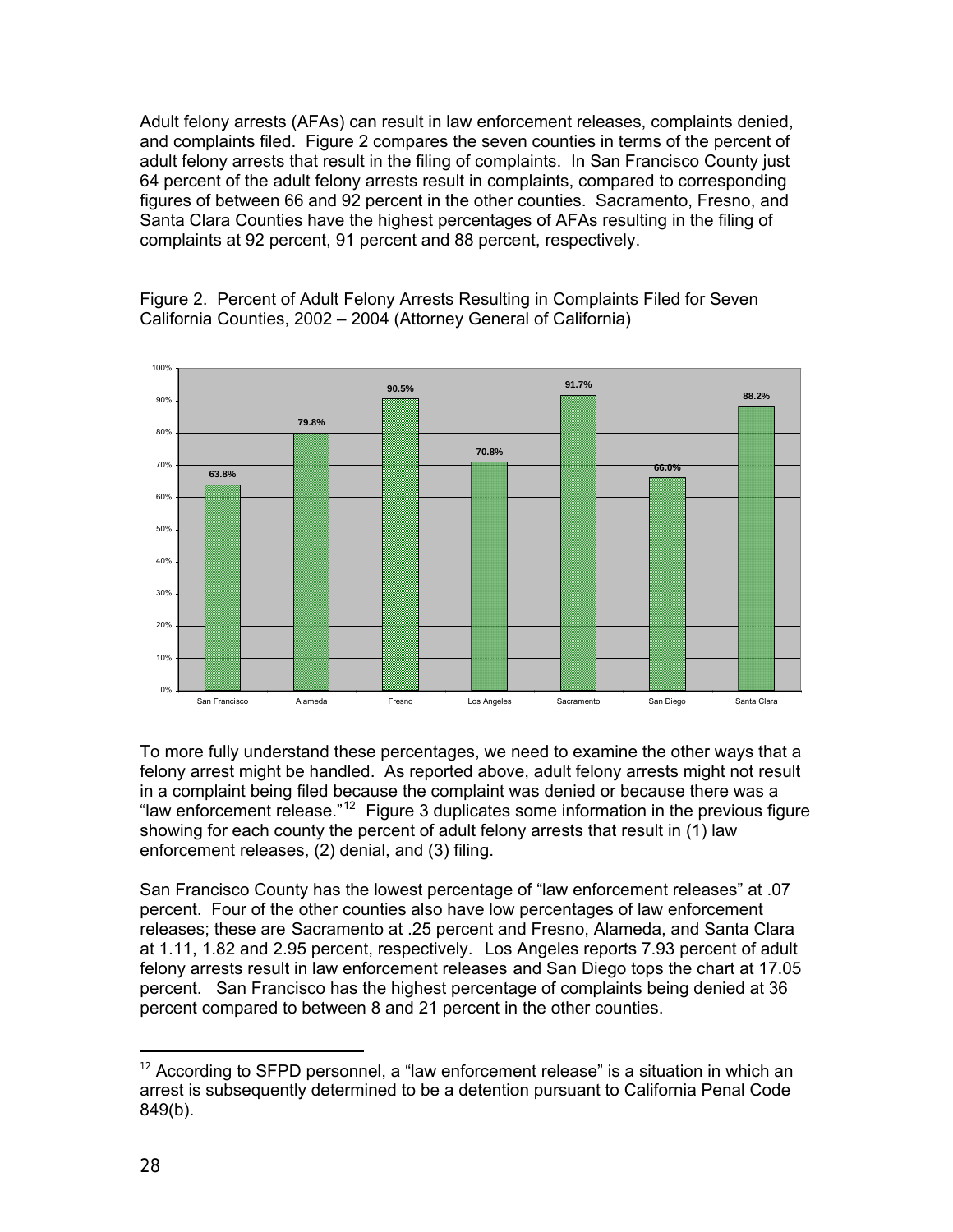Figure 3. Percent of Adult Felony Arrests Resulting in Law Enforcement Releases, Complaints Denied and Complaints Filed for Seven California Counties, 2002 – 2004 (Attorney General of California)



Complaints that are filed can result in dismissal, "diversions dismissed," acquittal, or conviction. Figure 4 presents information on the percentage of convictions that result from filed complaints in each county. These data show that San Francisco County complaints result in a much lower percentage of convictions than those of the other counties. The San Francisco County complaints produce 53 percent convictions compared to between 74 and 94 percent in the other counties.<sup>13</sup>

 $\overline{a}$  percent.  $13$  According to the District Attorney's Office, the percentage of complaints producing convictions in San Francisco is rising. In 2005, it was 58 percent and in 2006 it was 67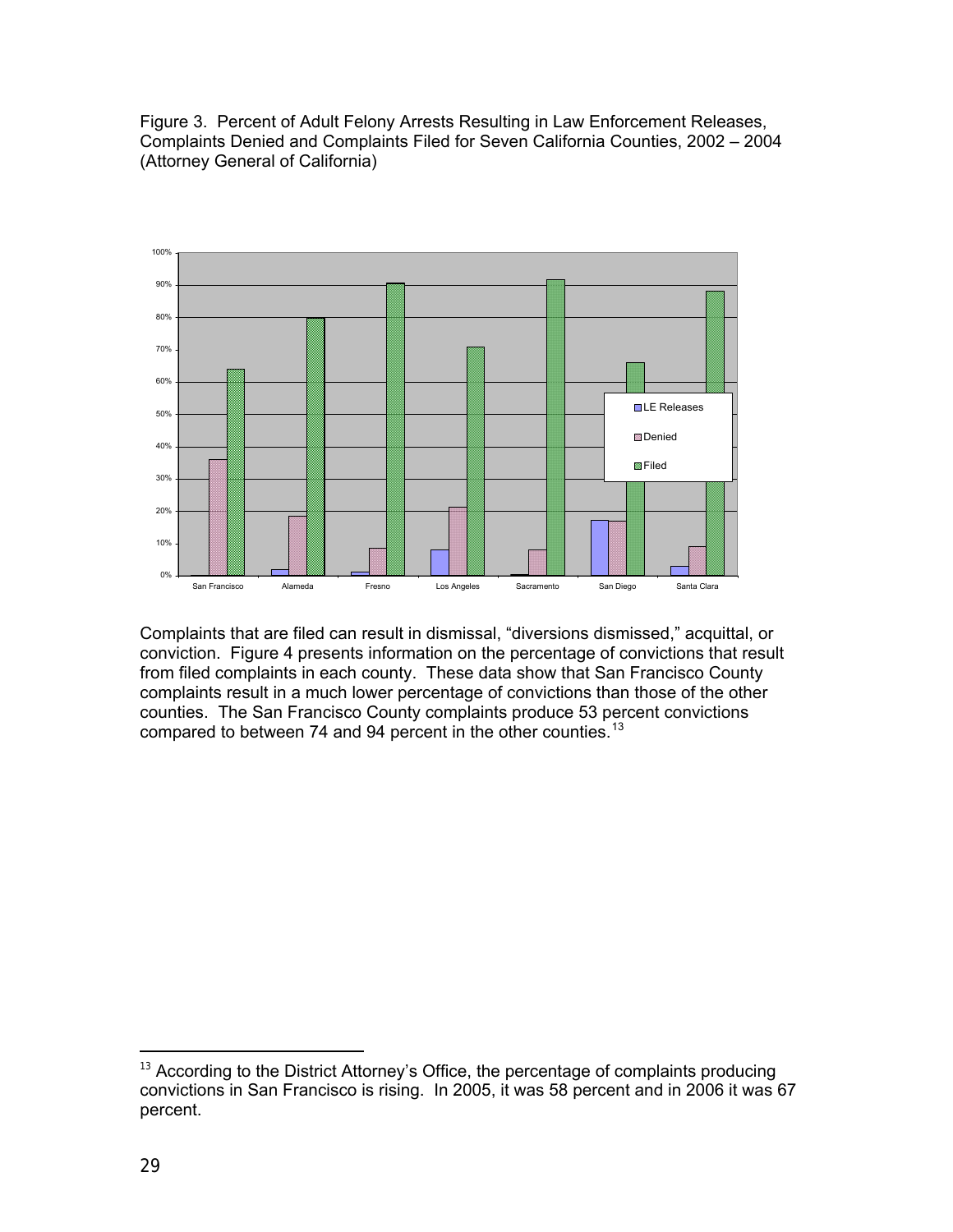



This low percentage of convictions in San Francisco County reflects high percentages of dismissals and "diversions dismissed" compared to the other counties. Figure 5 shows that the 40.4 percent dismissals in San Francisco County is considerably higher than the complaints result in "diversion/dismissal" compared to between .15 percent (Sacramento corresponding figures of between 5.4 percent (San Diego County) and 22.8 percent (Alameda County) in the other counties. Over six percent (6.2%) of the San Francisco County) and 3.7 percent (Santa Clara County) in the other counties.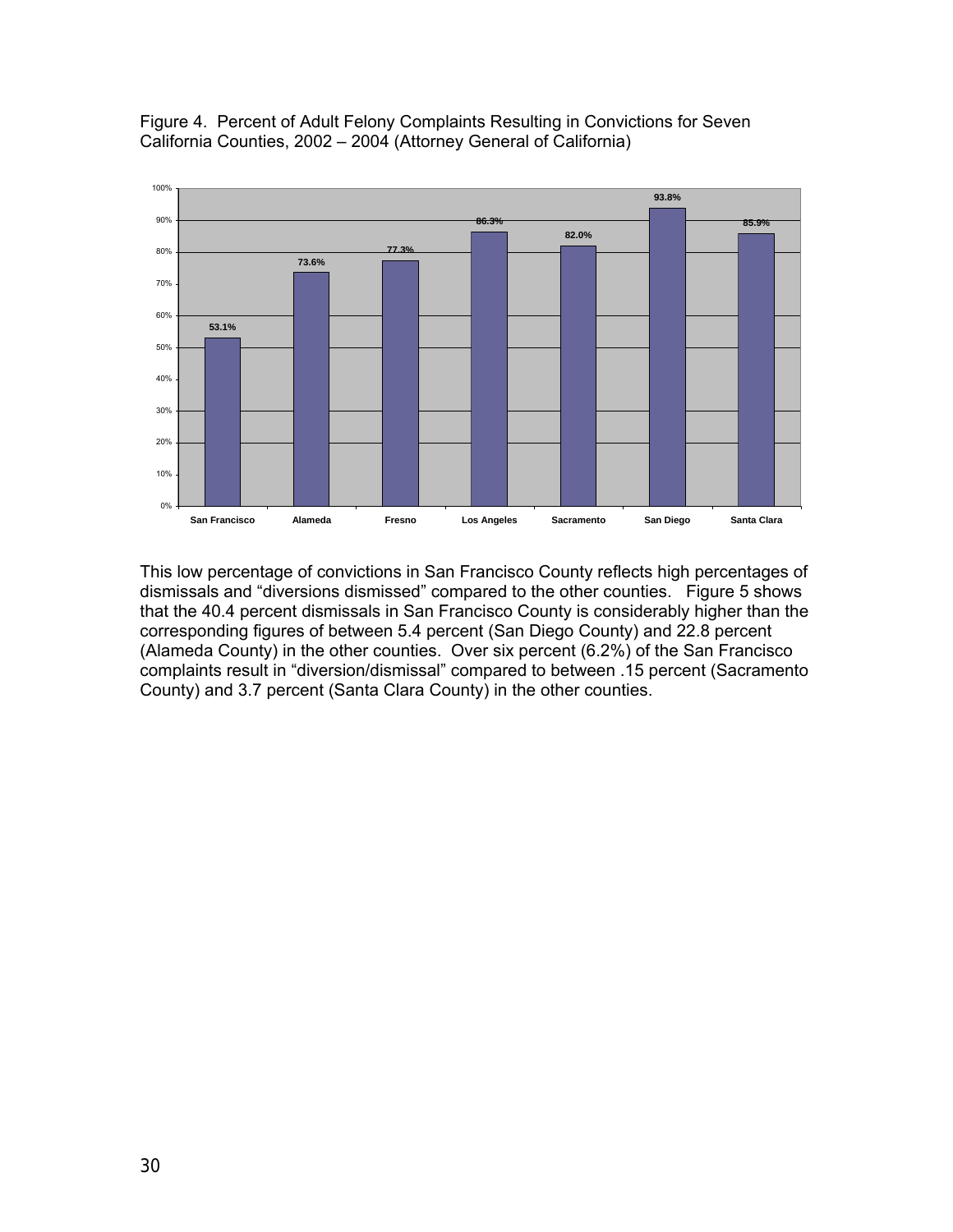Figure 5. Percent of Adult Felony Complaints Resulting in Dismissal, Diversion/Dismissal, Acquittal and Conviction for Seven California Counties, 2002 – 2004 (Attorney General of California)



Just nine percent of the adult felony convictions in San Francisco County result in prison sentences (see Figure 6).<sup>1415</sup> This is higher than Alameda County at  $7.5\%$ , but lower than the other counties where the figures range between 12.8 percent (San Diego County) and 24.7 percent (Los Angeles County).

 $14$  The category that I'm calling "prison sentences" refers to the Attorney General's category that encompasses not only prison sentences, but also sentences to death and to CYA. Since the sentences to death and/or CYA are, at least statistically speaking, inconsequential, I am referring to the category as prison sentences.

<sup>&</sup>lt;sup>15</sup> According to the District Attorney's Office, this percentage is rising. The Office reports that in 2006, roughly 14 percent of the adult felony convictions resulted in a state prison sentence.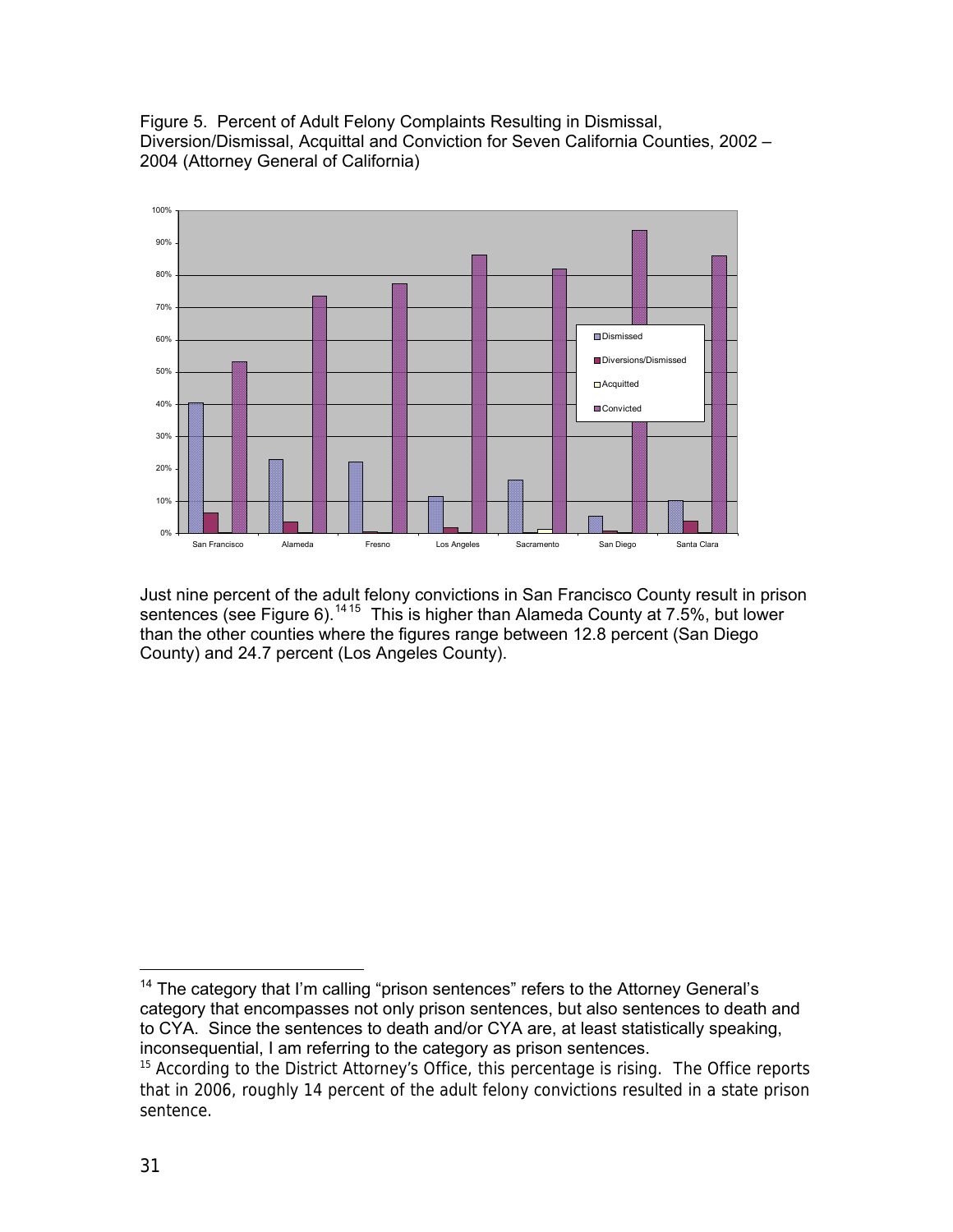

Figure 6. Percent of Adult Felony Convictions that Result in Prison Sentences for Seven California Counties, 2002 – 2004 (Attorney General of California)

This low percentage of prison sentences in San Francisco County is explained in part by that, while San Francisco County sentences proportionately fewer convicted adult felons to prison, it sentences a high proportion (95.9%) to some form of incarceration. the relatively high rate of jail sentences. Figure 7 shows the percentage of convictions in each county that result in prison, jail, or probation/jail combined. These data indicate

This high rate of incarceration, however, is primarily (91%) sentences to jail (which involve shorter periods of incarceration compared to prison sentences) and it is a high rate for the *relatively small proportion of adult felony arrests that resulted in a filed complaint and then resulted in a conviction*. The accumulated effect of San Francisco's low rate of filing, convictions and sentences to prison can be conveyed through information on felon admissions into state correctional facilities that come from the 2002 through 2004 annual reports of the Department of Corrections and Rehabilitation, Offender Information Services Branch.<sup>16</sup> Table 6 in the report for each year provides information on total felon admissions by Commitment County. The years 2002 through 2004 were selected to be consistent with the data above for adult felony dispositions. I calculated rates for total felon admissions per 100 adult felony arrests to produce the results in Figure 8. San Francisco County produced 3.9 felony admissions to the Department of Corrections for every 100 adult felony arrests. This contrasts with, for instance, Los Angeles County and San Diego County, which produced 39 and 41 admissions for every 100 adult felony arrests.

<sup>16</sup> Provided on-line at http://www.cya.ca.gov/ReportsResearch/OffenderInfoServices/Annual/Achar1Archive.html.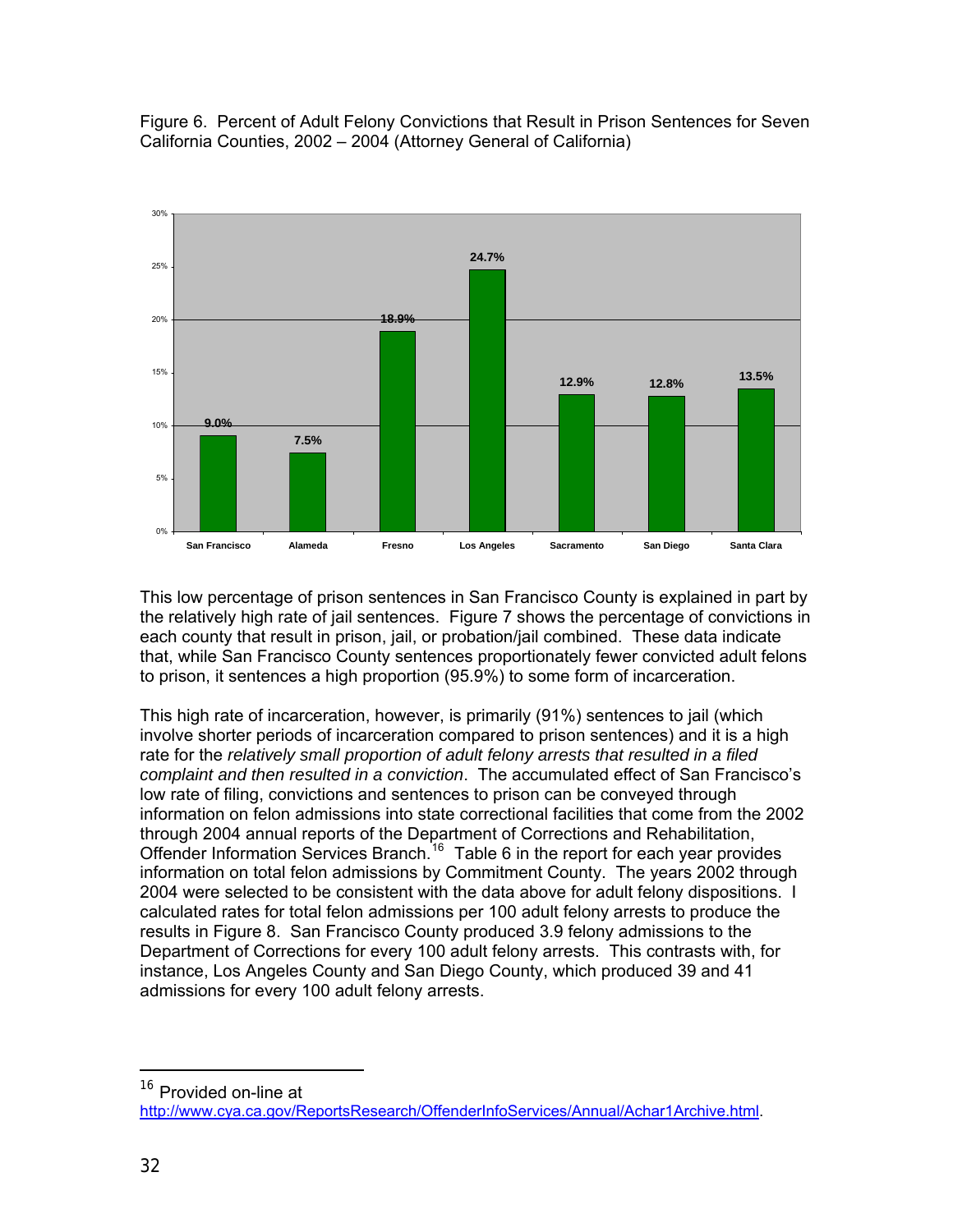Figure 7. Percent of Adult Felony Convictions that Result in Incarceration (Prison, Probation/Jail and Jail Sentences Combined) for Seven California Counties, 2002 – 2004 (Attorney General of California)



Figure 8. Felony Admissions per 100 Adult Felony Arrests to the Department of Corrections for Seven California Counties, 2002 – 2004 (California Department of Corrections and Rehabilitation)

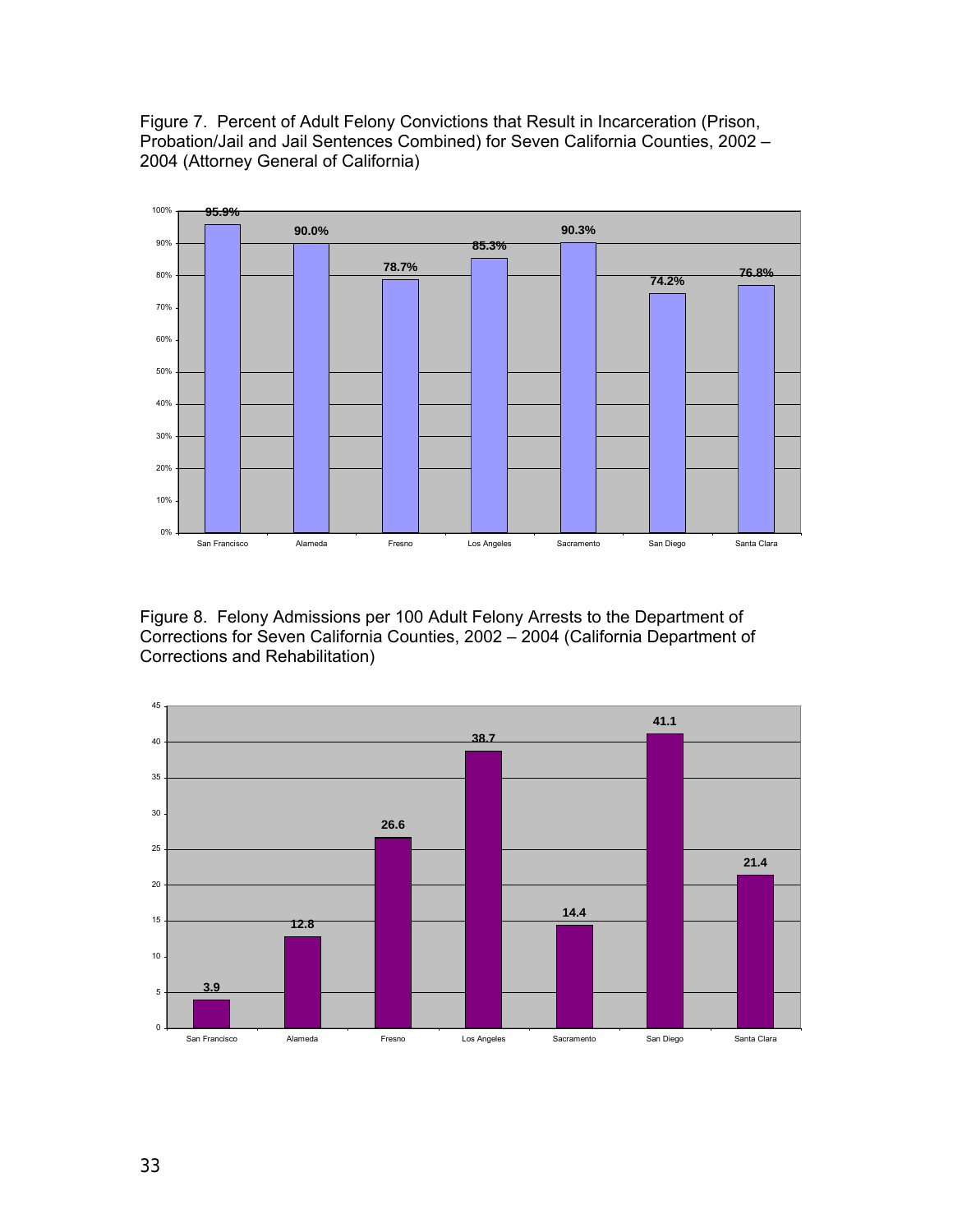## What Do These Data Mean?

The information above indicates that felony arrestees are less likely than their counterparts in the other jurisdictions to have a complaint filed against them, be convicted, or be sentenced to prison. Information such as this can lead to constructive discussions among policy makers regarding priorities for and the effectiveness of the criminal justice system. $<sup>1</sup>$ </sup>

Below I describe some caveats related to the comparisons made above and link the findings regarding "consequences" to the arguments regarding the influx into San Francisco of criminals and the rearresting of recidivists.

#### Using These Data to Compare Counties

The Introduction to the Annual Criminal Justice Profile series of the Office of the Attorney General (which is the source of much of the data above) points out a number of factors that "should be considered when using [this information] for comparative purposes." This list includes a number of factors that might affect crime rates and that might affect criminal justice processing. Regarding the latter, the list includes "administrative and investigative emphases of law enforcement, policies of other components of the criminal justice system."

A key example of how different policies impact on our ability to make valid comparisons across jurisdictions pertains to the extent to which felony arrests result in complaints (Figure 2). The extent to which and the stage at which felony arrests are screened by jurisdictions for quality and other factors impacts on the data. Felony arrests in all jurisdictions are screened at one or more points. In some law enforcement agencies, this screening will occur inside the agency by supervisors. In all jurisdictions, the arrests will be screened by the District Attorney and this results in the decision to file or deny a complaint.

Some of the differences seen above between jurisdictions (e.g., percentages of AFAs that result in complaints being filed) could be due to different case screening practices or even different protocols for counting AFAs. The screening practices of San Diego County are indicated by their high figure for law enforcement releases. A full 17 percent of the AFAs that the county reports, result in such a release. This explains in large part their relatively low percentage of complaints filed (at 66%). In other agencies, this within-agency screening may occur before the arrest becomes an official "adult felony arrest" that is reported to the Attorney General's Office.

That neither of these screening processes occurs in San Francisco County may have important implications for the data shared above. As reported on the Attorney General's web site and confirmed by criminal justice officials, all adult felony arrests made by the

 $17$  It is my understanding that such discussions have occurred and are ongoing within San Francisco.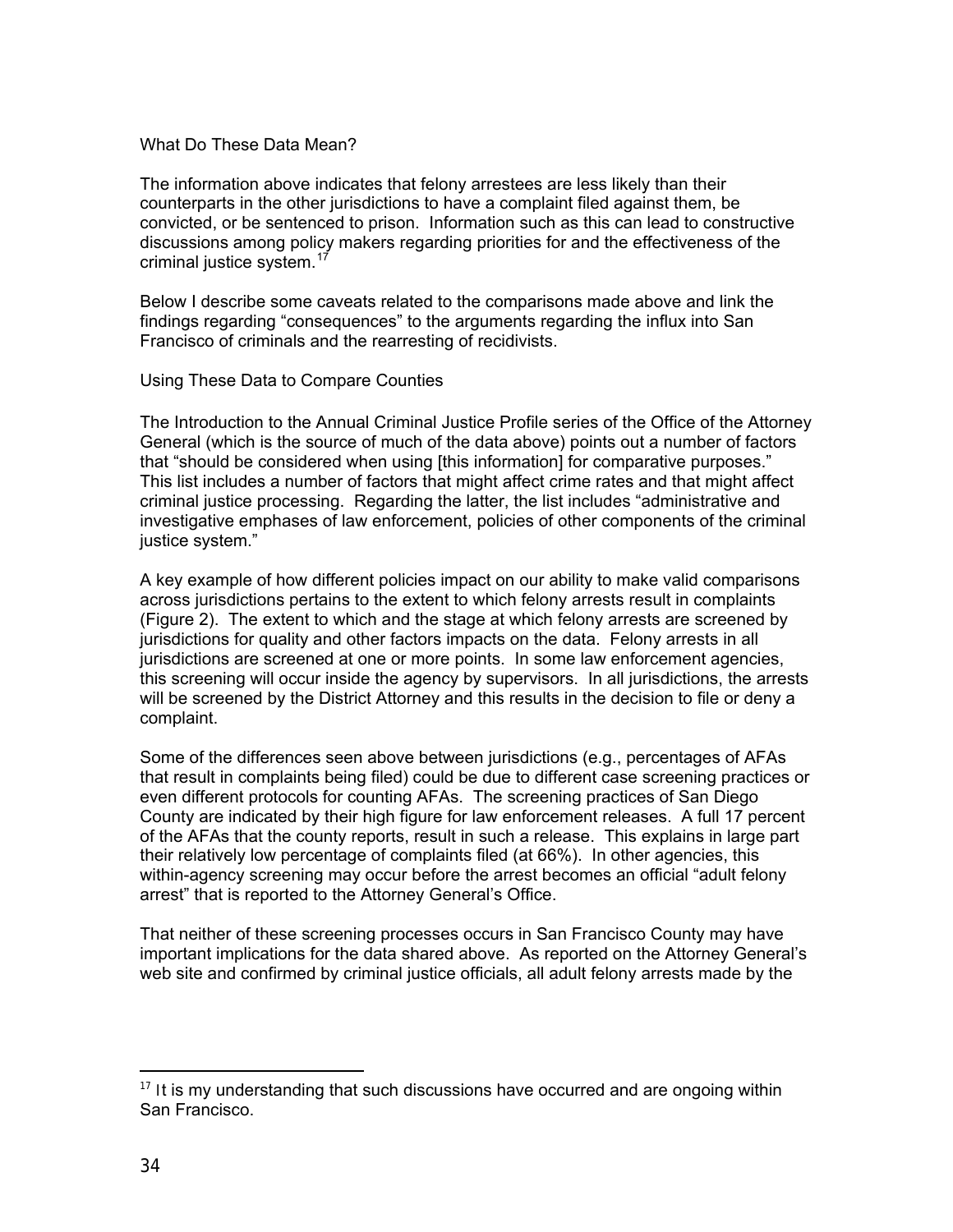SFPD are referred to the DA's office.<sup>18</sup> Thus, the felony arrests that might be screened out by other agencies at an earlier stage, are screened out in San Francisco County at the District Attorney stage. This could explain, at least in part, the very high percentage of "denied complaints" in San Francisco compared to the other cities.<sup>18</sup>

Early case screening processes are just one way that counties vary in terms of their criminal justice processing that could impact on the data regarding filings, convictions and so forth. As an additional example, the San Francisco District Attorney's Office notes that the nature of the crimes for which felony arrests are made (e.g., drug arrests versus murder) may impact on the extent to which a county makes sentences to prison. Additionally, specifically as pertains to felony admissions, the DA's Office points out that some defendants serve their state prison sentence locally.

These caveats associated with the data/reporting do not necessarily refute the argument that San Francisco felony arrestees do not receive as serious consequences from the criminal justice system as they would in other counties. It could still be the case that the District Attorney's Office, as some police personnel claim, have a "higher charging standard" than do their counterparts in other jurisdictions. If this is the case, then more arrestees in San Francisco compared to other jurisdictions are released from criminal justice processing and back to the streets of San Francisco than their counterparts in the other counties under study. It's also important to note that, even if the above were true, this is not necessarily a "weakness" of the system or a sign of "ineffectiveness." Rather, these findings may reflect conscious decisions that are in sync with the values and priorities of the residents of San Francisco served by the criminal justice system.

The Influx of Criminals into San Francisco

two claims relative to the high level of African American arrest disparity: (1) criminals in outside jurisdictions come into San Francisco to commit their crimes aware that the consequences are not as great, and (2) the SFPD is arresting the same people over and As above, the issue of "lax criminal justice processing" in San Francisco was linked to over again because they are returned to the streets.

Before I discuss each of these claims, I discuss more generally the extent to which San Francisco relative to the other cities in the study "draws" in non-residents and comment on the extent to which this influx might impact on the proportion of people on the streets of San Francisco who are African American relative to the African American representation in the residential population.

This returns us to a discussion of the calculations used in the *SFC* article to assess African American arrest disparities. The numerator in the rates for each city are the

-

 $18$  A footnote in the 2005 Report for Tables 6 and 6A indicates that, "The San Francisco Police Department does not report law enforcement releases. All cases are turned over the District Attorney's Office for such a determination."<br><sup>19</sup> The extent to which complaints are denied could be impacted by the quality of the

police reports/investigation. Some jurisdictions examine denied complaints to see if certain racial/ethnic groups are overrepresented as the suspects in complaints that are groups using a lower standard of evidence. denied. Such overrepresentation *could mean* that police arrest those racial/ethnic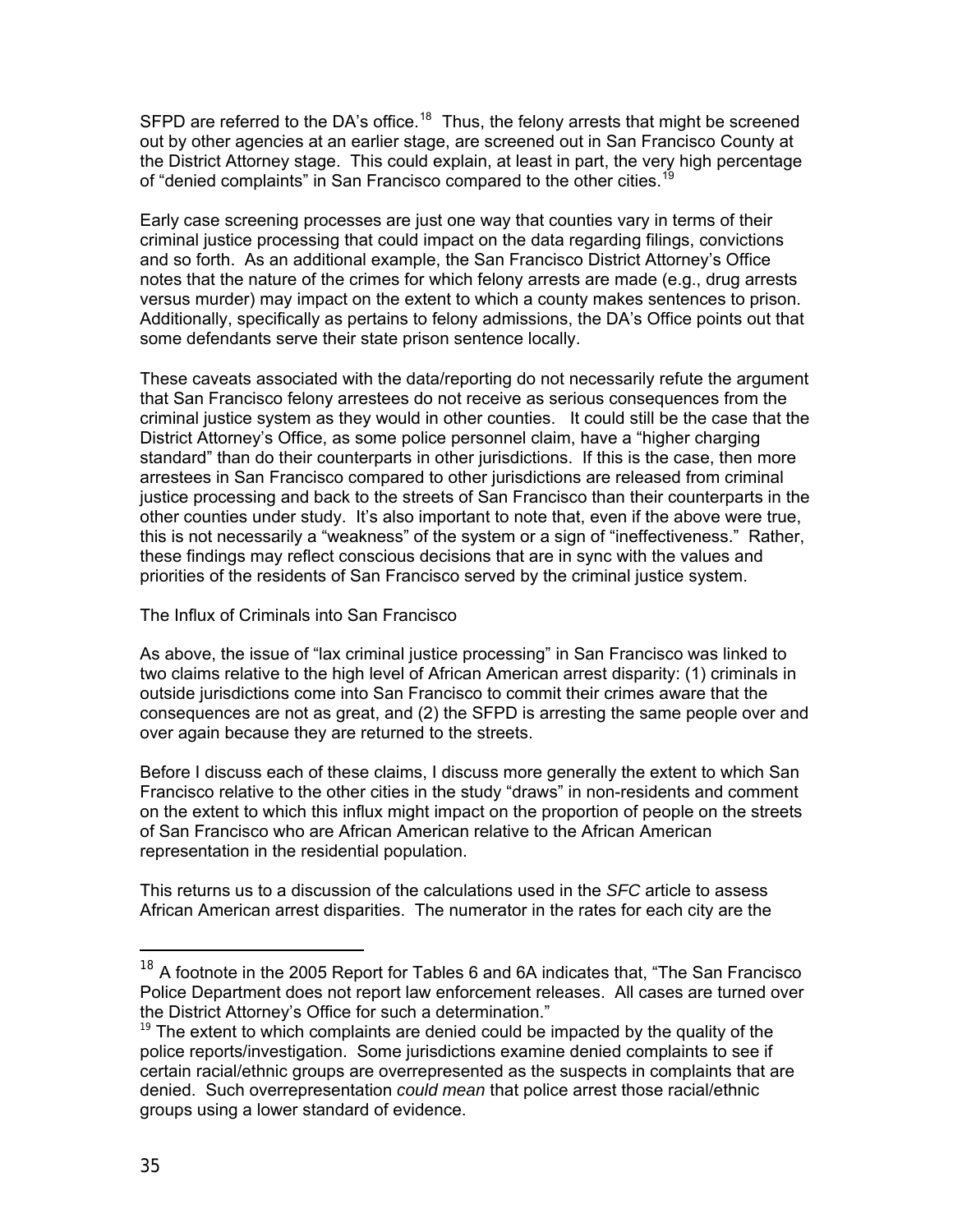number of felony arrests involving African Americans; the denominator for each city is the number of African American residents. Of course, those subject to arrest by SFPD (those "eligible for inclusion in the numerator") are not all San Francisco residents.

There are various sources of data that can help us understand the extent to which eople from outside of San Francisco are entering into it. None of these are perfect p From the Census, we can compare San Francisco to the other seven cities in terms of measures. We can use the "Daytime Populations" from the U.S. Census as a proxy measure of the extent to which San Francisco "draws" population from outside of it. the level to which the residential population is increased each weekday by commuters. As indicated in Figure 9, San Francisco and Sacramento are the cities which are the strongest "draws" of the seven, with percent increases in population (through commuters) of 22 and 25 percent respectively.

We might next explore the extent to which this "draw" might impact on the proportions of demographic groups on the streets of San Francisco. The data I present are for illustrative purposes only; the city could conduct much more sophisticated and comprehensive assessments if policy makers thought it would be constructive.



Figure 9. Percent of Daytime Population Increases Due to Commuters for Eight California Cities (U.S. Census, 2000)

I obtained from the U.S. Census the absolute population numbers by race for each of the 9 cities contiguous to San Francisco. These are contained in Table 1. Collectively, the low relative to the cities around it, the influx into the city would increase the proportion of African American population of these cities is 23.42 percent (207,151/884,372 x 100)–a percentage that is considerably higher than the 7.8 percent of the San Francisco residential population that is Black. Because the San Francisco proportion of Blacks is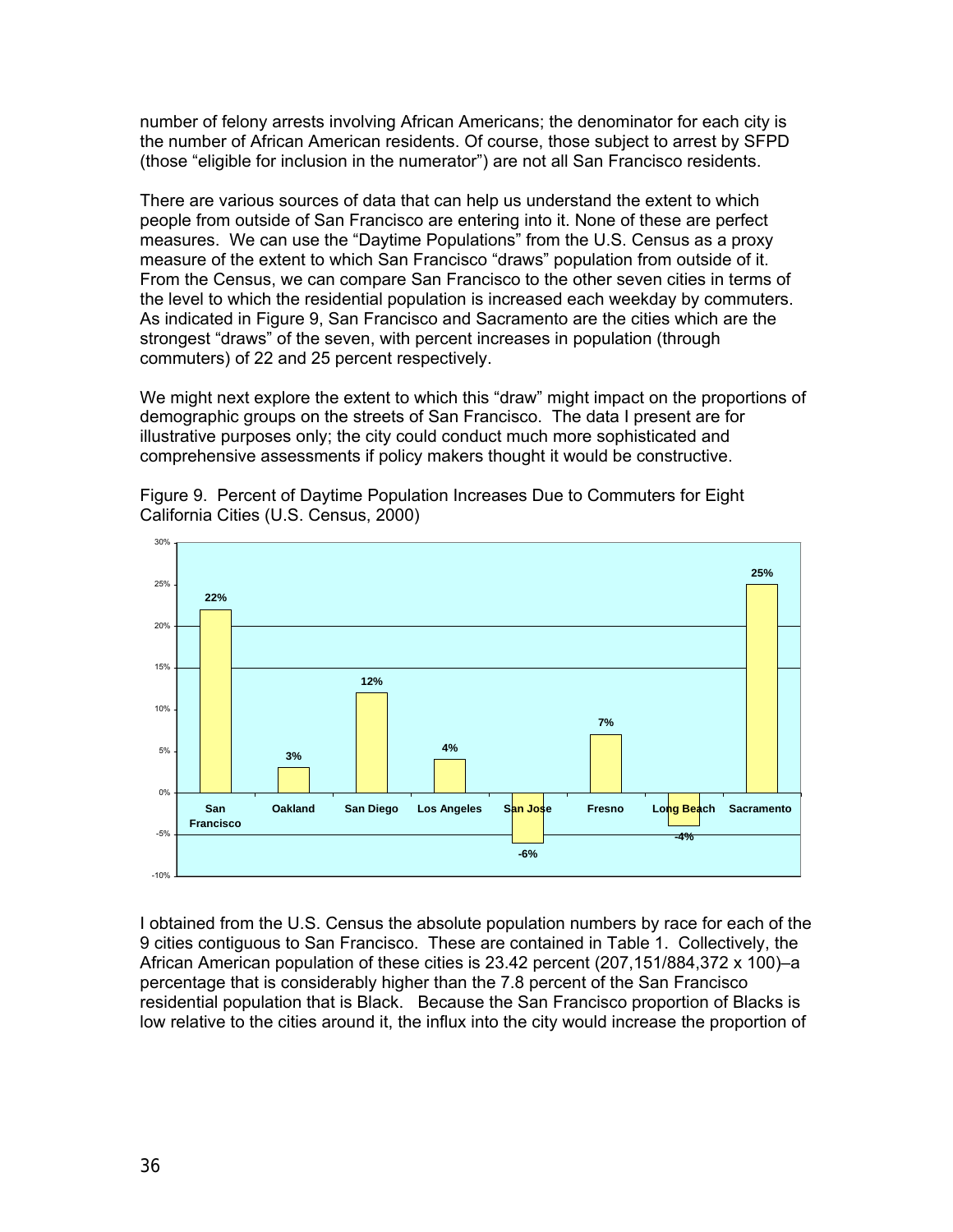Blacks on the streets of San Francisco.<sup>20</sup> It is an empirical question, but I think it is unlikely that the other cities referenced in the *SFC* article experience an increase in the roportion of Blacks in their city through their influx. These cities—particularly San p Diego, Los Angeles, San Jose, Fresno, Long Beach and Sacramento—I expect, are more likely to draw in non-Blacks from their suburbs, which would have the effect of *reducing*, not increasing, the proportion of Blacks on their streets.

This example—provided for purposes of illustration only—is biased because I conduct further out (but easily accessible, for instance, by BART) which are comprised of high roportions of non-minorities. If the City chooses to conduct more in-depth analyses, p denominator—most notably that the influx is not comprised of only or even mostly criminals—the important point is that, criticisms notwithstanding, it would still be superior to a denominator based only on residents and it might well impact on San Francisco's consistent with the theme of this section, the resulting recalculations of rates based on the calculations for only the cities contiguous to San Francisco and not for the cities they could commission the production of sophisticated influx estimates for San Francisco and the other seven cities and recalculate the African American arrest disparities with those new denominators. While many criticisms could be made of this new status among the other cities in terms of the rate of African American arrests. That said, this new and improved denominator will not prove or disprove police racial bias.

| <b>Contiguous City</b> | <b>Black Population</b> | <b>Total Population</b> |
|------------------------|-------------------------|-------------------------|
| Alameda                | 4,488                   | 72,259                  |
| Albany                 | 675                     | 16,444                  |
| <b>Berkeley</b>        | 14,007                  | 102,743                 |
| Daly City              | 4,720                   | 103,621                 |
| El Cerrito             | 1,978                   | 23,171                  |
| Emeryville             | 1,339                   | 6,882                   |
| Oakland                | 142,460                 | 399,484                 |
| Richmond               | 35,777                  | 99,216                  |
| South San Francisco    | 1,707                   | 60,552                  |
| <b>TOTAL</b>           | 207,151                 | 884,372                 |

Table 1. Black and Total Populations for the 9 Cities Contiguous to San Francisco (U.S. Census, 2000).

The discussion above pertained to overall influx into the city and not necessarily the influx of people who commit street crime. I return now to the claim by the SFPD that criminals come into San Francisco due to the "lax consequences." To support this claim, the SFPD has shared information showing the percentage of defendants who are residents and non-residents. The department's data indicates that, during the period 2000 through 2005, approximately 30 percent of the defendants were non-residents. The department further reports that more than 60 percent of the African Americans arrested by the Tenderloin Task Force in 2005 were listed on booking cards as "no local"

<sup>&</sup>lt;sup>20</sup> Of course the influx is of people of all races/ethnicities. The discussion here pertains to the impact of that influx on proportional representation of various races on the streets of San Francisco.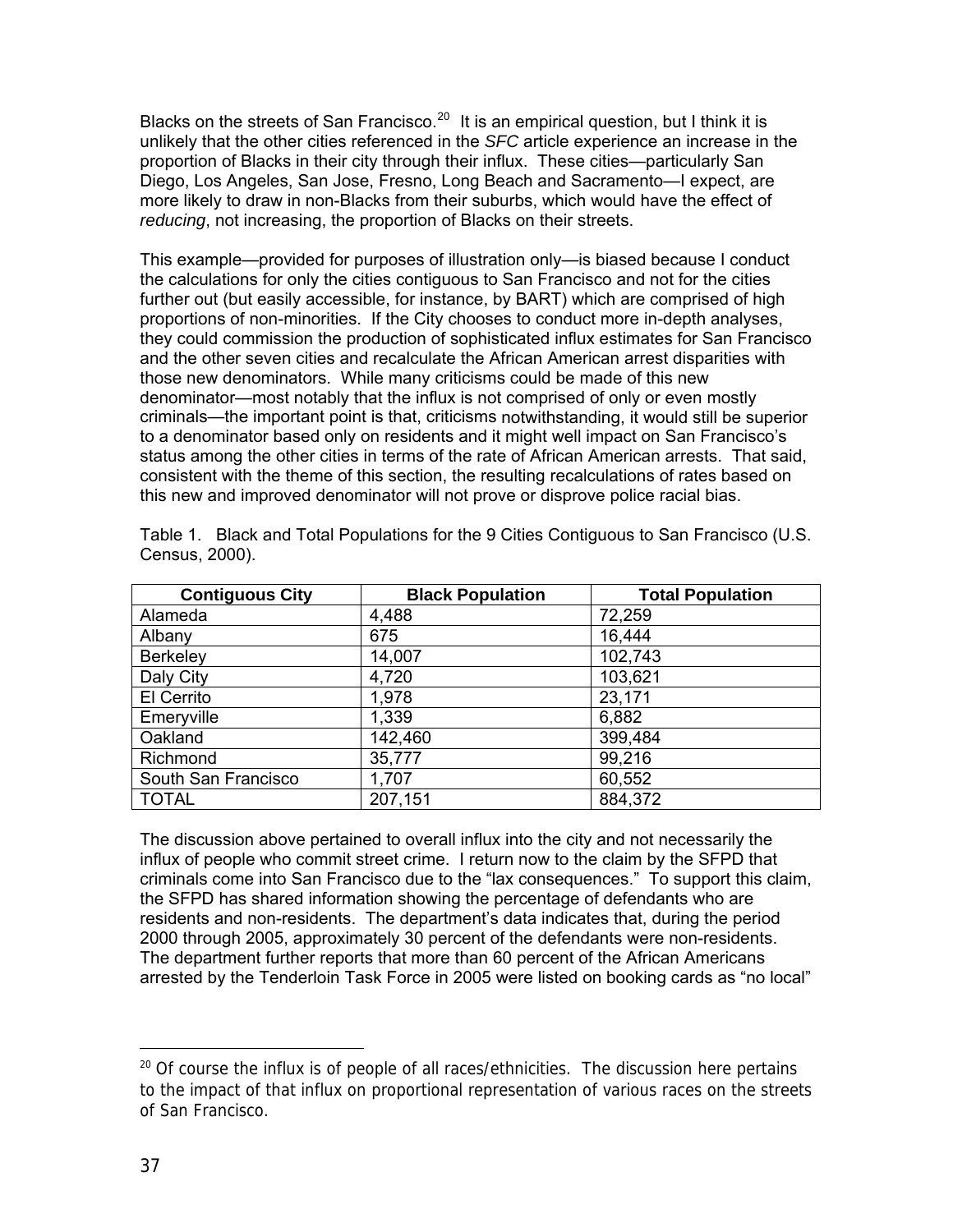or gave addresses that were outside of San Francisco (see *SFC* 12/17/2006, A8).<sup>21</sup> These data provide a possible avenue for future exploration if the City chooses to have more in-depth analyses conducted. The City or its agents could attempt to collect corresponding data from the other cities to see if there are data to support an argument that more criminals commute into San Francisco to commit their crimes compared to other cities. It would be more complicated to determine in each city the demographics of this influx to determine whether and how the influx impacts on the African American arrest rates in San Francisco and the other cities.

Again, the argument offered by police regarding influx is that offenders in other jurisdictions come to San Francisco to commit their crimes aware that they will have fewer consequences if caught. The type of offenders mentioned most often in this context are drug dealers and prostitutes. Unlike many other crimes, these offenders may very well give consideration to where they will market their goods for the best payoff.<sup>22</sup> SFPD representatives shared anecdotes of offenders who expressed dismay when it was determined that they were "just outside" the SF County boundaries when caught– the implication being that they perceived they would get a "better" criminal justice disposition inside the San Francisco County borders.

This proposition is not easy to assess. One way to research it would be to conduct interviews with arrestees and determine if they selected San Francisco over other locations in the Bay Area because of their perception of lax consequences.

## Rearresting Recidivists

Department of Corrections for the 7 counties for 2002 through 2004 are relevant. Figure 8 shows that San Francisco County incarcerates adult felony arrestees at a rate of 4 per other than prison, which includes jail time, probation, diversion and so forth. More often the *proportion* of minority and majority arrests/defendants, just the *rates* relevant to their The police and others have argued that the San Francisco rate of African American arrests relative to their representation in the population can be explained in part by the fact that the SFPD is arresting the same people over and over again because, following arrest, they are returned to the streets. There is no easy and clean way to test this proposition, but the information above regarding rates of new felony admissions to the 100, compared to the corresponding rates in Alameda, Fresno, Los Angeles, Sacramento, San Diego, and Santa Clara of 13, 27, 39, 14, 41, and 21 respectively. This implies that in San Francisco 96 of 100 adult felon arrestees are given a sentence than not, these latter sentences will return a felon to the streets of the jurisdiction more quickly than would prison time. Many will reoffend and be rearrested and this will increase the numerator, but not the denominator. (These rearrests would not change respective populations.) For illustrative purposes, we can compare San Francisco to the county with the highest new felony admissions rate, San Diego (at 41/100). Albeit

<span id="page-40-0"></span> $21$  These data are difficult to aggregate in San Francisco because, even though address information is contained on arrest cards, it is recorded in a narrative format that preclude easy production of summary data. I am also informed that "no local" includes the homeless who may in fact "reside" in San Francisco and even some residents whose addresses are not known at the time of arrest.

explain the disparity in felony arrest rates.  $22$  Although since prostitution is a misdemeanor, the influx of prostitutes would not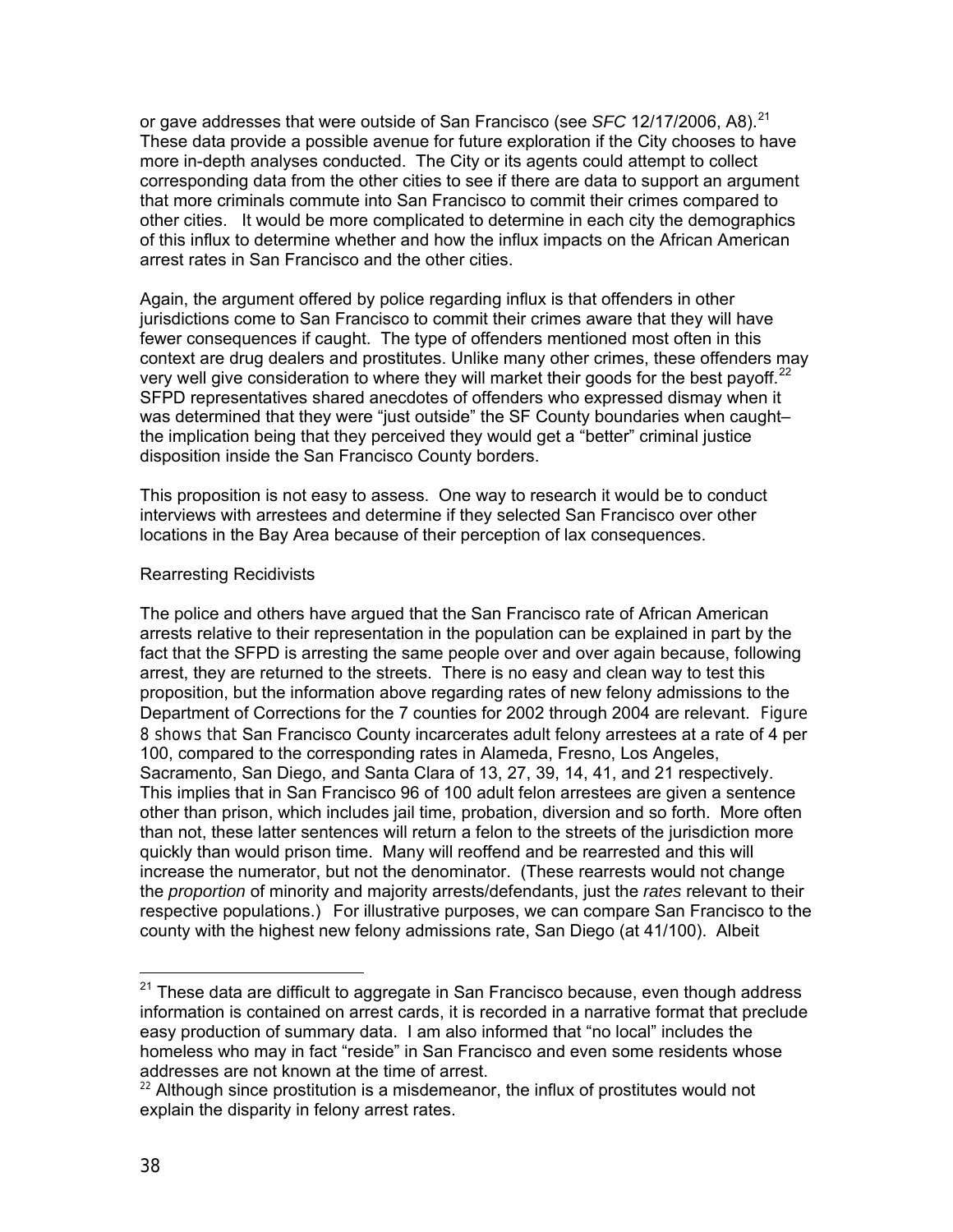simplifying greatly, the implication is that while 96 of each group of 100 felons in San Francisco find themselves on the street (or on the street sooner than they would have found themselves given a prison term), the corresponding number in San Diego is 59. If we were to assume comparable recidivism rates across counties, there are more reoffenders on the streets of San Francisco to commit crimes and be arrested (again) by the police than are on the streets of San Diego. $^{23}$ 

One assumption of the above argument is that incarceration is the only consequence that stops re-offending. Actors in various non-law enforcement components of the criminal justice system point out that lack of prison does not necessarily mean lack of consequences and, relatedly, putting a person back on the streets does not necessarily imply that s/he will recidivate. As shown above, San Francisco County more than the others have dispositions in the "dismissed/diversion" category. San Francisco County, seemingly more than others, seems to value alternatives to incarceration—alternatives that focus not on punishment, but on rehabilitation. These values are represented in the rates of 15 percent and 12 percent respectively.<sup>[24](#page-40-0)</sup> These rates compare favorable with use of the Drug Court and Behavioral Health Court. These programs report recidivism those associated with prison sentences. While people sent to prison will not commit crimes on the streets of San Francisco during their period of incarceration, statewide 1 year, 2-year and 3-year recidivism rates upon release from prison are 40 percent, 53 percent and 57 percent, respectively.<sup>[25](#page-40-0)</sup>

## Focused/Aggressive Policing

The SFPD point to its focused/aggressive policing programs to explain in part the high rate of minority arrests. There is considerable research to support the effectiveness of such targeted police practices (see e.g., Weisburd and Braga, 2006). The SFPD reported to me a number of focused responses to particular crime problems such as homicides (particularly gang-related and black-on-black homicides), gun violence, robberies and theft from vehicles. Not surprisingly, most of these efforts are focused in high-crime areas; many of these areas are low-income, high minority areas. Such programs may help to explain arrest disparities across racial groups. What is not known is whether they can explain the relatively high San Francisco African American arrest considered state-of-the-art in policing, presumably these other jurisdictions are similarly rate compared to the other seven cities. Since aggressive/focused policing is engaged in such efforts. It would be no easy task to measure variations in the level and productivity of aggressive/focused law enforcement across these jurisdictions.

That said, I convey here some important missing information from the coverage of the African American arrest rates that reflects on aggressiveness or productivity. The *SFC* reported for each city the rate of arrests of African Americans relative to representations

<sup>23</sup>A recent article in the *Daily Journal* (Opatrny, 2007) describes a draft report regarding criminal case flow management in the San Francisco County courts. According to the article there are "6,663 pending felony cases for which the defendants had not even been arrested yet." This implies that the defendants remain on the streets–able to commit more crimes and be subject to rearrest by the SFPD.

Behavioral Health Court the reference period for the recidivism rate.  $24$  This is a one-year re-arrest rate for the Drug Court. I was not able to obtain from the

 $25$  These data are for prisoners released for the first time in 2002 and are contained in California Department of Corrections and Rehabilitation (2006).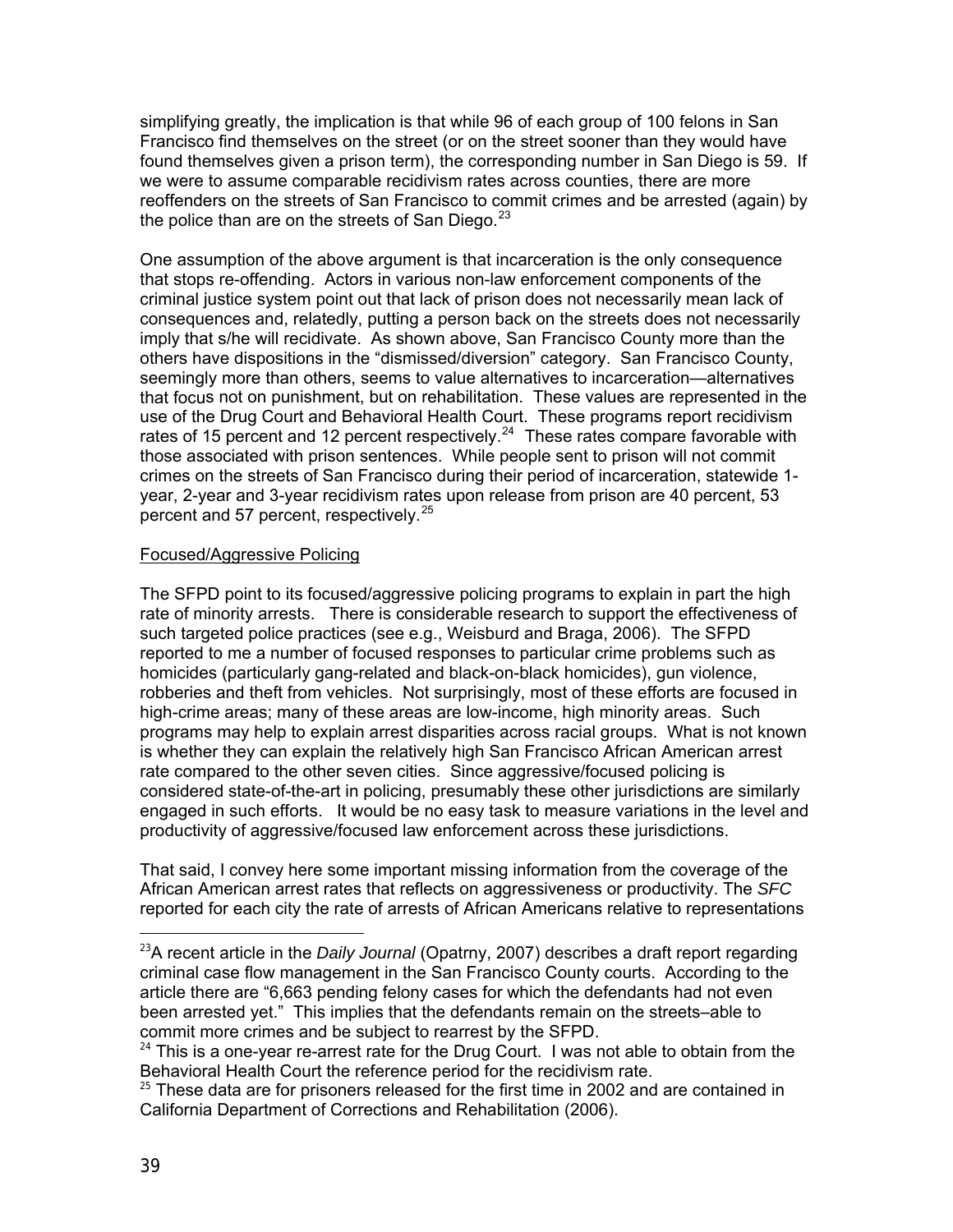in their respective populations. The *SFC* did not, however, report on overall arrest ra tes so that we could compare these jurisdictions on arrest productivity or aggressivene ss. San Francisco arrests African Americans at a high rate relative to the other c ities; do they also arrest non-African Americans at a high rate?

Figure 10 shows the overall felony arrest rates for the eight cities. In this figure we find that San Francisco has one of the higher overall arrest rates at 23 per 1,000 residents. Also high are the rates for Sacramento and Fresno at 24 and 26 per 1,000 residents, respectively.

Figure 10. Felony Arrests per 1,000 Residential Population for 2005 for Eight California **Cities** 



While this high level of overall arrest rate does not explain in full why SFPD has the highest African American arrest rate, it does provide a part of the explanation. The *SFC* article pointed out that San Francisco's African American arrest rate was four times the corresponding rate for Oakland. What Figure 10 points out is that SFPD makes more arrests than Oakland P.D. of *non-African Americans* too. SFPD makes 1.4 times more arrests overall than Oakland PD.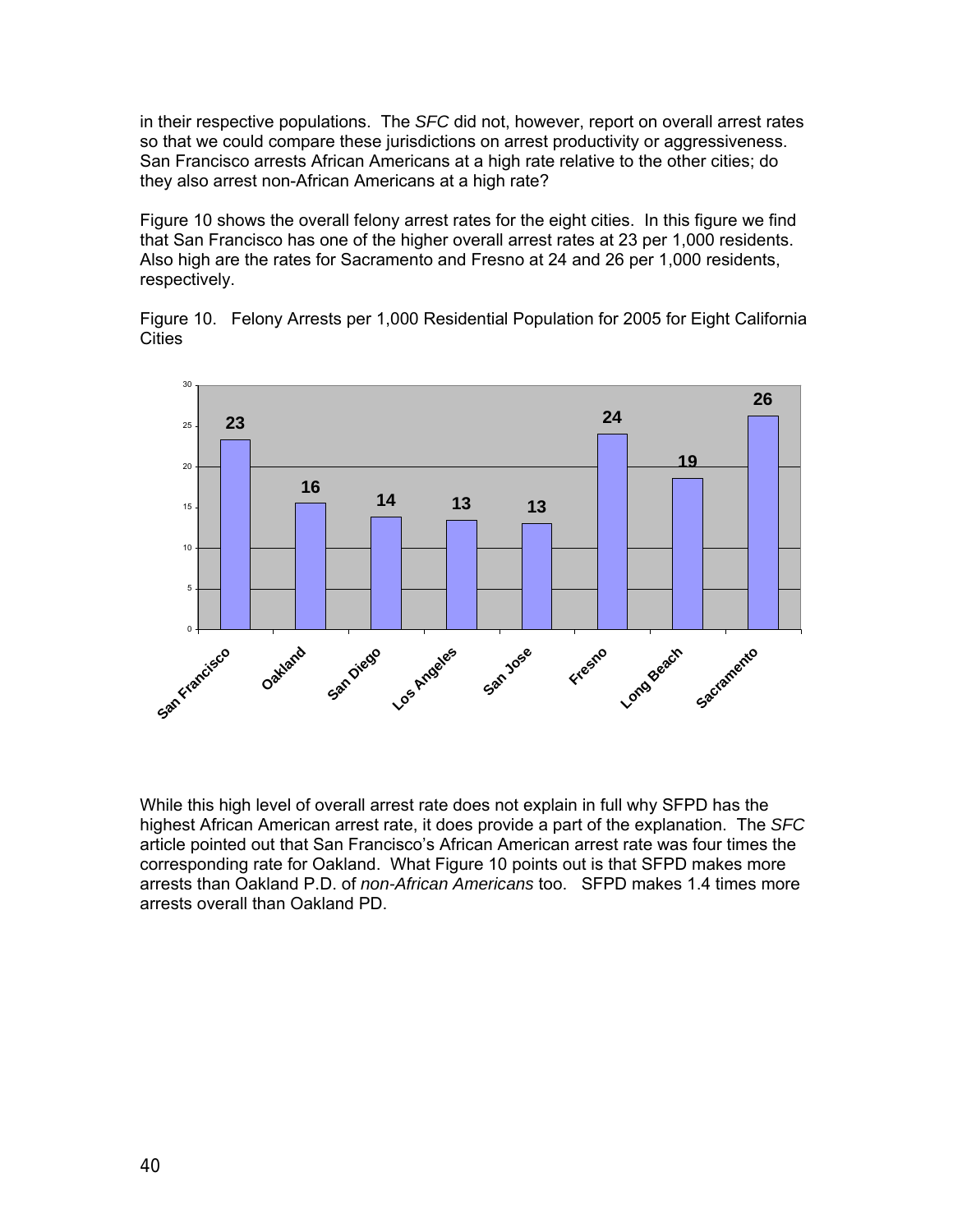### **Section IV The SFPD Vehicle Stop Data: The Issue of Compliance**

The *SFC* article on March 7, 2007 pertained to the vehicle stop data collection program of the SFPD. The SFPD initiated the collection of vehicle stop data on June 15, 2001. race, sex and age of the driver; (3) the reason for the stop;<sup>27</sup> (4) whether a search was<br>conducted, the basis for the search <sup>28</sup> and the results of it<sup>29</sup> (5) the result of the stop:<sup>30</sup> and (6) the location of the stop.<sup>31</sup> A major focus of this *SFC* article was the extent to Officers were directed to fill out E585 forms for all vehicles stopped for law enforcement purposes.<sup>26</sup> Officers report on these forms (1) the date and time of the stop; (2) the conducted, the basis for the search,<sup>28</sup> and the results of it;<sup>29</sup> (5) the result of the stop; which officers were submitting forms for the designated stops.

departmental memos and monthly reports on the vehicle stop program.  $32$  I also spoke I was asked to review and comment on the article. For this purpose, I was provided with the SFPD data on vehicle stops for the period 6/2001 through 2/2007, and various with department personnel regarding mechanisms used by the agency to promote officer compliance with the vehicle stop program.

As will be conveyed below, it is difficult to assess the extent to which SFPD officers were parties seem to agree that officer compliance levels were likely inadequate. Section V includes my recommendations for improving the data collection processes. complying with the program, but the most significant information includes (1) the acknowledgement of the department leadership that data quality are poor, (2) the weak accountability mechanisms used to promote officer compliance with the data collection program, and (3) periodic reports regarding officer compliance prepared by departmental personnel some of which included concerns regarding the level of officer compliance. My analysis is not extensive because information is somewhat limited and all relevant

#### Assessing Compliance with Volume Measures

"High compliance" means that officers are submitting E585 forms for the stops targeted for form completion. Commendably, the department did use various processes to the volume of stops for the month to the volume for the previous month and for the same month the prior year. Additionally, agency personnel compared the number of E585 forms submitted on Day X to CAD reports of vehicle stops on that same day. (Albeit, I'm assess officer compliance. For instance, data personnel in monthly reports, compared

 $26$  This was set forth in Departmental Bulletin, A01-37, 2/13/01.

 $27$  Reasons for the stop include: moving violations, mechanical or nonmoving violations, DUI check, penal code violation, MPC violation, "be on the lookout" or warrant, traffic collision, and motorist assistance.

 $28$  Bases for the search include without consent, with consent, incidental to arrest, inventory and probation/parole condition.

 $29$  Whether something seizable was found (a search "hit") or not.

 $30$  Results include in-custody arrest, citation, warning, incident report, and no further action.

 $31$ <sup>31</sup> There are separate variables for district and street address.

 $32$  I was not provided with the data for purposes of analyzing it to assess whether racial disparities exist. To conduct a comprehensive, high quality analysis takes 6 to 24 months and, if outsourced (which many such studies are), would cost the city in the low to mid 6-figure range.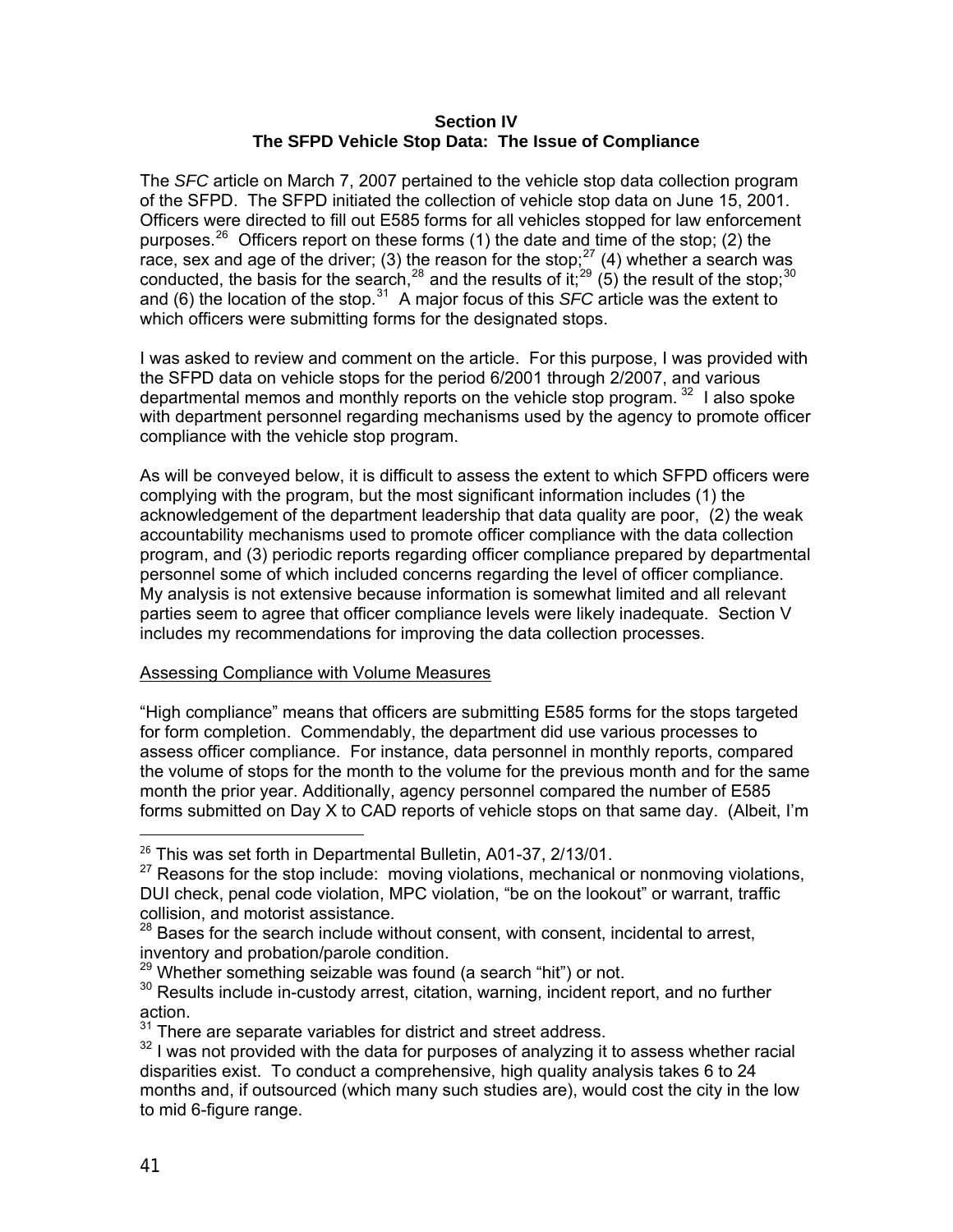informed that this comparison was made for only four days across a 68-month data collection period.) I also find reports of comparisons made between the number of E585's that result in a citation to data from the Traffic Administration regarding the number of "individual [SFPD] officer-produced citations for moving, equipment, and other Vehicle Code violations" (Lutes, March 16, 2005). These audits produced periodic reports from the analyst to department leadership such as the following: "(pending further review) the safest assumption is to expect that we have a developing compliance problem of some magnitude" (Lutz 1/20/2005). And on August 1, 2005 the analyst informs Chief Fong, "Currently the best conservative estimate, based on the information available, is that hundreds to thousands of stops are not being documented with E585 reports each month" (Lutes, 8/1/2005).

The March 2005 memo referenced above reports that "SFPD's best efforts at full compliance ran from February 2003 through February 2004." This report at least corresponds with the information in Figure 11 showing the volume of form submissions during the entire period of data collection. $33$  (Although these raw numbers are limited in terms of conveying information about compliance.)

To assess officer compliance with the data collection mandate, the *SFC* article described omparisons of SFPD stop data to data from the courts on citations issued. First, the c *FC* described a comparison made by the ACLUNC in its report issued in 2002 on the *S* citations for moving violations were issued by San Francisco police, but that only 50,000 E585 forms than citations because E585 forms are supposed to be submitted for all stops, including (but not limited to) those that result in citations. $34$ SFPD vehicle stops (Schlosberg, 2002). The ACLUNC reported that 77,000 traffic E585 forms were submitted and concluded that "underreporting is astounding" (Schlosberg, 2002, 14). Next the *SFC* reported updated information; the court records indicated 111,000 citations issued for 2005 but only 70,000 traffic stops were reported through E585 forms. Pursuant to the logic of this comparison, there should be more

 $\overline{a}$  $33$  For my analyses. I removed the stops that were made in June 2001 because the data collection started mid-month. I also removed all stops made at the airport for the entire reference period because the data I received for the airport stops for April 2004 through February 2007 was in a different format making their inclusion into my aggregate data set problematic.

<span id="page-44-0"></span> $34$  With regard to this "logic," however, it is important to note that the count in the court records will include a number of citations for which E585s are not required. This would include, for instance, traffic citations that are given to bicyclists, pedestrians, and demonstrators.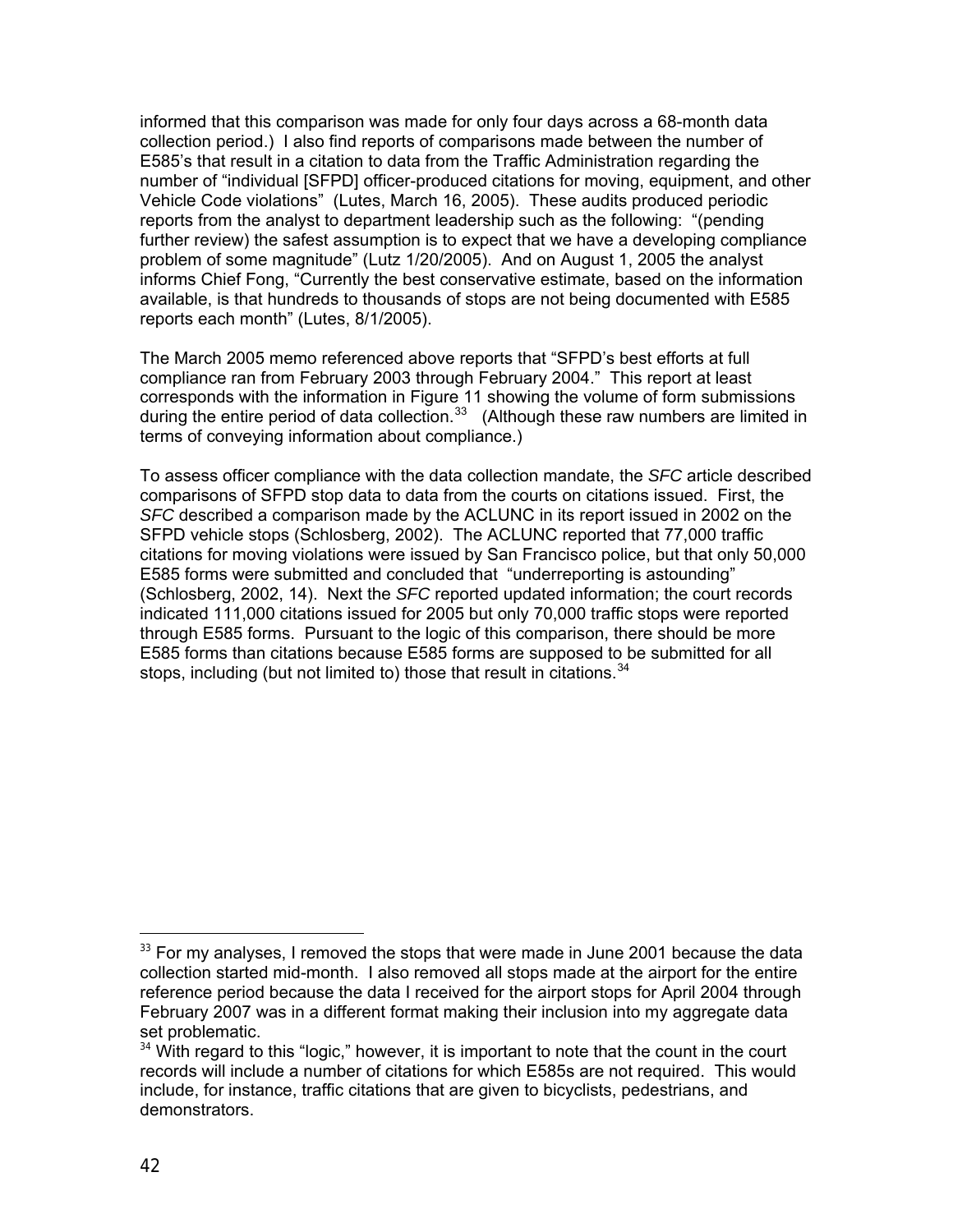Figure 11. Number of E585 Forms Submitted per Month for the Period July 2001 through Febru ary 2007



The validity of this comparison is dependent in part on whether the court and SFPD data sets *should produce* a one-to-one match for at least those vehicle stops that result in a moving violations would produce one or three citations in the court data set. If this one appropriate. Officials in the Court's Traffic Division reported that one stop with three violations cited would produce a single citation in their count. (Less clear was whether  the SFPD**,** although SFPD writes the great majority of citations in the city.) citation. The question is whether a stop in which a driver is cited by SFPD for three police stop, that should produce a single E585, would produce a single "citation" in the court data set, then this is a reasonable (albeit imperfect, as they all are) assessment of data quality. If on the other hand, the hypothetical stop is supposed to produce one E585 and three "citations" in the court data set, then the comparison is not helpful or the number of citations provided to the *SFC* for 2005 included all agencies who give citations and the citations "given" by the red light cameras, or only the citations written by

#### Lack of Accountability Mechanisms

needs to improve the data collection process, and their reports to me of the efforts used The information that tells us most about the quality of the data are the acknowledgements on the part of the command staff of the SFPD that the department to promote compliance on the part of officers. Within SFPD, there was no consistent system to facilitate officer compliance. These lax procedures are hardly unique to SFPD (they are common around the country), but they represent a serious problem for the data collection program. As I will explain in Section V, data quality is very important and there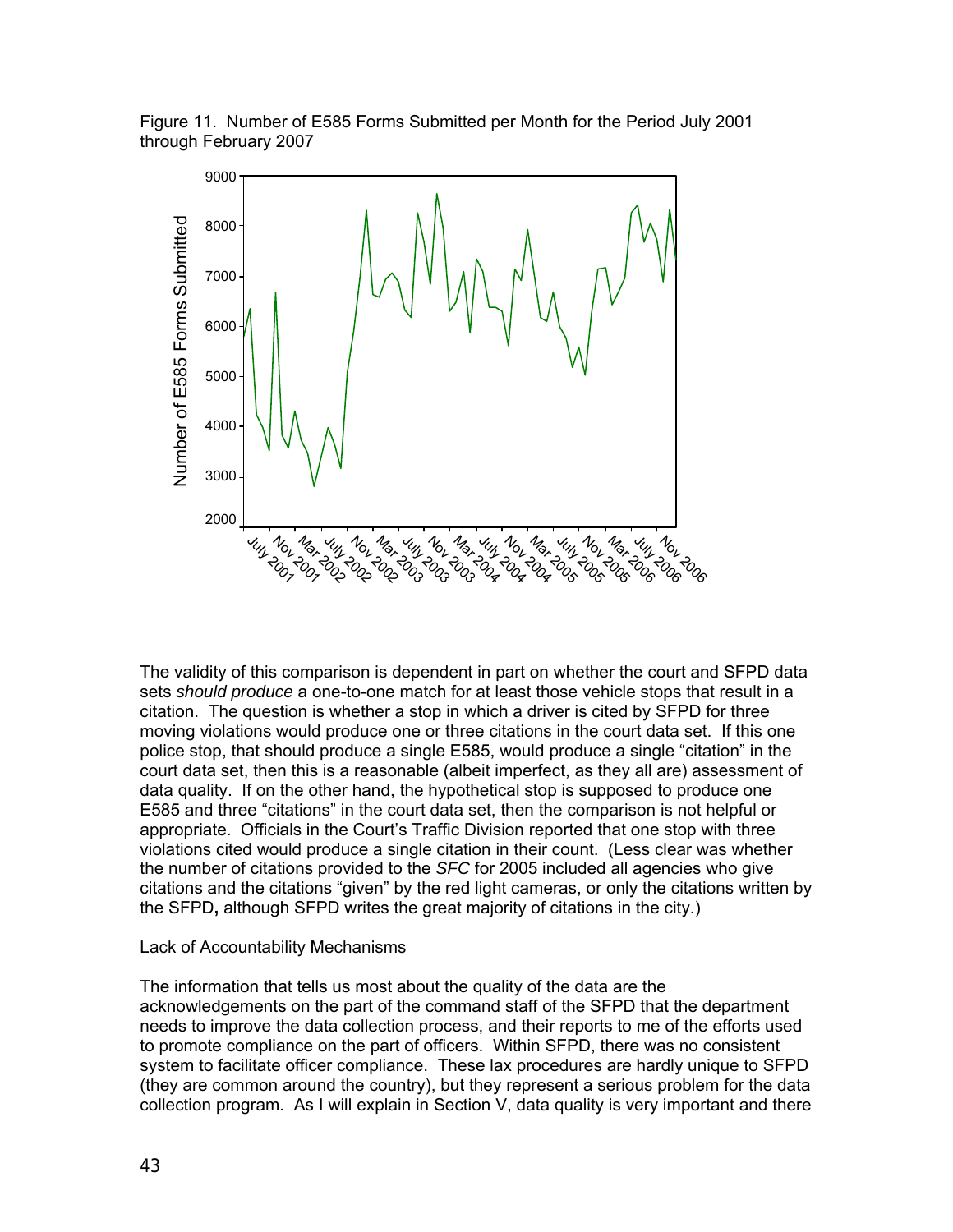are procedures that agencies can and should implement to produce such quality data. There are processes to facilitate the likelihood that (1) officers are submitting forms for each and every stop that is targeted for data collection, and (2) officers are filling out the forms accurately and completely. Another indicator that the data may be of poor data quality comes from SFPD reports to me about weaknesses in the Information Technology of the SFPD that is used to input and transmit the E585 data.

## Data Errors and "Unusual" Results

Poor quality is indicated by errors in the data. Some of the variables have no clearly erroneous entries, because, to its credit, the SFPD put technological "constraints" on some variables such that officers receive error messages for out-of-scope entries. (An example of an out-of-scope entry is a "6" inserted by an officer for a variable that only has options for the numbers 1 through 4.) That data quality is not ensured is indicated indicating one percent of the subjects were between 110 and 777 years old. While this is not a large percentage of error, it is an indication that there are no quality checks on by the results for the age variable that, for technical reasons, does not have the out-ofscope constraints described above. Examination of driver "age" produces results incoming data beyond the technological "constraints" imposed on input. Systems in some other agencies would identify these errors and return the forms to officers for correction.

compliance with the vehicle stop data collection program. A hit rate is the percent of While the overall hit rate across all searches reported by the SFPD (15%) is comparable least one value that does not seem credible. $35$  Figure 12 shows the SFPD hit rates within categories of reported searches. The search hit rate data also raises some questions pertaining to level of officer searches in which the officers find something upon the people being searched. Officers might find contraband (for instance, drugs, illegal weapons) or other evidence of a crime. to findings in other jurisdictions, a review of hit rates within search types produces at

The "Searches without Consent" hit rate is inordinately high at 77.4 percent. (Amy Farrell, an expert interviewed for the 3/17 *SFC* article, made a similar observation.) While other studies do not use the same search classifications, they have comparable categories including "discretionary searches." For purposes of comparison, other jurisdiction reports that I reviewed produced discretionary search hit rates of between 10 and 32 percent. As one example of several reports I reviewed, the study conducted for Metro-Dade P.D. shows discretionary search hit rates of 10.8 percent (Alpert Group, 2004). In Cincinnati, RAND found discretionary hit rates of between 22 and 30 percent depending on year and racial group (Ridgeway, et al., 2006).

 $\overline{a}$  $35$  Engel, et al. (2004) summarize search hit rate results from twelve reports on vehicle Cordner, et al., 2001) to 31% in North Carolina (conducted by the NC State Patrol as reported in Zingraff, et al. 2000). stops conducted by municipal, county or state agencies. The overall vehicle stop search hit rates ranged from 12.5% in the San Diego (conducted by the SDPD as reported in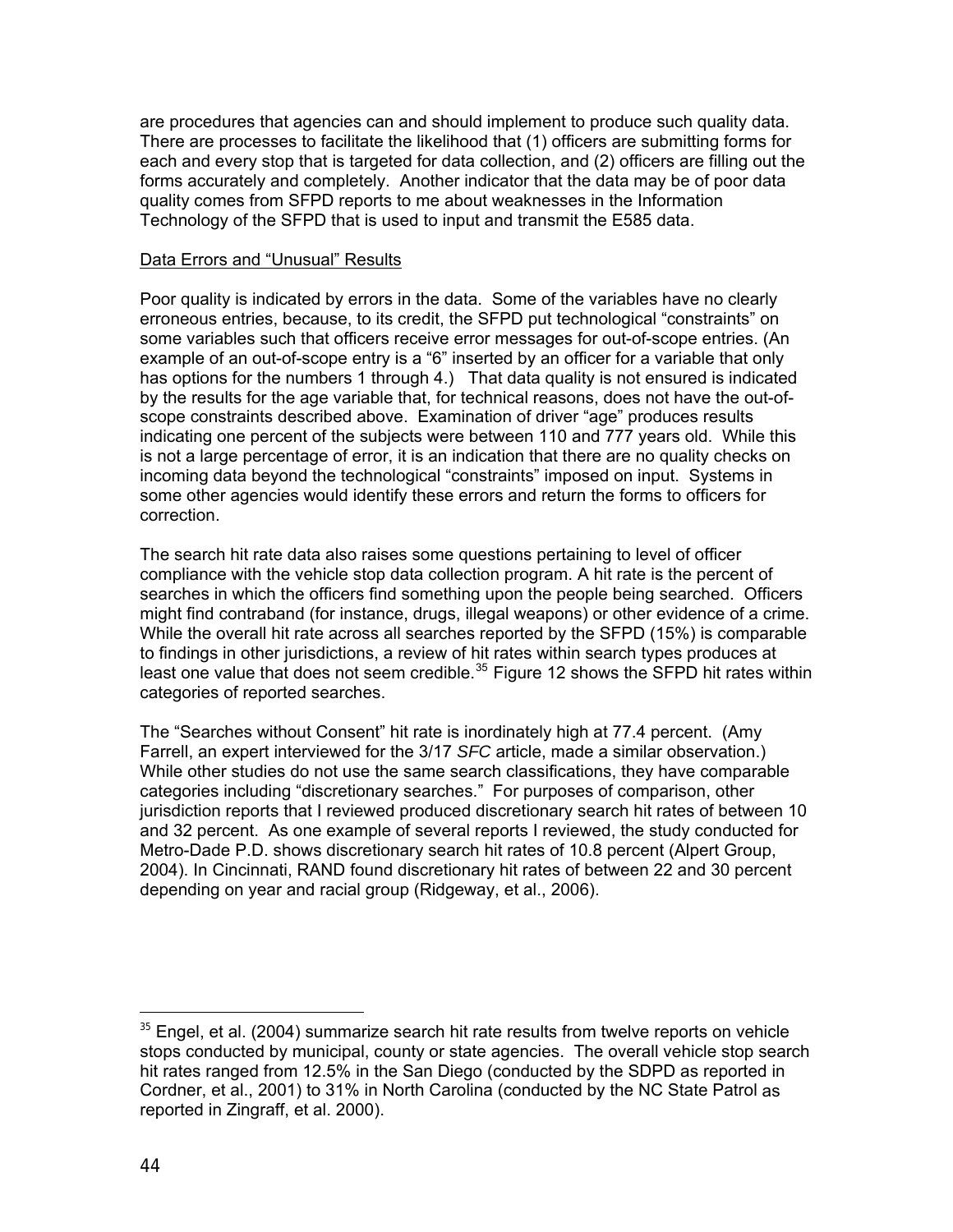Figure 12. Hit Rates for Reported Searches by Type of Search, July 2001 through February 2007



This high hit rate may indicate that officers are more likely to submit forms when they conduct a non-consent search *that produces a hit* than when they conduct a nonconsent search *that turns up nothing*. They may be more likely to submit forms for these stops because, all other things being equal, it would be easier for the agency to detect a "form-less stop" if contraband/evidence is acquired (leading to other forms and suspect follow-up) than it would be to detect a form-less stop that produced no contraband/evidence.

Police report that 6.4 percent of the searches are inventory searches (Engel, et al., 2004). In Metro-Dade, 21.4 percent of all searches are inventory (Alpert Group, 2004). The Los Angeles P.D. percentage for "Impound Authority" searches comes closest to San Francisco's with 39 percent of the reported searches in this category (LAPD, That the search data may reflect reporting behavior more than search behavior is also indicated by the proportion of reported searches that are inventory searches. As indicated in Figure 13, 61.2 percent of the searches reported by SFPD officers during the period 7/2001 through 2/2007 are inventory searches. This is inordinately high compared to the findings in other jurisdictions. For instance, the Pennsylvania State  $2004$ ).<sup>36</sup>

**<sup>36</sup>** The reporting forms for both the Pennsylvania State Police and the Miami-Dade P.D. allow for more than one search type to be reported per incident. A number of jurisdictions do not have "Inventory" search as a separate category. A number of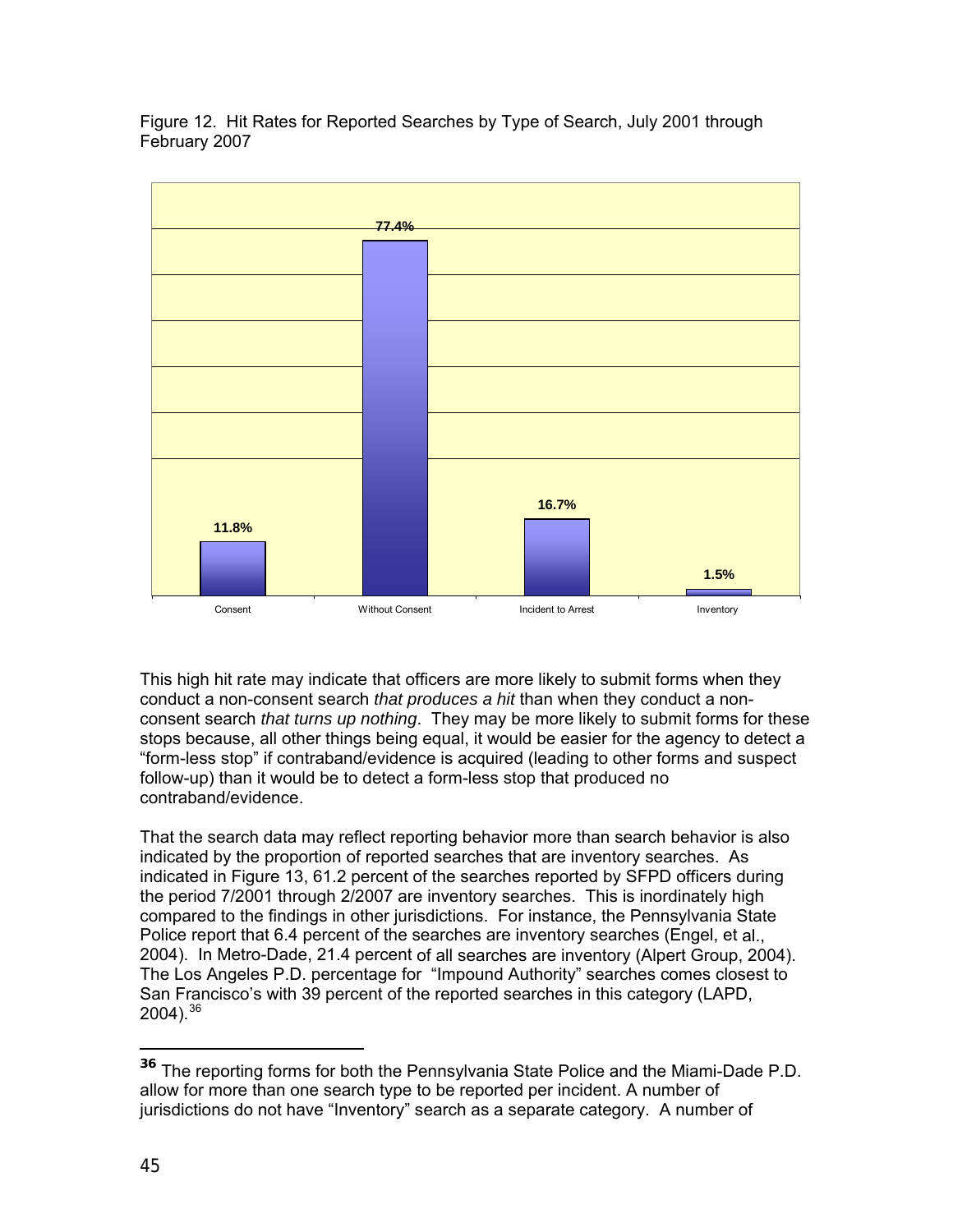Arguably, officers are likely to submit an E585 for stops during which they conduct inventory searches—regardless of whether or not they find evidence—because an inventory search is linked to a vehicle tow which is associated with other forms/reports. That is, failure to report a stop that included an inventory search is more likely to be detected than failure to report a stop that encompassed other categories of searches, such as searches without consent that do not produce a "hit."



Figure 13. Percent of SFPD Reported Searches by Type, July 2001 through February 2007

In sum, there are some strong indications that the quality of the SFPD vehicle stop data is poor. Most relevant to this assessment is the fact that procedures have not been consistently in place to facilitate officer compliance. In Section V, I discuss the importance of high quality data and describe the systems that can be put in place to produce it.

analyses reports of agencies that do have this category do not provide type of search breakdowns.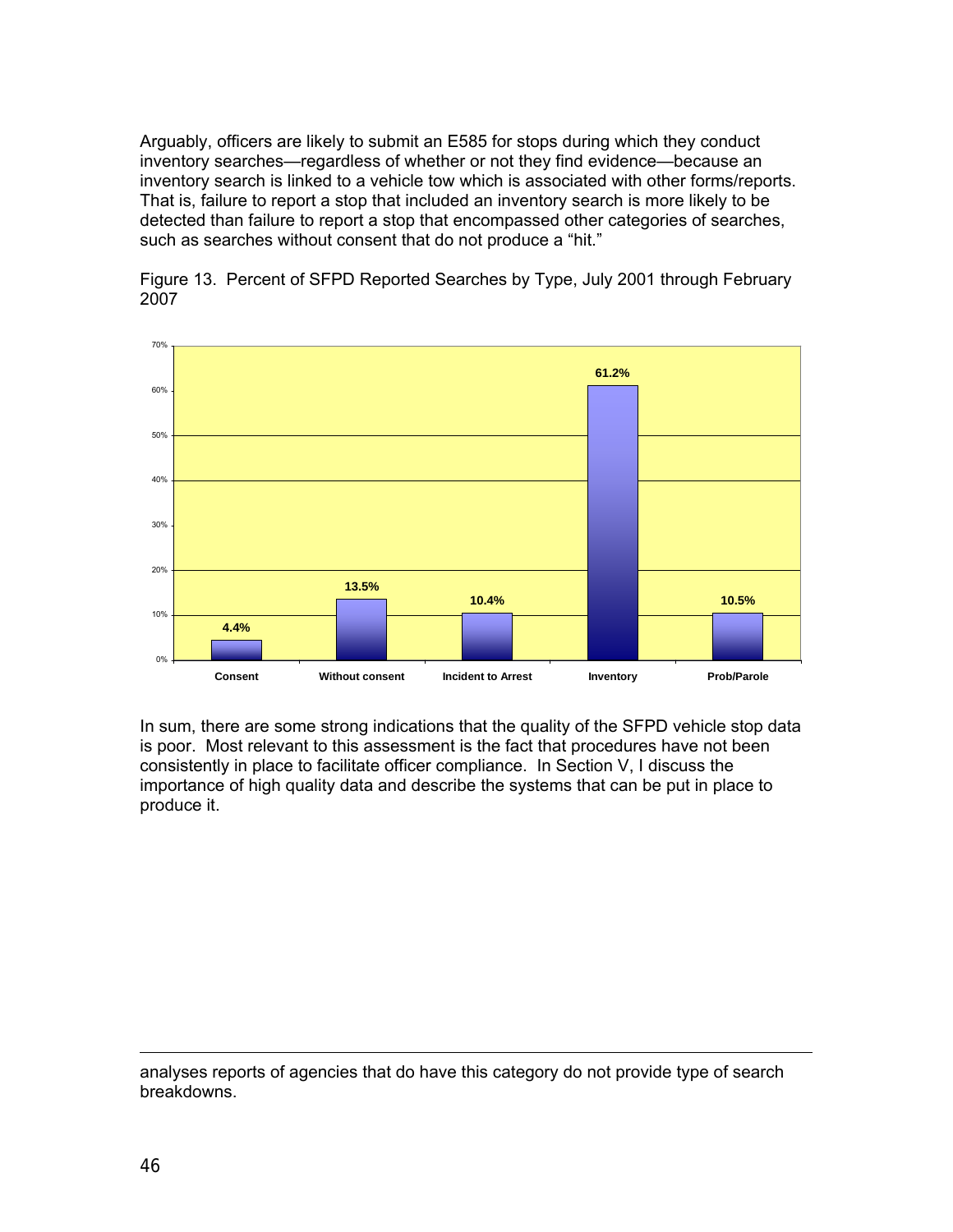# **Section V: Recommendations for San Francisco**

**I recommend that the SFPD implement state-of-the-art practices geared toward producing fully fair and impartial policing (1).<sup>37</sup>** Specifically, I recommend implementation of a comprehensive response to racially biased policing and perceptions of its practice.<sup>38</sup> As part of my short-term preliminary review, I have become familiar with some of the policies and training that SFPD already has in place that are geared toward fair and impartial policing. The program that I recommend would involve a fuller assessment of how the SFPD efforts to date compare with state-of-the-art practices, and implementation by the police department of the reforms recommended herein and any additional enhancements that are identified through this fuller assessment. I recommend that the SFPD, in implementing this program, be aided by an Advisory Board and an expert or experts in racially biased policing.The goal of the program would be to (1) facilitate full fair and impartial policing in the SFPD, and (2) enhance the relationships of respect, cooperation and trust between the police department and its diverse constituents.

required for a full assessment of department accomplishments, and (4) provide recommendations. In the first sub-section below I set forth my rationale for the implementation of state-ofthe-art practices in the SFPD. In the second sub-section, I provide an overview of how the program would be implemented if my recommendations were adopted. In the third sub-section, I discuss the components of a program to promote fair and impartial policing and, for each element of a comprehensive response, I (1) describe its character and importance, (2) comment on some of the accomplishments of the SFPD to date that I identified during my preliminary assessment, (3) describe additional information that is

# The Arguments for Implementing State-of-the-Art Practices at SFPD

I do not find the direction for San Francisco in the arrest/census or vehicle stop data. As I have conveyed, census/crime and vehicle stop data can identify disparities; these data can tell us if patterns exist, and if those patterns are tied to characteristics such as race, but cannot tell whether racial animus or bias are the reasons for disparate patterns.

fair and impartial policing apply to all agencies; others pertain more particularly to SFPD. Some of the arguments for the SFPD adoption of comprehensive actions that produce I discuss both below.

"racially biased policing" are not new—they are the latest manifestations of a long history Police departments need to implement comprehensive programs to facilitate fair and impartial policing because this issue is a longstanding one of great importance. As articulated by Chief John Timoney (2004) of the Miami Police Department, the reality is that "race is a factor in policing." The current issues involved in "racial profiling" and

<span id="page-49-0"></span> $37$  This and each subsequent recommendation is numbered for ease of reference. <sup>38</sup> I was asked to address racially biased policing and my program for fair and impartial fair and impartial policing as pertains to other groups for which bias is a concern. policing focuses on race/ethnicity issues. The program, however, can serve to facilitate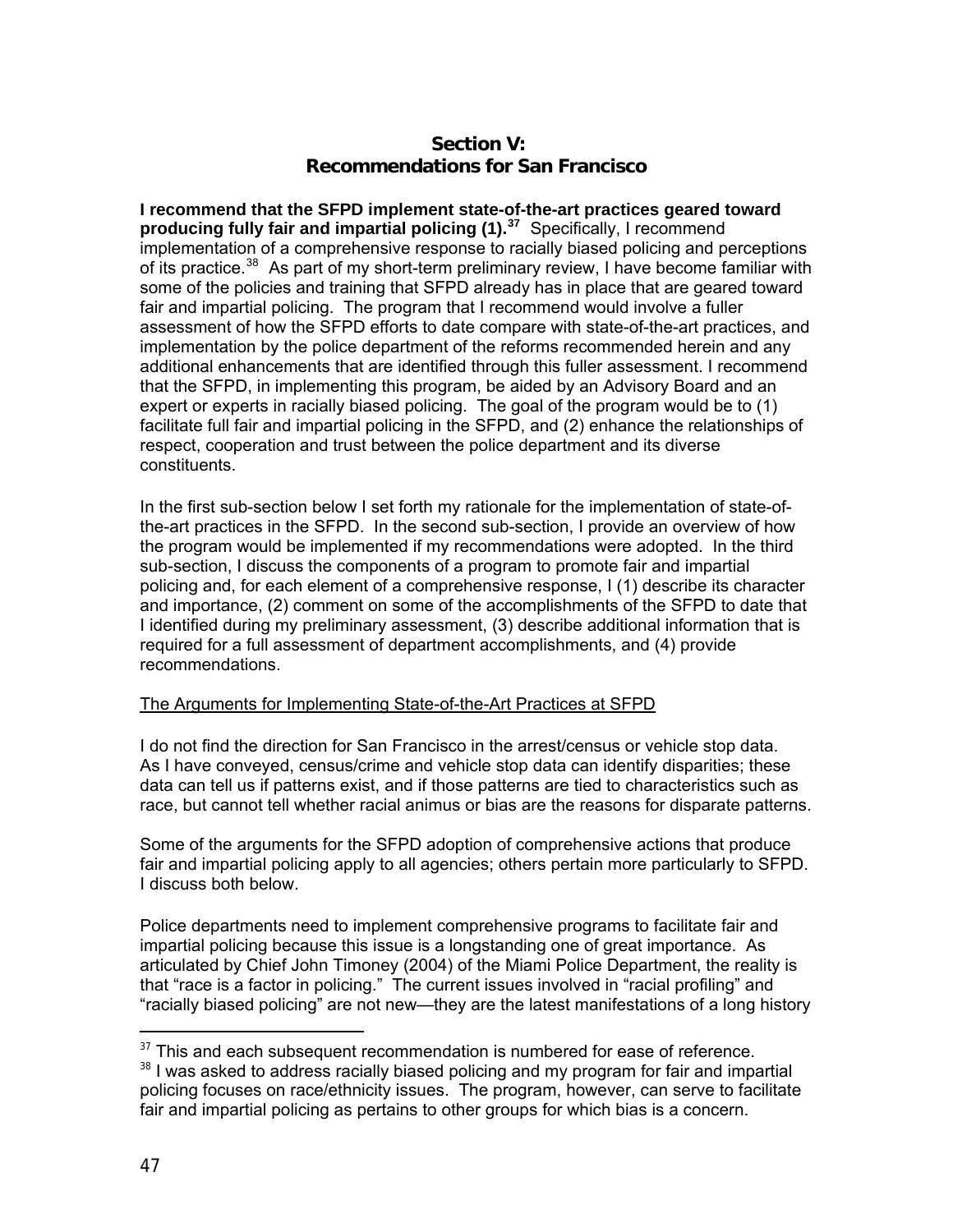of sometimes tense, even volatile, police-minority relations. Racially biased policing did new term "racial profiling" was born, the controversial police action was vehicle stops, arguably since the creation of the first police agencies in this country and certainly since the civil rights movement. During the 1950s and 1960s a majority of the major urban riots were precipitated by perceptions that police had misused force against racial unrest in this country during that era, they were important factors. Incidents of civil unrest in recent years—for instance, in Cincinnati, Los Angeles, Miami and other cities not emerge as an issue for police for the first time in the late 1990s. At that time, the and much of the blame was placed on Drug Enforcement Administration training associated with the War on Drugs. The issue, however, has been one facing police minorities. While police interactions with minorities were not the only force producing were similarly precipitated by incidents identified as racially biased mistreatment of minorities by police.

Police departments need to respond because policing, like other professions, is very likely not bias-free. Evidence of the existence of bias in policing and other professions comes from the experimental social psychological research in unconscious or implicit bias in humans. This research, described briefly above, indicates that many people in U.S. society have strong "implicit" linkages between race and crime that impact on how we perceive people and can impact on how we behave. While implicit bias is not unique to the policing profession, the consequences of racial bias on the part of police are arguably greater than the consequences of its application in any other profession.

these can jeopardize efforts made by police agencies to develop trust and partnerships with their many diverse communities. Distrust and other negative attitudes toward police can impact on how citizens interact with the police. Indicators of distrust, disdain, and An additional argument for action is the fairly widespread perceptions of police racial bias nationwide. The 2004 Gallup Poll on this topic found that more than half of the respondents to the survey believe that police stopping motorists because of their race is widespread (Carlson, 2004). Not surprisingly, racial/ethnic minorities are most likely to believe this practice exists. Just under 70 percent of black Americans and 63 percent of Hispanics believed racial profiling is widespread in traffic stops. Perceptions such as lack of respect, in turn, can impact on how the police respond to those individuals. Such actions and reactions can produce a downward cycle of distrust and negative interactions.

The potential of racial bias and the perceptions of it to impact negatively on trust and partnerships has particularly relevance for San Francisco. The SFPD has adopted community policing. While there is an ongoing debate in the city regarding what community policing is and how it should be implemented, all seem to agree that community policing in San Francisco involves police partnering with the community to co-produce safety and to achieve other mutually agreed upon objectives. All seem to agree that community policing has as a goal—and is itself a mechanism for—enhancing police-community trust. In San Francisco and elsewhere, decades of reform reflected in community policing are threatened by perceptions of racially biased policing and its practice. This trust-shattering issue is placing at risk the partnerships with residents, particularly minority residents, which police have worked to develop. At the same time, however, it is these very partnerships that can provide the basis for effective reforms.

San Francisco needs to implement reforms on its own initiative to reduce the risk of outside intervention. Dr. Samuel Walker was quoted in the 12/17/06 SFC article calling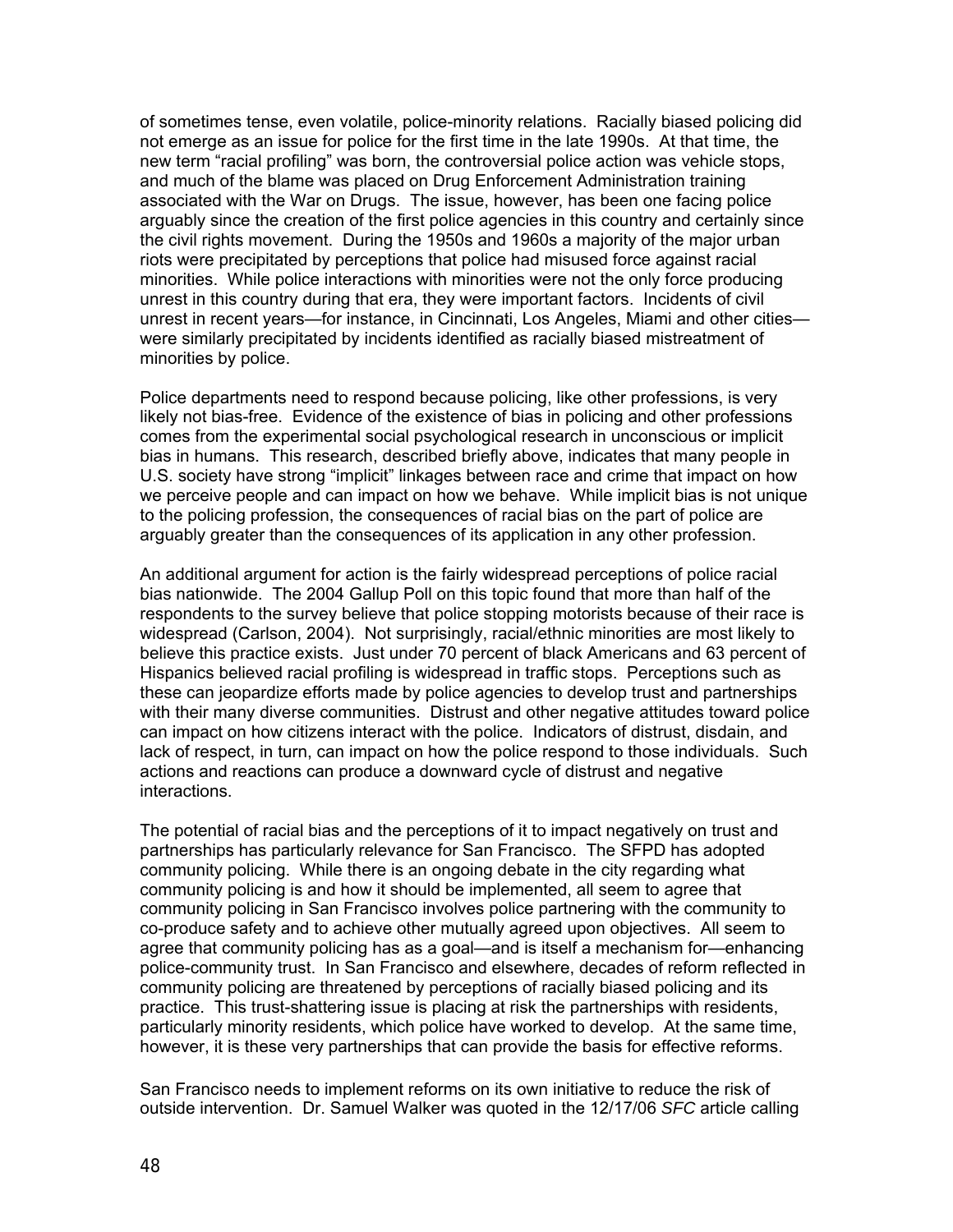for an investigation by the U.S. Justice Department (DOJ). Indeed the DOJ has investigated a number of police departments during the last decade in accordance with Section 14141 of the 1994 Violent Crime Control Act which authorizes the U.S. DOJ to sue law enforcement agencies where there is a "pattern or practice" of abuse of citizens' rights. With these lawsuits—or agreements/settlements made to preclude them—the DOJ seeks organizational reforms to end those abuses. Some of these DOJ investigations leading to suits and/or agreements have been initiated on the basis of "disparity" findings, not much different than those presented in the *SFC* article and the ACLUNC vehicle stop study.[39](#page-49-0)

It is not only wholly consistent with these aspirations to seek state-of-the-art practices in above wherein experts will conduct a fairly broad organizational assessment. (I will refer The Mayor, Chief of Police and Police Commission have committed to state-of-the-art practices in various realms of policing. As referenced above, there is ongoing discussion among formal and informal city leaders about how to implement state-of-theart practices in community policing. Additionally, the City is about to select a team of national experts to work with the police department to conduct a fairly broad organizational review; this project would assess and recommend state-of-the-art practices in the areas of accountability, use of force, hiring, training and community trust. fair and impartial policing, but the efforts mentioned above (related to community policing, training, accountability and so forth) complement, and to some extent overlap with, the recommendations below. I will, in relevant sections below, indicate how the program I propose in this report overlaps and/or complements the project referenced to this other program as the "Organizational Review.")

In the next section I describe a proposed structure and process for a program to achieve state-of-the-art practices in fair and impartial policing.

## How to Implement a Program to Facilitate Fair and Impartial Policing

In this section I make recommendations for *how* the SFPD would implement a do so is adopted. Specifically, I discuss (1) the makeup and role of an Advisory Board to comprehensive program to facilitate fair and impartial policing if my recommendation to the chief, (2) the role of a Consultant or team with expertise on racially biased policing, and (3) other mechanisms for ensuring implementation and accountability.

# Advisory Board to the Chief

implement the comprehensive program to enhance fair and impartial policing and otherwise strengthen police-community trust (2). This board, made up of both police **I recommend that Chief Fong develop an Advisory Board that will work with her to**  personnel and resident stakeholders, would identify priorities and timelines and determine the manner of implementing each recommendation. As an example, the group might decide that in-service training is a top priority to implement early in the

<sup>&</sup>lt;sup>39</sup> Montgomery County P.D. entered into a Memorandum of Agreement with the DOJ to avoid a federal lawsuit. Complaints of racial bias on the part of individuals led to the initial federal review. Findings of racial disparity in traffic citations relative to residential population was "the most significant conclusion" that led to the negotiations resulting in the MOU (Wilson, 1999).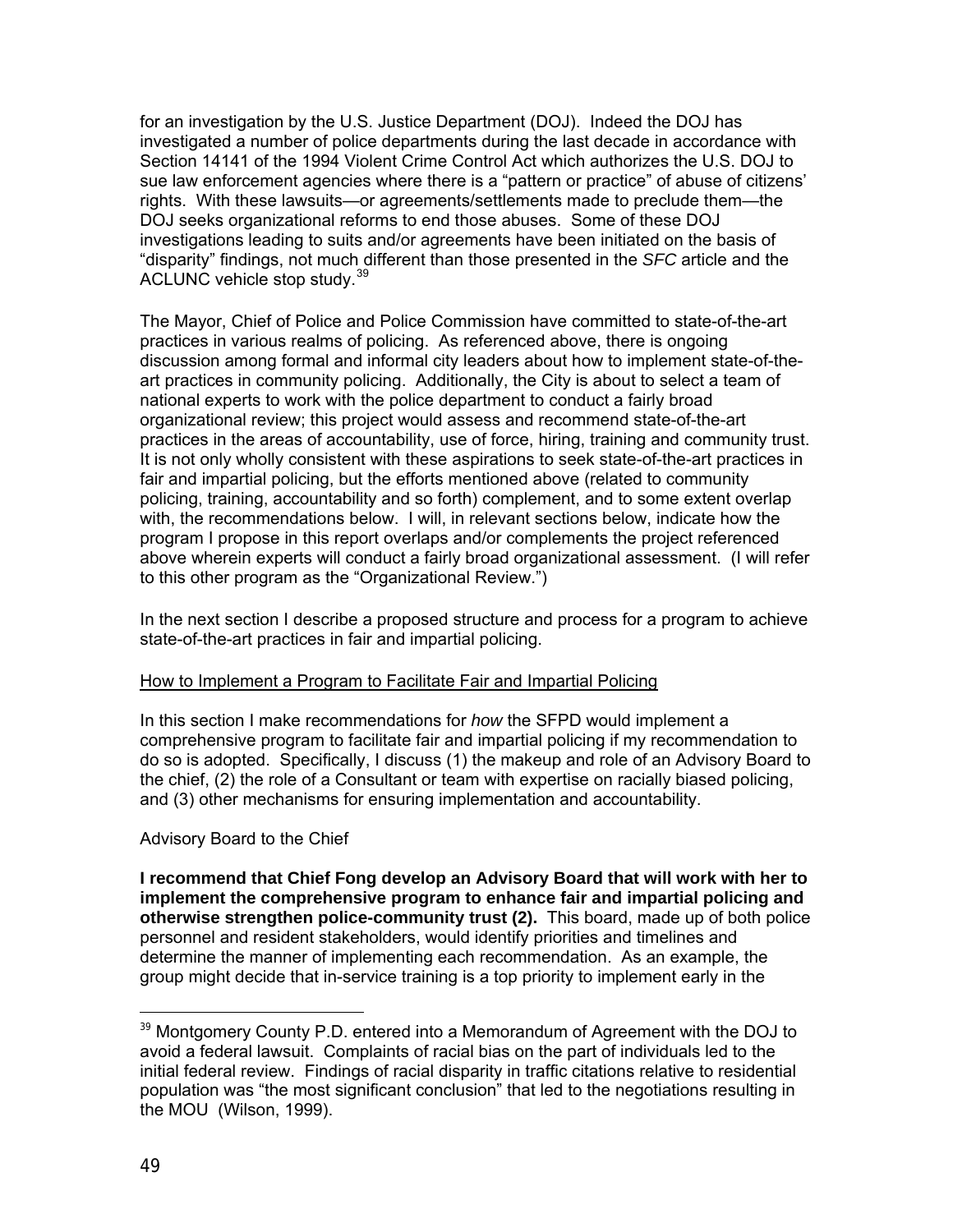process and then, with the help of a consultant (the role of which is described below) identify the key content of the training for line supervisors and command staff. Becaus e of their local knowledge, they could identify local experts and other resources that migh t be brought to bear. Consistent with the dual goals of my recommendations–fair an d impartial policing and trust building–the broad mission of the Advisory Board would b e to strengthen the trust between the police department and the diverse constituencies that it serves.<sup>40</sup> This mandate might, indeed should, in the long run take the Advisory Board beyond the specific recommendations pertaining to fair and impartial policing included in this report.

this group of fifteen to twenty-five people that would have near equal representation of resident stakeholders and law enforcement personnel. Members from the community would be those most concerned about fair and impartial policing and police-community In consultation with the Mayor's Office and others, the Chief will select the members of trust and able to work constructively with the police department and the community to implement efforts geared toward those ends. Involving residents (particularly minority residents) in the process of implementing initiatives to strengthen fair and impartial policing and trust will enhance the credibility of the efforts, bring important community knowledge to bear on the discussions, and bring "doers" directly into the process to assist in implementation.

particularly patrol. Police personnel can bring valuable information and an important facilitating trust between police and residents and important information to bear on the The police personnel on the Advisory Board would represent all departmental levels, perspective to the table. These agency representatives have a critical stake in discussion of potential strengthening initiatives. Employees' involvement can also facilitate "buy in" by the line officers upon whom the agency will rely to implement the initiatives. The Chief will be sure that the Advisory Board has sufficient staff support.

Expertise in State-of-the-Art Practices in Fair and Impartial Policing

practices to the project (3). The Consultant would be charged with conducting a fuller assessment (than was possible during this short-term project) of the SFPD's achievements and challenges, and would bring to the Chief and the Advisory Board strength. The Consultant would support the work of the Chief and Advisory Board in a number of ways; for instance, the Consultant may be called upon to assist in drafting policies and/or curricula based on state-of-the-art practices, facilitate and/or procure **I recommend that the City obtain the services of an individual or firm (referred to hereafter as "Consultant") who can bring national knowledge of state-of-the-art**  information about areas that need strengthening and the options for achieving that facilitation of focus groups, make presentations as part of new training, help to design the auditing system for the vehicle stop collection program, develop assessment instruments and otherwise bring national expertise to bear on program implementation.

Ensuring Successful Implementation

It will be important to have various mechanisms in place to ensure successful implementation of the program. One of these mechanisms is the Advisory Board. The

 $\overline{a}$ 

 $40$ Reflecting this broader focus, the board might be named the "Police-Citizen Partnership Board," "Partnership Council," "Trust Coalition" or something similar.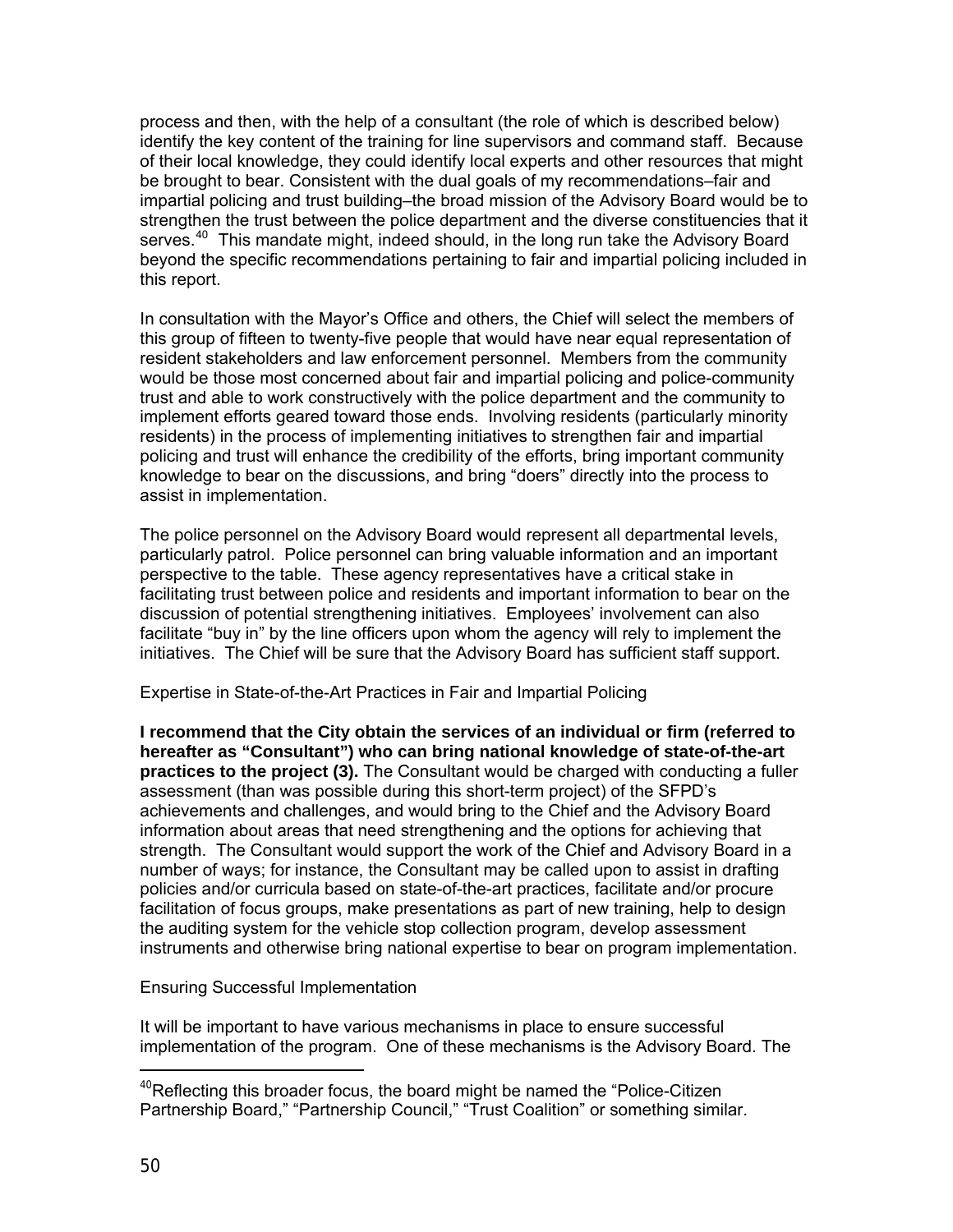resident stakeholders in particular, because they will have been selected in part b ecause of their commitment to fair/impartial policing and police-community trust, will be unlikely to tolerate slow or ineffective implementation.

As an additional mechanism of accountability, **I recommend that, on a regular basis,** the Chief report to the Police Commission on program progress (4). This report might be jointly made by the Chief and a member of the Advisory Board who is a resident stakeholder (that is, not a member of the SFPD).

Being "spread too thin" is a potential obstacle to program implementation. As mentioned to various other efforts to strengthen the PD. Most notable is the "Organizational particular areas where the two projects overlap and complement each other. To eliminate duplication and to ensure that agency enhancements serve the objectives of above, the police department, Police Commission, and Mayor's Office have committed Review" project that, if implemented, would involve the review and strengthening of accountability mechanisms, hiring, training, and information technology. There are both projects, **I recommend that the Consultant for this project and the consulting team selected to conduct the "Organizational Review" be required to communicate regularly and join forces on overlapping subject matter (5).** 

As As highlighted in this report, it is very challenging to measure racially biased policing. quite manageable, for instance, to measure the impact of implementation on residents' views of the police including their perceptions of police racial bias. To this end, **I** such, measuring this behavior before and after is ambitious at best. That said, there may be some cost-effective ways to assess program impact on some objectives. It is **recommend that the Controller's Office add questions to the semi-annual survey of residents that would measure citizen attitudes toward and perceptions of the SFPD (6).** 

# The Elements of a Comprehensive Program to Promote Fair and Impartial Policing<sup>41</sup>

. assessment of department accomplishments, and (4) provide recommendations Additional recommendations would follow from the fuller assessment of current SFPD In this section, I discuss the components of a program to promote fair and impartial policing in San Francisco and, for each element of the comprehensive response, I (1) describe its character and importance, (2) comment on some of the accomplishments of the SFPD to date, (3) describe additional information that is required for a fuller policies and practices.

# Anti-Biased Policing Policy

ethnicity in deciding with whom and how to intervene in an enforcement capacity (Fridell Racially biased policing occurs when law enforcement *inappropriately* considers race or et al., 2001). There are significant differences of opinions as to when it is and is not

-

 $41$ More extensive coverage of the comprehensive response is contained in the book, *Racially Biased Policing: A Principled Response* (Fridell et al., 2001) and in a chapter entitled "Law Enforcement Agency Responses to Racially Biased Policing and the Perceptions of its Practice" (Fridell and Scott, 2005).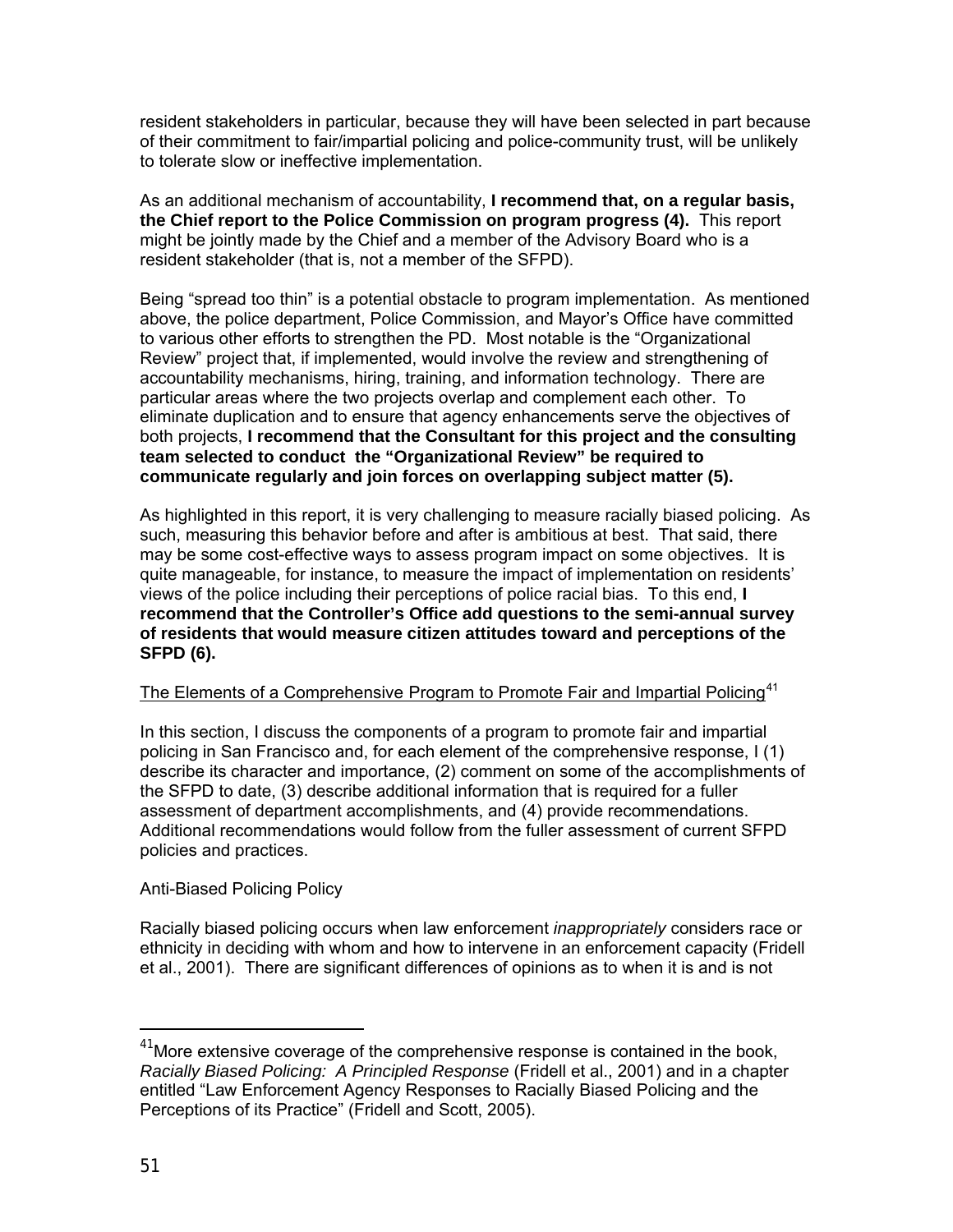"appropriate" to consider race or ethnicity and these views are reflected in the various policies that have been adopted around the nation.

Executives shouldn't assume that all of their personnel use race/ethnicity the same w ay and should be concerned that their use may be broader than what the executive (and the agency's constituencies) believes is just. In focus groups held around the country, it became clear that practitioners at all levels–line officers, command staff and executives – have very different perceptions regarding the circumstances in which officers can consider race/ethnicity.<sup>42</sup> Participants discussed when officers can use race/ethnicity as one factor in the "totality of the circumstances" to establish reasonable suspicion or probable cause. There were many differences of opinion among line officers and command staff, even *within agencies*, on this point.

but not sufficient, accomplishment. It is also critically important for the agency to ensure that its personnel know and act in accordance with its content. All policy models require A meaningful policy in the Standard Operating Procedures of an agency is a necessary, effective dissemination; some of the models (because they are complicated) require training to ensure that officers understand how to implement them.

## *Preliminary Review*

cooperation/input of some key stakeholder groups (e.g., ACLUNC); (2) it conveys a command "know the content of this policy and operate in compliance with it." The SFPD adopted General Order 5.17 entitled "Policy Prohibiting Biased Policing" in July of 2003. The policy has a number of strengths: (1) it was developed with the commitment to treating all people with "dignity, fairness, and respect"; (3) it covers characteristics beyond race and ethnicity (e.g., national origin, gender, age, sexual orientation, gender identify); (4) it provides officers with guidance for preventing perceptions of biased policing; and (5) it directs supervisors to ensure that those in their

Its key strength is the content of the central provision that sets forth parameters on the use of the specified characteristics (race, ethnicity, etc.) for making law enforcement decisions. Provision #2 reads as follows:

Department personnel may not use, to any extent or degree, race, color, conducting stops or detentions, or activities following stops or detentions except identify a particular person or group. Department personnel seeking one or more other appropriate identifying factors. The listed characteristics should not be ethnicity, national origin, gender, age, sexual orientation, or gender identity in when engaging in the investigation of appropriate suspect specific activity to specific persons who have been identified or described in part by any of the above listed characteristics may rely on them in part only in combination with given undue weight.

a) Except as provided above, officers shall not consider race, color, ethnicity, national origin, gender, age, sexual orientation or gender identity in establishing either reasonable suspicion or probable cause.

 $42$  These focus groups were held as part of the information collected by the PERF team that authored *Racially Biased Policing: A Principled Response*.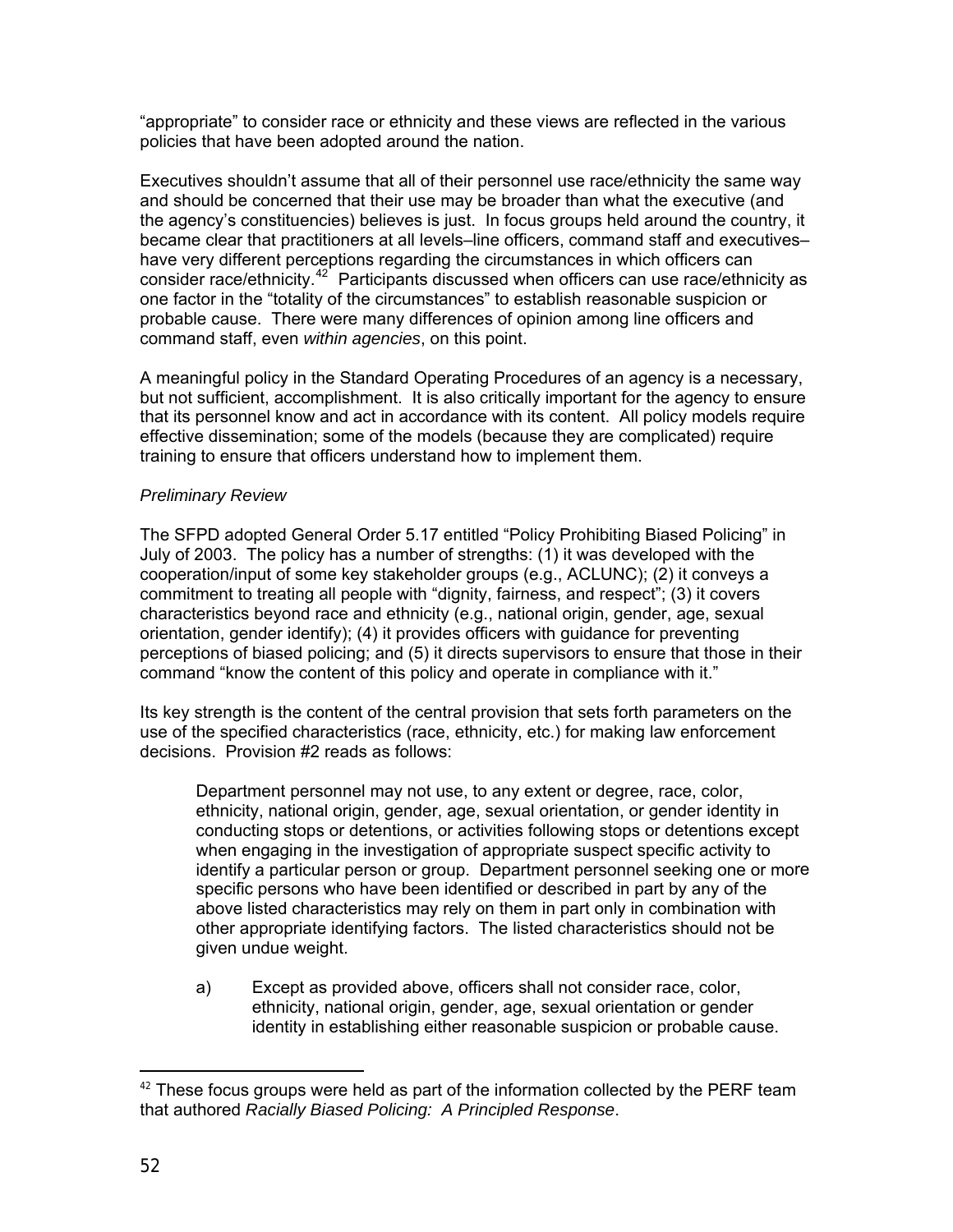b) Except as provided above, officers shall not consider race, color, ethnicity, national origin, gender, age, sexual orientation or gender identity in deciding to initiate even those consensual encounters that do not amount to legal detentions or request consent to search.

use around the country. By "most restrictive" I mean that it provides for very narrow uses of race/ethnicity and other characteristics in making law enforcement decisions. This strong model contrasts with many policies in place within agencies around the This provision reflects the "suspect specific" policy that is the most restrictive model in country that provide no *meaningful* restrictions on police decisions. The most commonly used model around the country defines racial profiling so narrowly that the problem is defined out of existence.<sup>43</sup>

The SFPD policy is consistent with the definition of racial profiling set forth in13519.4(d) of the California Penal Code and therefore is consistent with the definition used in the POST-developed state-wide training on this topic.

The SFPD reports that this policy is conveyed to all recruits during their academy training. I am informed that the policy was not completed prior to the time the in-service officers were given this Post instruction. Upon completion, the policy was disseminated and supported by roll-call training.

# *Next Steps*

determine the extent to which personnel at all levels know and understand the content of this policy. The Consultant will report and make any recommendations that are required to ensure full knowledge and comprehension. The important role of supervisors in ensuring adherence to this policy is discussed in the next section on training. To conduct a fuller review of accomplishments in this arena, the Consultant would

# Training

racially biased policing is provided in the academy and to any in-service officers who Training can play a critical role in reducing actual and perceived racial bias in policing. I will distinguish in this section between various categories of training. "Core" training on went through the academy prior to its adoption. "Focused training" targets specific populations to include supervisors, command staff and community members.

# *Core Training*

It is my belief (there have been no empirical assessments), that most agencies across traditions) and professional traffic stop training. While these topics are necessary, they are not sufficient. Core training should address: (a) how human biases can impact on perceptions and actions; (b) the effects of racially biased policing and the perceptions of the country assume they are providing comprehensive and effective "core" training in racially biased policing based on their use of traditional diversity training (i.e., conveying to officers how to most effectively interact with people of varying races, ethnicities,

 $43$  I refer here to the policies that define racial profiling as police activities/decisions that are based "solely" on race or ethnicity.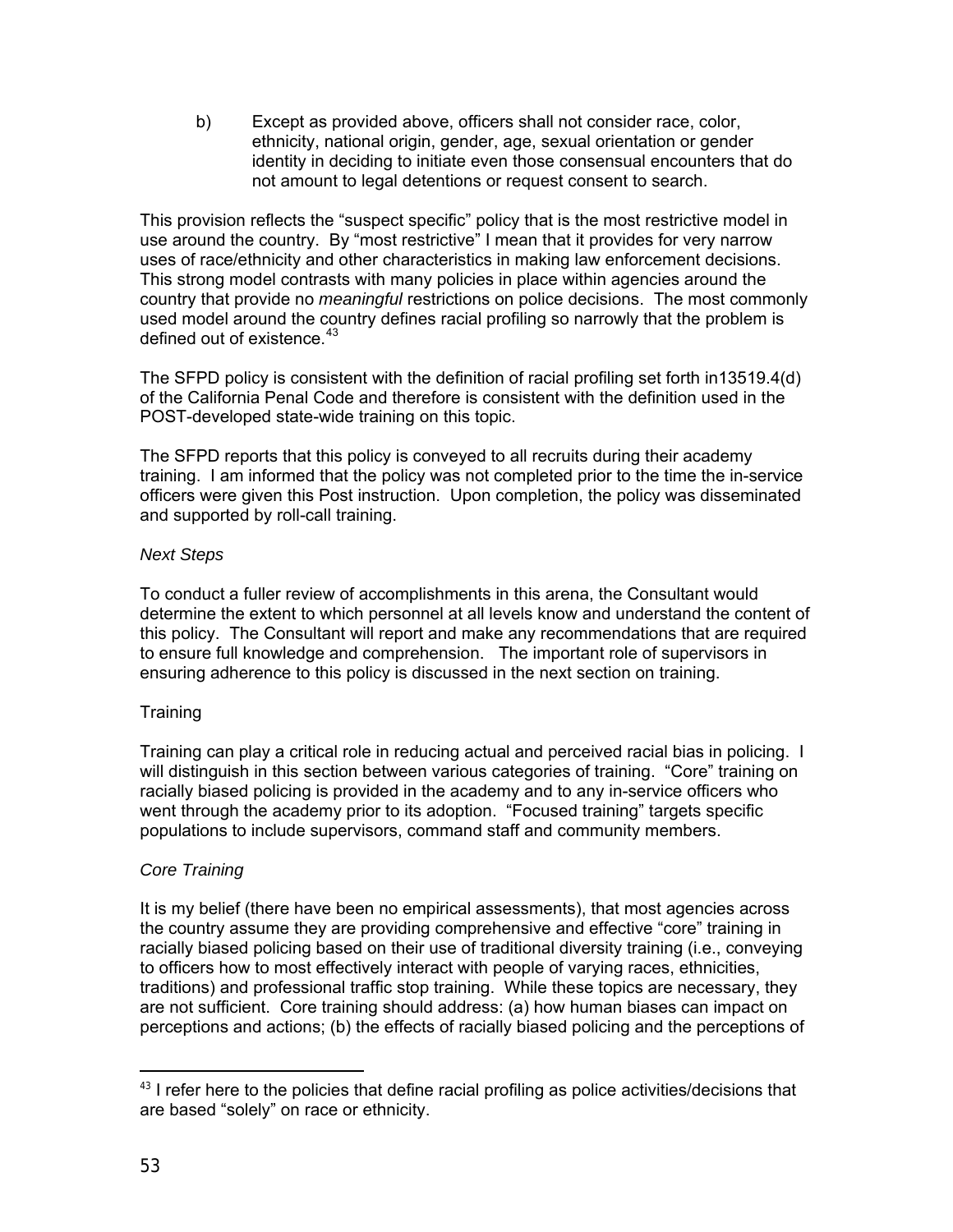its practice on individual citizens, police and the community; and (c) key decision points at which racially biased policing can occur.

. may not be fully cognizant of the extent to which bias impacts on their decision-making Training needs to address the needs of the well-meaning officers, described above, who Training cannot rid humans of their biases; instead training should make *unconscious* bias *conscious*. That is, effective law enforcement training will convey to recruits and/or in-service personnel the biases that many humans have, how these biases could manifest in decision-making, and how to ensure that bias in decision-making does not, in fact, occur.

Training should convey the effects of racially biased policing on individual citizens, police and the community. Police personnel should consider how the level of public trust in the Personal testimonials from minorities who have suffered from the effects of racial rofiling or other forms of racial bias in policing can be effective in personalizing the p problem and emphasizing the real harm caused to real people. Poignant testimonials come from officers of color, many of whom, I have found, can report experiences in police affects their ability to carry out their duties. Specifically, they should consider how public support for police policies and initiatives is eroded, how the flow of information from citizens to police is inhibited, and how police officers themselves are placed at greater risk because of mistrustful citizens who might harm or fail to assist them. which they were subjects of racially biased policing.

Training should highlight the key decision points at which racial bias in policing can occur: Racially biased policing can occur at the incident level or be reflected in strategies or policies. A discussion of the key decision points at which racial bias in policing can occur reflects again the possibility that practitioners are not always cognizant of the extent to which race/ethnicity enters into the decisions they make. Training for line officers should focus on the activities with the potential for bias at the incident level while training for supervisors, mid-managers, and command staff should suspicions, deciding what attitude to adopt during contacts and what questions to ask, deciding how long a stop will last, deciding whom to search or from whom to request consent to search, and deciding how dangerous suspects are and what level of force is necess ary to control them. Some high-risk, strategic-level activities and policies are mentioned in the section on Institutional Practices and Priorities below. Police personnel should consider what factors they rely on to make such decisions, and how suspects' race/et hnicity may or may not affect their decisions. reflect on strategic-level decisions and policy. Line officers should reflect on the potential for bias in decisions such as whom to contact or detain to investigate

### *Focuse d Training*

In addition to providing core training to all personnel, agencies need focused training for specific groups. This includes training for supervisors and for command staff. (I will discuss "training" oriented toward community members in the section entitled "Outreach to Diverse Com munities" below.)

Quality supervisor training on racial bias topics is an important component of a comprehensive response. Such training would include guidance in how to identify and respond to officers who may be acting in a racially biased manner or acting in a manner that produces perceptions of racially biased policing. Such training is particularly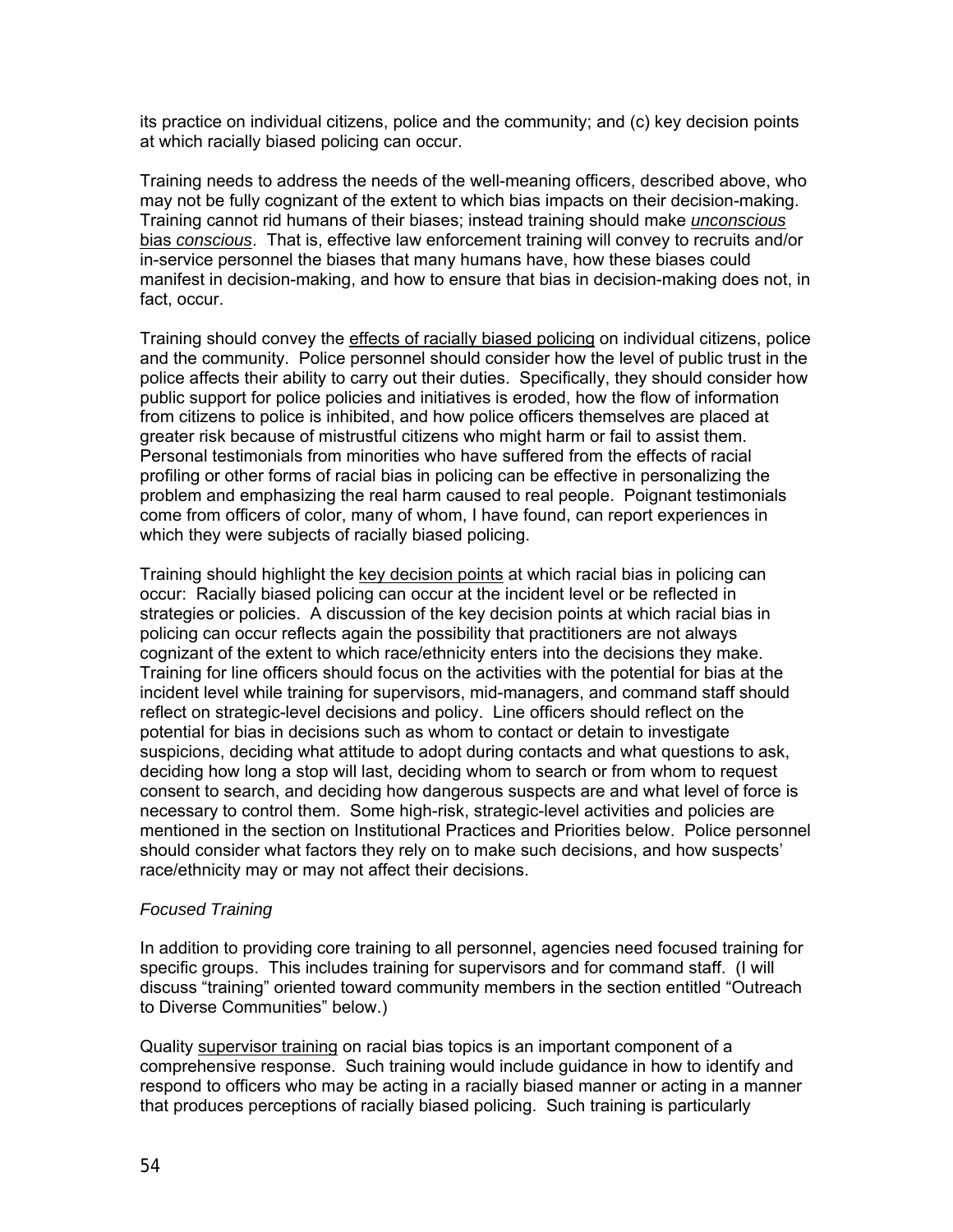important because of the critical role of supervisors in promoting professional law enforcement behavior. It is also important because dealing with race issues in any employment setting is fraught with difficulties. These supervisors should receive guidance for d ealing with these very challenging issues.

Arguably the most important "training" occurs in the context of discussions at the command level regarding racially biased policing. As conveyed above, the way the issue has been characterized has led to police defensiveness across the country. Quit e sincerely and in most cases, I expect, quite accurately, police leaders have rejected the notion that their departments are staffed with a large number of racists. If leaders within an agency equate racially biased policing with widespread police racism, they are likely to reject the existence of a problem. On the other hand, I have found that police leaders are receptive to information about unconscious bias and become willing in that context to broader conceptualization of racially biased policing at the highest levels of agencies is ritical because no meaningful work will get done in departments in which those in the c accept the idea that biased decisions may be occurring in their department, not because their personnel are bad, but because they are human. This discussion and adoption of a top leadership positions believe no problem exists.

## *Preliminary Review*

It was not possible considering the short-term nature of the current project to conduct a comprehensive assessment of the nature and quality of the training received by academy and in-service personnel that pertains to fair and impartial policing. I reviewed policing (e.g., cultural competence, community policing), supervisor (for sergeants and lieutenants) training, and the "Tools for Tolerance" training provided to in-service police by the Museum of Tolerance in Los Angeles. the resources provided to instructors who teach the POST training entitled "Racial Profiling: Issues and Impact."<sup>44</sup> I also interviewed training personnel and command level staff about this POST training, other academy curricula related to fair and impartial

According to the SFPD, 42.25 hours of diversity and fair/impartial policing training are . communities of color and other urban communities" (SFPD and Mayor's Office, 2006) community policing and racially biased policing. Sergeants receive 40 hours of training every two years, two hours of which is devoted to community policing, cultural competency, and racial profiling. provided to recruits. This includes 28 hours of "Cultural Competency" training during which "officers are sensitized to the complex realities facing low-income communities, In-service officers receive four hours every two years of a combined course of

decisions to make race-out-of-place stops.<sup>45</sup> It conveys that racial profiling *does occur* racial profiling" (Facilitator's Guide, Racial Profiling: Issues and Impact, page 1-2). The The POST racial profiling training curriculum had a number of strengths. Importantly, it makes the point that "racial profiling and racism are not the same." In so doing, it conveys that well-meaning officers might misuse race in making decisions including and that "past practices that were once acceptable as good police work may constitute

<span id="page-57-0"></span><sup>&</sup>lt;sup>44</sup> This training was developed pursuant to CPC Section 13519.4.

 $45$  Race-out-of-place-stops, as the name implies, are stops where a major impetus for police action is the fact that a person of one race/ethnicity is in an area predominantly populated by another race/ethnicity.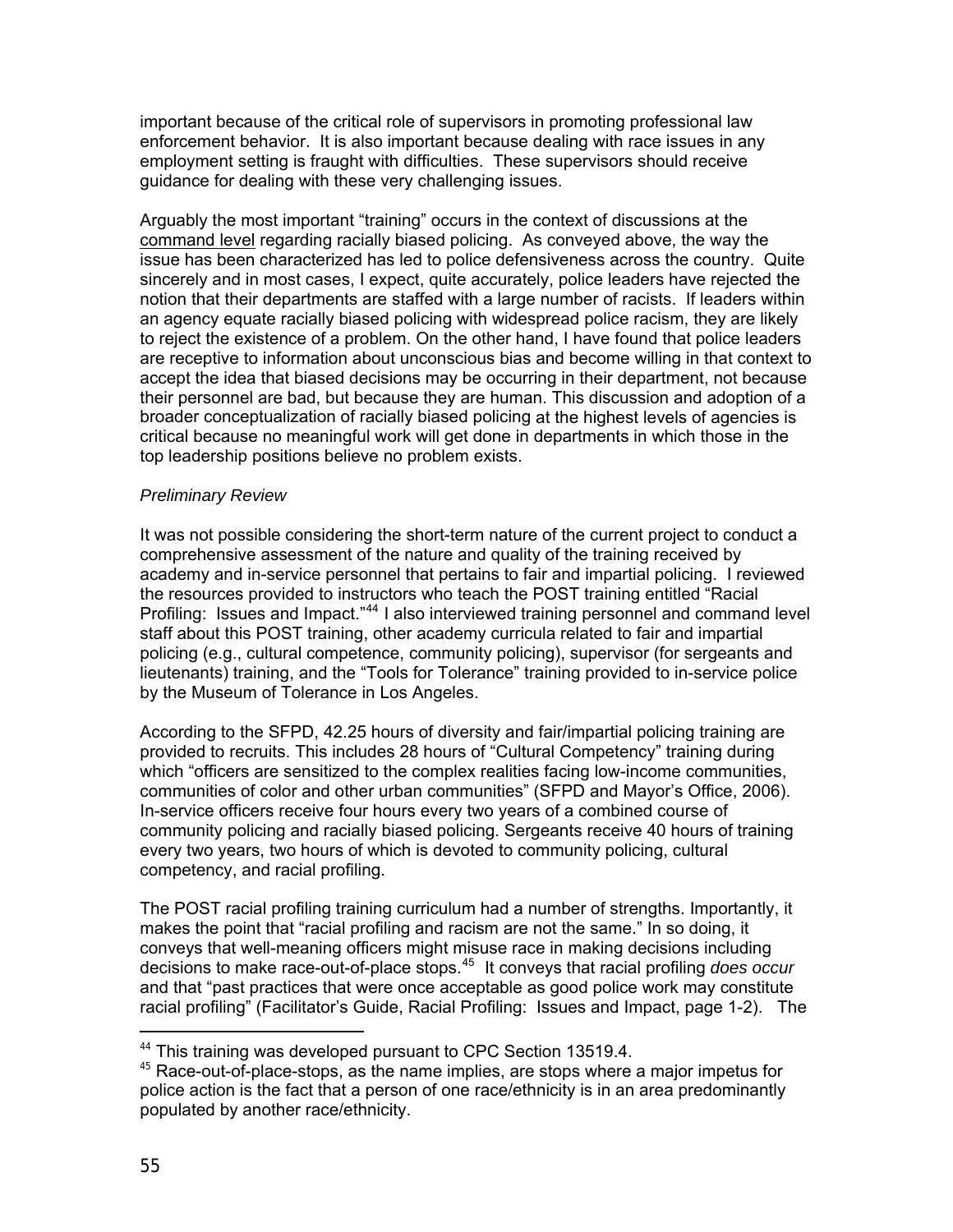training covers both the Fourth and Fourteenth Amendment aspects of racially biased policing. The latter is particularly important to emphasize the point that a person might be the subject of racially biased policing even if s/he commits a traffic violation or other crime/offense. The program reviews the history of the civil rights era in the United States and the effects of racially biased policing on the individuals subject to it, police officers, police departments, and the community.

The definition of "racial profiling" was solid, although narrow: "racial profiling ... is the an entire class of people without any individualized suspicion of the particular person being stopped." This definition is supplemented with another: "Any time race tips the practice of detaining a suspect based on a broad set of criteria which casts suspicion on scale for the decision to take enforcement action it is racial profiling." The primary definition and the scenarios used in the film do not give enough attention to the various actions of law enforcement—other than detentions—that might manifest racially biased policing (e.g., searches, stop dispositions, initiation of investigation).

reflected the real world of policing. The curriculum used multiple media and provided for student activities and discussion. Most importantly, I think the training has the potential to convince officers that they are not immune from using race inappropriately and, on the assumption that they accept this possibility, it conveys how to avoid the practice. The POST training describes how racial profiling impacts on society and law enforcement. The training used scenarios to convey key points; these scenarios

The in-service "Tools for Tolerance" training was given positive reviews; personnel who had attended found it interesting and potent. The few with whom I spoke, however, did not believe that this training had the potential effect of reducing racially biased policing.

#### *Next Steps*

the academy and observe, if possible, the relevant curriculum in sergeants' training. These assessments would be coordinated with those of the "Organizational Review" For a fuller review of this element, the Consultant would sit in on the POST training in project, a component of which involves a review of training. This assessment may lead to recommendations that supplement those pertaining to training provided below.

(e.g., Dovidio, Kawakami, Gaertner, 2000) have studied how to "combat implicit bias" and their work has application to training, including police training. They note that it is possible, although difficult, to actually inhibit the implicit biases. The greater potential, particularly in the context of police training, is not to try to rid people of implicit biases, **I recommend that core training be supplemented with material that will make officers aware of their unconscious (or "implicit") biases and provide officers with tools for ensuring that their behavior is bias-free (7).** Dovidio and his colleagues but rather to reduce–ideally eliminate–*behaviors* based on those biases.

Advisory Board *consider* incorporating into the academy training key components **f the Chicago Academy Training that conveys to officers through role-playing o** exercises the message that policing based on stereotypes is unjust, unsafe and based on biases and stereotypes is unsafe, unjust and ineffective. In compelling role-In the course of supplementing the core training, **I recommend that the Chief and ineffective (8).** As above, the Chicago Police Department has an innovative curriculum that conveys to recruits in an effective and engaging manner the message that policing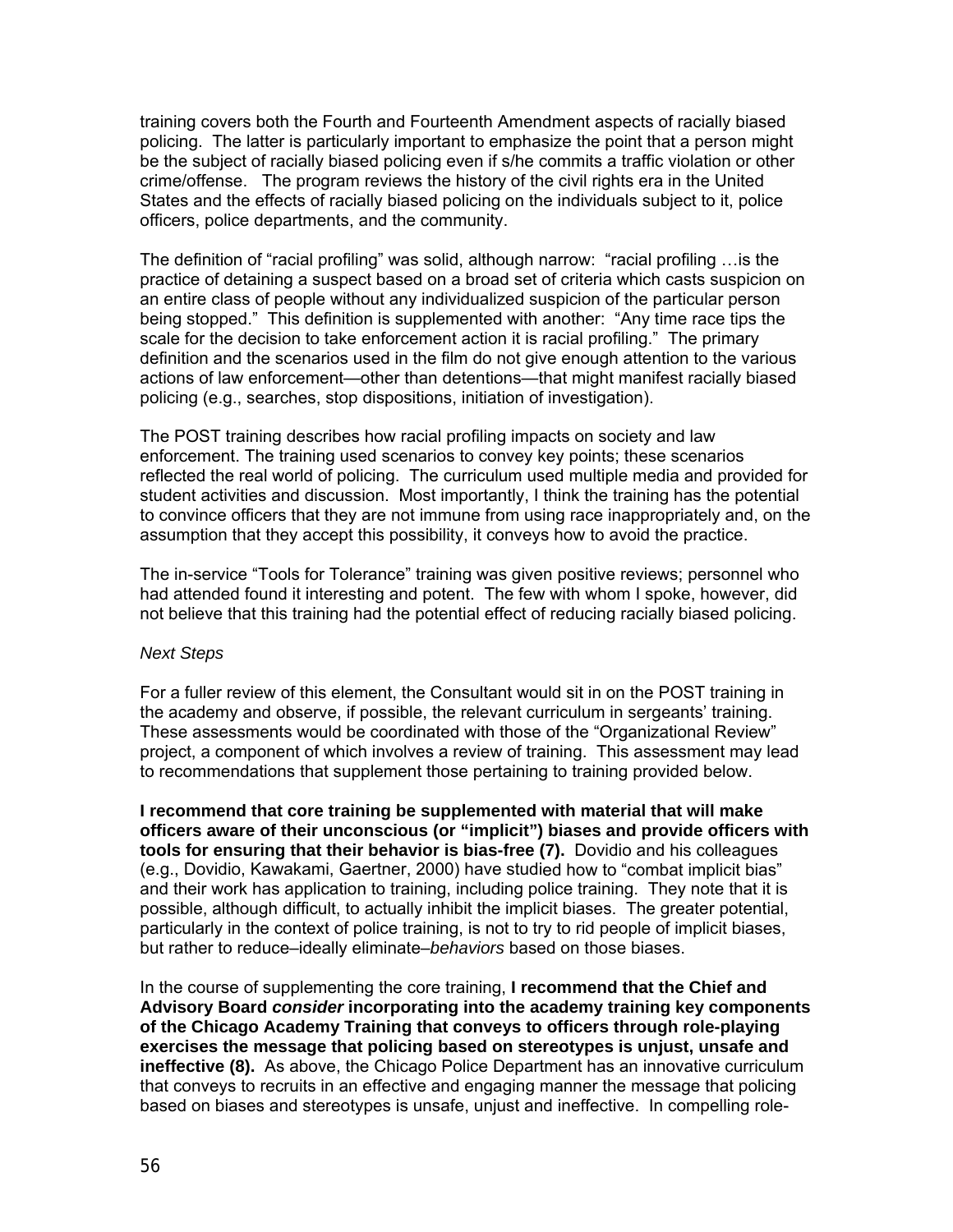playing exercises, I observed recruits conduct ineffective, unsafe and unjust policin g because they responded to the people in the role-play incidents in accordance with t heir own stereotypes/biases. The debriefings indicated that the recruits realized, and w ere dismayed by, how their biases had led them to faulty police decisions.

**I recommend that a training module be developed for FTOs, sergeants and lieutenants that will give them the tools they need to promote fair and impartial policing among those they supervise/train (9).** This would include training in how to identify and respond to officers who may be acting in a racially biased manner or acting in a manner that produces perceptions of racially biased policing. Developed in conjunction with the training would be department protocols for how to deal with an officer who, it appeared, was acting in a racially biased manner. Since, in many instances, there will only be "indications" and not "proof" of racially biased policing and the behaviors may be wholly unintentional, it will be important to determine when and how supervisors can intervene to stop/prevent what appears to be inappropriate conduct while keeping in mind the ambiguous nature of the evidence and, possibly, good intentions.

I recommend education/discussion forums be held for command staff on the topic of racially biased policing (10). These forums would allow for frank and open discussion about accusations against police generally, and the SFPD in particular, of biased policing including the social-psychology evidence that indicates that well-meaning impact inappropriately on decision making. $46$  In this forum, command staff would be command staff decisions regarding, for instance, how and where crime control and other racially biased policing. The command staff would consider the broader view of racially people (including, but not limited to police officers) have biases that, if not checked, can asked to consider how racially biased policing and perceptions of its practice is not just an issue of behaviors of line personnel, but can also manifest or be exacerbated by resources are allocated.

# Leadership/Supervision and Accountability

policies prohibiting racially biased policing. Leadership at the top levels must send a supervisors must ensure adherence to that message. Accountability mechanisms that are used by agencies to promote productivity/professionalism in many areas of policing should (1) be strong, and (2) be used to promote fair and impartial policing. Police leadership/supervision and accountability are important for eliminating bias in policing. Both are necessary to ensure that employees at all levels implement the training they have received and, in the same vein, act in accordance with department clear message supporting fair and impartial policing. Middle managers and line

The chief executive sets the tone by word and deed, articulating the mission and the style of operation for all personnel. Chiefs must consistently practice the organization's values in their professional and personal behavior. A very important aspect of promoting adherence to fair and impartial practices is a clear message from the top echelons of a department that *racially biased policing is an issue with which the department needs to* 

<span id="page-59-0"></span><sup>46</sup> I would recommend that Stanford Psychology professor Jennifer Eberhardt be considered to present to command staff the considerable research on implicit racial biases.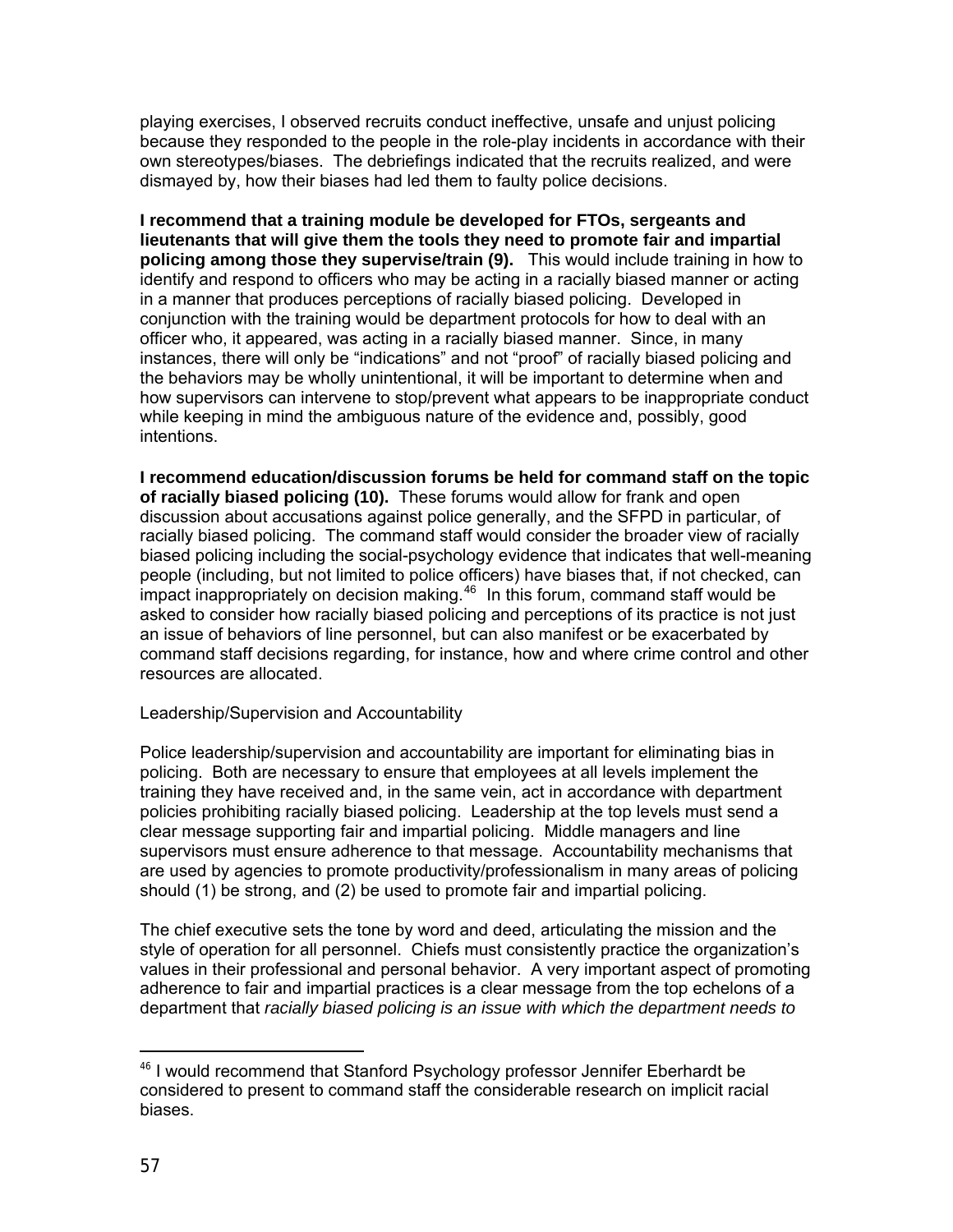deal and represents behavior that will not be tolerated. It is important that this "message from the top" come, not just from the Chief, but from other command staff as well.

Sergeants, lieutenants, and captains wield the most powerful influence over the day-today activities, attitudes, and behaviors of street personnel. These people should be selected based on criteria that ensure that they ar e strong role models and effective leaders. Top management must clearly convey to these supervisory personnel the and quality of discretionary decision-making and enforcement action. The supervisor of complaints) and be willing and able to take appropriate action in response to inappropriate behavior. expectation that the agency has for them, which is to prevent and detect actions that reflect racially biased policing or the behaviors that promote citizen perceptions of its practice. The first-line supervisor has the responsibility to spot-check officer performance in a variety of circumstances, observing the style of verbal communication must be alert to any pattern or practice of possible discriminatory treatment by individual officers or squads (through observation, information from fellow officers, or close review

Supervisors should take advantage of annual and periodic performance appraisals to promote professional, unbiased behavior. The appraisal instrument should provide an opportunity to grade officers on their communication skills, ability to carry out duties absent of bias, and ability to demonstrate tolerance and respect for individual rights in enforcing the law.

Early Intervention Systems, in-car cameras, COMPSTAT, complaint receipt/review systems, and so forth. As above, with regard to racially biased policing, these systems ) need to be strong, and (2) need to be used to promote fair and impartial policing. (1 An agency's accountability measures support and reinforce strong leadership/supervision. Every department has some accountability mechanisms that it uses to achieve legitimacy and promote quality performance at all levels. These include

# *Preliminary Review*

conveys that personnel "...will treat all those we serve in a compassionate, sensitive, courteous and professional manner, regardless of sex, race, lifestyle or reason for police The SFPD Mission Statement refers to values of integrity and professionalism and contact." With regard to the "message of the chief," a number of people within the department and outside of it reported that Chief Fong is committed to diversity, fair and impartial policing, human rights and police-citizen trust. This commitment and the awareness of it on the part of personnel and residents is very important.

strengths and/or weaknesses of these bodies except to acknowledge that the recent audit conducted by the Office of the Controller highlighted weak case management and other organizational issues in the OCC. Regarding the latter, I assume that this report The SFPD has several external accountability mechanisms–the Police Commission and the Office of Citizen Complaints (OCC). I certainly am not in a position to assess the and new leadership will bring positive change to an important mechanism of police accountability.<sup>47</sup>

 $47$  While an accessible, credible complaint system is a very important accountability mechanism and a key vehicle for enhancing police-citizen trust, stakeholders should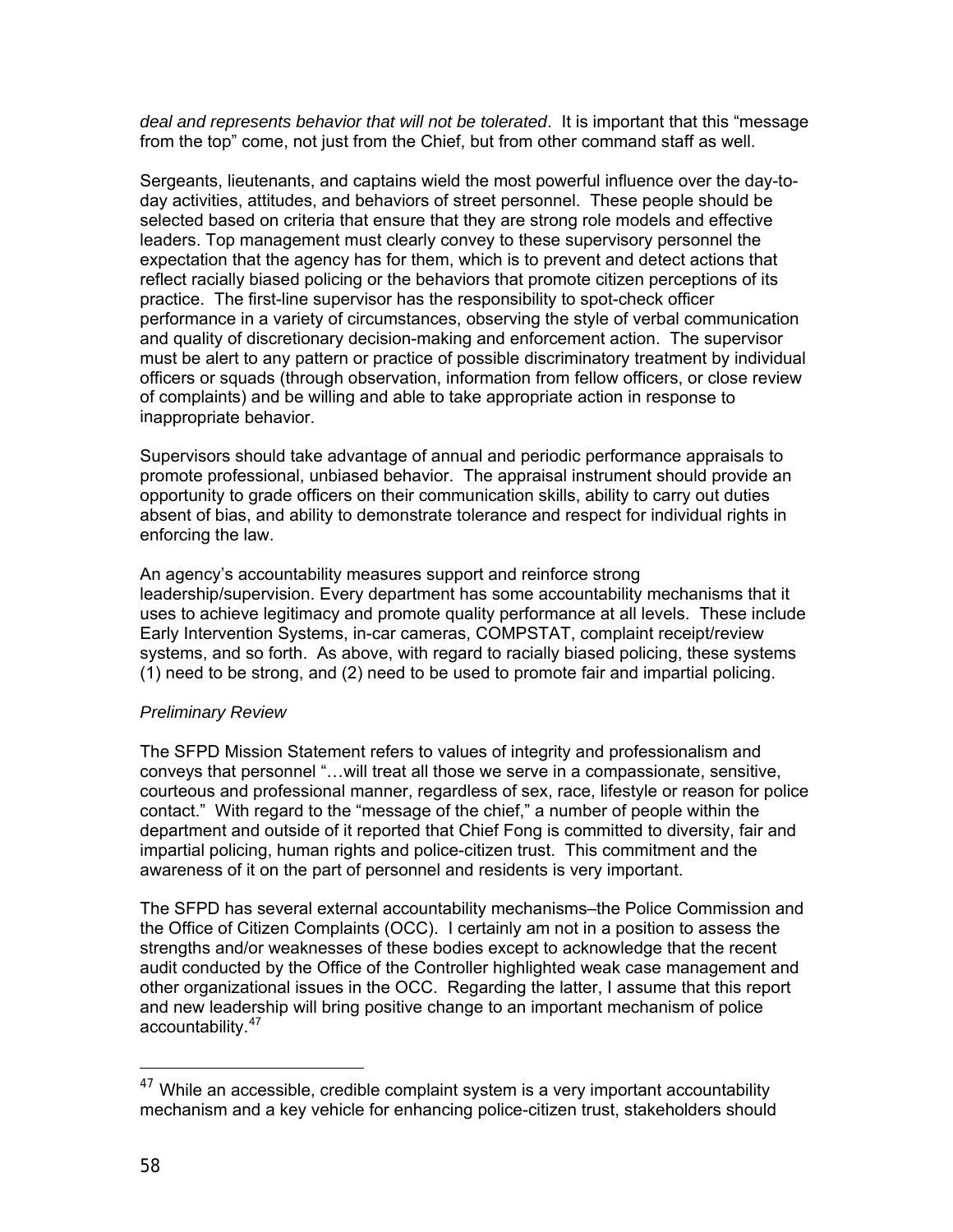The Early Intervention System that is being developed by the SFPD is a general accountability mechanism that has potential to promote fair and impartial policing and the perceptions of it.

#### *Next Steps*

A review of the SFPD mission is one proposed component of the Organizational Review project**. I recommend that the team selected for the Organizational Review project confer with the Chief and Advisory Board on ways the department's missio n might more directly convey the department's commitment to fair and impartial policing (11).** 

The Consultant should review the criteria for selecting FTOs and supervisors to see if decision makers consider characteristics that support the agency's commitment to fair and impartial policing. Relevant criteria are professionalism, communication skills , ability to carry out dut ies absent of bias, ability to demonstrate tolerance and respect for individual rights in enforcing the law, and leadership/management skills. The Consultant pertaining to these criteria.<sup>[48](#page-59-0)</sup> The consultant should report to the Chief and Advisory training for supervisors was referenced above; it is important that these leaders receive should confer with the POA and agency counsel regarding limitations in agreements Board. Based on this report, **I recommend that the Chief and Advisory Board identify changes to the criteria for selecting FTOs and supervisors that would ensure that people in these important positions have characteristics that support the agency's commitment to fair and impartial policing (12).** The recommended information and guidance so that they can effectively promote fair and impartial policing on the part of the personnel under their command.

The Consultant should review the criteria for performance evaluation for line and supervisory staff to see if they include measures that are relevant to fair and impartial policing and perceptions of fair and impartial policing. The Consultant should confer with the POA and agency counsel on components of agreements related to performance personnel evaluation procedures for line and supervisory staff that would support evaluations. The Consultant should report to the Chief and Advisory Board. Based on this report, **I recommend that the Chief and Advisory Board identify changes to and promote fair and impartial policing and perceptions of fair and impartial policing (13).** 

(14). This could be done in a manner that is consistent with the spirit of this non-**I recommend that the EIS be applied to the objective of fair and impartial policing** 

. understand the challenges associated with sustaining a complaint of police racial bias need for supervisors to be willing and able to intervene at low levels of "proof" (in nondisciplinary manners) to stop what appears to be racially biased behavior. It is very difficult to "prove" or "disprove" allegations of racial bias in an incident involving police and citizens. Short of verbal evidence indicating racism/bias, it is very difficult for investigators to determine at the level of preponderance of evidence that race was used inappropriately as a factor in an officer's decision. It is this fact that further supports the

 $48$  I understand that the EIS system cannot be used at this time for decisions related to can be utilized if accessed in a manner independent of the system. promotions/placements of personnel, but that information that is contained in the EIS

 $\overline{a}$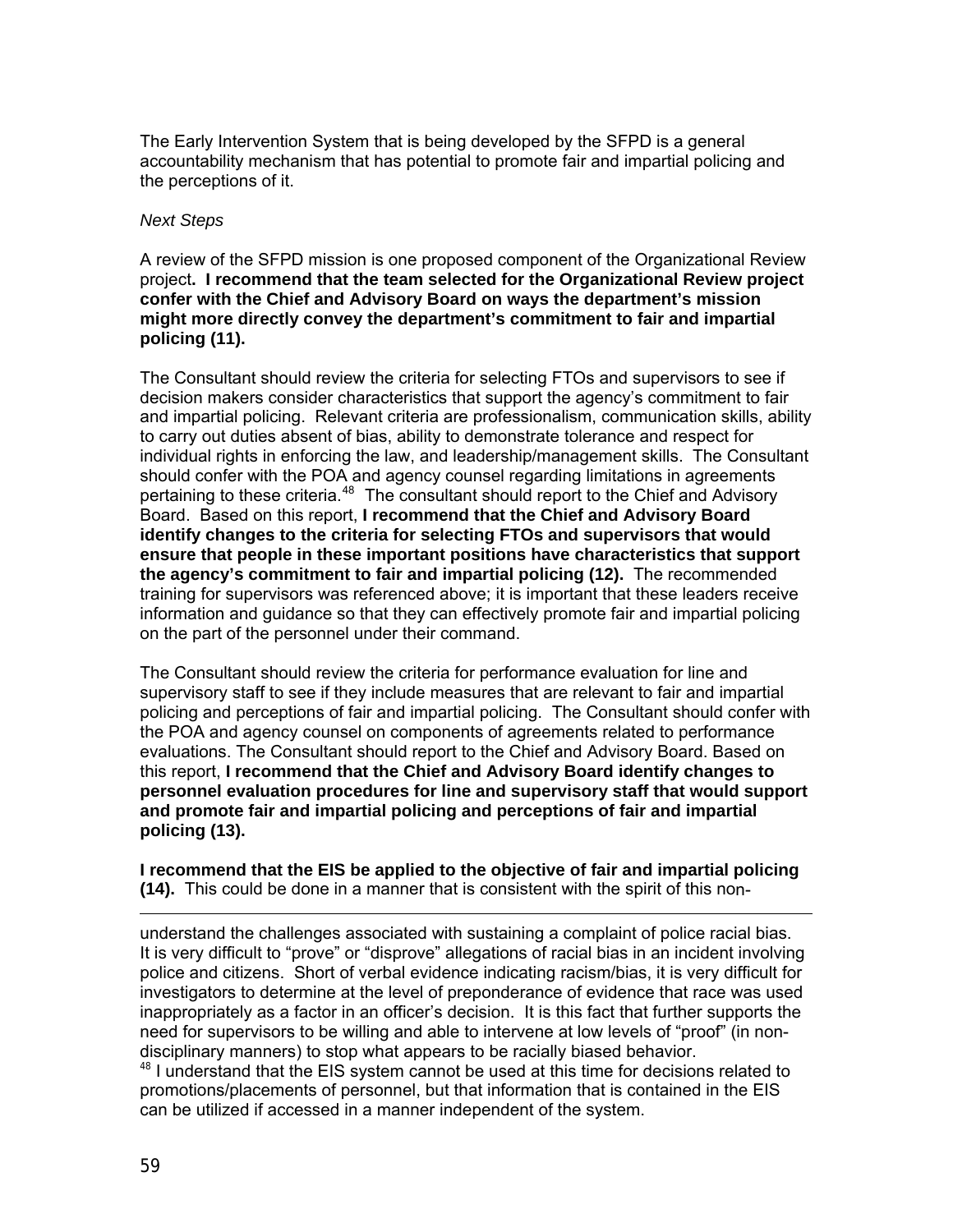disciplinary system that is designed to help SFPD personnel "provide the highest level of service and satisfaction to the public" (GO 3.19). The inclusion of motor vehicle stop data is particularly relevant. The caveats mentioned above about using vehicle stop data application to the individual officer. These data can only show levels of disparity and are identifying officers who have high levels of disparity relative to their peers. For instance, than their colleagues are not necessarily engaged in racially biased policing or, even if to measure racially biased policing at the department level are quite relevant to their not measures of individual officer racial bias. That said, these data can be helpful for "similarly situated officers" could be compared with regard to the percent of the people they stop who are minorities.<sup>49</sup> As above, officers with percentages significantly greater they are, it may not be intentional. These data, however, could be used to explore the reasons for the "different" results and could lead, as appropriate, to (non-disciplinary) measures (e.g., counseling, training) to reduce the disparity.

Additionally, within or independent of the EIS system, these stop data could also be used to examine search productivity. As explained in Section IV above, hit rates are the percentages of searches that produce seizable evidence. For all categories of searches 2 information regarding whether or not there is disparity in "productivity." If, for instance, 2 percent of the searches incident to arrest of African Americans produced hits compared to 30 percent of the searches incident to arrests of Caucasians, the Caucasian searches of this type are more productive. This is disparity, but does not necessarily indicate bias For "evidence-based searches" (e.g., including "non-consent searches" in San Francisco), researchers can say with reasonable confidence that identified disparity is confidence) the alternative hypotheses (hypotheses that factors other than bias influence (e.g., inventory searches, non-consent searches), hit rates provide descriptive unjustified and likely caused by bias (e.g., unconscious bias). For this subset of searches, search hit rates can rule out (not definitively but with an acceptable degree of police behavior).<sup>50</sup>

# Recruitment and Hiring

Recruiting and hiring practices have the potential to reduce racially biased policing and police workforce that reflects the racial demographics of the community that the agency citizen perceptions that an agency is biased in two basic ways: (1) by establishing a serves, and (2) by hiring officers who can police in an unbiased manner and in a manner that reduces perceptions of racial bias.

A police agency whose officers reflect the racial demographics of the community they serve fulfills several important purposes in reducing racial bias and/or the perceptions of its practice. First, it conveys a sense of equity to the public, especially to minority able to understand the perspectives of its racial minorities and communicate effectively communities. Second, it increases the probability that, as a whole, the agency will be

<span id="page-62-0"></span><sup>&</sup>lt;sup>49</sup> This example reflects the "Internal Benchmarking" method for analyzing police vehicle/pedestrian stop data. Methods for its use are contained in Chapter 8 of *By the Numbers* and pages 44-47 of the document that summarizes *By the Numbers,* whic h is entitled "Understa nding Race Data from Vehicle Stops: A Stakeholder's Guide" (Fridell, 2005). "Similarly situated officers" are those who have the same work assignment (e.g., patrol), in the same geographic area, during the same shift.

<sup>&</sup>lt;sup>50</sup> For more information on search hit rates and their interpretation, see Chapter 11 of By *the Numbers,* which is entitled "Guidelines for Poststop Analysis."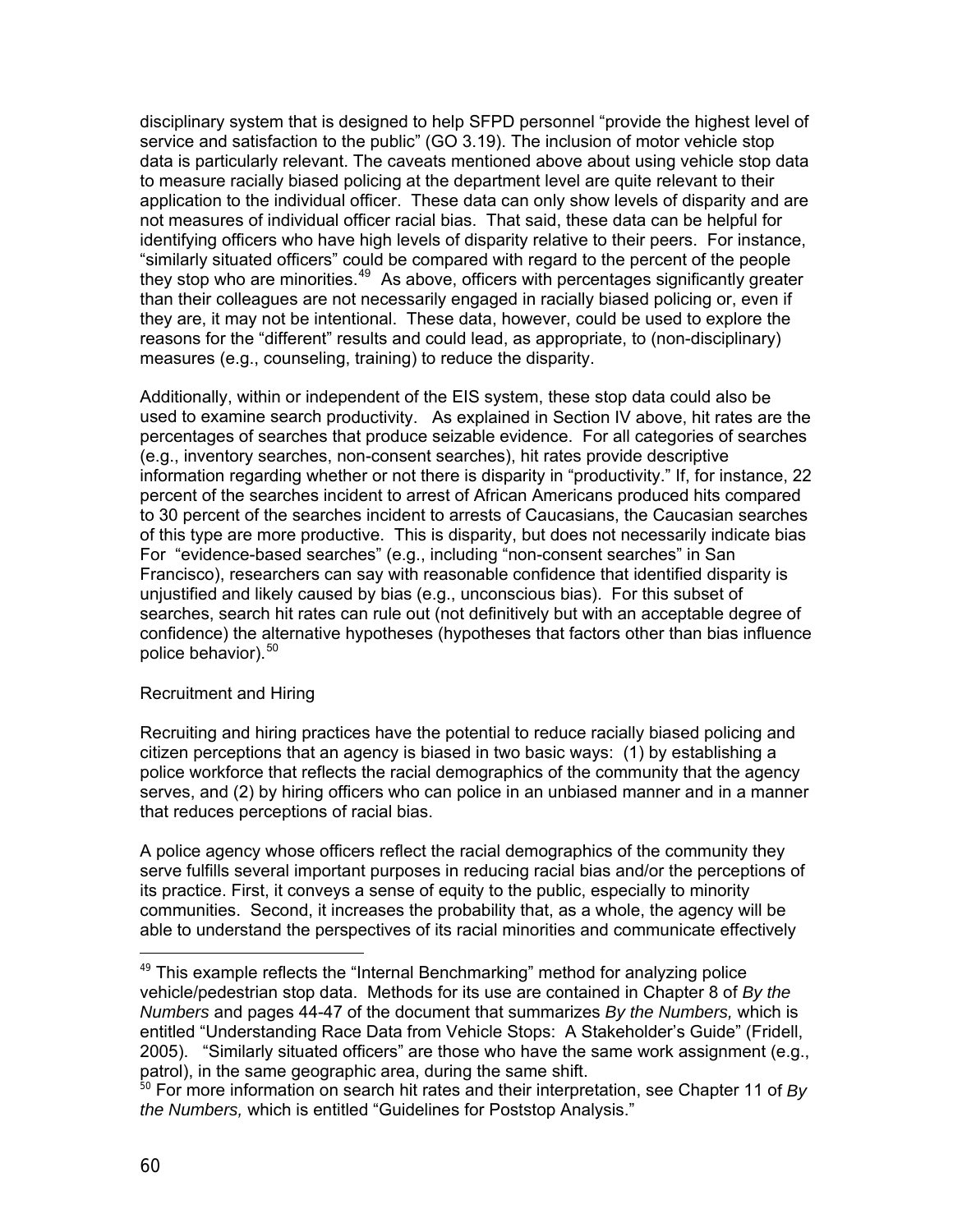with them. Third, it increases the likelihood that officers will come to better understand and respect various racial and cultural perspectives through their daily interactions with one another.

Police executives should periodically gauge the effectiveness of their minority recruitment efforts and the fairness of each aspect of the selection process. Regarding the latter, the executives should determine whether the process, as a whole or at any exist that will not compromise hiring standards. Similarly, the agency should determine whether minorities drop out of the academy in disproportionate numbers and, if so, the reasons for it. Again this would lead to an exploration of whether there are ways to reduce this drop out without comprising the standards of the academy. stage, disproportionately disqualifies minority applicants. If there is evidence of disparate impact, the agency should explore the reasons for it and determine if remedies

free of bias. The search for qualified recruits is not the search for the saintly and pure, consider and challenge their own biases and make a conscious effort not to allow them Another aspect of recruitment and hiring that pertains to racially biased policing is hiring people who can police in an unbiased manner. As above, few, if any, people are totally but rather a search for well-intentioned individuals who, at a minimum, are willing to to affect their decision making as officers. It is no easy task to identify these people. Two screening mechanisms, the personal interview and background investigation, however, have potential for identifying an applicant's strengths and weaknesses as pertains to biased behaviors.

# *Preliminary Review*

As above, it is important—particularly for purposes of trust and legitimacy—for agencies to strive to hire sworn personnel who represent the diversity of the communities they serve. First I provide some comparisons of the SFPD racial/ethnic makeup to data on residents as measured by the U.S. Census. I do this first for race and then for ethnicity because race and ethnicity are measured separately by the U.S. Census. Then I compare the racial/ethnic makeup of the SFPD to the makeup of other local police departments of similar size.

residential population—is imperfect because, as above, the U.S. Census measures race and ethnicity separately, while the SFPD includes Hispanic as one of the race/ethnicity ategories. While imperfect, I think these comparisons are sufficient for this preliminary c The first comparison—between the makeup of the SFPD and the makeup of the analysis. [51](#page-62-0)

Figure 14 compares the racial makeup of sworn personnel within the SFPD to the racial makeup of the San Francisco County population. The SFPD has 11.2 percent Black sworn personnel which is higher than the representation of Blacks in the residential

<sup>&</sup>lt;sup>51</sup> To produce the percentages for race of the sworn personnel, I removed Hispanics from the list of sworn personnel before calculating percentages for race. From the Census, I used the race data for the 96 percent of the respondents who reported a single race. (This is why the figure of 8.1% for Blacks is different from the 7.8 percent figure reported in the data section of the report.) I combined the SFPD categories of Filipino and Asians to match the Census category. See Appendix E for the original SFPD breakdown list and the revised list used to create these figures.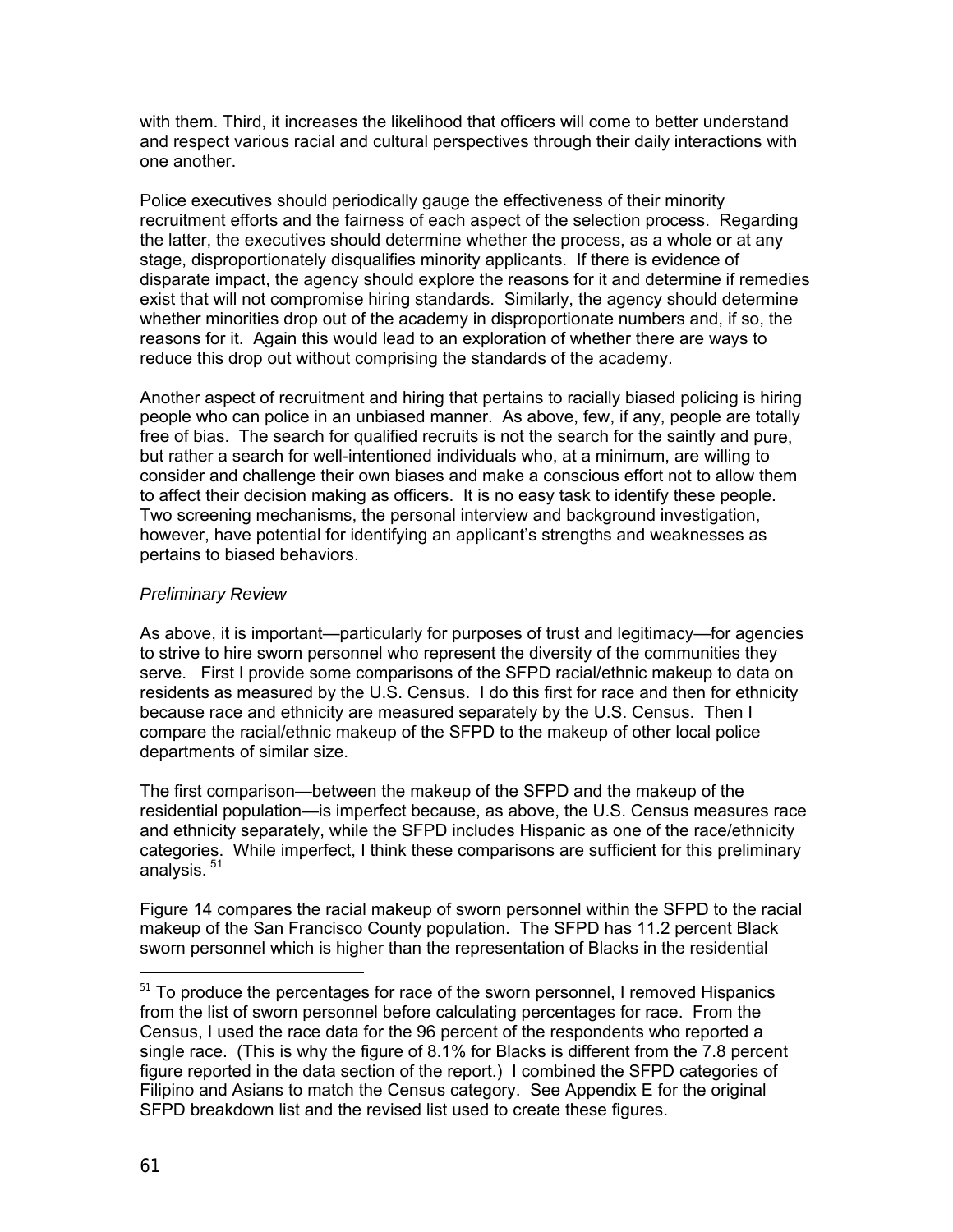population (8.1%). Asians are under-represented on the department (23.6%) relative to their representation in the population (32.2%). Hispanics (not shown) are proportionately represented in the department (15.1%) relative to their representation in the residential population (14.1%).

Figure 14. Percent of Sworn SFPD Personnel in Racial Categories Compared to the Racial Makeup of the San Francisco County Residential Population. (Hispanics were excluded from the SFPD calculations.)



I next compare the makeup of the SFPD to the makeup of its peer local agencies (municipal agencies serving 500,000 to 999,999 population). The data for peer agencies provided in Figure 15 come from the 2003 Law Enforcement Management and Administrative Statistics (LEMAS) survey conducted by the Bureau of Justice Statistics (Hickman and Reaves, 2006). As indicated in this figure, 45 percent of the sworn personnel of the SFPD are minorities compared to 38.2 percent in its peer agencies nationwide.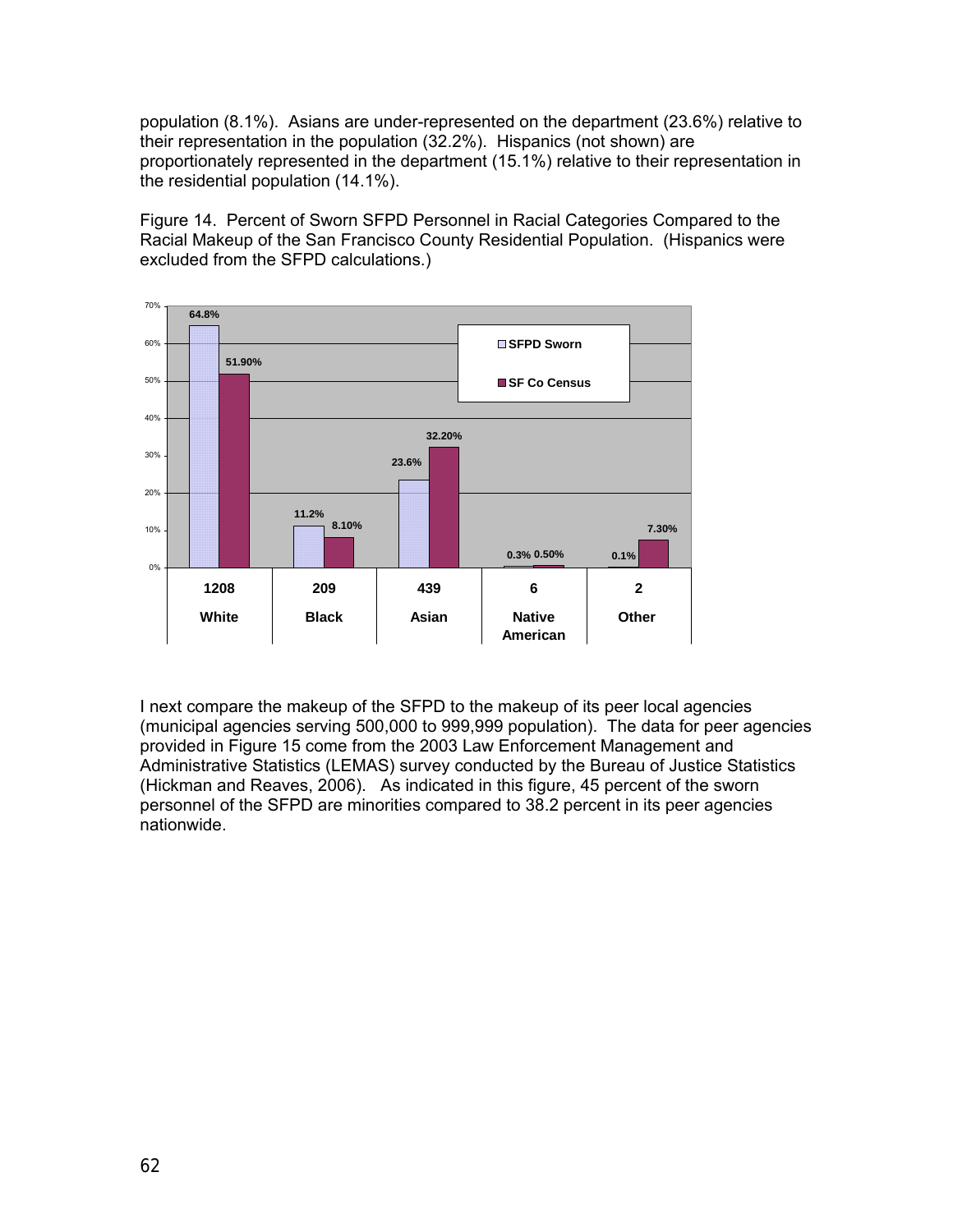

Figure 15. Percent of White and Minority Sworn Personnel in the SFPD and in Peer Agencies (Municipal agencies serving 500,000 to 999,999 residents)

applicants (applicants who chose to share their demographic information) during eight application periods that include August 2001 ("A" in the figure), December 2001 ("B"), Figure 16 presents data provided in the November 2006 report entitled "San Francisco Community Policing: A Report on Current Efforts." It shows the race/ethnicity of August 2002 ("C"), February 2004 ("D"), May 2005 ("E"), December 2005 ("F"), April 2006 ("G") and August 2006 ("H"). Across these applicant pools, Whites represent 37 percent of the applicants and Blacks, Hispanics, Asians, Filipinos and American Indians represent 14 percent, 21 percent, 18 percent, 9 percent, .9 percent, respectively.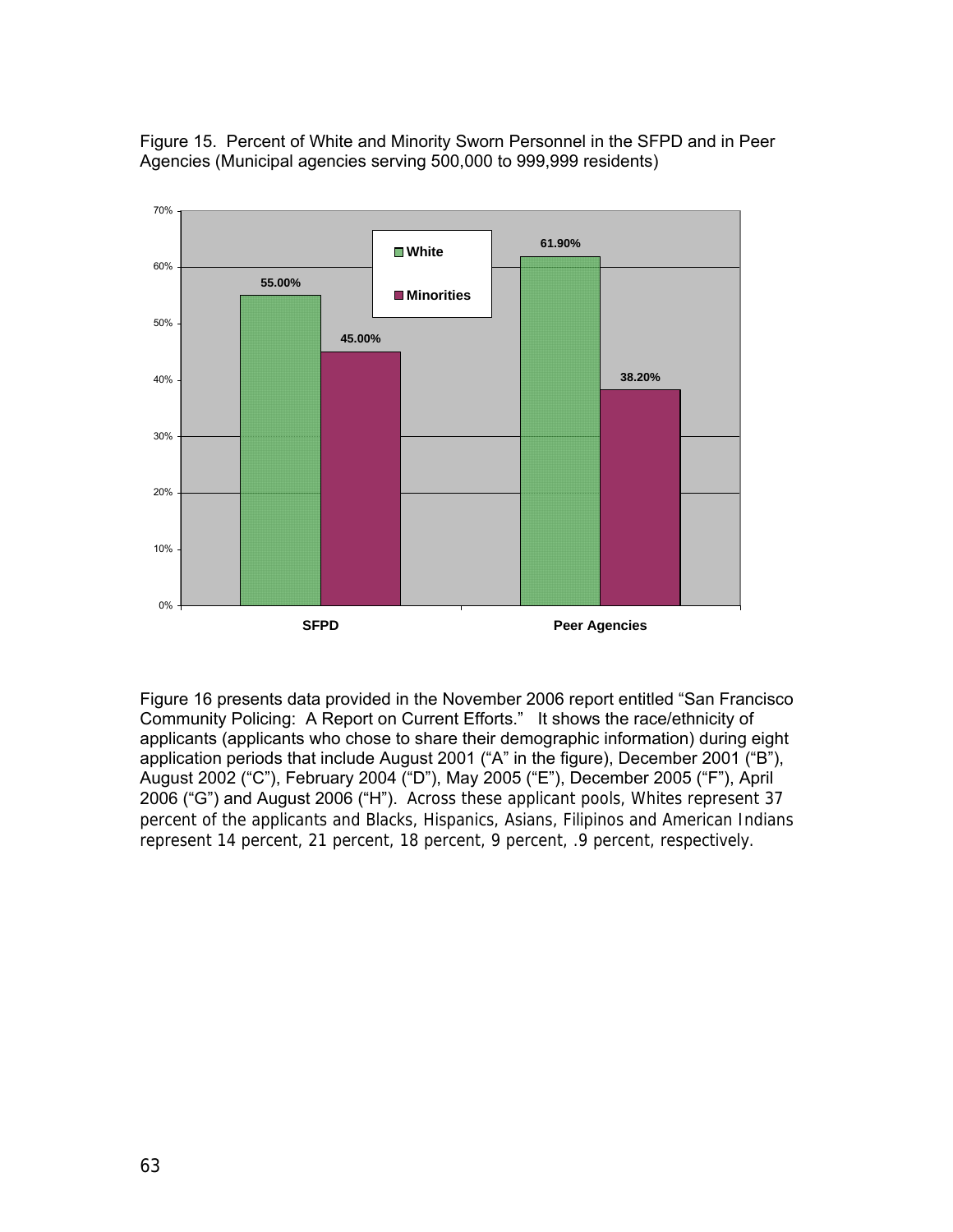

Figure 16. Race/Ethnicity of Applicants During Eight Application Periods B etween August 2001 and August 2006 (SFPD 11/2006)

This short-term, preliminary assessment did not allow for a comprehensive review of the with recruitment and facilitates the efforts, in particular, of officer groups associated with underrepresented people. These include the Asian Police Officers Association, Latino Police Officers Association, Officers for Justice (representing African American officers), Women Officers' Network, and Pride Alliance. All of these efforts are important in light of the nationwide law enforcement challenge of hiring qualified personnel. SFPD's recruitment and screening efforts. (And, indeed, such a review is contemplated within the Organizational Review project.) I did learn that the SFPD has developed a Recruitment Unit and otherwise expanded its recruitment practices (for instance, to include the Lateral Police Program). The department calls upon all personnel to assist

#### *Next Steps*

The diversity of the SFPD is impressive alongside its peers nationwide. The diversity of the applicant pool is impressive as well. It is important to ensure that the SFPD maintains or even improves its level of diversity. As part of a fuller review, the Consultant needs to determine if the diversity across the force is reflected among the agency's first-line supervisors, mid-level managers and command staff. S/he should also obtain information on the racial/ethnic makeup of the people hired over the last decade to predict whether current hiring will maintain, improve or reduce diversity in the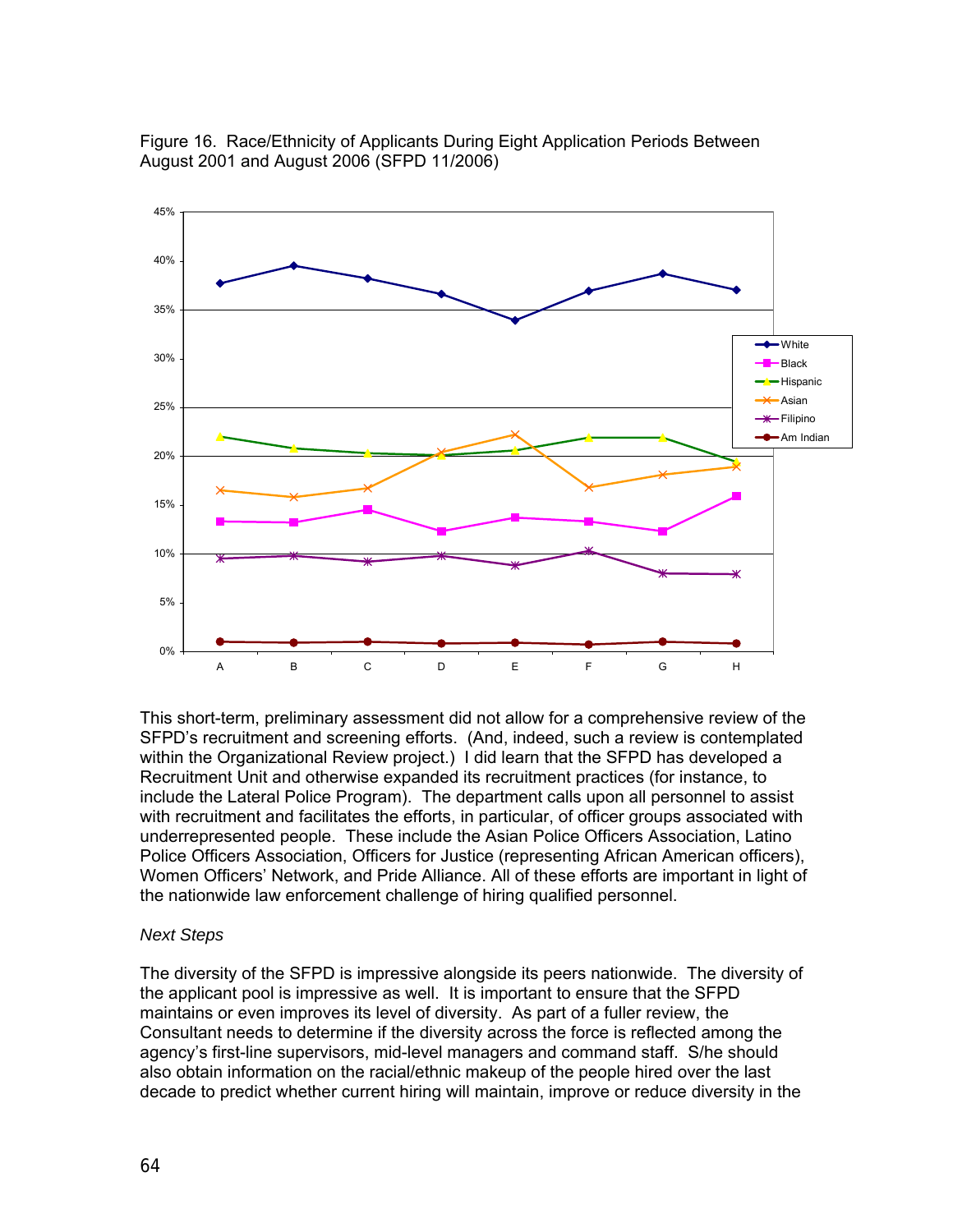agency over time. The great diversity of the SFPD was presumably facilitated by the hiring consent decree and it is possible that, without it, the diversity may wane.

Additionally, the Consultant should obtain information to see if the diversity in the applicant pool (see Figure 16) is reflected in the diversity of eventual hirees and, if it is not, examine the factors that lead to the loss of minority applicants during the screening process. In cooperation with the team hired to conduct the "Organizational Review," the Consultant should review the selection criteria of the agency to see if the longstanding practices are still state-of-the-art and serving the needs of the department. The review may lead to recommendations regarding recruitment processes, minimum criteria for application, and/or screening processes. The joint review should similarly determine if there is a disproportionate loss of diverse recruits during the academy and identify the factors associated with that loss. Viable recommendations may be produced that will *not require any reduction in the high hiring standards and high academy standards of the agency*. 52

**I recommend that the Background Investigation protocol be revised to incorporate exploration of the applicants' attitudes toward and interactions with members of other racial and cultural groups (15).** Background investigators in all agencies interview numerous people who know the applicants, asking many questions about the applicants' experiences, attitudes and behaviors. Questions should be incorporated to find out whether the applicant has experience interacting with members of other races/ethnicities and cultures and how well they have done so. Further, **I recommend a review be conducted to ascertain whether the background investigations are consistent in nature and depth across all demographic groups (16).** 

**nderstanding and attitudes about race relations and police-community relations u 7).** Although most applicants will know the "socially desirable" responses to these **(1** questions, asking the questions alone signals to applicants that their attitudes about race **I recommend that personal interviews include questions that reveal applicants'**  are important to the police agency and that the agency will not tolerate biased policing. Applicants will *sometimes admit* to harboring attitudes and opinions that one might expect they would keep to themselves. While not foolproof, if one wants to know about applicants' racial attitudes and biases, there is no better place to start than by asking them directly.

interested in serving in the SFPD (18). The City needs to expand the pool of potential recruits because SFPD—like agencies nationwide—is experiencing difficulty attracting **I recommend that the Chief and Advisory Board build upon current department initiatives that serve to increase the pool of residents of the city who are** 

 $52$  In one agency, it appeared that the lengthy screening process resulted in a significant loss of minority applicants because these applicants had accepted other jobs by the time they received an offer from the police department. Such a problem can be remedied by speeding up the process. In another agency, a review team of which I was a member determined that a swimming requirement resulted in a significant loss of Hispanic, bilingual applicants even though the department was desperate for bilingual officers and swimming skills were very rarely required on the job.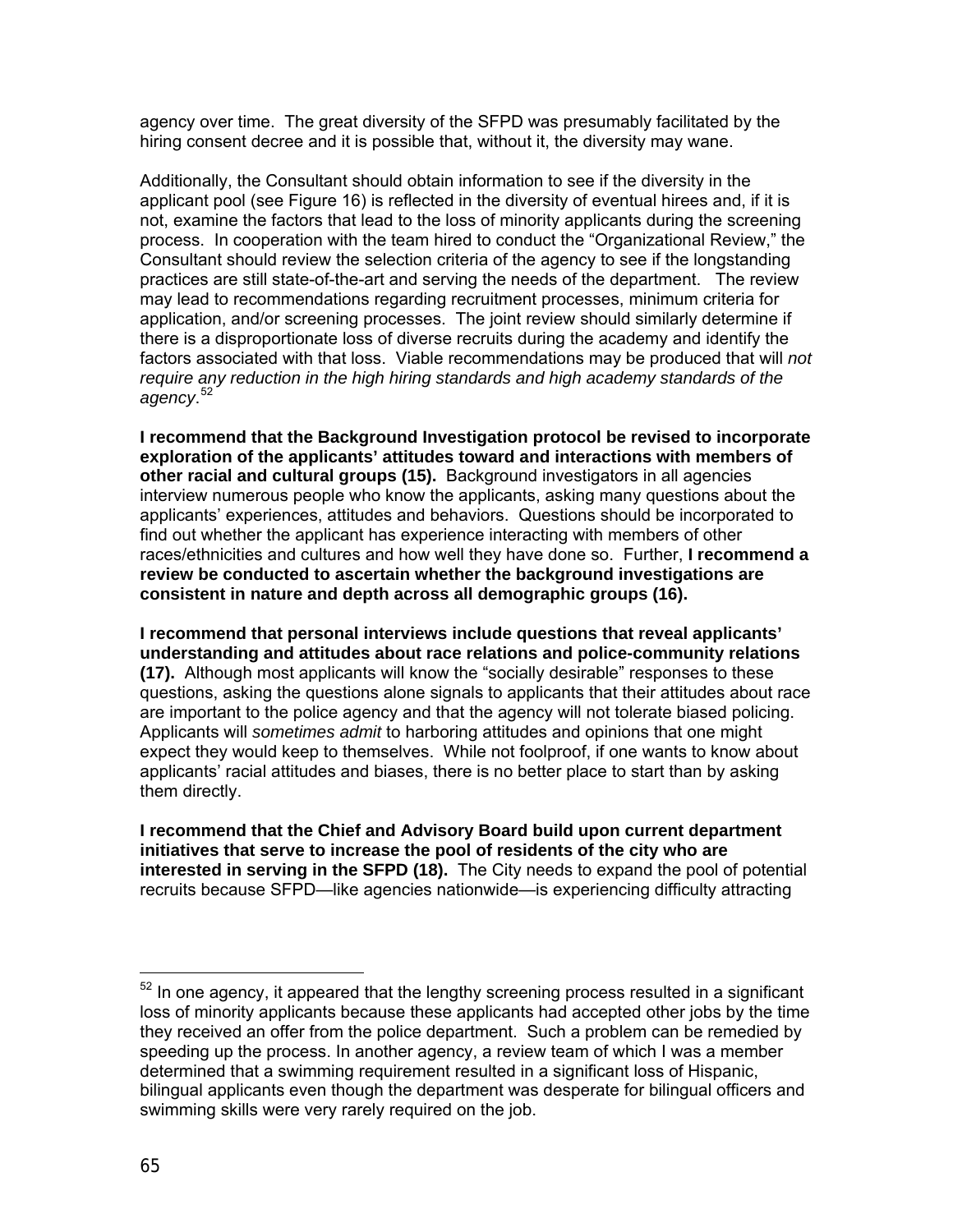new officers.<sup>53</sup> This particular effort would address that need by focusing on San Francisco residents—producing "home grown" officers. The SFPD has some initiatives that seek to develop interest in policing on the part of young San Francisco residents. The Chief and Advisory Board would explore ways to expand on these initiatives with the objective of "growing" the pool of people who are interested in policing. A number of resident stakeholders expressed a desire to hire San Francisco residents to police them. They argued that city residents who become police officers know the city and its diverse communities better and might have a stronger commitment to the city. The project could also provide viable career routes and therefore economic success for young people in the city who live in areas of economic distress. Because these areas are disproportionately minority, the program could also enhance efforts to maintain a diverse work force.

The Chief and Advisory Board might initiate the exploration by determining how the department could be perceived as a more attractive employer to young San Francisco residents, and minorities in particular. They might decide to hold focus groups comprised of residents who meet the minimum eligibility requirements for SFPD employment (e.g., with regard to age, education, criminal background) to ask them why they have not (if they have not) considered policing as a career or SFPD in particular as a viable employer. The Chief and Advisory Board could also meet (or ask the Consultant to meet) with minority community leaders (e.g., ministers, racial/ethnic advocacy groups) to get their perspective on how the department might more successfully, *with their assistance*, attract minority candidates.

# Outreach to Diverse Communities

particularly to minority communities, is an important component of any departmental strategy to respond to racially biased policing and the perceptions of its practice. Both the incidents and the perceptions of racially biased policing lead to mistrust of police. Relying as they do on resident input, support, and compliance, the police cannot function effectively where tensions are prevalent. Outreach to all residents, but Departments should (1) reach out to minority communities on the specific topic of racially biased policing, and (2) institute methods for building and sustaining, at a more general level, mutually respectful and trusting relationships.

stakeholders understand how police make decisions about which activities to use and With regard to outreach on the topic of racially biased policing, police practitioners should be willing to discuss racially biased policing and perceptions thereof with community residents. Constructive dialogue between the police and citizens can lead to an agreement that racially biased policing likely occurs to some unknown degree within the jurisdiction, but perceptions may not always reflect the scope and nature of the problem. Additionally, continued dialogue about enforcement activities (e.g., traffic and pedestrian stops, drug enforcement, aggressive violence abatement) can help where.

of race. Police departments should have long-term, sustained programs for reaching out Effective outreach, however, involves more than police-citizen engagement on the topic

<sup>53</sup> A *San Francisco Chronicle* article on 2/1/2007 reported 252 vacant sworn and nonsworn positions. The article reported on the high costs of overtime and other costs associated with this deficiency.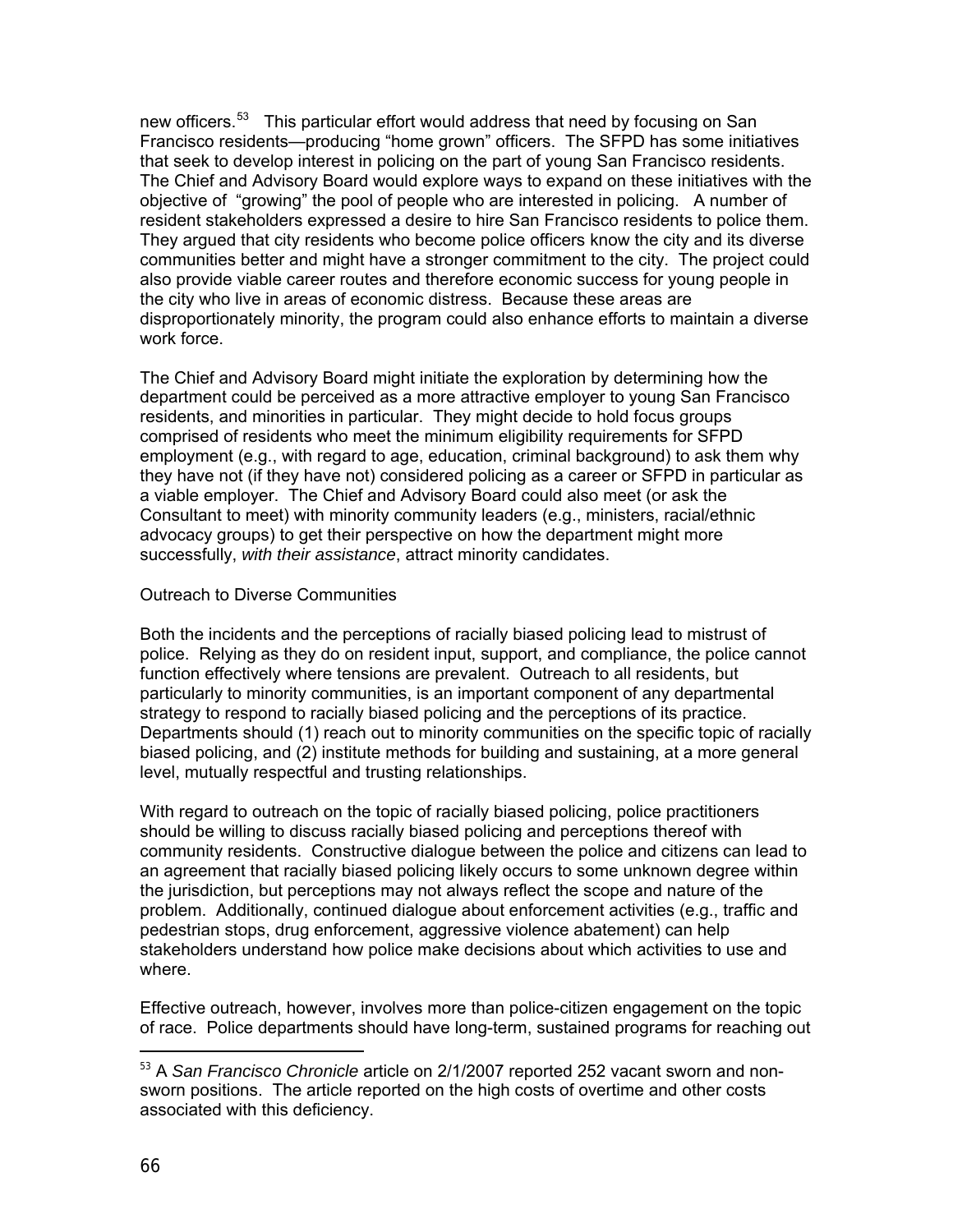to all of their diverse communities. While some outreach programs focus on making police accessible and approachable or improving minorities' perceptions of police, departments should also initiate concerted efforts to engage minorities in dialogue and decisions about departmental operations. Trust between the police and the community is built through long-term engagement. The police gain respect by consistently demonstrating respect for citizens. Giving up absolute control and allowing citizens to participate in decision making affecting how they are policed, ensures a shared responsibility between police and the community. Police department efforts to provide significant means for community input into operational and policy decisions are the backbone of community engagement. Improved relations between police and minorities will increase officers' ability to provide high quality police services to all the residents in their jurisdiction and produce mutual trust, respect, and shared responsibility for public safety.

racial bias (and very much linked to the discussion above on community engagement). One important principle of community policing is the emphasis placed on having police the area—including which residents can be expected to be where, and when—but also, Strong community and problem-oriented policing are directly relevant to the issue of personnel develop a comprehensive knowledge of the areas to which they are assigned. Essential to this understanding is getting to know, not only the general demographics of to the extent possible getting to know the particular routines in an area, including which individuals normally are in certain places at certain times. Knowing many citizens by face and name improves officers' abilities to differentiate between suspicious and nonsuspicious people on a basis other than race. Getting to know the community's lawabiding citizens helps police overcome stereotypes based on characteristics such as race.

in the neighborhood. These forums also provide the opportunity to explain that particular community support, especially minority community support, for police actions can go a long way toward reducing perceptions of racial bias. Also consistent with the principles of community policing and problem-oriented policing is actively soliciting community input about crime and disorder problems, what priorities each should have, and how they might best be addressed. These conversations can reveal possible manifestations of racial bias or the perceptions of its practice and also allow police to convey their priorities, concerns and issues regarding crime and disorder policies that produce disparate impact are, in fact, based on race-neutral principles and are in place to serve the public safety objectives of community residents. Garnering

# *Preliminary Review*

above, there are differing views regarding what community policing is and how it should be implemented in the city. SFPD has a number of programs that facilitate partnerships between the police and community, including the police and the minority communities in The city of San Francisco is committed to community policing although, as mentioned the city. Two core partnership programs are San Francisco SAFE and the Community Partnership for Safer Neighborhoods. Each of these encompasses numerous programs and activities. There are other strategies to enhance community involvement and that promote police-community trust that are outlined in the document entitled "San Francisco Community Policing: A Report on Current Efforts" (San Francisco Police Department and Mayor's Office, 2006).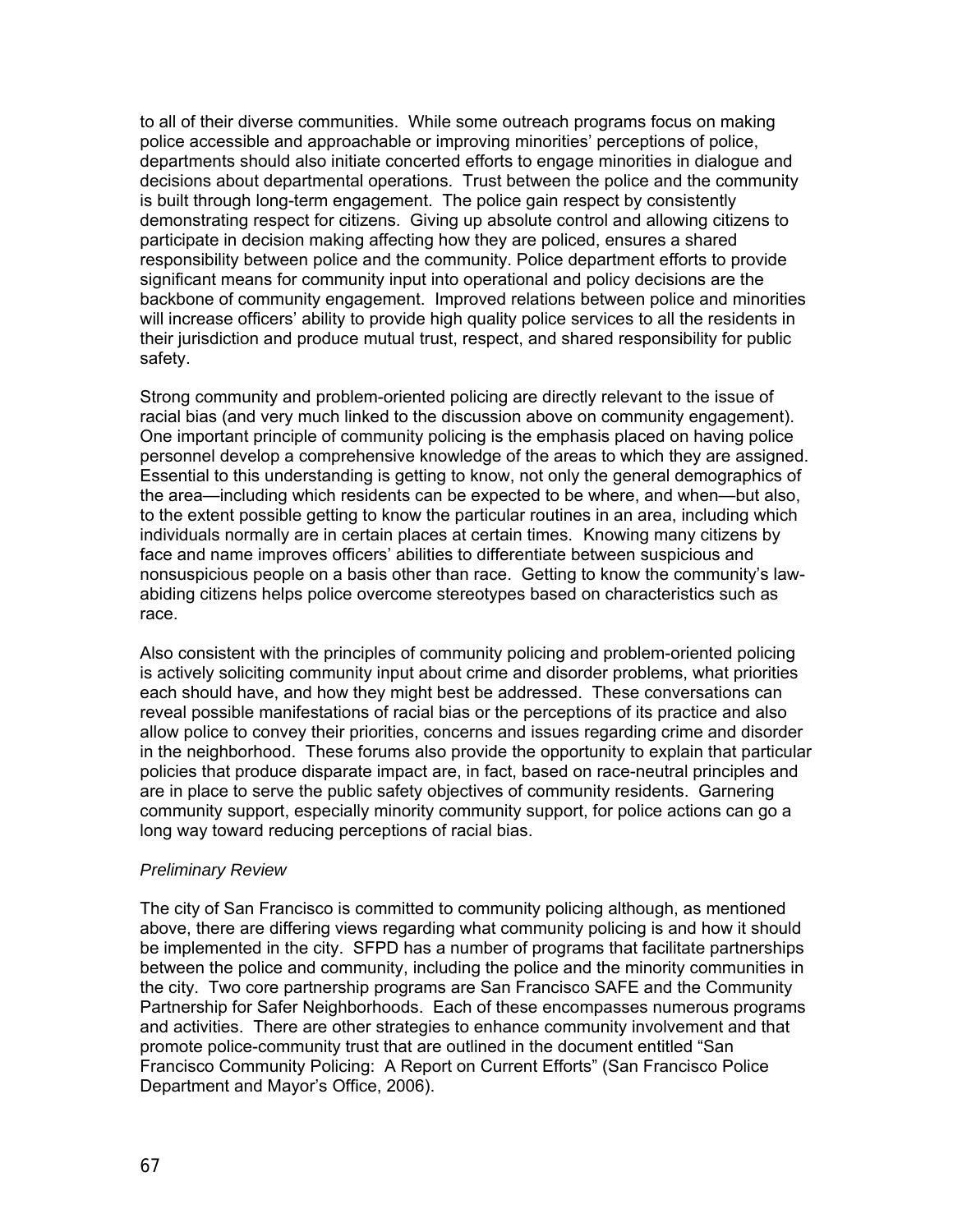#### *Next Steps*

As part of a fuller review, the Consultant will determine if the SFPD has written or unwritten outreach goals and whether the police department's various efforts are consistent with them. Such goals should identify particular objectives as pertains to particular target groups. Linking projects to particular goals can increase the efficiency and effectiveness of outreach efforts.

The recommendation above that an Advisory Board be developed to implement this project, if it is approved, is in itself an outreach to diverse communities. A nd as above, this group will have a mission that extends beyond the implementation of the recommenda tions in this report. The Advisory Board will facilitate continued, oordinated efforts to enhance the trust and partnerships between police and all of the c diverse communities of San Francisco.

**I recommend that the SFPD hold focus groups around the city with resident** protocol to guide discussion.<sup>54</sup> They will jointly determine which of two models (or both) **stakeholders to discuss various topics of mutual concern including racially biased policing and the perceptions of its practice (19).** The Chief, Advisory Board and Consultant would identify the various target participants and develop a focus group would be utilized.

Pursuant to a "listening" model the Chief or her designee, a trained facilitator, and invited resident stakeholders (12 to 15) would meet. The purpose would be for the stakeholders to communicate their thoughts, ideas and concerns to the SFPD. A major purpose of these focus groups would be to find out from community residents whether and in what circumstances they perceive racially biased policing on the part of SFPD personnel. The manifest bias and/or, at the very least, let the department know what behaviors/missions discussion would address other aspects of police-community trust. This input could lead to SFPD self-analysis regarding particular behaviors/missions that might, in fact, promote *perceptions* of racially biased policing. This information and resulting assessments could lead to changes in behaviors/missions or in department communications to stakeholders regarding those behaviors/missions.

Pursuant to an "exchange" model, groups that would meet would be comprised of "equal parts" residents and police. The purpose of these forums would be to have police and residents exchange perspectives and concerns relevant to issues of trust broadly and personnel at all levels are hearing the perspectives and concerns of the residents they these exchanges. For instance, an early focus group that I ran in Lowell, Massachusetts began with approximately one hour of finger pointing, raised voices, citizen accusations, and police defensiveness. I believe this opportunity to share what are sometimes longheld pent-up frustrations, even anger, on both sides can be constructive. In the Lowell racial bias more particularly. These forums have the prospect of being more valuable; they are also a bit more "risky." These gatherings are valuable because SFPD serve and vice versa. Both value and risk come from the potentially "spirited" nature of circumstance, after this one-hour of venting, the group on its own turned constructive and started to develop ways to resolve the particular problems they had identified. On

<sup>&</sup>lt;sup>54</sup> Youths, particularly minority youths, would be an important population involved in these focus groups.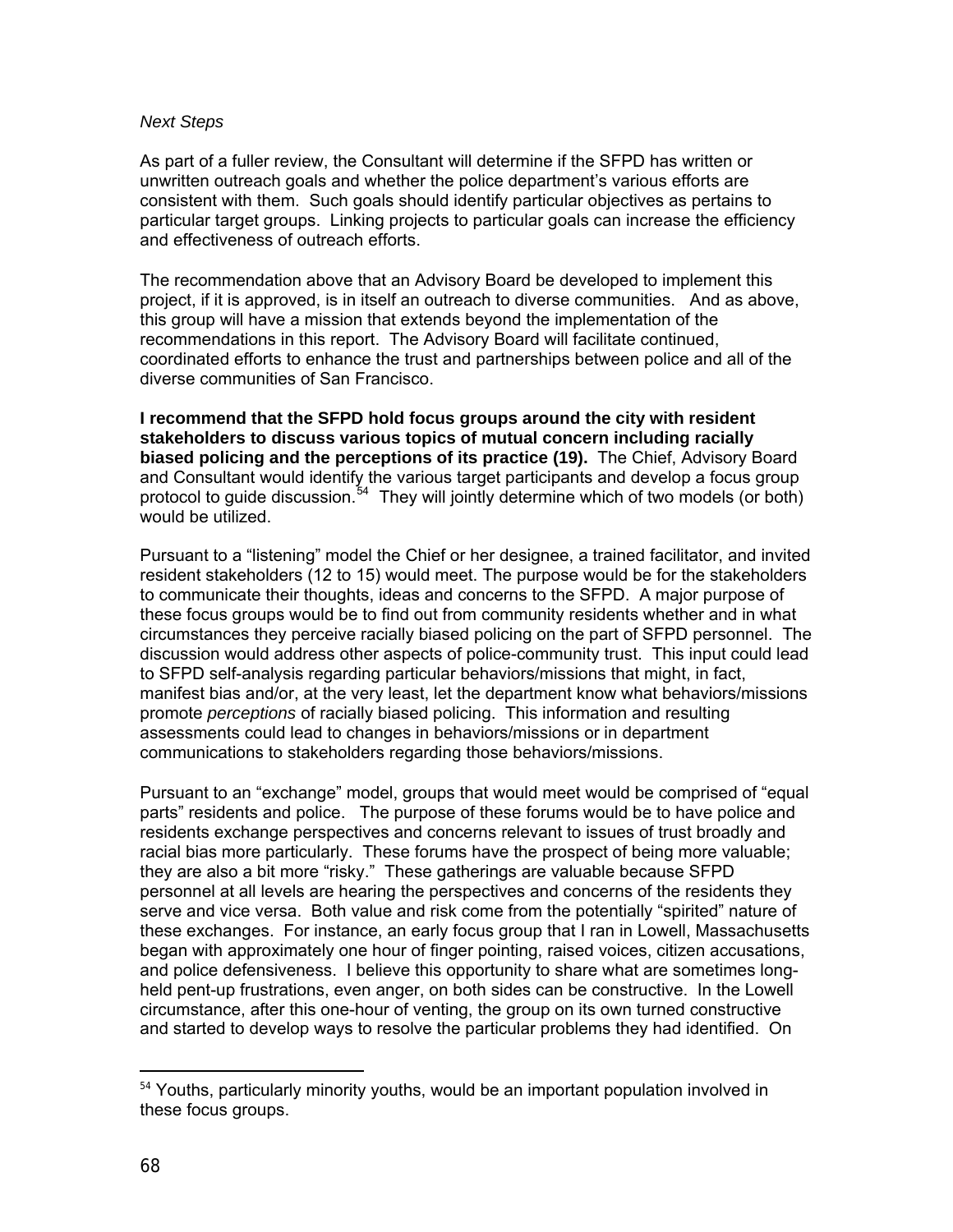their own, without prompting by me, they agreed that they needed to meet regularly to continue the process of sharing, listening and resolving problems. The Chief, Ed Davis—now the Commissioner in Boston—continued the group as the "Race Relations Council." The mayor reported that the council was "the best thing that has happened in Lowell in a long time."

Returning to the educational value of the "exchange" model to both police and re sidents, the officers in Lowell during debriefing expressed great surprise at the frustration, ange r and fear that the residents shared during the session. In turn, the residents had learned a lot about the police perspective—particularly as pertains to lone-officer vehicle stops and recommended that this education be transmitted to residents more widely. Relevan t to this experience in Lowell, and based on input from San Francisco stakeholders with whom I s poke, **I recommend that the Chief and Advisory Board develop priorities**  and a plan for providing education to citizens that would enhance understanding and trust between police and residents (20). For instance, education programs and the mass media, community meetings, citizen police academies, and personal contacts materials should inform residents of what they are obliged to do upon lawful police request. They might also instruct citizens about the proper way to conduct themselves when detained by the police, so as to reduce the likelihood that officers might misunderstand their actions and fear for their own safety. Such programs should inform residents of their rights during encounters with police including information on the law relating to stops and searches. Materials and information can be disseminated through between police and citizens.<sup>55</sup>

## Institutional Practices and Priorities

Many of the response areas above focus on trying to promote fair and impartial policing at the line officer level; I discuss how to hire diverse personnel who can police in an unbiased fashion, guide officers with policy and training, supervise them and so forth. Biased policing or perceptions of biased policing, however, may occur, not because individuals are working outside of agency parameters but within them. That is, there may be institutional policies and practices that produce biased policing or perceptions of its practice—even unintentionally. As such, an important component of an effort to enhance fully fair and impartial policing should include an "audit" of operational and administrative practices that might result in disproportionate negative impacts on racial/ethnic minorities and that cannot be justified by race-neutral factors.

An assessment of how operational strategy might contribute to racially biased policing might begin by having personnel challenge some of the assumptions underlying onventional police strategy that emphasizes criminal and traffic enforcement as the c primary means to control crime and disorder. Sometimes intensive criminal and traffic enforcement fall short of the desired effects, and instead, only worsen the relationship between police and the minority community.

Racial bias does not manifest in the same way in every jurisdiction. Thus, it might make sense in one jurisdiction to explore how racial bias might play out in police efforts to interdict illegal drug shipments along major highways, but not make sense to do so in a

 $55$  Some creative trust-building efforts being used by agencies around the nation are described in Fridell (2007) "Building trust around issues of force."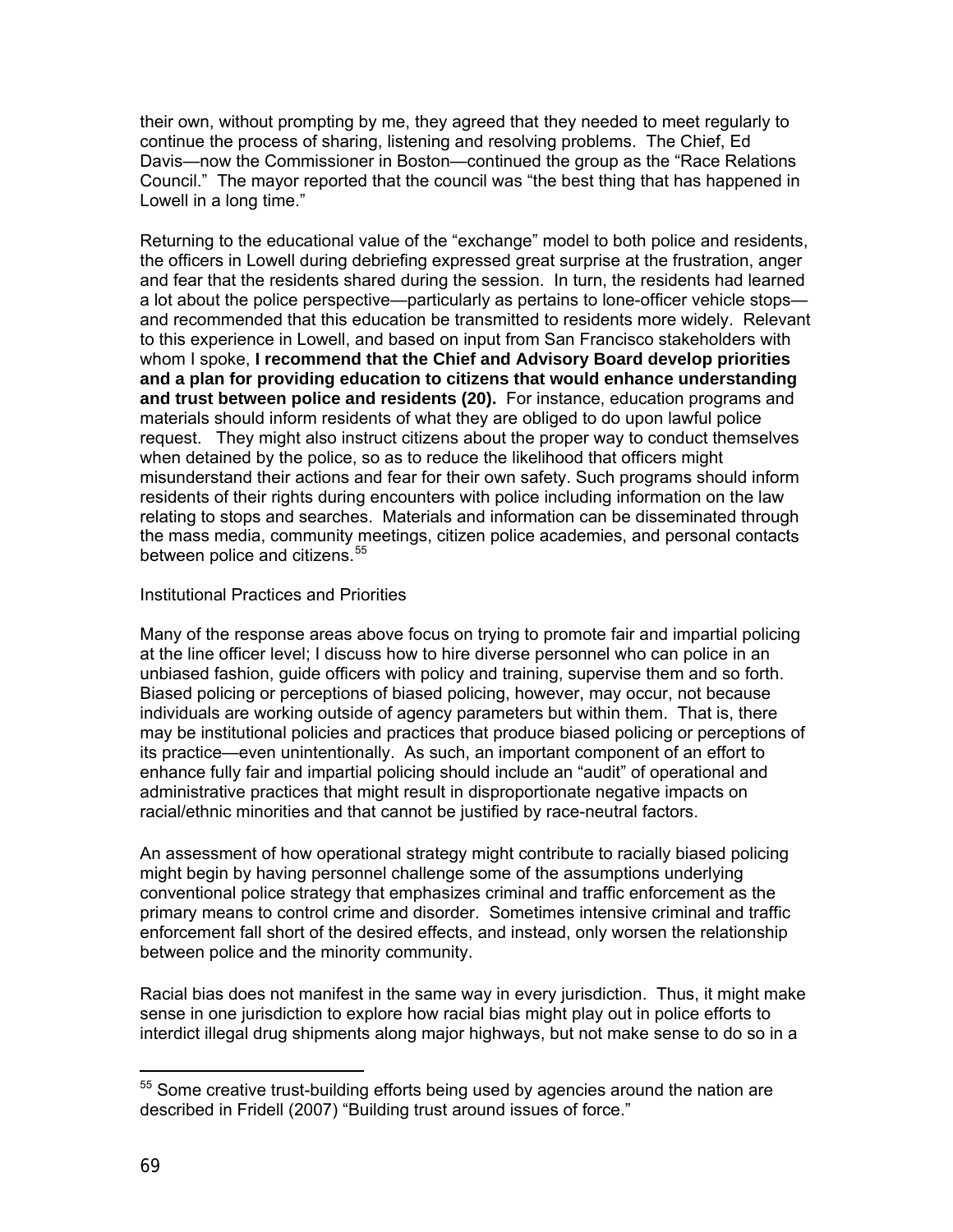jurisdiction where drug trafficking is not a major concern. In some jurisdictions, the potential for racially biased policing might manifest itself most prominently in how police number of concerns. There may be particular units in the department that—as a result handle problems associated with disorderly youth, gangs, migrant workers, or any of their mandate—are at greater risk than others for manifestations of bias.

An agency might conduct an assessment to determine whether their deployment patterns reflect relevant, race-neutral factors such as general calls for service, citizen biased policing. The key to an assessment is to ensure that operational strategies and allocations of resources are not influenced by racial biases, but rather reflect reasonable however, may lead to citizens' perceptions of bias that need to be heard and addressed constructively in public forums. complaints of drug trafficking, and so forth. Agency practices may, in fact, result in disparate impact on racial/ethnic groups. However disparate impact is not necessarily and rational factors that facilitate effective policing for all citizens. Disparate impact,

Another aspect of analyzing agency practices is to review reward structures to determine While the rewarded activity will most certainly be neutral with regard to race, it may interact with employees' stereotypes to produce an inappropriate negative impact on if they result in increased minority stops and/or searches. Reward structures include all those activities that are recorded and/or counted and that can have a positive job-related impact on the employee (e.g., will be considered in merit raises and/or promotion). racial/ethnic minorities. For example, positive departmental reinforcements for weapons arrests or for drug seizures might lead officers to be particularly aggressive in their weapons and drug stops. Officers may link those crimes to racial ethnic minority citizens, producing a disproportionate amount of minority detentions that may exceed their actual representation among offenders of these crimes.

One example of assessing and revising institutional practices and priorities involves consent searches of minorities that are unproductive (no contraband or other evidence is found). The unproductive consent searches may lead decision makers to recommend an agency policy requiring citizens to sign a consent form before being searched. This onsent form would inform residents of their right to refuse. Alternatively or additionally, c vehicle stop data. A review of an agency's data might indicate a large number of the agency might decide to require a minimum "level of proof" for consent searches, such as reasonable suspicion.<sup>56</sup>

## Preliminary Assessment and Next Steps

There was no preliminary assessment conducted within this realm. A challenge to implementing this review of institutional practices and priorities is that it opens up an

 $\overline{a}$ 

<span id="page-72-0"></span><sup>&</sup>lt;sup>56</sup> The reforms in this example were implemented by Stanley Knee when he was chief in Austin, Texas. The Austin vehicle stop data showed that greater proportions of minorities than Caucasians were subject to consent searches. The consent searches of minorities were not very productive, and resident stakeholders perceived that racial bias was the cause of this identified disparity. The chief implemented a consent form and a policy requiring reasonable suspicion on the part of the officer prior to requesting consent to search. He set a goal of decreasing consent searches by 40 percent over two years; within one year he reported a 63 percent decrease (2,141 consent searches in 2003; 804 in 2004).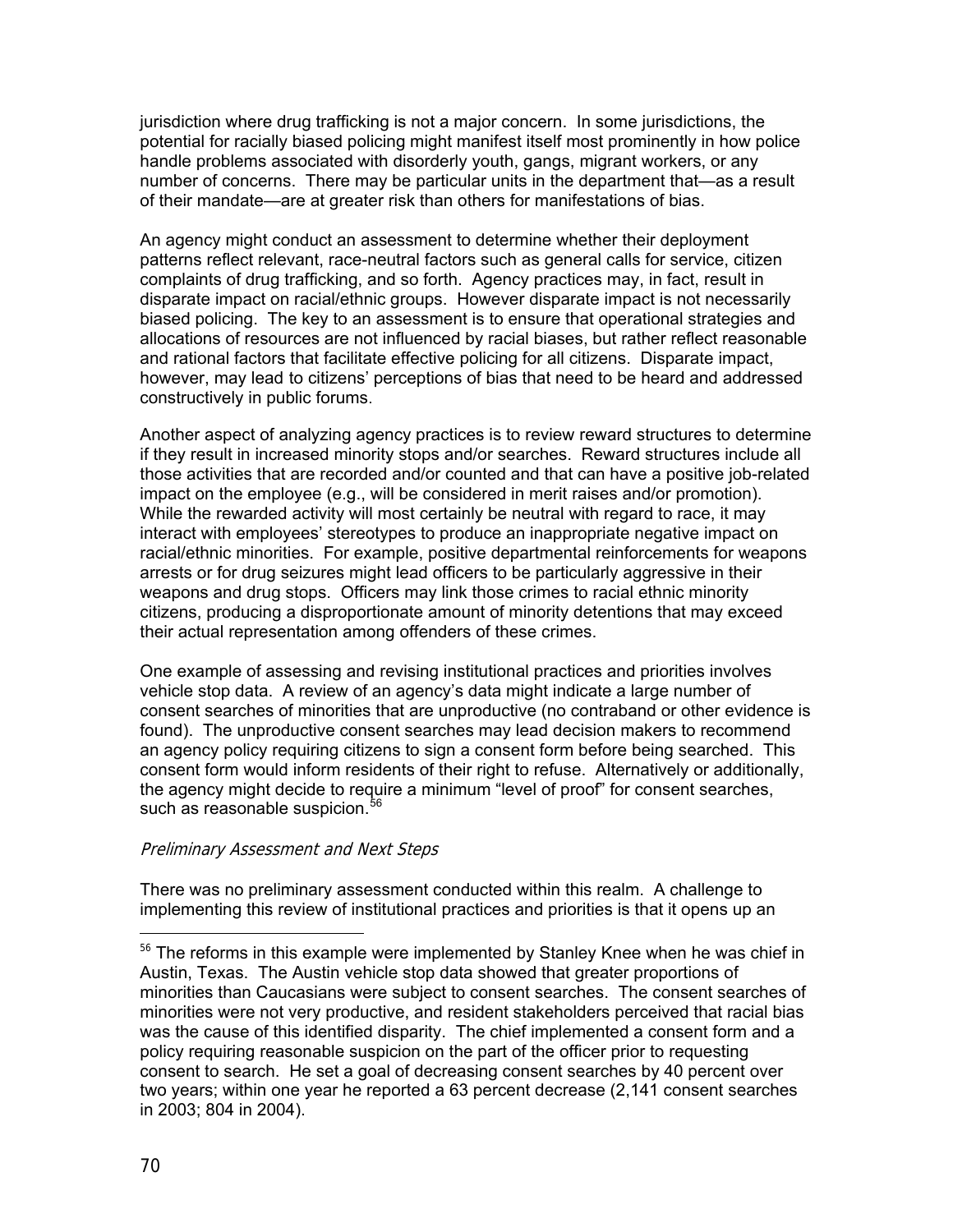infinite number of possible avenues for exploration (every policy and practice). The firs t step, therefore, is to develop a plan and priorities for these assessments.

**I recommend that the SFPD assess institutional practices and priorities and give**  initial attention to practices identified by stakeholders who participate in the focus **roups (21).** Those focus groups are designed in part to identify the practices that **g** stakeholders believe manifest racial bias. For instance, they might point to the gang injunction, consent searches, or patrol practices. For each practice identified, the agency with the assistance of the Consultant would use available data to determine if (1) the practice produces disparate impact, (2) the disparate impact can be explained by raceneutral factors, and/or (3) changes are advisable to reduce disparate impact or communication is advisable to reduce perceptions of racial bias.

## Data Collection on Police Stops

against such systems. On the positive side, collecting police-citizen contact data helps As shared above, many agencies around the nation have instituted vehicle (and sometimes pedestrian) stop data collection systems. There are arguments for and agencies convey a commitment to unbiased policing and builds trust with the community. Data collection conveys important messages to both the community and agency personnel that biased policing will not be tolerated and that officers are accountable to the citizens they serve.

Two major arguments—one for data collection and one against—go head to head and center on the ability of social science to turn the data that are collected into valid and meaningful assessments of whether racially biased policing is occurring. On the one (among others) argues that much of management within police departments is based on organizational 'snap shot' ...[which] assists administrators in identifying institutional and hand—supporting data collection—is the argument, articulated by Ron Davis, currently the chief in East Palo Alto, that, "You can't manage what you don't measure." He information. We use information such as reported crime, calls for service, and complaints to make decisions regarding the allocation of resources, training needs, and so forth. Similarly, "[p]roper data collection, utilizing credible benchmarks…provides an systemic problems" (Davis, 2001: 1).

yield valid information regarding the nature and extent of racially biased policing and are questions as to whether the data collected on police stops can tell us whether those "benchmarks" to which Chief Davis refers to determine whether racially biased policing is Hispanics. Developing the right benchmark is critical to making data collection efforts worthwhile and yet this process poses many challenges. Challenges to this position reflect the concern that police-citizen contact data do not therefore of questionable utility as a management tool. That is, there are legitimate stops are based on police racial/ethnic bias. The challenge is in developing the indicated by, for instance, the fact that 25 percent of an agency's traffic stops are of

managers can identify officers who have high or low numbers relative to their Some advocates of data collection will point out that, even if data collection cannot prove or disprove racially biased policing, they produce important information that an agency should have regarding the work of their line personnel. For instance, with these data, colleagues.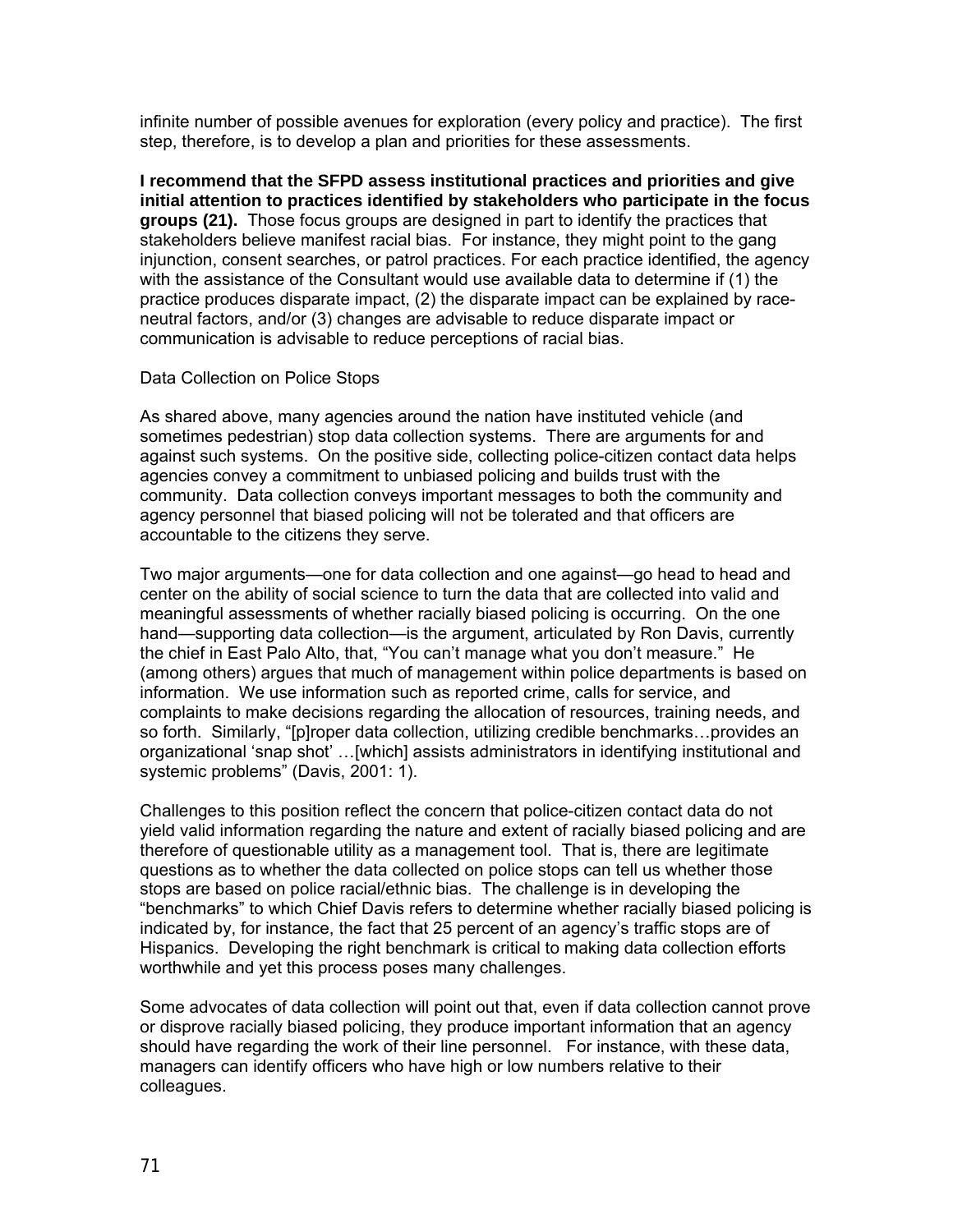Those less enthused about data collection might acknowledge the positive aspects a s listed above, but question whether the benefits are worth what can be considerable costs. The costs vary significantly from agency to agency and might be costs in the form of IT upgrades, technology for inputting data, supervisory time expended on form review and follow up, data input/management, and analysis.

In the context of my preliminary review below, I will comment on the various important components of data collection systems including the data forms, processes to ensure quality data, and methods for analyses.

# *Preliminary Review*

As above, I will discuss in this section the strengths and weaknesses of the SFPD data collection system in three sections (1) data collection, (2) data auditing, and (3) data analysis/reporting.

## (1) Data Collection

last five years about how to best implement vehicle stop data collection systems. We have greatly advanced our knowledge regarding what should be included on forms and regarding how these data can be analyzed. The SFPD E585 form was developed prior development. The form, however, is now "dated" and the elements in it will not support quality methods for analyzing the data. There are a number of methods that can be from comparing stop demographics to residential population (per U.S. census) to highly sophisticated observation methodologies. In *By the Numbers: A Guide for Analyzing* Race Data from Vehicle Stops, I describe how to implement each of these methods. A section at the start of every chapter devoted to individual methods begins with a section support any of the high quality benchmarking methods.<sup>[57](#page-72-0)</sup> Most significant is the fact that the "location data" is in a format that does not allow for stops to be "selected" based on it. That is, we could not with the SFPD data, electronically "select" stops at a particular location. Such selection is required for many of the high quality benchmarking methods. Social scientists and police departments working together have learned a lot over the to these advancements in knowledge and reflected good practice at the time of its used to analyze these data; they reflect various "benchmarking" methods that range entitled "assessing resources required." Most benchmarking methods require that certain information be included on the stop form. (For instance, for the simplest method—census benchmarking—an agency should have a variable on the form indicating whether or not the driver is a jurisdiction resident.) The SFPD form would not

A strength of the SFPD system was mentioned in Section IV. Officers who attempt to submit forms with "out-of-scope" values will receive an error notification. Officers cannot submit the form with these errors or with missing information. This system component when the facts call for a "5" under result), but it is a quality-promoting mechanism. does not ensure perfect data (the officer may still erroneously put in a "4" for instance,

A weakness of the system is that the form the officers fill in is not in a "drop down" format. In a "drop down" format the officer would click the variable and see the

 $\overline{a}$ 

<sup>&</sup>lt;sup>57</sup> The elements on the form might support "Internal Benchmarking," which was described in the context of the EIS. This analysis method, however, requires other accessible, computerized agency data to produce groups of "similarly situated officers."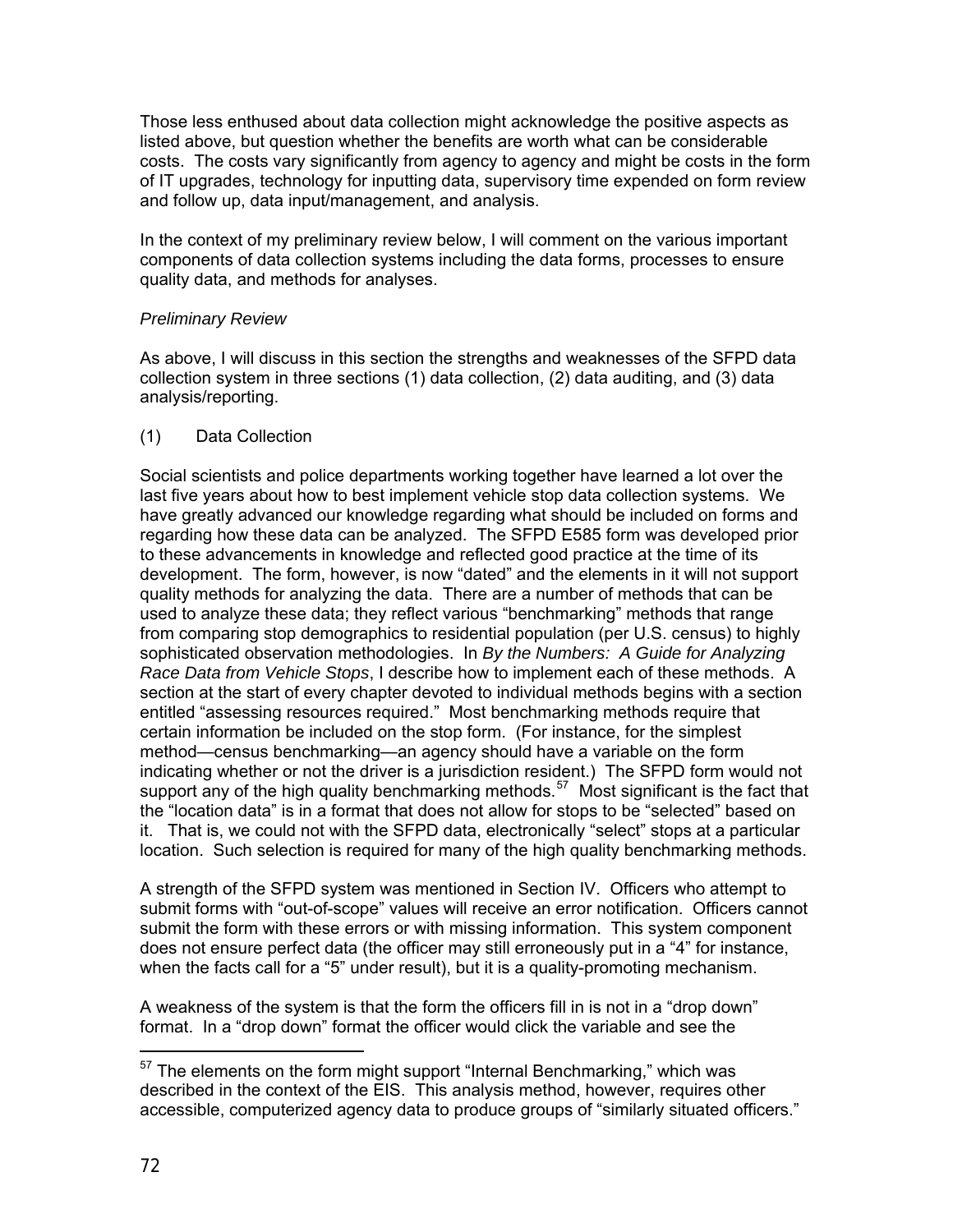appropriate values/codes. Without such a drop-down the SFPD officers must either memorize the values for each variable or have available to them the sheet that tells them that, for instance, an "incident report" is a "result" of 4.

E585 forms and by calling their attention to common errors/issues. There was however, the supervisor how many such forms s/he should expect from each officer. In systems with high quality supervisory review, the supervisors (or other agency personnel who receive the data–such as personnel within research and planning units) spot-check the form for obvious errors. Such a system would catch, for instance, age entries of between 110 and 777. The SFPD has promoted compliance with periodic memos reminding officers to fill in the no consistently-used mechanism of accountability. A system with supervisory review would have supervisors checking to ensure that officers are submitting E585 forms for each stop that is designated for such a report. This could happen on a daily or weekly basis and requires a source of information (e.g., activity reports or CAD data) that tells

At various points in time, SFPD supervisors were following up with officers to facilitate ineffective due to some of the IT challenges faced by the agency. As reported to me, at one point a system was in place to follow up with officers when it was determined that a stop took place but no form existed in the data base. Follow-ups determined that, in a number of these circumstances, the officer had in fact submitted the form but, due to IT deficiencies, the data did not successfully transmit to its destination. compliance. This accountability mechanism was not consistent and was also partially

# (2) Auditing

ensuring accuracy. Agencies have additional systems for "auditing" the data. The Vehicle stop data collection systems are "social science studies" and all good social science involves a careful review of data to check for and, if possible, correct errors before analysis of the data begins. The Supervisory review above, is one system for purpose of these audits is to ascertain whether line personnel in the police department are submitting data collection forms for each and every targeted stop and filling out the forms fully and accurately.

here are some auditing procedures in place in SFPD, or at least there were prior to the T sufficient quality for confidence and analysis. To his credit, the former analyst, Dr. Lutes, looked at the stability/reliability of the numbers over time. In his reports he compared the volume of stops for the reporting month both to the (1) volume for the previous month, periodic comparisons were made between the volume of E585 forms turned in on a particular day to information in the CAD system regarding the number of 585 stops. This retirement of the agency's analyst. These procedures were better than those in place in many agencies across the country, but they were not strong enough to produce data of and (2) the volume during the same month the previous year. He reported increases and decreases and reflected upon possible reasons for them (e.g., one month he reported stops were up, but so were calls for service). Also, as shared in Section IV, is a respectable comparison, but its use was not regular.

# (3) Data Analysis/Reporting

Data "analysis" can range from very simple to very sophisticated. Most departments require supplemental resources to conduct sophisticated analyses and many large cities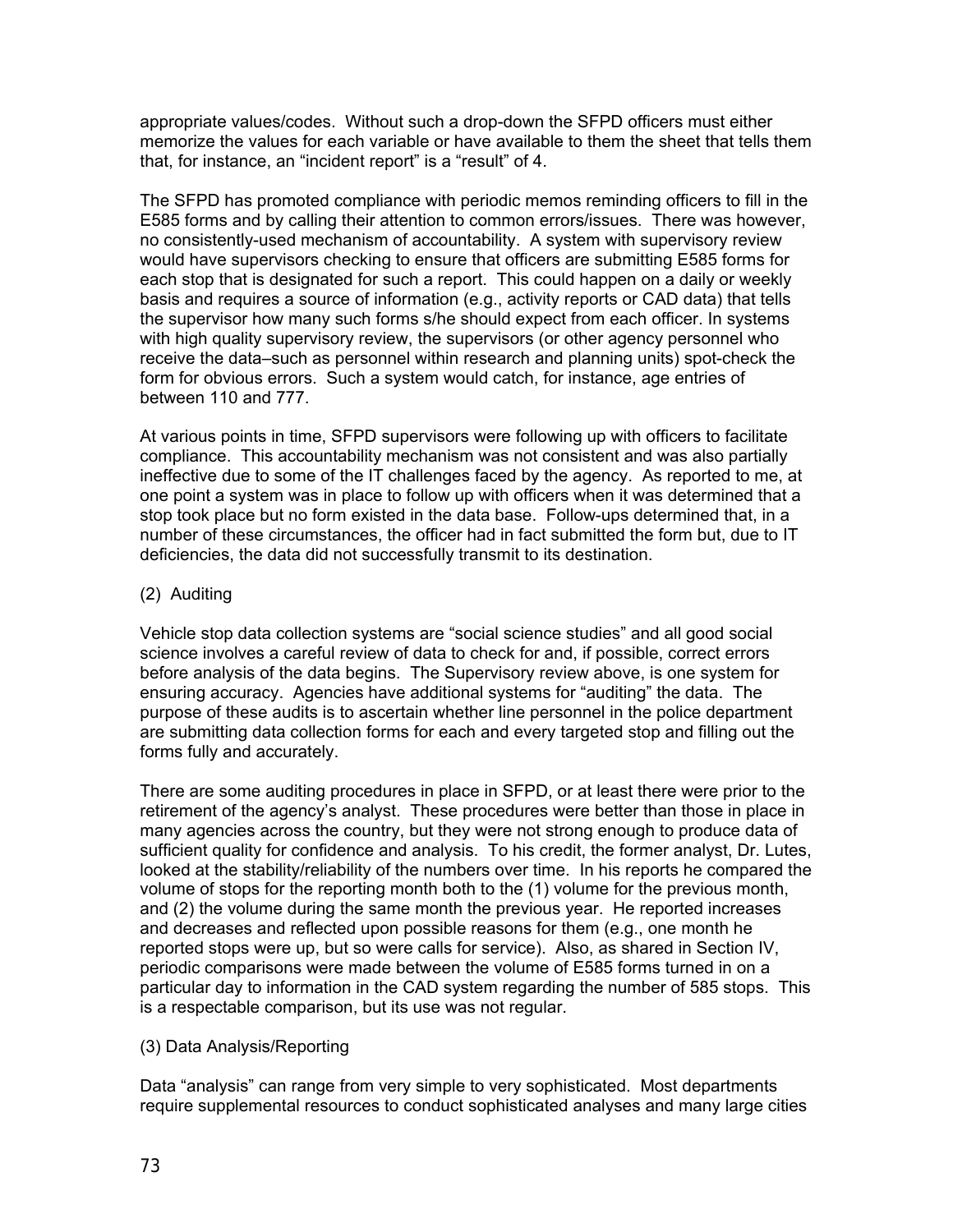have "outsourced" these studies. At the high end of resources and sophistication, the Los Angeles Police Department outsourced a multi-method study that took approximately two years to complete and involved a contract in excess of \$700,000.

SFPD has not had the resources for sophisticated analysis and, indeed, the reports that the agency has produced reflect that circumstance. Reports have provided numbers and percentages for individual variables and combinations of variables. Thus, for instance, reports have produced information on volume of stops by:

- SFPD District
- Race
- Race by gender
- Race by gender by age
- Reason for stop by race
- Search by race
- Stop result by race

These descriptive reports produced by the SFPD have not involved "benchmarking." To draw conclusions regarding police-citizen contact data that indicate disproportionate engagement of racial/ethnic minorities, we need to be able to identify and disentangle the impact of race from legitimate factors that might reasonably explain individual and aggregated decisions to stop, search, and otherwise engage people. As referenced above, in an attempt to rule out alternative factors, agencies strive to develop comparison groups against which to evaluate their police-citizen contact data. Agencies strive to develop "benchmark" groups that most closely reflect the demographic makeup of groups at risk of being stopped by police assuming no bias. For example, a department collecting data on traffic stops would, ideally, want to compare the demographics of those stopped by police for a traffic violation with the demographics of those people legitimately at risk of a stop, taking into consideration numerous factors, including, but not limited to driving quantity, driving quality, and driving location.

The variation in quality across benchmarks is great. Findings based on a high-quality quality benchmarks reduce the number of alternative causes that might explain disparity, benchmark are more legitimate than findings based on a low-quality benchmark, although no benchmark method exists that can prove or disprove the existence of racially biased policing. (This inability to "prove" or "disprove" a relationship is not unique to analyzing driver/pedestrian stop data, but rather is true for social science research generally.) Again, it is not difficult to measure whether there is "disparity" between racial/ethnic groups in stops made by police. All benchmarks can identify disparity. The real difficulty comes in identifying the *causes* for any disparity. The higher but even studies using strong benchmarks have drawbacks that limit a researcher's ability to measure police racial bias.

# *Next Steps*

I recommend that the Chief and Advisory Board research the costs and benefits recommendation to the Police Commission (22). This important decision whether to maintain the vehicle stop data collection program is one that needs to be made by city stakeholders after they have become fully knowledgeable about the pros and cons of data collection systems and understand fully the benefits that accrue the PD and City **associated with continued vehicle stop data collection and provide a**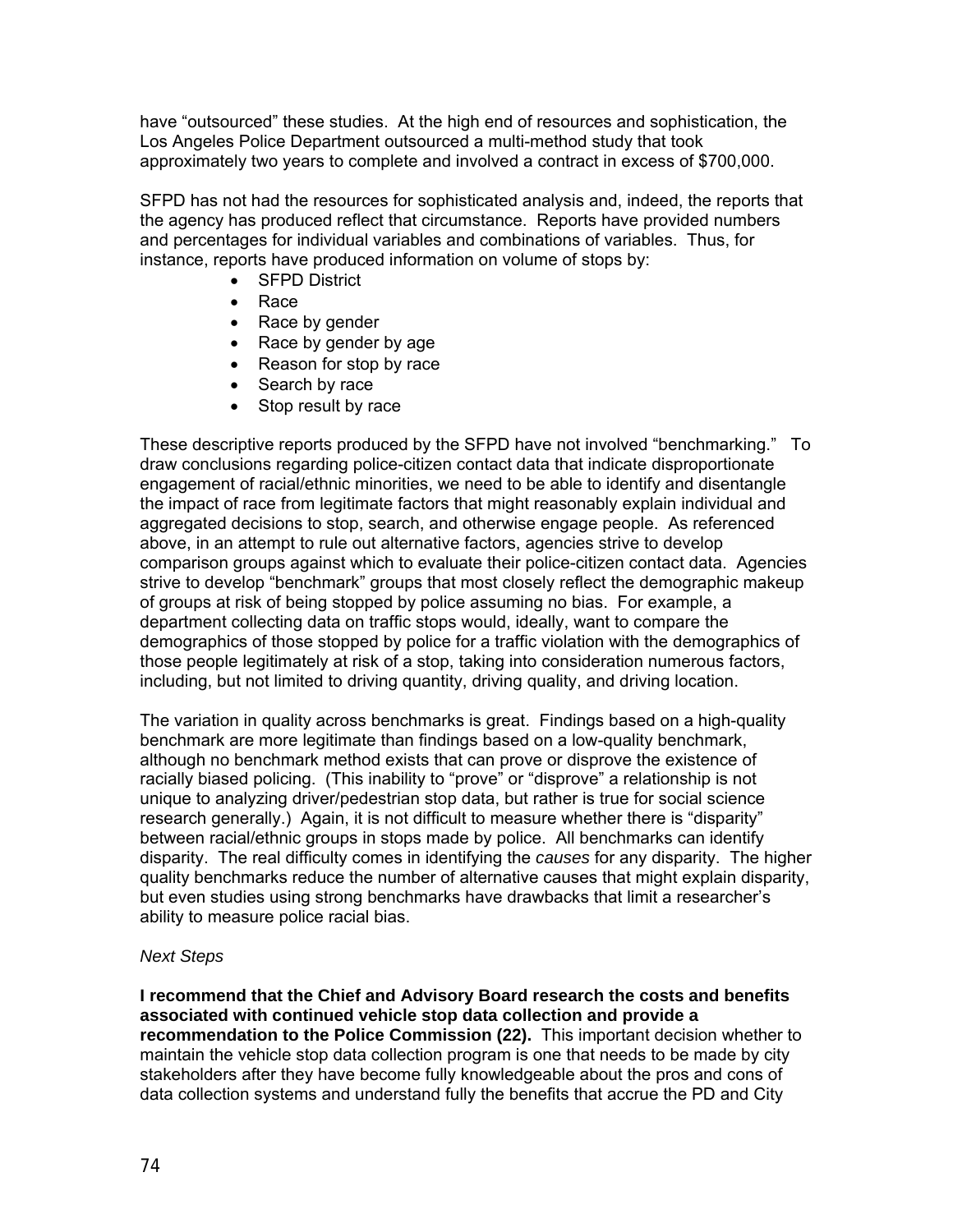from the program and the resources that would be required to sustain it. The Consult ant would have a major role in facilitating this discussion by bringing relevant information to the attention of the Chief and Advisory Board.

The comments and recommendations below are relevant if the data collection system is maintained. If it is, the department needs to (a) revise the E585 form, (b) implement supervisory review to facilitate data collection, (c) develop an auditing system, (d) identify resources for analyses, and (e) determine who will conduct the analyses.

form to support quality data analyses (23). While not always practical, it is ideal if the If the data collection system is maintained, **I recommend the SFPD revise the E585**  method of analysis is identified prior to form revision.

I recommend that the SFPD develop a system of supervisory oversight to facilitate officer submission of forms (24). I recommend that the SFPD analyze and fix the **roblems with the IT system that is impacting on data submission (25). I p** recommend that the SFPD develop a system for auditing the incoming data (26). I describe various options below.<sup>58</sup>

submission, comprehensiveness and accuracy, but departments have implemented various methods in an attempt to achieve each of these objectives. The purpose of audits is to ascertain whether line personnel in the police department are (1) submitting data collection forms for each and every targeted stop and (2) filling out the forms fully and accurately. There are no cost-effective methods for ensuring 100%

To assess whether or not officers are in fact submitting forms for each and every targeted stop, the data collection forms can be cross-checked with other agency datafor example, citation data and/or computer-aided dispatch (CAD) data. For instance, as number of police-contact forms that indicated citations were issued to (2) other agency or court records regarding citations issued. Similarly, police-citizen contact form totals or subtotals can be matched to records of officers' calls to their communications or dispatch center regarding stops. If an agency can count (using, for instance, CAD data) the number of times officers reported they were making a vehicle stop, it can compare these was conveyed in earlier sections of this report, an agency might compare (1) the total totals to the total number of forms submitted for stops during the same period of time. Again, in these two examples, the researcher is comparing totals of some type of stop across data sets. If, for example, the number of traffic stops according to the CAD data is significantly larger than the number of traffic stop forms submitted by police, the researcher can reasonably conclude that forms are not being submitted by officers for all of required stop activities. In more sophisticated auditing systems, agencies attempt to match each citation issued to its corresponding stop form to assess full reporting by officers.

The SFPD discontinued its regular reports to the Police Commission on the vehicle stop once the auditing system is developed, **I recommend that the reports submitted by e Police Department to the Police Commission include information on the th** data collection program. The Chief has indicated that this reporting will be resumed and, **auditing results (27).**

-

<sup>58</sup> The various auditing models are covered in Chapter 4 of *By the Numbers*.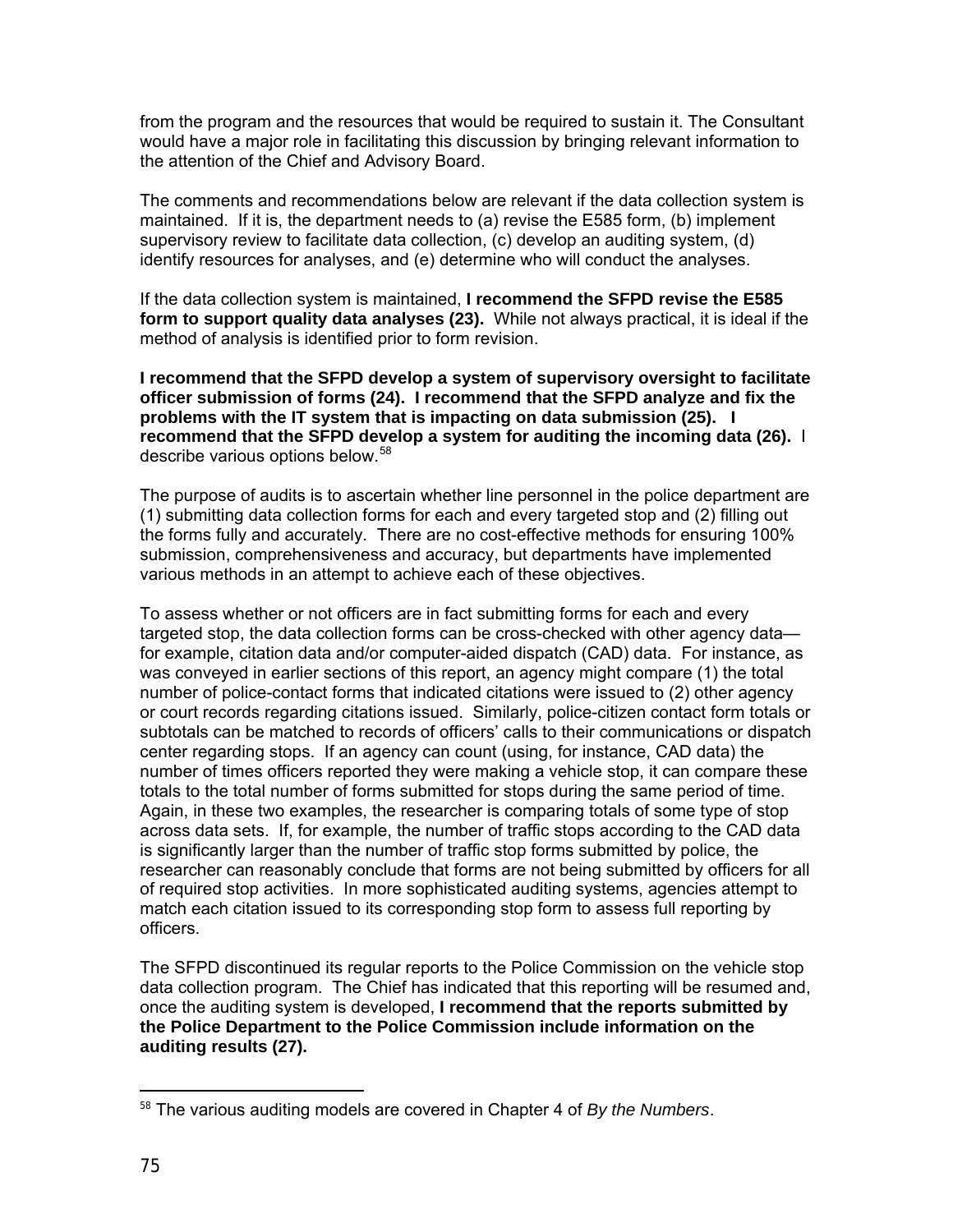If the vehicle stop data system is continued, the city will have to give considerable thought to the type of analyses it wants completed and whether the analyses would be conducted by the SFPD or be outsourced. **I recommend that the Chief and Advisory Board become knowledgeable about the potential and constraints of benchmarking and about the various methods that can be utilized along with their associated costs and convey their conclusions and recommendations to the Police Commission (28).**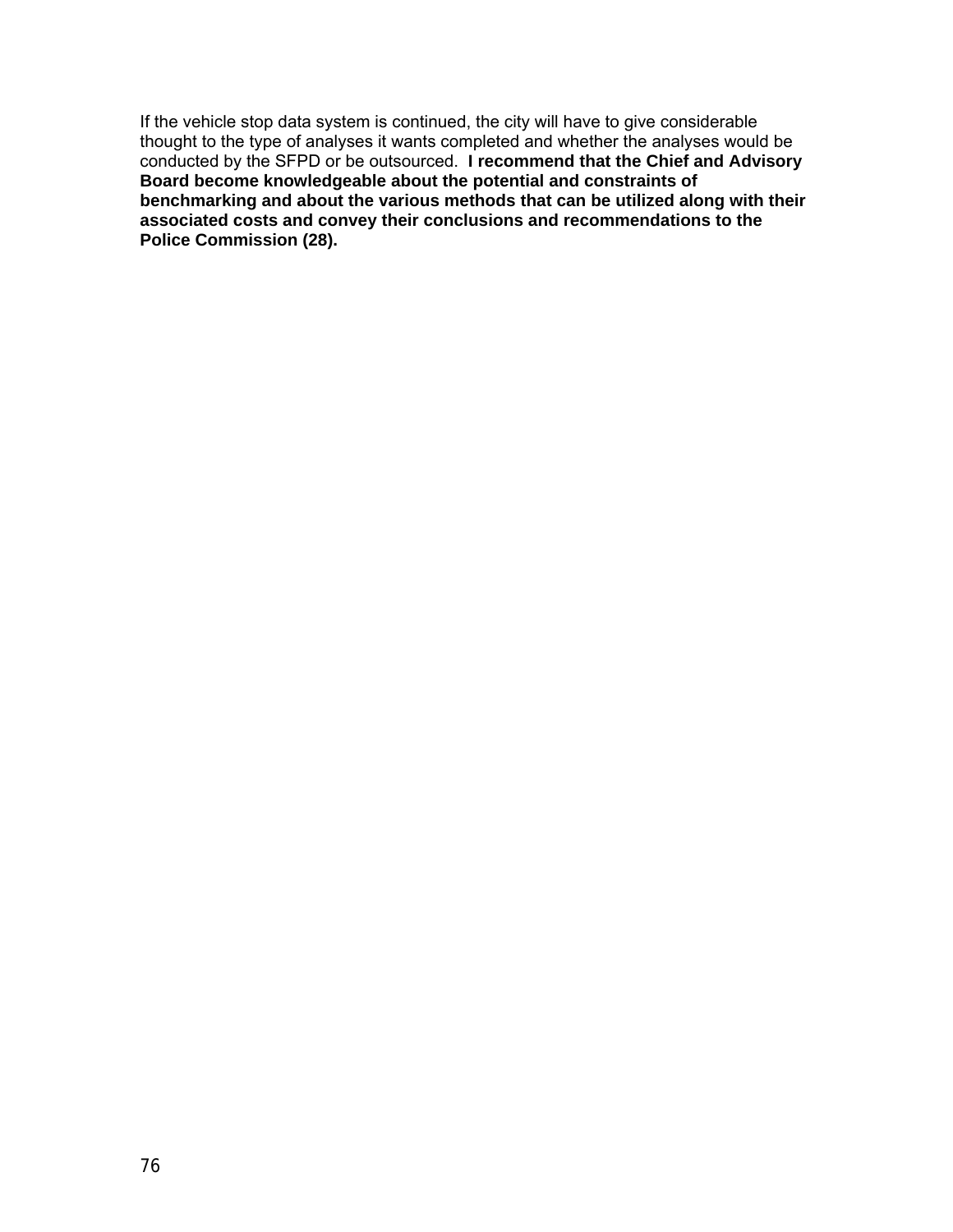## **Section VI: Summary and Conclusions**

jurisdictions across the country. Racially biased policing is neither a new nor transient issue. The longstanding nature of the problem need not, however, be viewed as proof of the problem's intractability. Police are more capable than ever of effectively addressing and accountability mechanisms, and the widespread adoption of community policing. This is a new era of policing—one characterized by highly qualified personnel and new Racially biased policing and the perceptions of its practice are critical issues facing police racial bias in their ranks. In the past few decades there has been a revolution in the quality and quantity of police training, the standards for hiring officers, procedures tools for dealing with complex and highly charged issues.

Reflecting this changed profession, progressive chiefs and sheriffs across the nation are practice and implementing initiatives to bring about critically needed, constructive change. A comprehensive response to this issue involves initiatives in the following acknowledging the problems of racially biased policing and widespread perceptions of its areas:

- Policies prohibiting racially biased policing,
- Education and training,
- Leadership/supervision and accountability,
- Recruitment and hiring,
- Outreach to diverse communities,
- Institutional practices and priorities, and
- Data collection and analysis.

I conducted a preliminary assessment of the SFPD and determined that it has already taken some important steps to promote and facilitate fair and impartial policing. For example, the department has a solid anti-biased policing policy, the POST training for all recruits is strong, Chief Fong is perceived as committed to fair and impartial policing, the agency has impressive diversity among sworn personnel, the agency and City are committed to community policing principles, and the department has been collecting vehicle stop data since 2001.

departments need to implement comprehensive programs to facilitate fair and impartial policing, such a direction is particularly important for San Francisco. In San Francisco state of the art practices in various realms of policing and a program to implement stateof-the-art practices in fair and impartial policing is wholly consistent with these aspirations. This report sets forth a plan for SFPD that will build upon the agency's current initiatives and strengths and give the City of San Francisco an opportunity to become a model jurisdiction with regard to fully fair and impartial policing. While I believe that all police decades of reform reflected in community policing are threatened by perceptions of racially biased policing and its practice. San Francisco needs to implement reforms in this realm on its own initiative to reduce the risk of outside intervention. Finally, the Mayor, Chief of Police and Police Commission have committed to the achievement of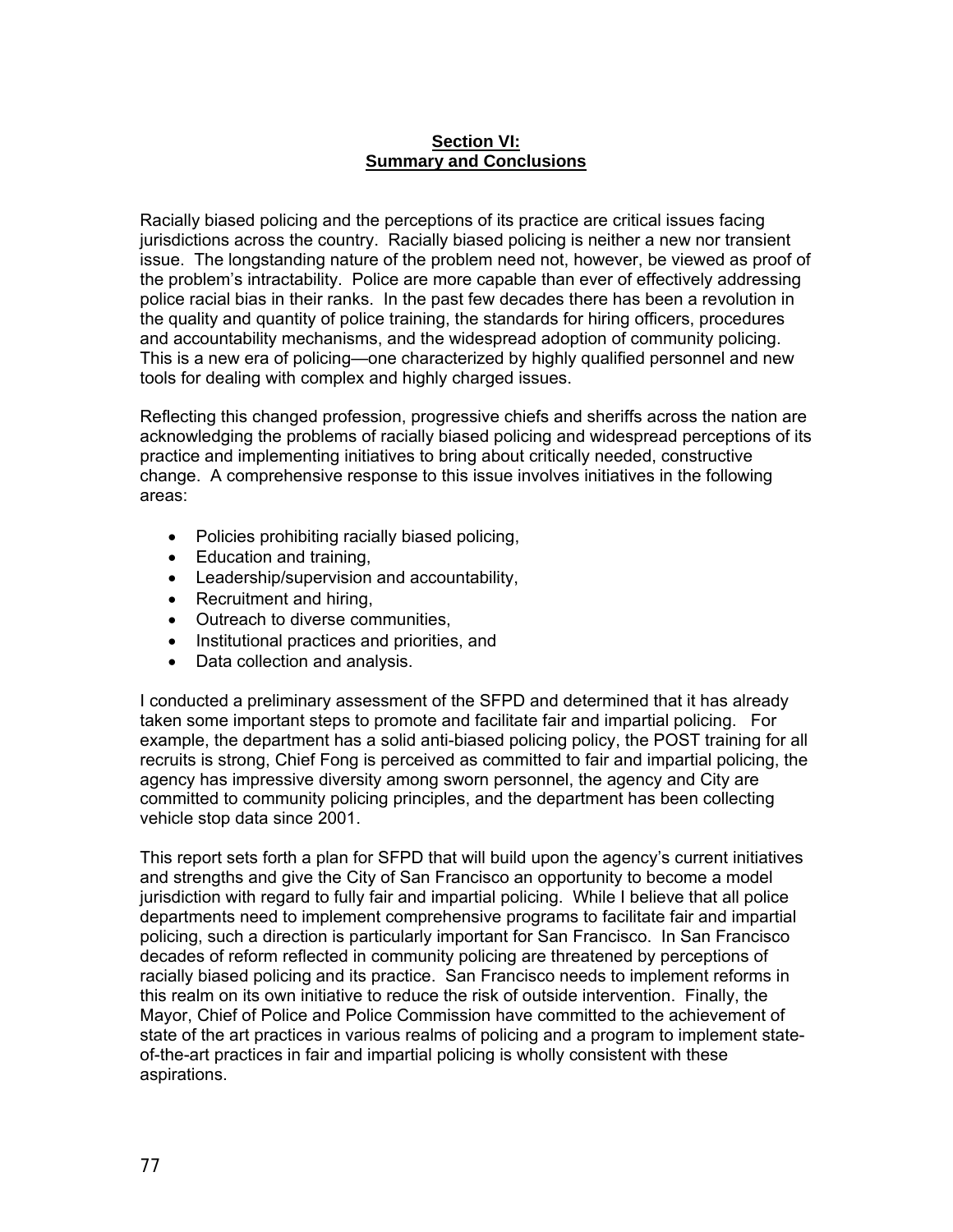The City, the SFPD and concerned resident stakeholders should join together to implement the program outlined in this report. Specifically, I recommend:

- 1. The SFPD implement state-of-the-art practices geared toward produ cing fully fair and impartial policing.
- 2. Chief Fong develop an Advisory Board that will work with her to implement the comprehensive program to enhance fair and impartial policing and otherwise strengthen police-community trust.
- 3. The City obtain the services of an individual or firm who can bring national knowledge of state-of-the-art practices to the project.
- 4. On a regular basis, the Chief report to the Police Commission on program progress.
- 5. The Consultant for this project and the consulting team selected to conduct the "Organizational Review" be required to communicate regularly and join forces on overlapping subject matter.
- 6. The Controller's Office add questions to the semi-annual survey of residents that would measure citizen attitudes toward and perceptions of the SFPD.
- 7. Core training be supplemented with material that will make officers aware of their unconscious (or "implicit") biases and provide officers with tools for ensuring that their behavior is bias-free.
- 8. The Chief and Advisory Board consider incorporating into the academy training components of the Chicago Academy Training that conveys to officers through role-playing exercises the message that policing based on stereotypes is unjust, unsafe and ineffective.
- 9. A training module be developed for FTOs, sergeants and lieutenants that will give them the tools they need to promote fair and impartial policing among those they supervise/train.
- 10. Educational/discussion forums be held for command staff on the topic of racially biased policing.
- 11. The team selected for the Organizational Review project confer with the Chief and Advisory Board on ways the department's mission might more directly convey its commitment to fair and impartial policing.
- 12. The Chief and Advisory Board identify changes to the criteria for selecting FTOs and supervisors that would ensure that people in these important positions have characteristics that support the agency's commitment to fair and impartial policing.
- 13. The Chief and Advisory Board identify changes to personnel evaluation procedures for line and supervisory staff that would support and promote fair and impartial policing and perceptions of fair and impartial policing.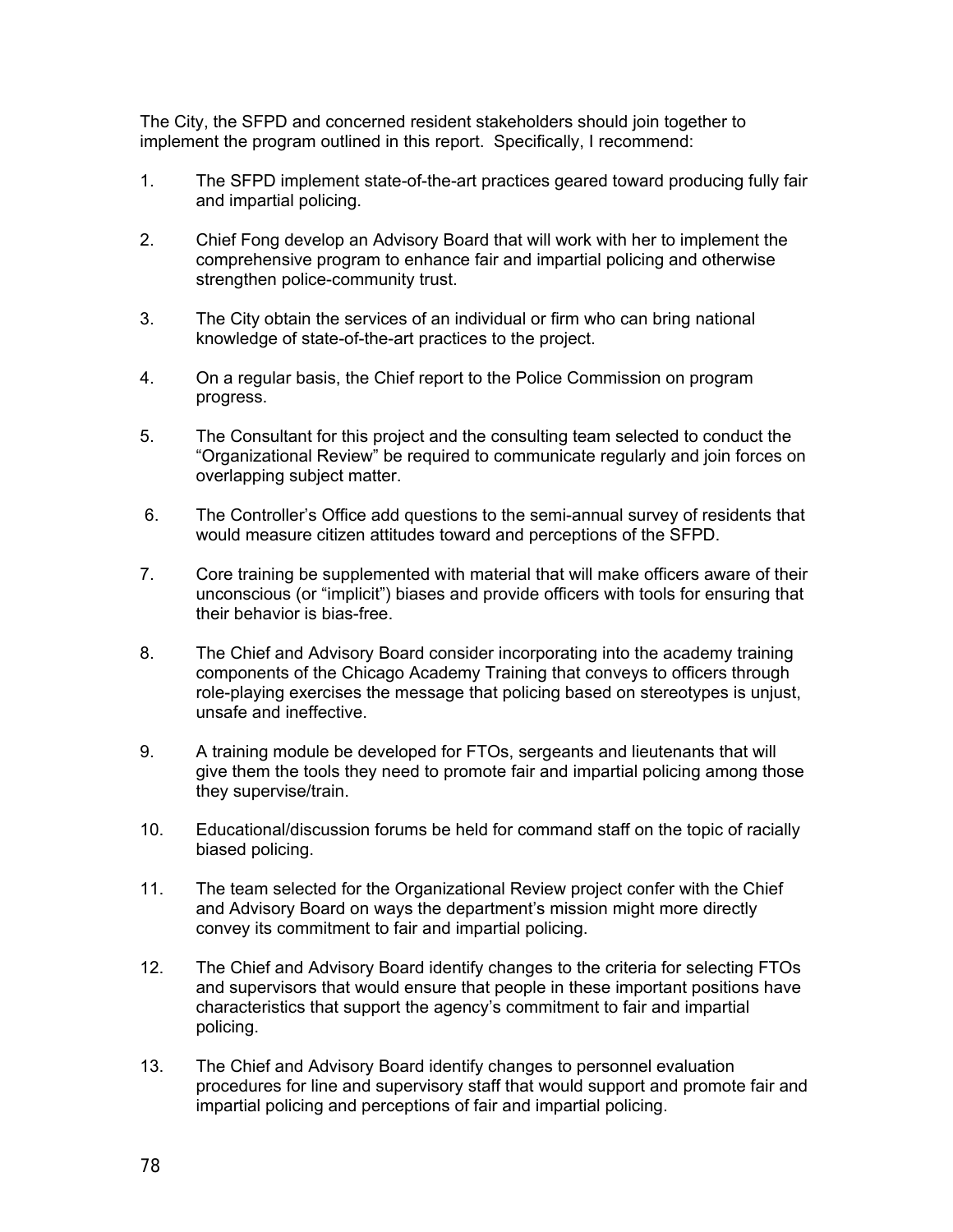- 14. The Early Intervention System be applied to the objective of fair and impartial policing.
- The Background Investigation protocol be revised to incorporate exploration of the applicants' attitudes toward and interactions with members of other racial and  $15<sub>1</sub>$ cultural groups.
- 16. A review be conducted to ascertain whether the background investigations are consistent in nature and depth across all demographic groups.
- . understanding and attitudes about race relations and police-community relations 17. Applicant personal interviews include questions that reveal applicants'
- The Chief and Advisory Board build upon current department initiatives that  $18.$ serve to increase the pool of residents of the city who are interested in serving in the SFPD.
- discuss various topics of mutual concern including racially biased policing and the perceptions of its practice. 19. The SFPD hold focus groups around the city with resident stakeholders to
- 20. The Chief and Advisory Board develop priorities and a plan for providing education to citizens that would enhance understanding and trust between police and residents.
- 21. The SFPD assess institutional practices and priorities and give initial attention to practices identified by stakeholders who participate in the focus groups.
- 22. The Chief and Advisory Board research the costs and benefits associated with continued vehicle stop data collection and provide a recommendation to the Police Commission.

If the vehicle stop data collection program is maintained, I recommend that:

- 23. The SFPD revise the E585 form to support quality data analyses.
- 24. The SFPD develop a system of supervisory oversight to facilitate officer submission of forms.
- 25. The SFPD analyze and fix the problems with the IT system that is impacting on data submission.
- 26. The SFPD develop a system for auditing the incoming data.
- 27. The reports submitted by the police department to the Police Commission include information on the auditing results.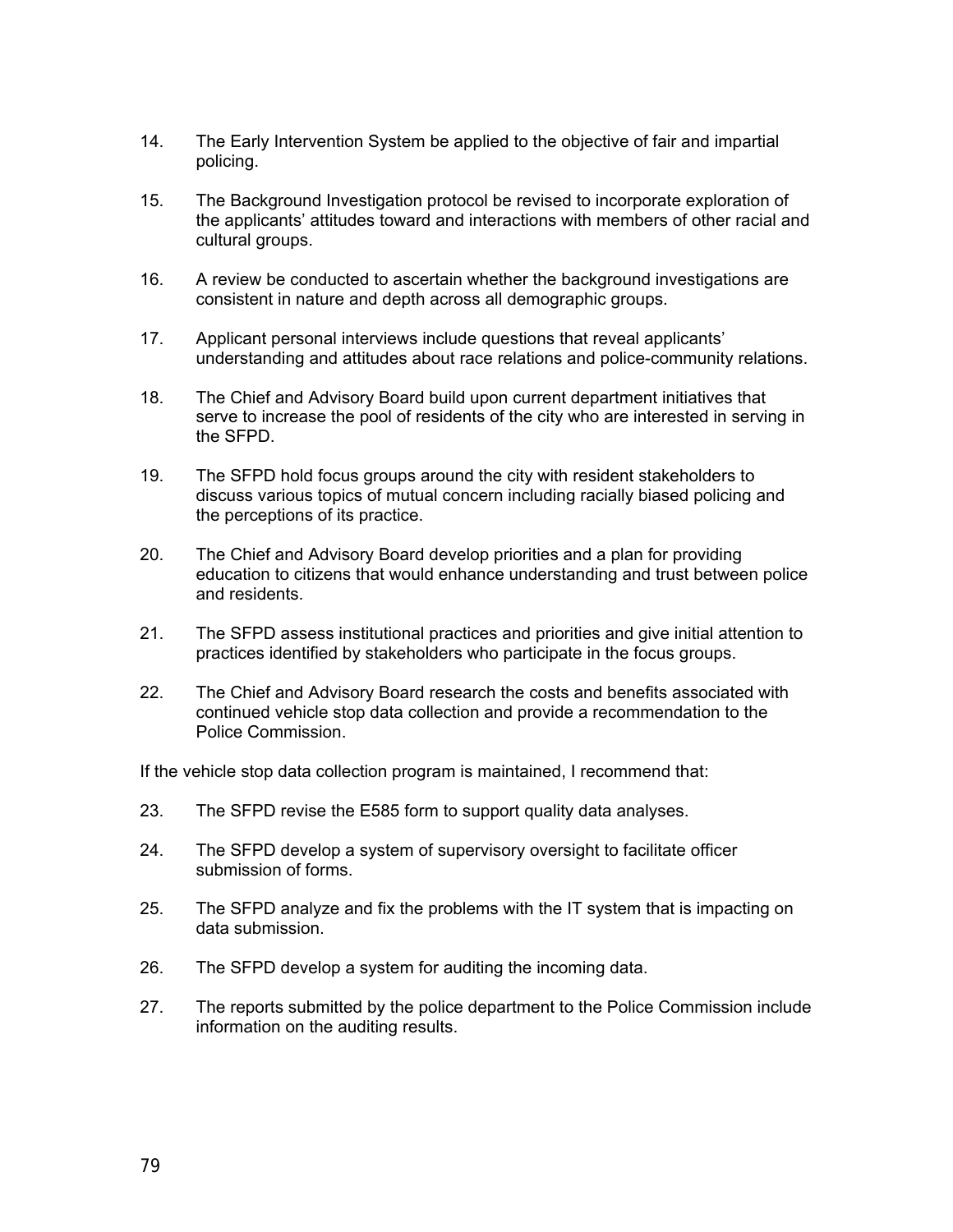28. The Chief and Advisory Board become knowledgeable about the potential and ed costs and convey their conclusions and endations to the Police Commission. constraints of benchmarking and about the various methods that can be utilized along with their associat recomm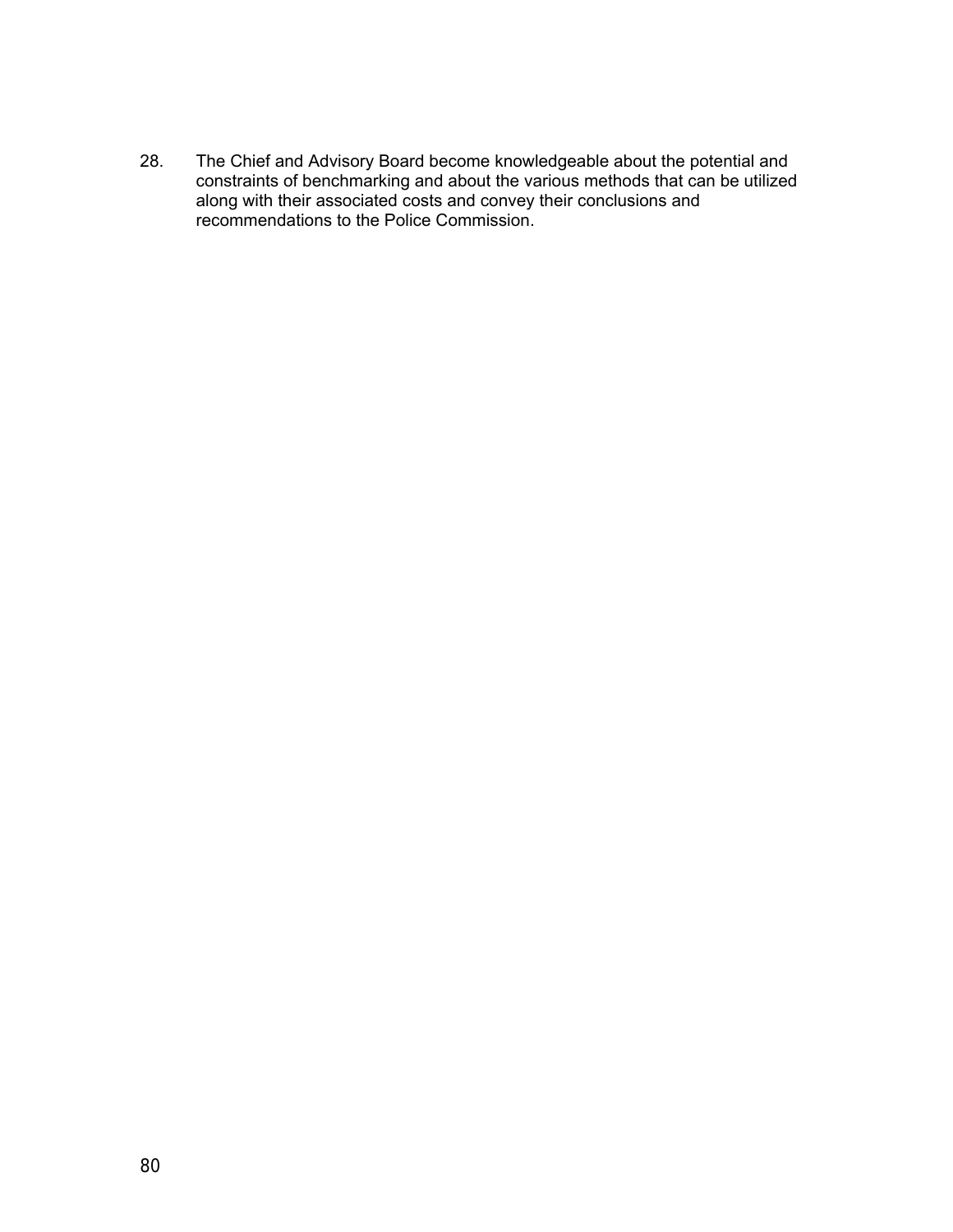## **References**

Allport, G.W., and Postman, L.J. (1947). The Psychology of Rumor. New York: Russell and Russell.

Alpert G roup (2004). Miami-Dade Police Department Racial Profiling Study. A report submitted to Miami-Dade County, November.

California Department of Corrections and Rehabilitation (2006). California Prisoners and Parolee s, 2005.

http://www.cya.ca.gov/ReportsResearch/OffenderInfoServices/Annual/CalPris/CALPRIS d2005.pdf

Carlson, Darren K. (2004). Racial profiling seen as pervasive, unjust. Report on a http://p oll.gallup.com/content/default.aspx?ci=12406 survey conducted by The Gallup Poll.

Cordner, G. B. Williams, M. Zuniga (2001). Vehicle Stop Study: Year End Report. San Diego, CA: San Diego Police Department.

Correll, J., Park, B., Judd, C.M., Wittenbrink, B.W. (2002). The police officer's dilemma: Using ethnicity to disambiguate potentially threatening individuals. Journal of Personality and Social Psychology, 33, 541-560.

Davis, R. (2001). Racial Profiling: What Does the Data Mean. A Practitioner's Guide to Understanding Data Collection and Analysis. Unpublished manuscript.

Devine , P.G. (1989). Stereotypes and prejudice: Their automatic and controlled components. Journal of Personality and Social Psychology, 56: 5-18.

Dovidio , J.F., K. Kawakami, and S.L. Gaertner (2000). Reducing contemporary prejudice: Combating explicit and implicit bias at the individual and intergroup level. In S. Oskamp (Ed.), Reducing Prejudice and Discrimination (pp. 137-163). Mahwah, NJ: Lawrence Erlbaum.

Testing the lower limits of stereotyping blacks. Journal of Personality and Social Duncan, B.L. (1976). Differential social perception and attribution of intergroup violence: Psychology, 34, 590-598.

Eberhardt, J.L., Dasgupta, N., and Banaszynski, T.L. (2003). Believing is seeing: The effects of racial labels and implicit beliefs on face perception. Personality and Social Psychology Bulletin, 29, 360-370.

Engel, Robin Shepard, Jennifer M. Calnon, Lin Liu, Richard Johnson (2004). Project on Police-Citizen Contacts. Report prepared for the Commissioner of the Pennsylvania State Police.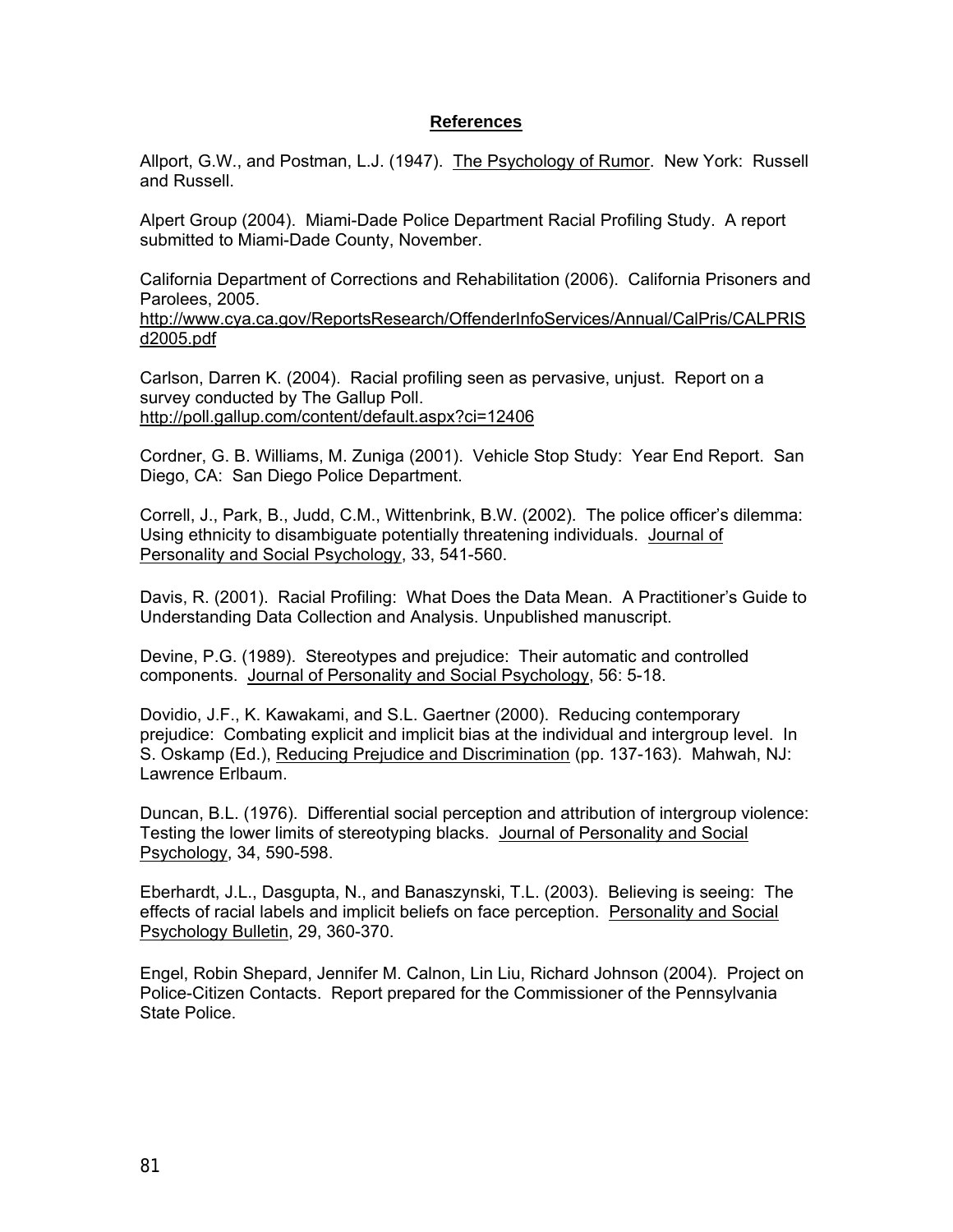Fridell, Lorie and Mike Scott (2005). "Law Enforcement Agency Responses to Racially Biased Policing and the Perceptions of its Practice." In Roger G. Dunham and Geoffrey P. Alpert (Eds). Critical Issues in Policing, 5<sup>th</sup> Edition, pp. 304-321. Prospect Heights, IL: Waveland Press.

Fridell, Lorie (2004). By the Numbers: A Guide for Analyzing Race Data from Vehicle Stops. Washington, DC: The Police Executive Research Forum. Available at www.policeforum.org. See FreeDoc Library, Racially Biased Policing.

Fridell, Lorie (2005). Understanding Race Data from Vehicle Stops: A Stakeholder's Guide. Washington, DC: The Police Executive Research Forum. (This guide summarizes the key content of *By the Numbers*.)

Fridell, Lorie, Bob Lunney, Drew Diamond and Bruce Kubu with Michael Scott and Colleen Laing (2001). Racially Biased Policing: A Principled Response. Washington, DC: The Police Executive Research Forum.

Greenwald, A.G., Oakes, M.A., and Hoffman, H. (2003). Targets of discrimination: Effects of race on responses to weapons holders. Journal of Experimental Social Psychology, 39, 399-405.

Hickman, Matthew J. and Brian A. Reaves (2006). Local Police Departments, 2003. Report from the LEMAS survey of the Bureau of Justice Statistics. http://www.ojp.usdoj.gov/bjs/pub/pdf/lpd03.pdf

Los Angeles Police Department (2004). Motor vehicle and pedestrian stop data: January 2004 to June 2004.

Lovrich, Nicholas and Michael Gaffney, Clay Mosher, Mitchell Pickerill and Michael R. Smith (2003). Washington State Patrol Traffic Stop Data Analysis Project. Report submitted by Washington State University to the Washington State Patrol.

Lutes, Steve (March 16, 2005). Memo from SFPD Principal Analyst to Chief Fong on "Traffic Stop Data Collection Statistics for February 2005."

Lutes, Steve (August 1, 2005). Memo from SFPD Principal Analyst to Chief Fong on "Traffic Stop Data Collection Statistics for June 2005."

Office of the Controller, City and County of San Francisco (2007). Office of Citizen Complaints: Weak Case Management and Organizational Issues Degrade OCC's Performance.

Opatrny, Dennie J. (2007). "S.F. Courts Cripple Delays, Report Finds." Daily Journal, 2/27/2007.

Payne, B.K. (2001). Prejudice and perception: The role of automatic and controlled processes in misperceiving a weapon. Journal of Personality and Social Psychology, 81, 1-12.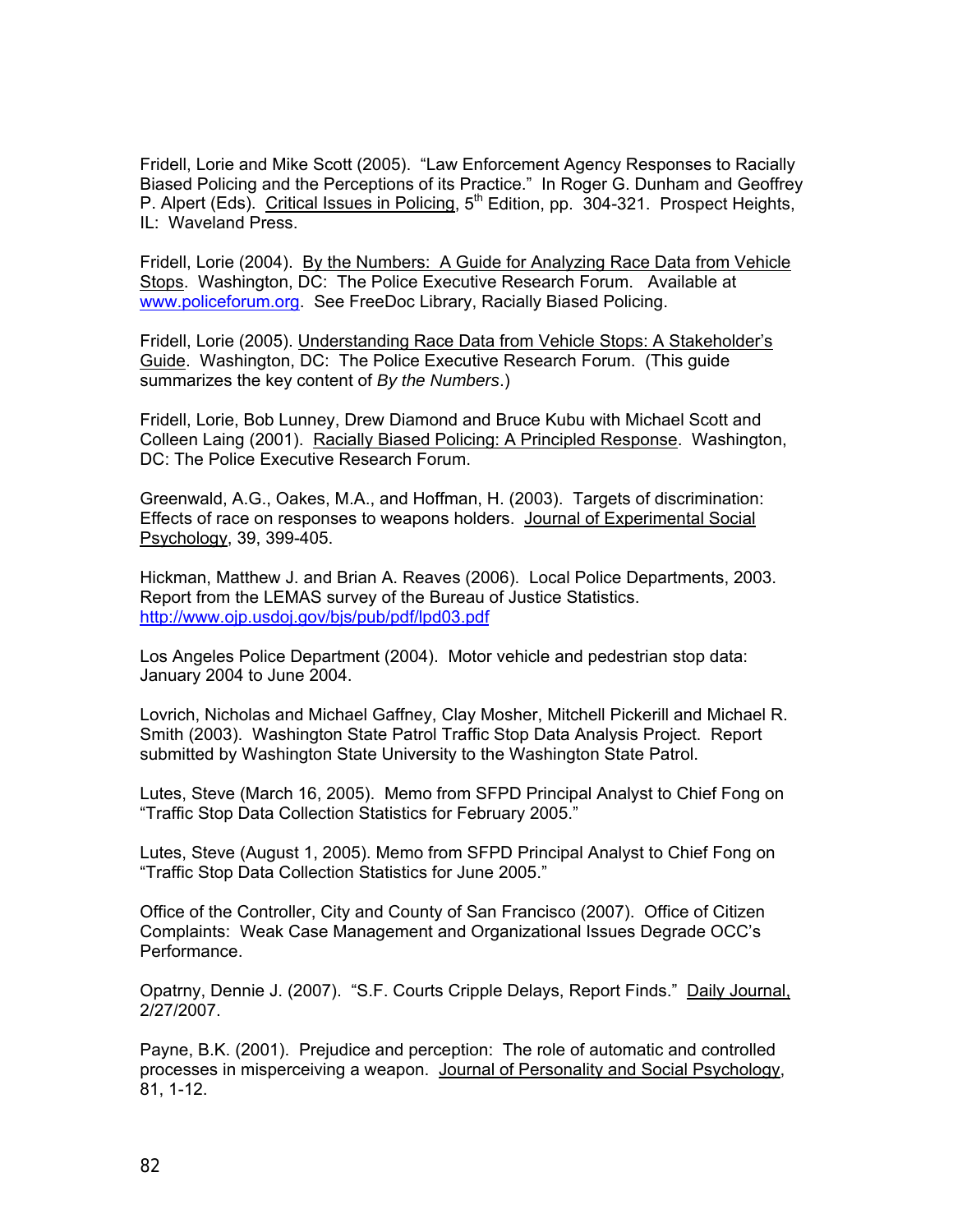Ridgeway, Greg, and terry Schell, K. Jack Riley, Susan Turner and Travis L. Dixon (2006). Police-Community Relations in Cincinnati: Year Two Evaluation Report. A report submitted by RAND to the City of Cincinnati.

Sagar, H.A., and Schofield, J.W. (1980). Racial and behavioral cues in black and white children's perceptions of ambiguously aggressive acts. Journal of Personality and Social Psychology, 39, 590-598.

San Francisco P.D. and the Mayor's Office (2006). San Francisco Community Policing: A Report on Curr ent Efforts.

Schlosberg , Mark (2002). A department in denial: The San Francisco Police Department's failure to address racial profiling. A report completed by the ACLU of Northern California.

Schlosberg, Mark (2003). Roadmap to Reform: Strengthening the Accountability Mechanisms of the San Francisco Police Department. Report of the American Civil Liberties Union of Northern California, March 12.

Sward, Susan (2006). "High black arrest rate raises call for inquiry." San Francisco Chronicle, December 17, A1.

Sward, Susan (2007). "Police fail to report traffic stop data." San Francisco Chronicle, March 7, A1.

Walker, Samuel (2006). Police Accountability: Current Issues and Research Needs. A paper submitted to the National Institute of Justice, Washington, D.C.

Walker, Samuel (2005). The New World of Police Accountability. Thousand Oaks, CA: Sage Publications.

Weisburd, David and Anthony A. Braga (2006). Police Innovation: Contrasting Perspectives. Cambridge: Cambridge University Press.

Wilson, Scott (1999). Montgomery police ticket blacks at higher rate. Washington Post, December 3, page A1.

Zingraff, M.T., H.M. Mason, W.R. Smith, D. Tomaskovic-Devey, P. Warren, L. McMurray, and C.R. Fenlon. (2000). Evaluating North Carolina State Highway Patrol Data: Citations, Warnings, and Searches in 1998.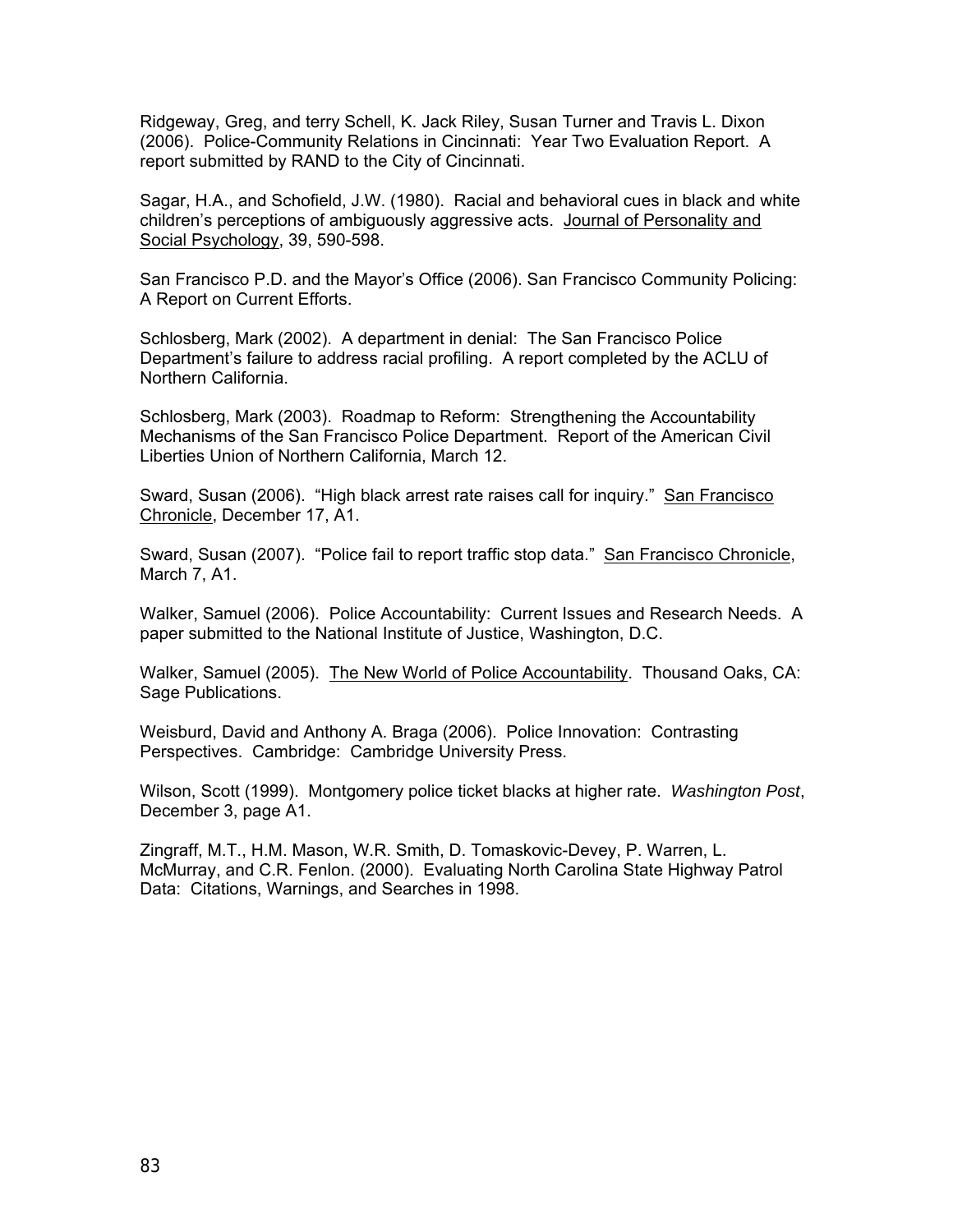## **Appendix A**

#### **About the Author**

University of South Florida (USF). Prior to joining USF in August of 2005, she served for six years as the Director of Research at the Police Executive Research Forum (PERF). subject areas include police use of deadly force, use of less-than-lethal weapons, policeminority relations, police pursuits, and violence against police. Additionally, Dr. Fridell is a national expert on racial profiling. She is the first author of the PERF book entitled practice and the author of *By the Numbers: A Guide for Analyzing Race Data From* Vehicle Stops. (These and other publications are available for free downloading from the Dr. Lorie Fridell is an Associate Professor in the Department of Criminology at the Dr. Fridell has 20 years of experience conducting research on law enforcement. Her *Racially Biased Policing: A Principled Response*, which guides law enforcement agencies in their response to both racially biased policing and the perceptions of its PERF website at www.policeforum.org. See "Free Doc Library" and "Racially Biased Policing.") Dr. Fridell speaks nationally and consults with agencies on the topic of racially biased policing; she testified before a subcommittee of the Senate Judiciary Committee on the topic. She completed her bachelor's degree in Psychology at Linfield College in McMinnville, Oregon, and both her master's and Ph.D. in Social Ecology at the University of California at Irvine.Dr. Fridell is a native of the San Francisco Bay Area.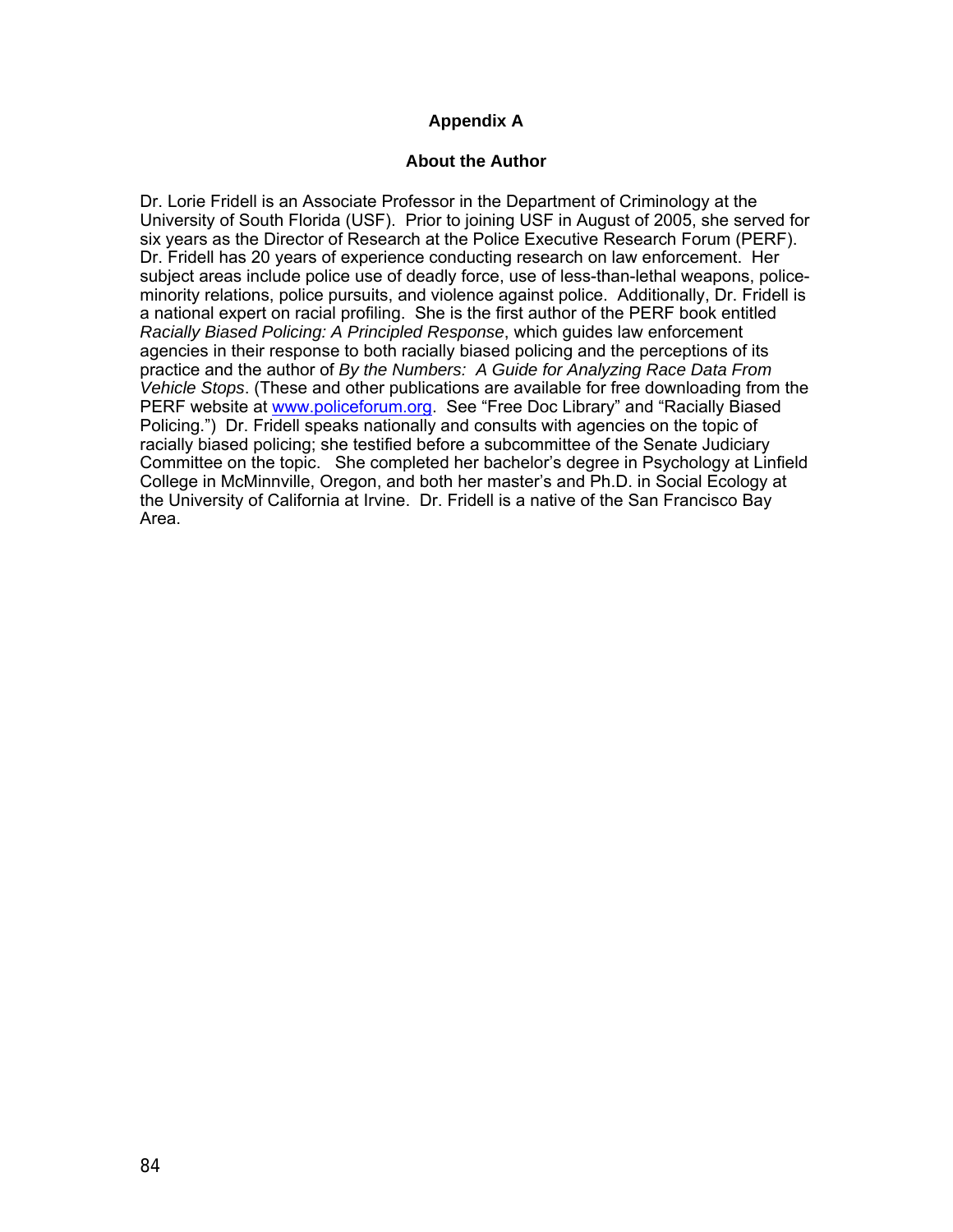## **Appendix B Sources of Information: People**

## **Stakeholders in Attendance at 12/27/2006 Presentation**

Valerie Brown, Lower Haight Neighborhood Organization Sandra Bolden, Westside Community Services Pastor Erris Edgerly, Brothers For Change Marquez Gray, Chalk Mesha Monge-Irizzary, Idriss Stelley Foundation Cassandra James, San Francisco Youth Commission Theresa Sparks, Police Commission Chico Wells, Brothers Against Guns Adrianne Williams, Affiliation unknown Kevin Blackwell, Vistacion Valley Beacon Community Center Camille Dawkins, Mayor's Office Joanna Hernandez, Goodwill Dr. Veronica Hunnicutt, City College Patricia Pope, SF Ground Movement Shawn Richard, Brothers Against Guns Latifah Simon, District Attorney's Office Ariel Vargas, UC San Francisco

## **Interviews and Email Communications, Residents and City Personnel**

Heather Kelly, Public Defender's Office Ross Mirkarimi, SF Board of Supervisors John Nauer, Asian Pacific Islanders Community Policing Board Kathy Perry, The Activist Louise Renne, Police Commission Yvette Robles, Bmagic Mitch Salazar, Latino Community Policing Board Mark Schlosberg, ACLUNC Tim Silard, District Attorney's Office Theresa Sparks, Police Commission Valerie Tulier, Latino Community Policing Board Jeff Adachi, Public Defender Erris Edgerly, Brothers for Change Marquez Gray, Chalk Dr. Veronica Hunnicutt, City College Linda Fadeke Richardson, Human Rights Commission Cassandra James, San Francisco Youth Commission Samara Marion, Office of Citizen Complaints Dr. Joseph Marshall, Police Commission Sophie Maxwell, SF Board of Supervisors Christopher Mohammad, African-American Police-Community Relations Board Mesha Monge-Irizarry, Idriss Stelley Foundation Kevin Mullen, Retired SFPD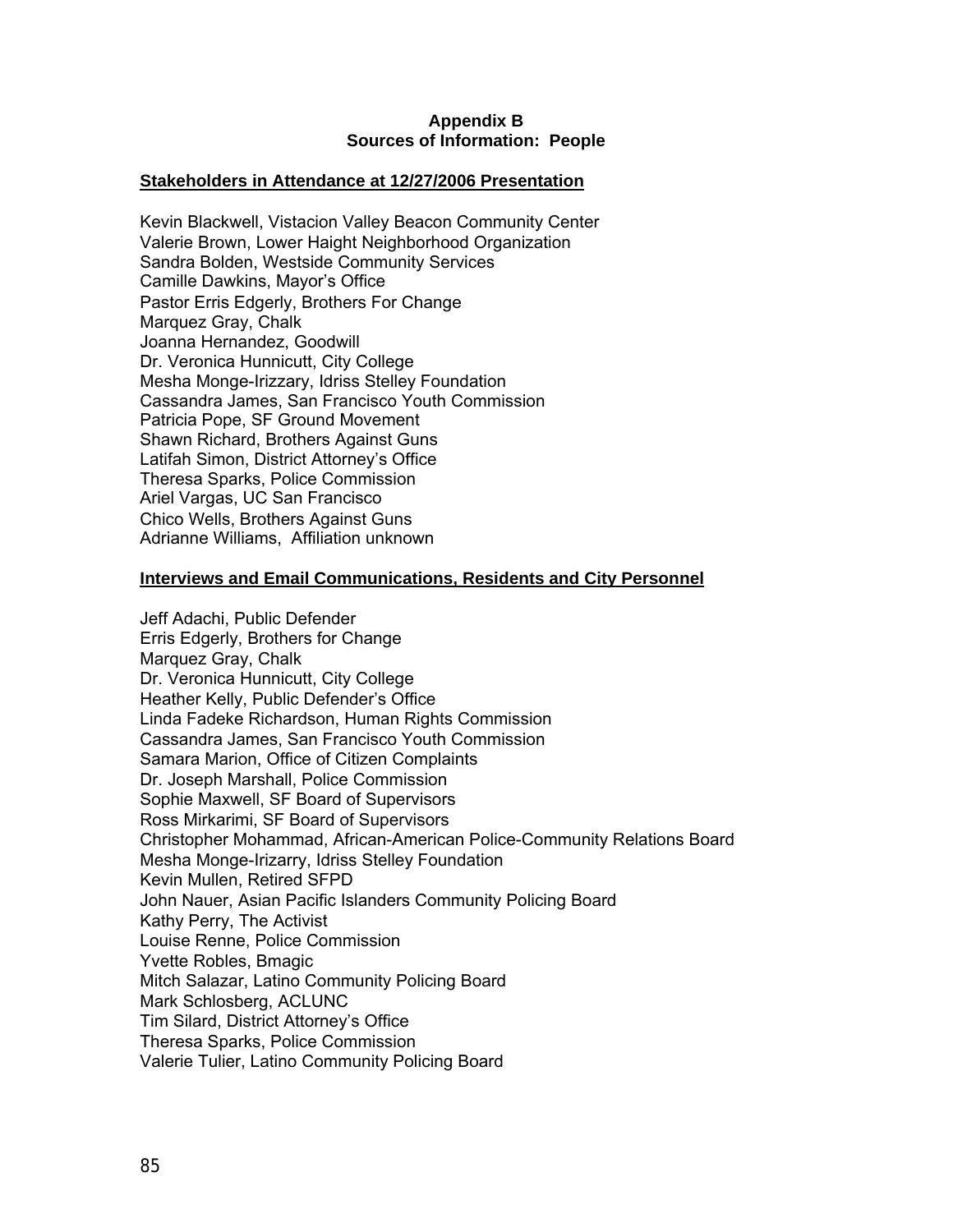## **Police Personnel in Attendance at 12/27/2006 Presentation**

## **Command Staff**

Chief Heather Fong Deputy Chief Morris Tabak Deputy Chief David Shinn Deputy Chief Charles Keohane Deputy Chief Samuel Craig Commander Sylvia Harper Commander Stephen Tacchini

## **Field Operations Bureau**

Captain John Ehrlich Captain Sandra Tong Captain Paul Chignell Captain Keith Sanford Captain Gary Jiminez Captain Kathryn Brown Captain Gregory Corrales Captain Daniel McDonagh Captain Stephen Tittel Lieutenant Charlie Orkes Lieutenant Con Johnson Sergeant Marina Chacon Sergeant Troy Dangerfield Captain James Dudley Captain Denis O'Leary Captain Albert Pardini Captain John Goldberg Captain Kevin Dillon

## **Investigations Bureau**

Captain Kevin Cashman Captain John Hennessey Lieutenant Leroy Lindo Lieutenant John Loftus Lieutenant John Murphy Lieutenant Ernie Ferrando Inspector Sally DeHaven

## **Administration Bureau**

Captain Richard Corriea Captain William Gitmed Captain Anthony Fotinos Director Alice Villagomez Director Jerry Tidwell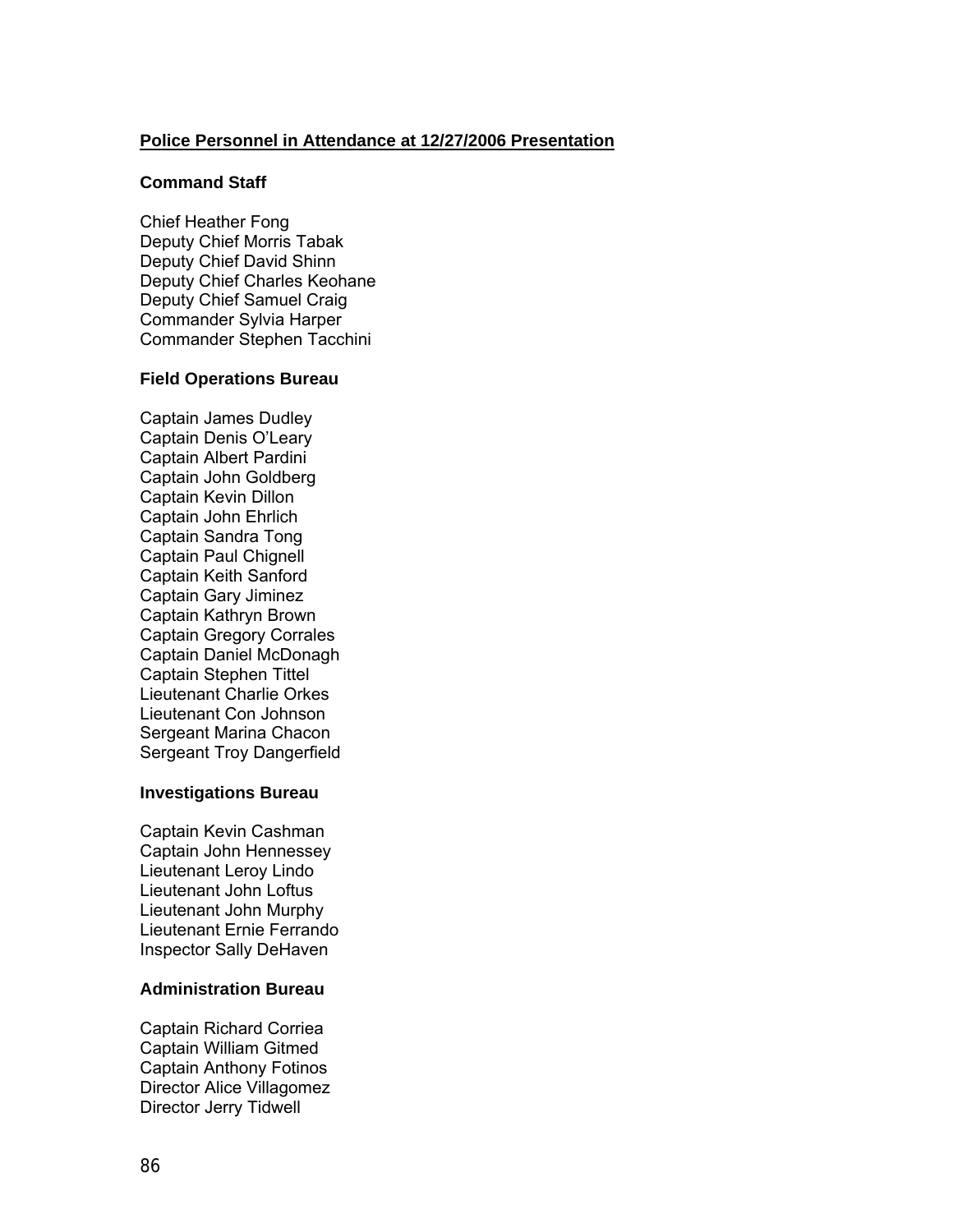Lieutenant Thomas Showyer Lieutenant Anna Brown Sergeant Tom Feledy Officer Sherry Hicks Sergeant Neville Gittens Ms. Jeanne Chisholm

#### **Department of Human Resources**

Dr. Bruce Topp

## **Interviews and Email Exchange: San Francisco Police Department**

Sgt. Neville Gittens Captain John Hennessey Deputy Chief Charles Keohane Captain Kevin Cashman Captain Richard Corriea Captain Greg Corrales Commander Samuel Craig Sgt. Troy Dangerfield POA President Gary Delagnes Sgt. Tom Feledy Lt. Ernie Fernando Chief Heather Fong Commander Sylvia Harper Officer Sherry Hicks Steve Johnson, POA Lt. John Loftus Sgt. Steve Manning Lt. John Murphy Director Charlie Orkes Ray Pucinelli Lt. Lon Ramlan Lt. Thomas Shawyer Inspector Lamont Suslow Deputy Chief Morris Tabak Captain Steve Tacchini Sgt. Lyn Tomioka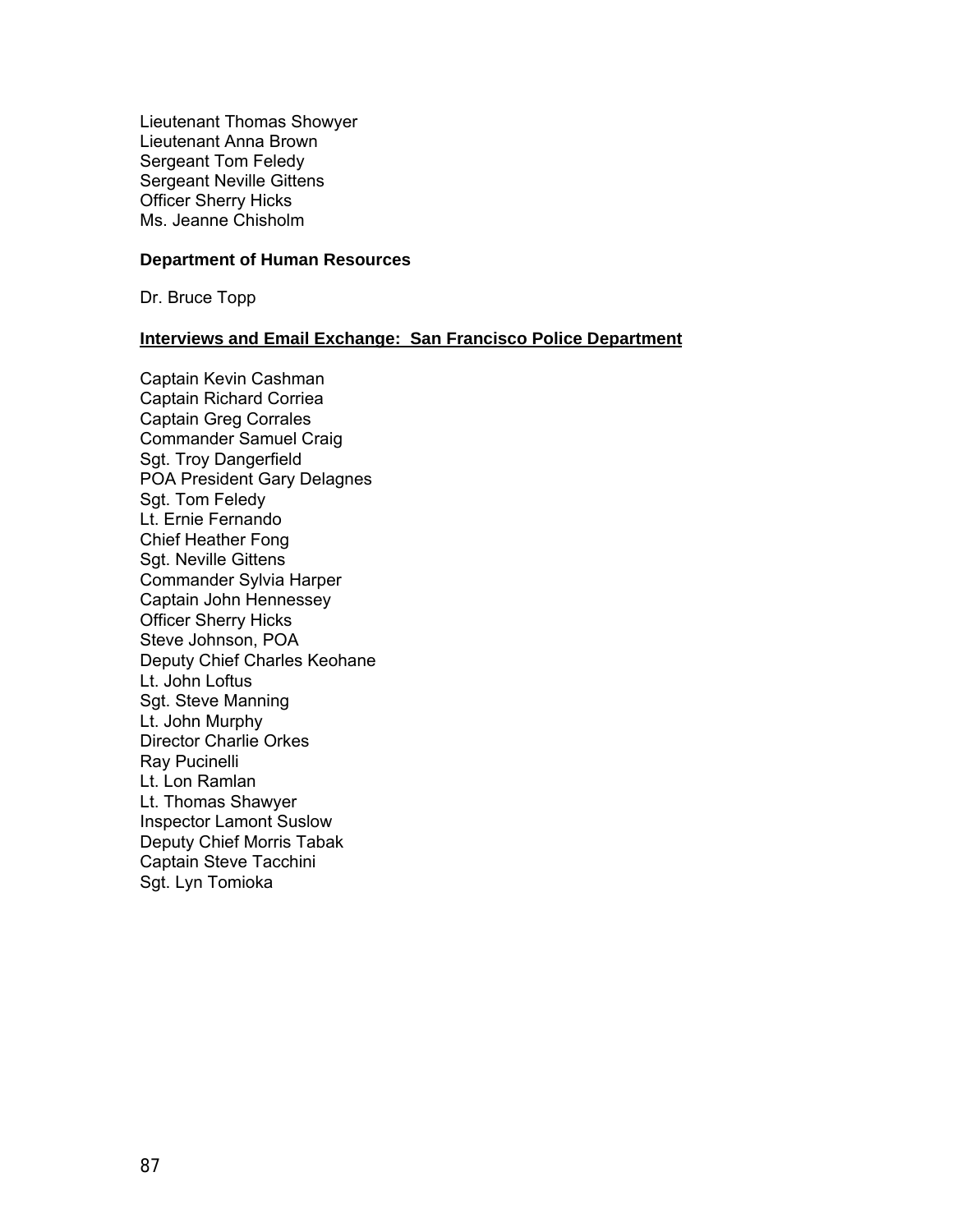## **Appendix C Sources of Information: Documents\***

## **ose listed in the Reference Section) (\*In addition to th**

African American Community Police Relation Board and others (n.d.). "Community Policing Plan, Community Initiated Strategies for Violence prevention." Proposed by the AACPRB and the African American, Latino, Asian/Pacific Islander Coalition.

African American Community Police Relation Board and others (2006). "Community Peace Plan." Prepared by the Center for Strategic Planning.

San Francisco Office of the Controller (2003). "Best Practices Review, Police Complaint Investigation and Civilian Review."

San Francisco Civil Grand Jury for the City and County (2003). "Improving SFPD's Cooperation with The Office of Civilian Complaints: Beating the One Year Clock."

San Francisco Department of Children, Youth and Their Families (2002). "San Francisco Gang-Free Communities Initiative." Prepared by Resource Development **Associates** 

San Francisco Office of Citizen Complaints (2003). "Response to the Board of Supervisors Regarding SFPD's Patterns of Withholding Information Requested for OCC Investigations."

San Francisco Police Department and Mayor's Office (2006). "San Francisco Community Policing: A Report on Current Efforts."

Senate Bill 1102 directing the development of racial profiling training for all California law enforcement officers

## **Misc. Materials:**

Various memos/letters to city officials written by the ACLUNC.

Various meeting minutes of the Police Commission.

Various SFPD memos/bulletins, General Orders and reports pertaining to the vehicle stop data collection program.

Other SFPD memos/bulletins and General Orders pertaining to other topics (e.g., EIS, Racial Profiling policy).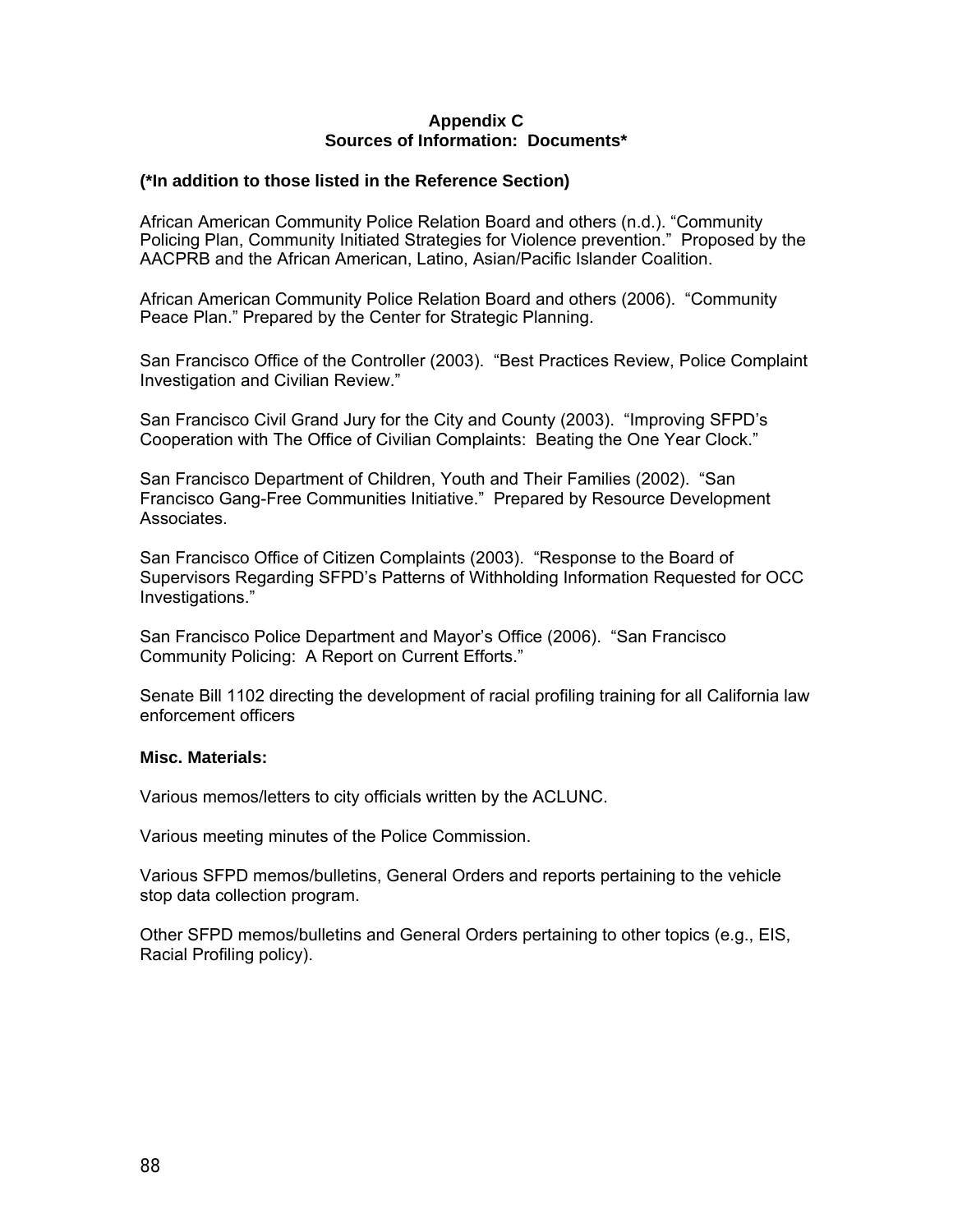#### **Appendix D**  *San Francisco Chronicle* **(12/17/2006) n American Arrest Rates for Eight Cities 1986, 2002-2005 Africa**

|                    | <b>AA Pop</b> | <b>AA Arrests</b> | Rate |
|--------------------|---------------|-------------------|------|
| San Francisco 2005 | 60515         | 8803              | 145  |
| <b>SF 04</b>       | 60515         | 8854              | 146  |
| SF <sub>03</sub>   | 60515         | 9056              | 150  |
| <b>SF02</b>        | 60515         | 10322             | 171  |
| SF <sub>86</sub>   | 86190         | 9246              | 107  |
| Oakland 2005       | 142460        | 4867              | 34   |
| Oak 04             | 142460        | 5548              | 39   |
| Oak 03             | 142460        | 6087              | 43   |
| Oak 02             | 142460        | 7178              | 50   |
| Oak 86             | 159351        | 11325             | 71   |
| San Diego 2005     | 96218         | 4749              | 49   |
| SD 04              | 96216         | 4879              | 51   |
| $SD$ 03            | 96216         | 4547              | 47   |
| SD 02              | 96216         | 4311              | 45   |
| SD 86              | 77508         | 5833              | 75   |
| Los Angeles 2005   | 415195        | 19390             | 47   |
| <b>LA 04</b>       | 415195        | 19147             | 46   |
| LA 03              | 415195        | 17980             | 43   |
| <b>LA 02</b>       | 415195        | 15894             | 38   |
| <b>LA 86</b>       | 504301        | 37355             | 74   |
| San Jose 2005      | 31349         | 1253              | 40   |
| SJ 04              | 31349         | 1245              | 40   |
| $SJ$ $03$          | 31349         | 1303              | 42   |
| SJ 02              | 31349         | 1343              | 43   |
| <b>SJ 86</b>       | 28792         | 1489              | 52   |
| Fresno 2005        | 35763         | 2443              | 68   |
| Fres <sub>04</sub> | 35763         | 2386              | 67   |
| Fres <sub>03</sub> | 35763         | $\frac{1}{2103}$  | 59   |
| Fres <sub>02</sub> | 35763         | 2054              | 57   |
| Fres 86            | 21322         | 1591              | 75   |
| Long Beach 2005    | 68618         | 3435              | 50   |
| LB 04              | 68618         | 3467              | 51   |
| LB 03              | 68618         | 3430              | 50   |
| LB 02              | 68618         | 3099              | 45   |
| <b>LB 86</b>       | 40463         | 2421              | 60   |
| Sacramento 2005    | 62968         | 5119              | 81   |
| <b>SAC 04</b>      | 62968         | 4784              | 76   |
| <b>SAC 03</b>      | 62968         | 3916              | 62   |
| <b>SAC 02</b>      | 62968         | 3747              | 60   |
| SAC 86             | 36842         | 3421              | 93   |